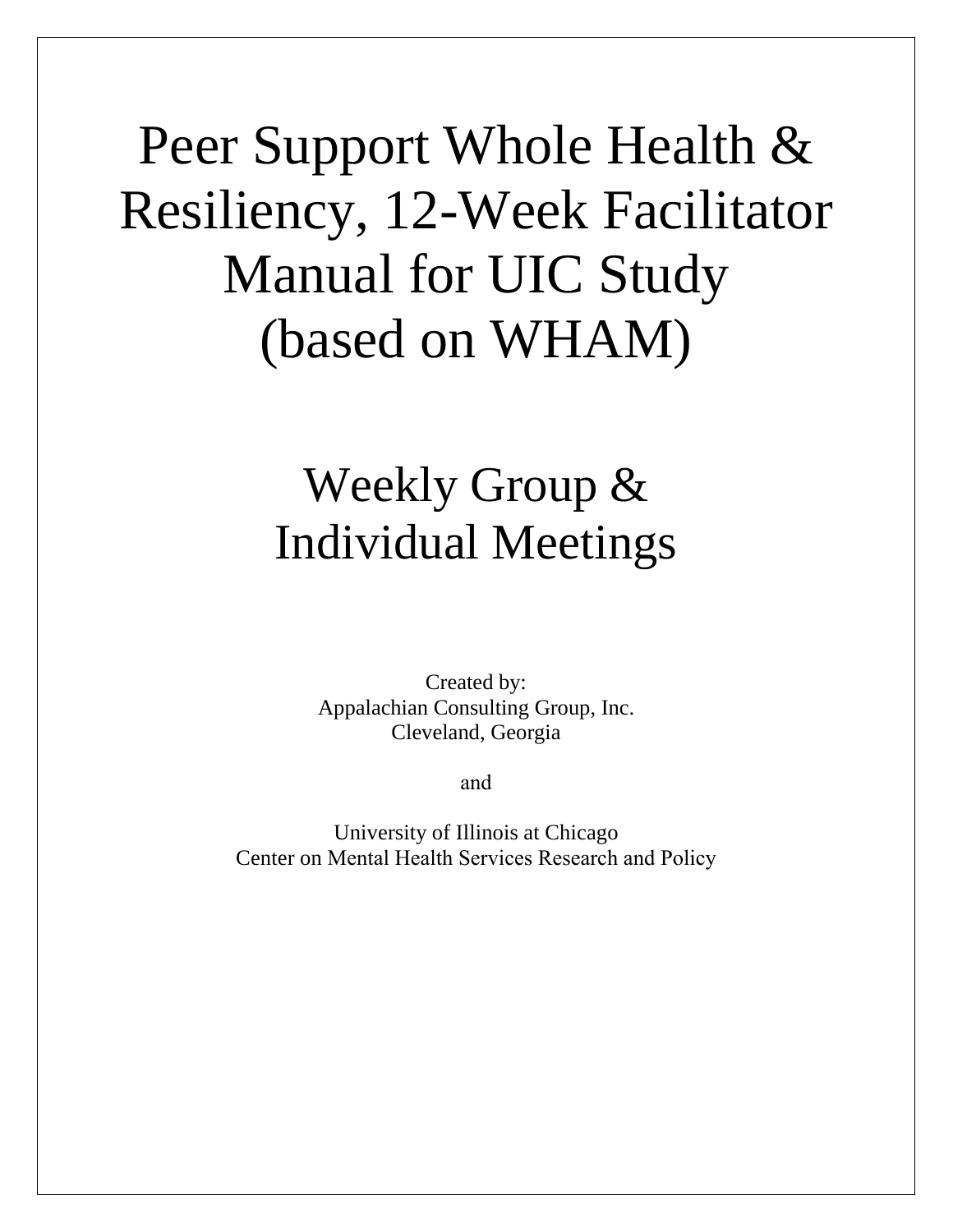©Copyright, 2014, 2015

Appalachian Consulting Group, Incorporated and University of Illinois at Chicago, Center on Mental Health Services Research and Policy

People in mental health recovery, their family members, and service providers are welcome to reproduce this manual for their personal and/or programmatic use. No part of this manual may be reproduced, adapted, or modified for commercial, research, or educational purposes, or for publication (including self-publication), without written permission from the UIC Center.

The contents of this manual were developed under a grant with funding from the National Institute on Disability, Independent Living, and Rehabilitation Research, and from the Center for Mental Health Services Substance Abuse and Mental Health Services Administration, United States Department of Health and Human Services (NIDILRR grant numbers #90RT5012 and #90RT5038). NIDILRR is a Center within the Administration for Community Living (ACL), Department of Health and Human Services (HHS). The contents of this manual do not necessarily represent the policy of NIDILRR, ACL, HHS, or of SAMHSA, and you should not assume endorsement by the Federal Government.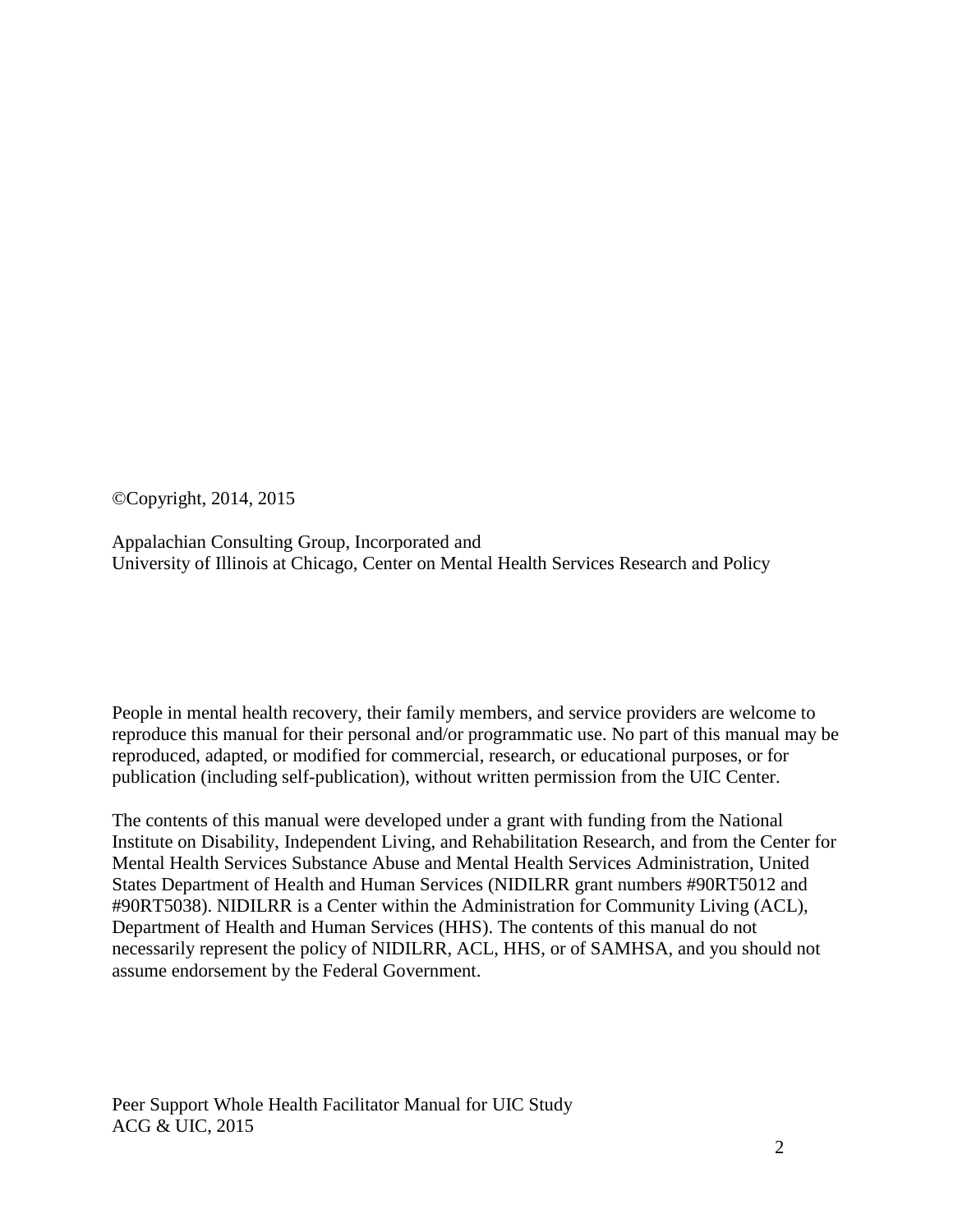### **Introduction**

### **Welcome to Peer Support Whole Health and Resiliency**

This manual provides detailed instructions for a Peer Support Whole Health and Resiliency (which we call the Whole Health Program) support group series and simultaneous one-on-one meetings with participants. It is used to help people set, get, and keep a whole health goal. To meet their health goal, UIC Study participants will join a weekly support group and have individual weekly meetings with a Certified Peer Specialist trained in the Whole Health Program.

This manual has been adapted from the *Participant Training Manual* developed by the Appalachian Consulting Group (ACG, 2010) as part of a National Association of State Mental Health Program Directors Technology Transfer Initiative grant. Some of the tools are adapted from the evidence-based practice, *Health and Recovery Peer Project (HARP)* (Druss, Zhao, von Esenwein, et al., 2010), based on the *Chronic Disease Self-Management Program* developed at Stanford University (Lorig, Ritter, Stewart, et al., 2001). Also drawn from is the *Relaxation Response* from the Benson-Henry Institute for Mind-Body Medicine at Massachusetts General Hospital (Casey, Chang, Huddleston, et al., 2009), the evidence-based practice, *Motivational Interviewing* [\(http://www.motivationalinterview.org/quick\\_links/about\\_mi.html\)](http://www.motivationalinterview.org/quick_links/about_mi.html), and the *Whole Health Action Management Peer Support Training Participant Guide* (SAMHSA-HRSA Center for Integrated Solutions, 2012).

The approach in this manual is a strengths-based, person-centered process that, along with peer support, helps people in mental health recovery learn to self-manage their own physical health while developing resiliency to illness.

The Whole Health Program is a person-centered planning process that:

1) Views a person's lifestyle comprehensively;

- 2) Is strengths-based and focuses on a person's assets, interests, and natural supports;
- 3) Stresses the creation of new habits and disciplines to support physical health and resiliency;
- 4) Provides both group and one-on-one peer support to promote self-directed whole health.

Specifically, by participating in the Whole Health Program, people will:

- 1. Learn the 10 domains of whole health, and how each one has an impact on their mental health, substance dependence (as relevant), and overall health and resiliency
- 2. Be trained in the Five Keys to Success
- 3. Set a physical health goal
- 4. Strive for and meet that health goal (or revise goals, as personally needed)
- 5. Monitor their health goal and maintain motivation
- 6. Receive peer support directly targeting their health goal(s) in a group and individual format
- 7. Learn more about recovery and whole health as part of the weekly peer support process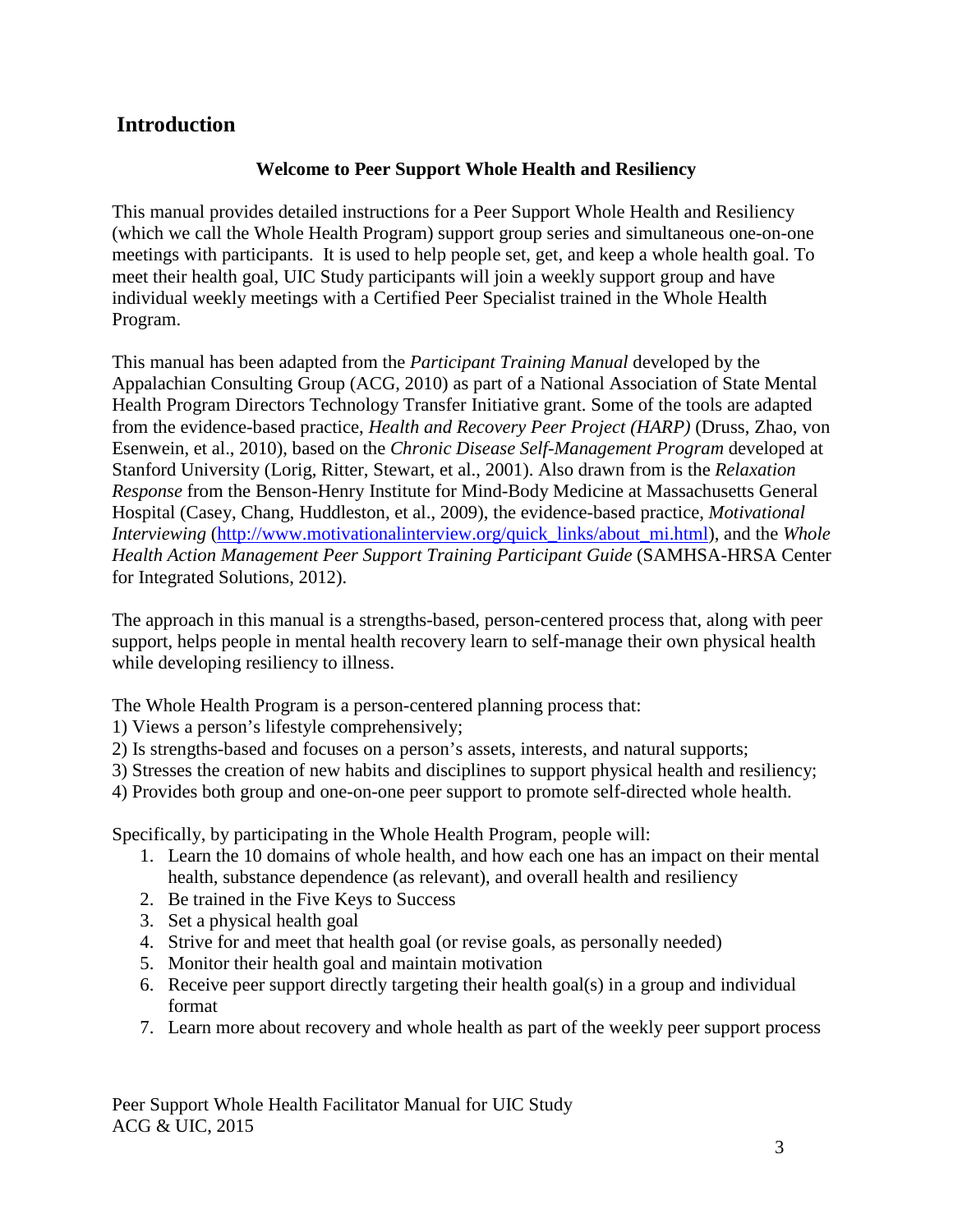The Whole Health Program lasts for 12 weeks, with one group and one individual session each week. The first three **group** sessions are 2.5 hours in duration, allowing plenty of time for education about and planning for health goals. **Group** sessions 4 to 12 are shorter in duration, allotting 90 minutes for giving and receiving peer support for weekly action planning. The first three **individual** sessions last for at least 45 minutes, allowing plenty of time for personalized education, planning, and support. **Individual** sessions during weeks 4 to 11 are at least 15 minutes in length, although they can go up to 45 minutes depending on participants' individual needs.

The manual is structured such that each group session is described, followed by the content and activities to be covered that week in the subsequent individual meeting. In other words, the content for the first group session is followed directly by the content for the first individual meeting, the content for the second group session is followed directly by the content for the second individual meeting, and so on. During weeks 4 to 11, each session features a special health and/or recovery topic. These topics are found at the end of this manual, listed by the week in which they are to be presented.

Note, however, that for some participants, the individual meeting may precede the group meeting. Some people will require your help in preparing for the group meeting **beforehand**, while others will need check-ins with you **after** the group meeting. You will determine what works best for each person on an individual basis.

Outside of this study, Whole Health Program sessions based on the *Participant Training Manual* (ACG, 2010) are meant to be flexible and easily adapted to the needs and preferences of particular facilitators and participants. However, the intervention described in this manual is being tested in a randomized controlled trial study. Because of this, Whole Health facilitators must closely follow the protocol described in this manual without making any changes. To assist in this process, specific guidelines and tips are given in the following sections to help facilitators prepare for and deliver each group session and individual meeting to fidelity standards. Fidelity is discussed more in the next section.

To use this manual, a person must be a Certified Peer Specialist who also is trained and certified to deliver the Whole Health Program. This means s/he has attended a Whole Health Program facilitator training, sponsored by the Appalachian Consulting Group or one of its certified trainers. The person also must have attended UIC-sponsored training on the intervention version of the Whole Health Program and the research project. This model is designed to be delivered by two trained facilitators who share responsibility for presenting, leading discussions, and related tasks. Others can provide assistance and support as needed.

In your role as facilitator for the UIC Study and to meet fidelity standards, **you are required to read this entire manual before facilitating your first group**. Please follow all guidelines and tips to ensure fidelity when delivering the Whole Health Program.

### *Enjoy this special experience as you help your peers on their journey to health!*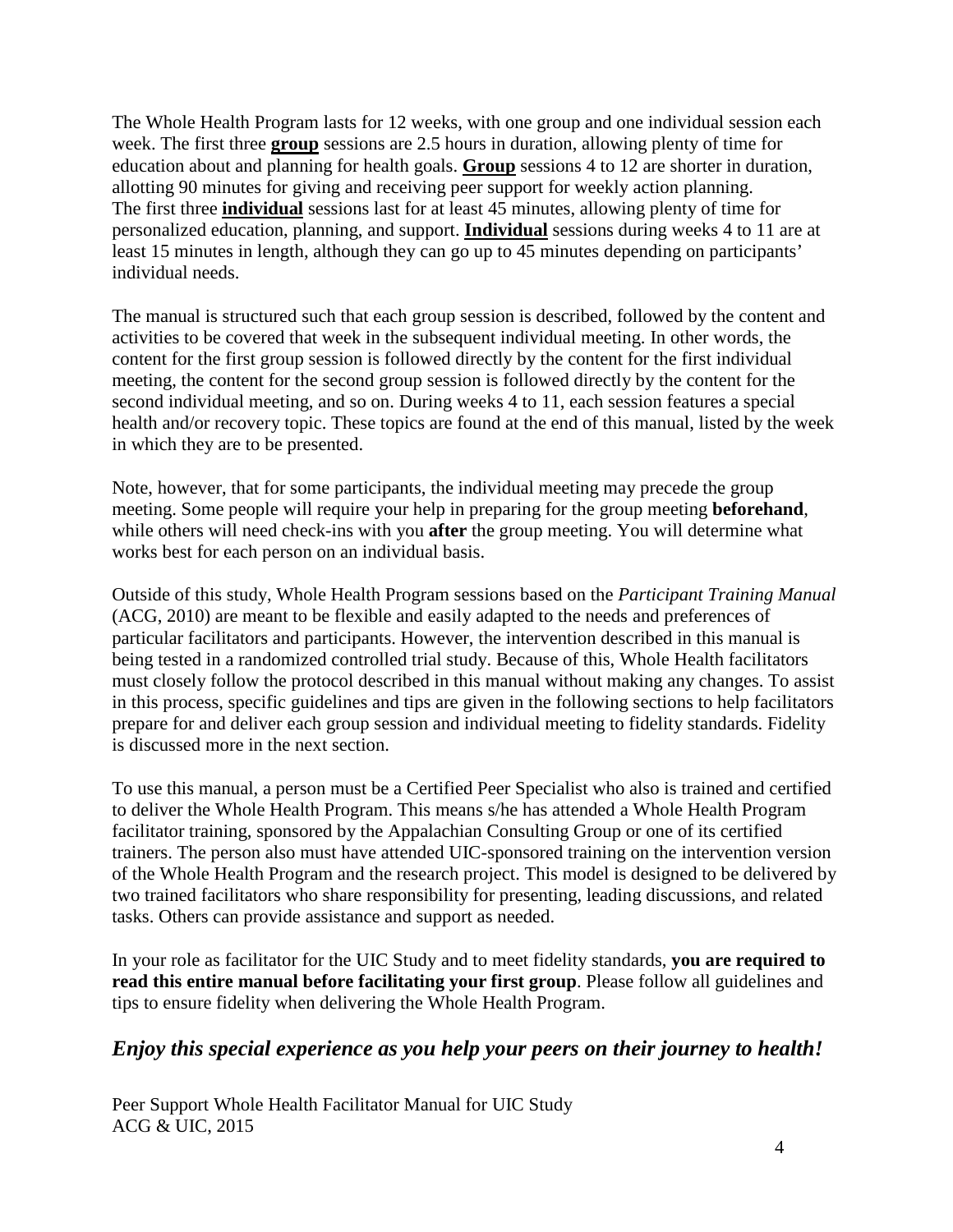### **Peer Support Whole Health and Resiliency Foundational Values**

The Whole Health Program has these foundational values:

- 1. People cannot be forced or coerced to change their unhealthy lifestyle habits. For positive health changes to occur, people need to be ready and willing. Therefore, participation in the Whole Health Program must be voluntary.
- 2. Participants also must acknowledge that they have health issues and that they are beginning to consider how best to deal with them. Just as forcing people to get healthy does not work, neither does working with people who are not ready to acknowledge or address their personal health issues.
- 3. People are more likely to create a healthier lifestyle when the focus is on their interests, strengths, supports, and what they see as possible in their lives. Thus, the Whole Health Program focuses on what people want to create in their lives, not on what they need to change or stop doing. Participants will use the Whole Health Program to create new habits or disciplines on a weekly basis, while monitoring how well they do and receiving support from their peers.
- 4. There are Five Keys to Success on which the Whole Health Program is built. These are:
	- A. A Person-Centered Goal, created using the IMPACT process and written into the treatment plan;
	- B. A Weekly Action Plan using a Confidence Scale;
	- C. A Daily/Weekly Personal Log;
	- D. One-on-One Peer Support; and
	- E. A Weekly Peer Support Whole Health & Resiliency Group.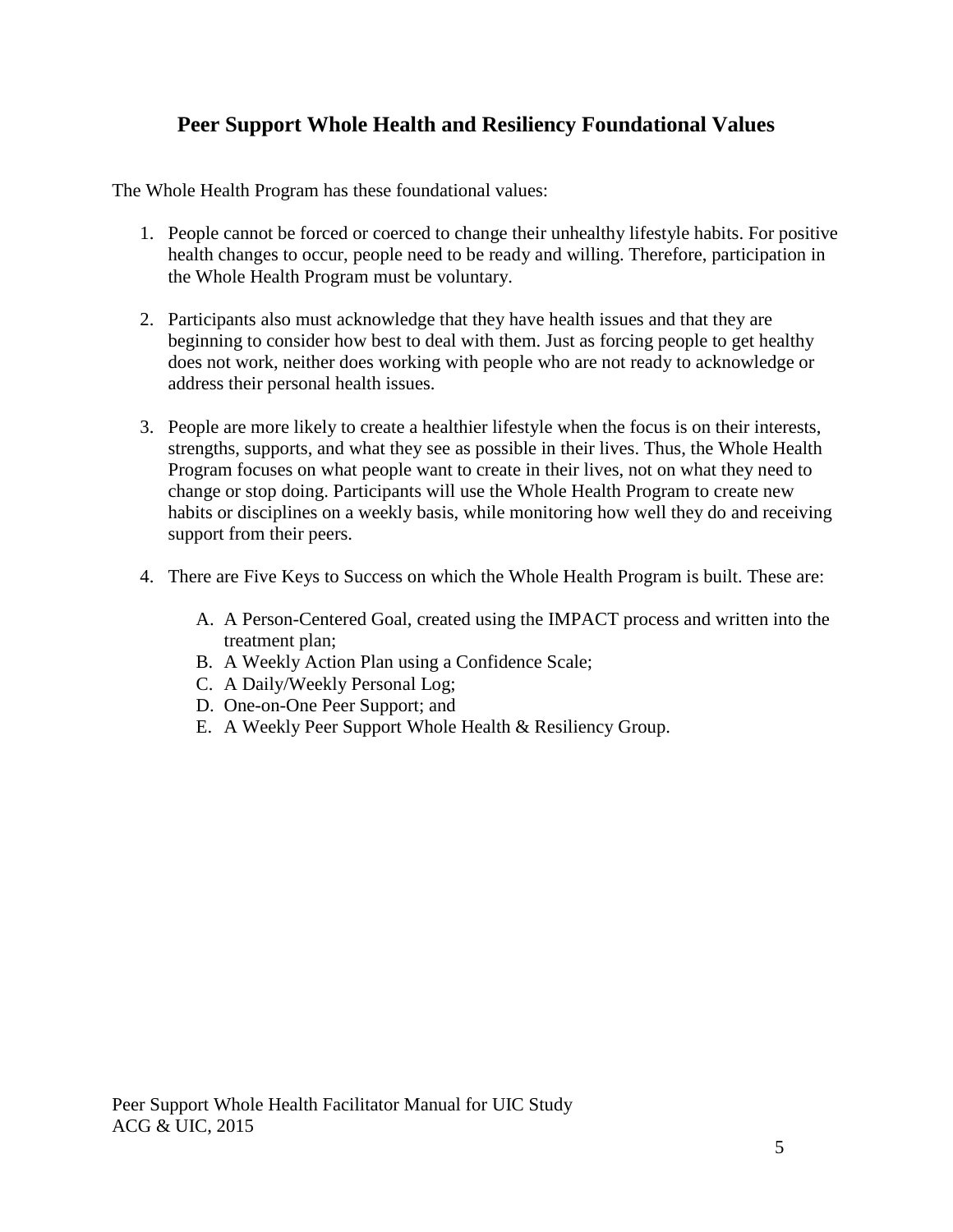### **Facilitating the Whole Health Intervention\***

### **Getting Started**

Be prepared in advance of each session. Get to know the intervention manual well and follow it exactly as presented, with the handouts provided. Doing this is essential to maintain fidelity to the intervention that is being tested for research purposes. Be sure you also understand the purpose and procedures of the research study, and your role in it. Feel free to contact the local project coordinator any time you have questions about the intervention or the research.

Give yourself adequate time to prepare for each session. Read it in advance and be sure you have the materials needed for that day. To help meet fidelity, discuss which facilitator will handle each section of each session in advance. You may want to copy and enlarge the instructions for each session, so you can easily refer to them during the session.

In the manual, instructions and notes that are just for you are written in smaller font or type face, **like this**. Information you are to read or share directly with the participants instead is written in a larger font, **like this.**

**You do not need to read the text word-for-word. For each section you're asked to read/share, just be sure to cover the main points. Fidelity here means not adding new or different material (or leaving out anything) in what you're instructed to share. It does not mean that you must read everything word for word. Stick to all of the main points and activities outlined in this manual, and you will meet fidelity.** 

When planning to set a *physical health goal, each* health domain includes questions that help a person explore that issue in his or her own life. You will guide people to write answers to all of the questions, and then, share their answers with the group on a voluntary basis. You also will guide people to work in pairs sharing their answers with each other, in order to simulate/practice giving and receiving peer support. It is important that each person individually describes his or her own answer to the questions in each domain, since this information will guide them in choosing and monitoring a personal health goal. If someone has literacy or disability issues that prevent them from writing, this will be accommodated.

### **Self-Care**

Consider in advance ways that you will take care of yourself while facilitating this intervention. Besides completing and discussing the Quality Assurance Statement (discussed below), we suggest attention to these issues.

\_\_\_\_\_\_\_\_\_\_\_\_\_\_\_\_\_\_\_\_\_\_\_\_\_\_\_\_\_\_\_\_\_\_\_\_\_\_\_\_\_\_\_\_ \*Pages 6-11 are adapted from: Copeland (2010). *Mental Health Recovery and Wellness Recovery Action Planning Research Intervention Manual: An 8-Session Workshop Series*. © 2010, Mary Ellen Copeland; UIC Center on Mental Health Services Research & Policy.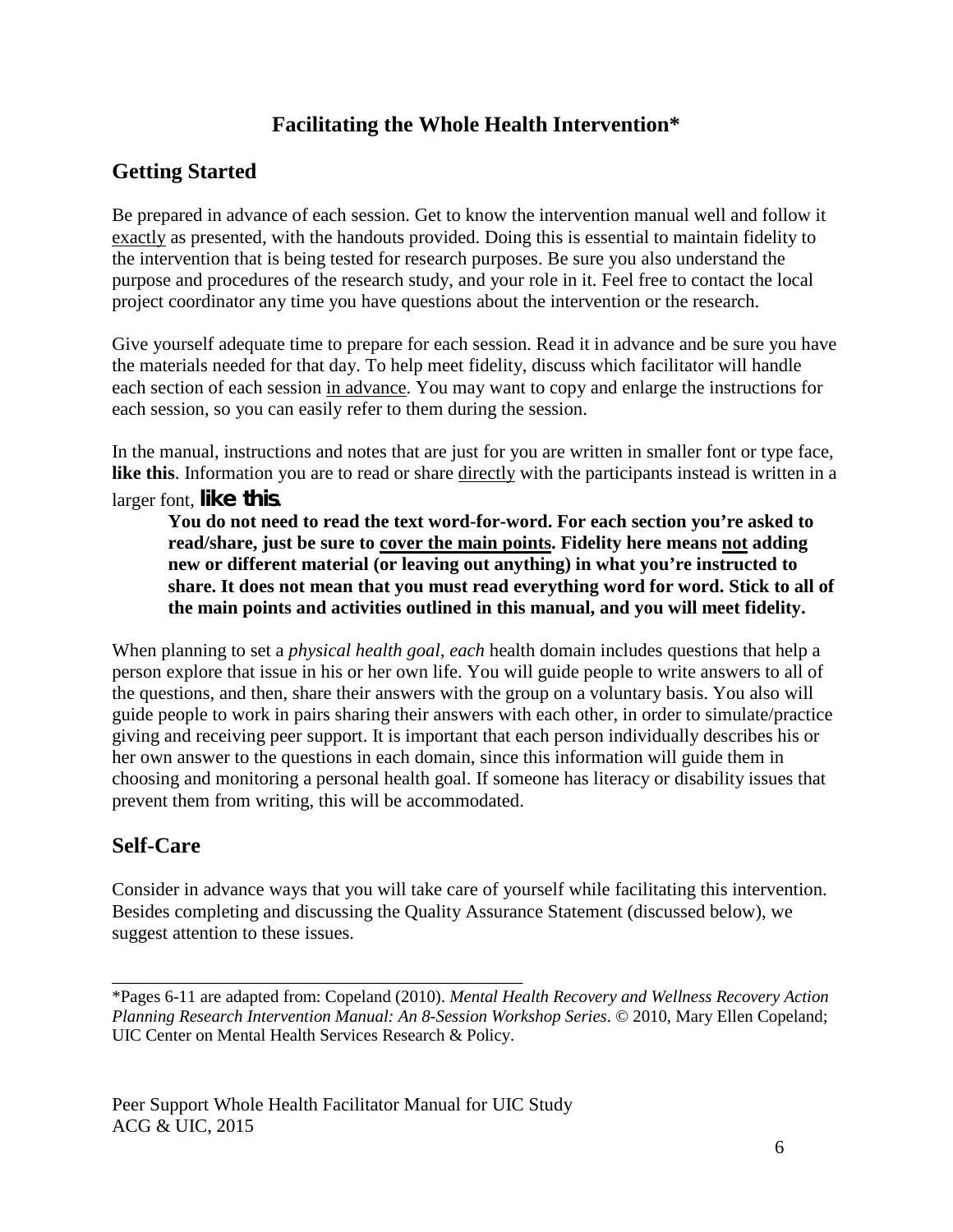• Know your fears. Fears can be instructive. Get to know them, think of strategies to weaken their hold on you, and then, put them behind you. Keep your focus on facilitating engaging, inspiring, and informative group and individual sessions. Your mind cannot simultaneously focus on your fears and your goals. You must choose one – focus on your goals.

• Use the Whole Health Program in your own life to reach and maintain health goals.

• Take care of your own physical and emotional well-being as much as possible. Make sure you get adequate rest and nutrition. Regularly use the *Relaxation Response* exercise described in this manual, as it can have a calming, centering effect.

• Know your personal "buttons" or things that cause you to react negatively. Your personal "buttons" may be pushed by problems that arise in your group or individual sessions (for example, someone challenges your abilities or appears persistently disinterested in what you're saying). You may be concerned that you will respond defensively. Get to know your buttons and practice responding in ways that are helpful to others – being respectful even when you don't feel like it. Many times, people engage in these behaviors because they are scared or insecure, so it helps to learn ways not to feel personally attacked or threatened.

• Use break times wisely. If you feel tired, stressed, or insecure during group or individual sessions, take some time in private during the break to re-group and re-center yourself. Use deep breathing, stretching exercises, or affirmations.

### **Session Logistics**

For the first 3 weeks, each group session is 2.5 hours, including two 10-minute breaks. For the first 3 weeks, each individual session is 45 minutes. Group sessions during weeks 4 to 12 are generally 60 minutes (but depending on the needs of your participants, may take up to 90 minutes), including one 10-minute break. Each individual session during weeks 4 to 11 is at least 15 minutes, but can go up to 45 minutes as needs dictate.

All sessions are a combination of welcoming activities, introduction to the activities for that day, and group or individual discussion and activities. Please show respect for your participants and their lives by starting and ending all sessions on time.

It is best for participants to bring their binders containing their Action Plans and Logs home each week, so they can work on and use them. If participants forget to bring their binders to a session, they can still participate by filling out the appropriate forms and putting them in their binders later.

As you've been trained, sharing your own experiences in managing your whole health is a critical aspect of peer support. However, don't speak only from your own experience, but also mention ideas you have heard from others. If you speak too much from your own experience,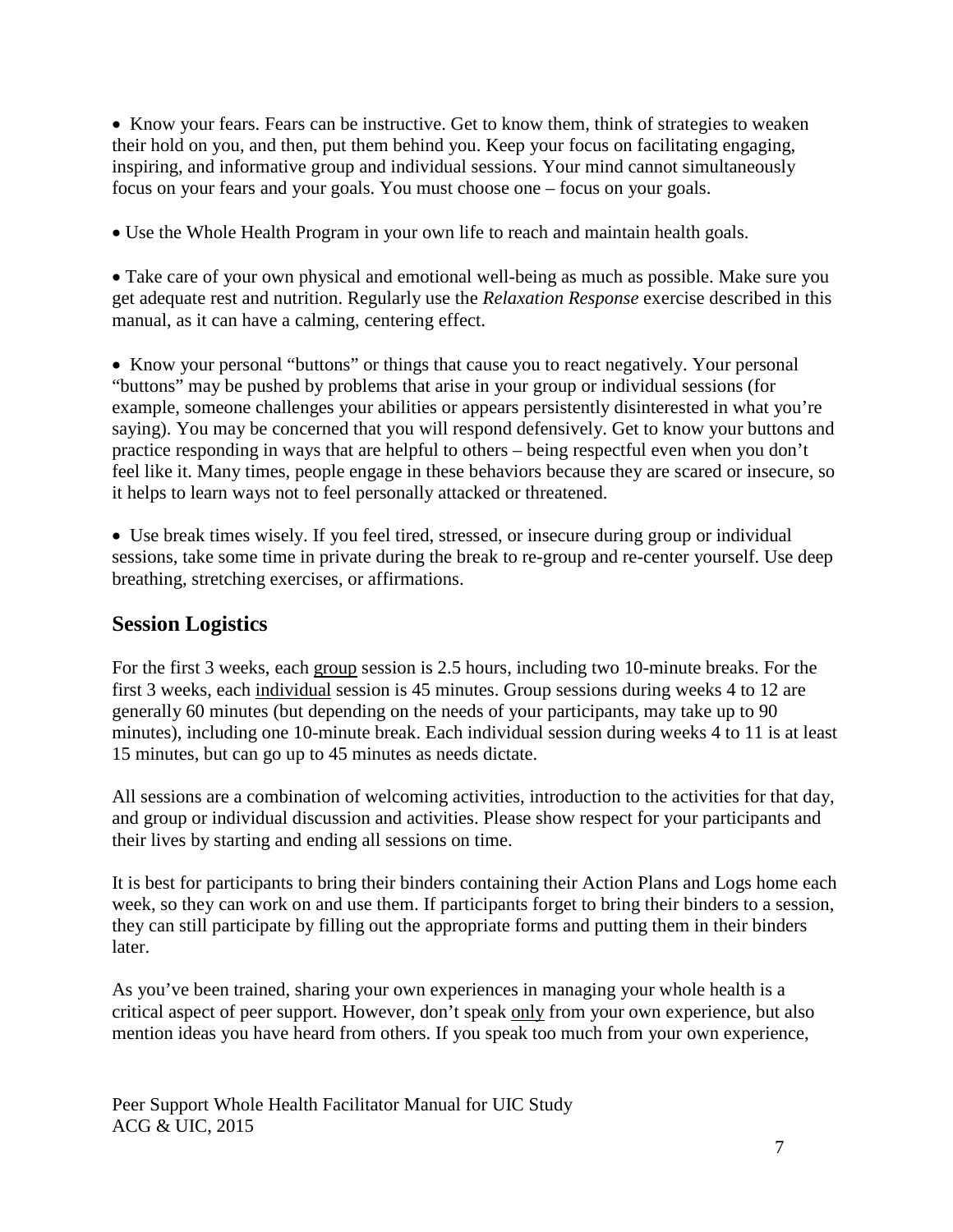your audience will lose interest. Ask your audience for examples and learn new things from them. If someone asks a question you can't answer, ask the group for ideas.

If participants need it, offer to provide extra assistance during the breaks, and before or after sessions. Remember, you are there to serve the whole group. Avoid persistently deferring to the needs of one person.

Fidelity will be monitored each week with a local project coordinator, using the Whole Health Program Intervention Fidelity Scale. Fidelity means that the Whole Health Program facilitators adhere to the guidelines and instructions in this manual when facilitating both group and individual sessions.

For purposes of the research, attendance will be taken each week at both the weekly support group and during individual meetings. The UIC study team will provide attendance sheets with each person's name and a place to check whether he or she was present or absent. Taking attendance is a very important study task. It is the way the investigators will determine how much of the Whole Health Program people got and whether/how this has an impact on their health. It also helps determine who needs review of any missed material during their weekly individual meeting.

When delivering the Whole Health Program for the UIC study, participants will be offered a travel stipend at the end of each group and individual session. This is an important study task. You will work directly with the agencies involved with our study to manage the travel stipends and receipts. It is important to obtain the needed stipends and receipts in advance each week, in the event that agency staff are not available on the day of the sessions to distribute funds to you. You will receive additional guidance/training on how to do this.

You may have participants in the group with special needs. For instance, if a person is blind or has difficulty reading and writing, you will need to have tape recorders and tapes available so they can tape record their plans. As you and your co-facilitator become aware of special needs, meet with the person who has the need to determine what would work best for him/her, and then, do your best to provide it. The local project coordinator and the study team at UIC will help you with this as needed.

Be alert for possible changes in focus to topics that might get you bogged down in controversy. For example, these sessions are not the place to discuss whether mental health difficulties are caused by genetics or the environment, not the place to critique various medications and treatments, and not the place to debate the merits or failures of specific health care providers and programs. If these types of diversions occur, gently explain that you need to keep the focus of this group on personal health planning.

Do not advocate for or against specific treatment options, such as specific medications or various alternative therapies. This can raise liability issues. If people have questions about treatment or health care options, direct them to resources that will help them get more information, so they can make informed choices on their own behalf.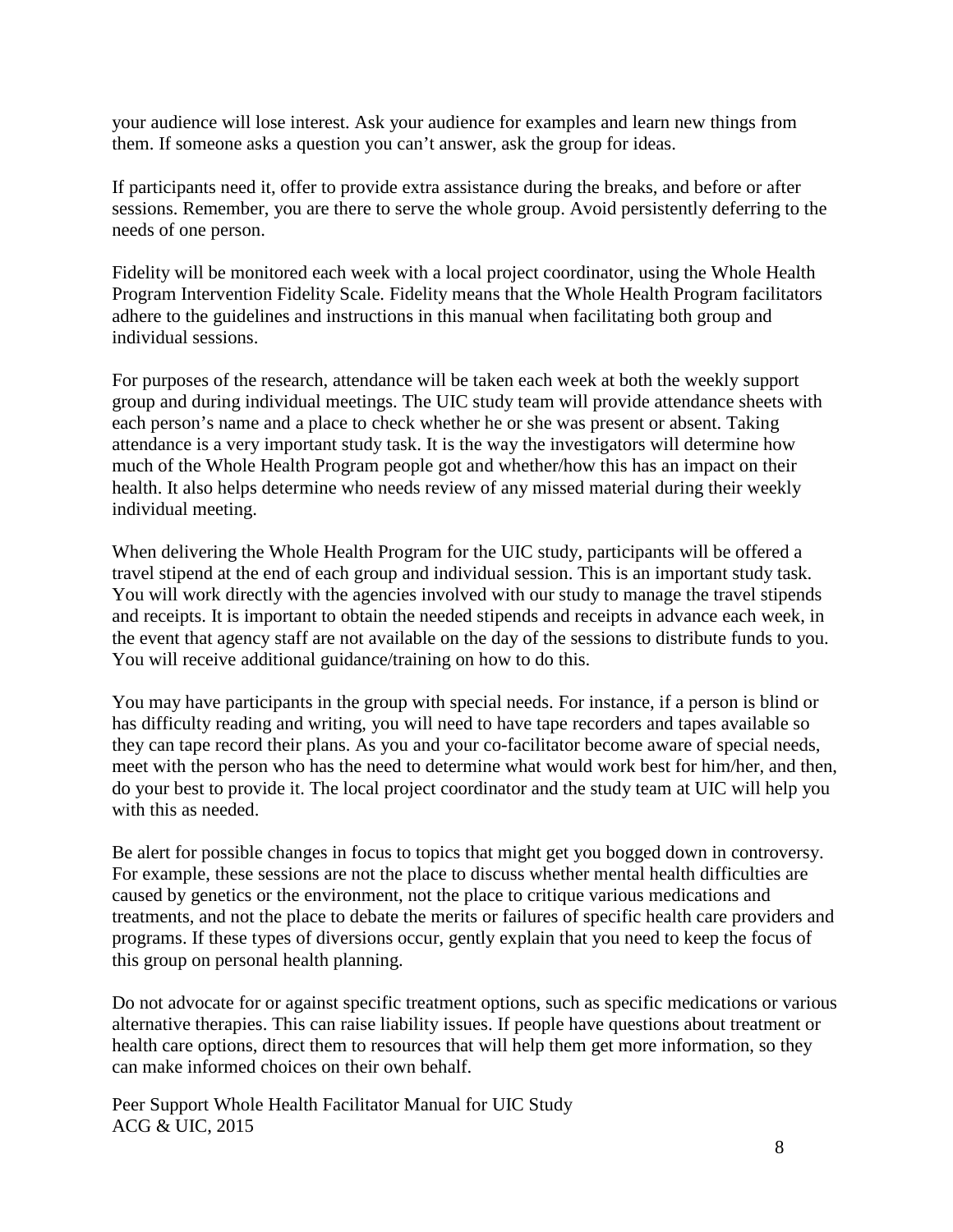Focus on participants' strengths and away from deficits they feel they have or that have been imposed upon them by others. Take good care and hold yourself in unconditional high regard, too. Remember, you do not have to be perfect to be of help to others. After each group session, honor yourself for being there to facilitate and for the things you did well. Resolve to work on areas you or the participants believe need improvement, without undue self-judgment or criticism.

### **Quality Control when Delivering the Whole Health Intervention**

In order to co-facilitate each Whole Health session, you must be feeling well. You must not be experiencing health or mental health problems/crises that would interfere with your leadership and ability to present, or that would adversely affect the participants. Like anyone who facilitates a Whole Health Program session, you must do the following:

1. Be working on your own weekly health goal and log.

2. Fill out the "Quality Assurance Statement" found on the next page. Keep a copy for yourself, and give copies to your co-facilitator, your closest supporters, the local coordinator for this project, and the intervention oversight staff at UIC.

3. In a given week, if you feel any wellness issues or other problems are going to interfere with your ability to lead a high quality group or individual session– or one or more of the abovementioned people tell you that you are not well enough – ask your co-facilitator or the local coordinator to contact the back-up facilitator for your area to take your place until you are feeling well enough to co-lead again.

4. If you notice that your co-facilitator is not well enough to lead group or individual sessions – and shows the signs listed on his/her Quality Assurance Statement – you must let that person know s/he cannot co-facilitate the class until you both agree s/he is better. If this is too difficult to do, please contact the local project coordinator for support and assistance. One of you will arrange with the back-up facilitator to co-lead for as long as is needed.

5. It is best to agree in advance that none of the facilitators will compromise this important study by being concerned about hurting someone's feelings when s/he isn't well. The facilitators' primary responsibilities are to deliver quality sessions to participants and to ensure the integrity of the Whole Health Program and the research study. As co-facilitators, you need to openly discuss in advance what to do if one of you isn't able to see that his/her issues are interfering with the ability to co-lead sessions.

Remember, it doesn't help the person who is having warning signs or a crisis to ignore or downplay the situation. Also, since everyone struggles at some point, we ourselves need to be comfortable to both ask for and accept help when we need it.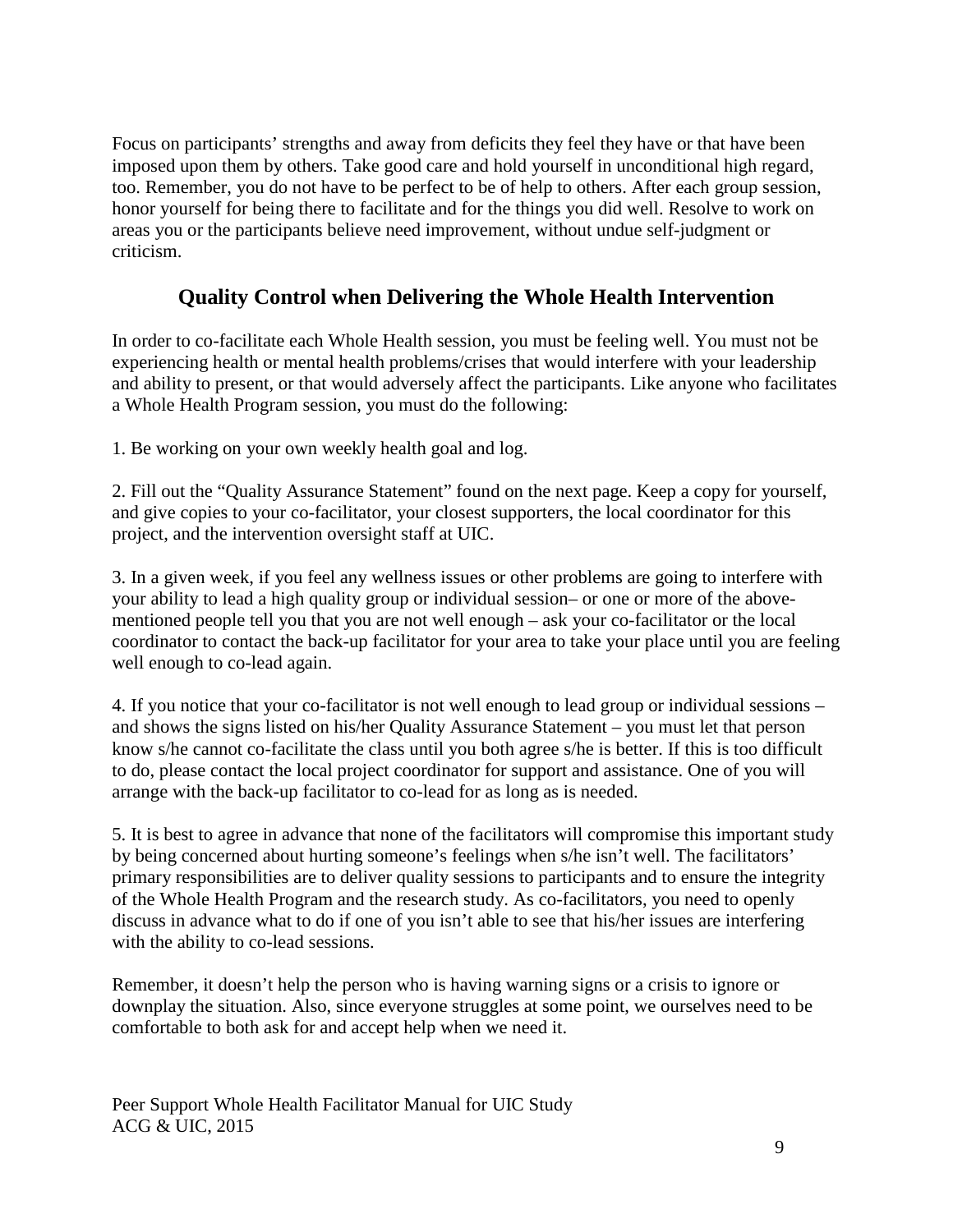### **QUALITY ASSURANCE STATEMENT**

Fill out the following form. Give copies to your co-facilitator, closest supporters, the local coordinator for this project, and the selected research staff at the UIC Center. Everyone who receives copies of it agrees to keep this form confidential.

Name:

Date:

If I show the following signs/symptoms, I am not well enough to facilitate a Whole Health Program session. I will ask my co-facilitator to contact the back-up facilitator and the local coordinator. I will agree to stop facilitating Whole Health Program sessions when these signs occur.

Signs/Symptoms/Issues (please be specific):

If I have these signs but I won't stop facilitating, I want my supporters to help me stop by:

My co-facilitator and supporters will know I'm ready to co-lead classes again, when I: (please list specific wellness signs):

\_\_\_\_\_\_\_\_\_\_\_\_\_\_\_\_\_\_\_\_\_\_\_\_\_\_\_\_\_\_\_\_\_\_\_\_\_\_\_\_\_\_\_\_\_\_\_\_\_\_\_\_\_\_\_\_\_\_\_\_\_\_\_\_\_\_\_\_\_\_\_\_\_

Signature Date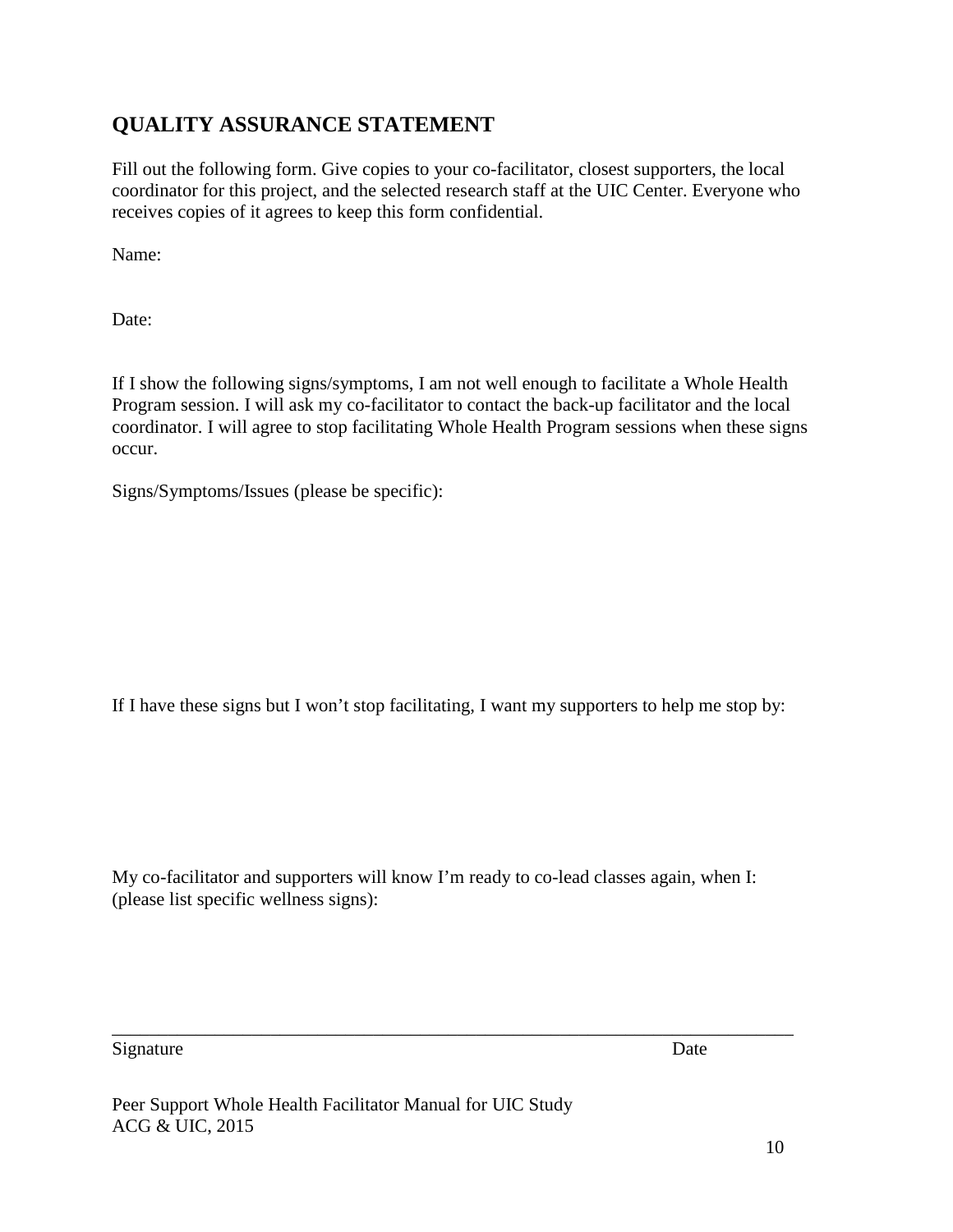### **Materials Needed to Facilitate the Whole Health Program**

The following materials will be needed for you to successfully facilitate the Whole Health Program. Make sure that you have all of them on hand before you begin the first session.

- Flip chart and markers (for Session 1)
- Participant binders
- Travel stipends (and possibly receipts, if required by the agency)
- Attendance logs
- Fidelity Assessment forms
- Name badges to be used for the first three sessions
- Extra paper, pencils, and forms
- List of participants' full contact information
- List of participants in both the experimental and control conditions of the study
- Small, healthy snacks and beverages for each group meeting
- Celebratory snacks and beverages for the Graduation Session
- Note cards (and postage) to help engage participants who miss sessions
- Any materials, equipment, and supplies that may be needed to provide for disabilities and unique learning styles (as described previously)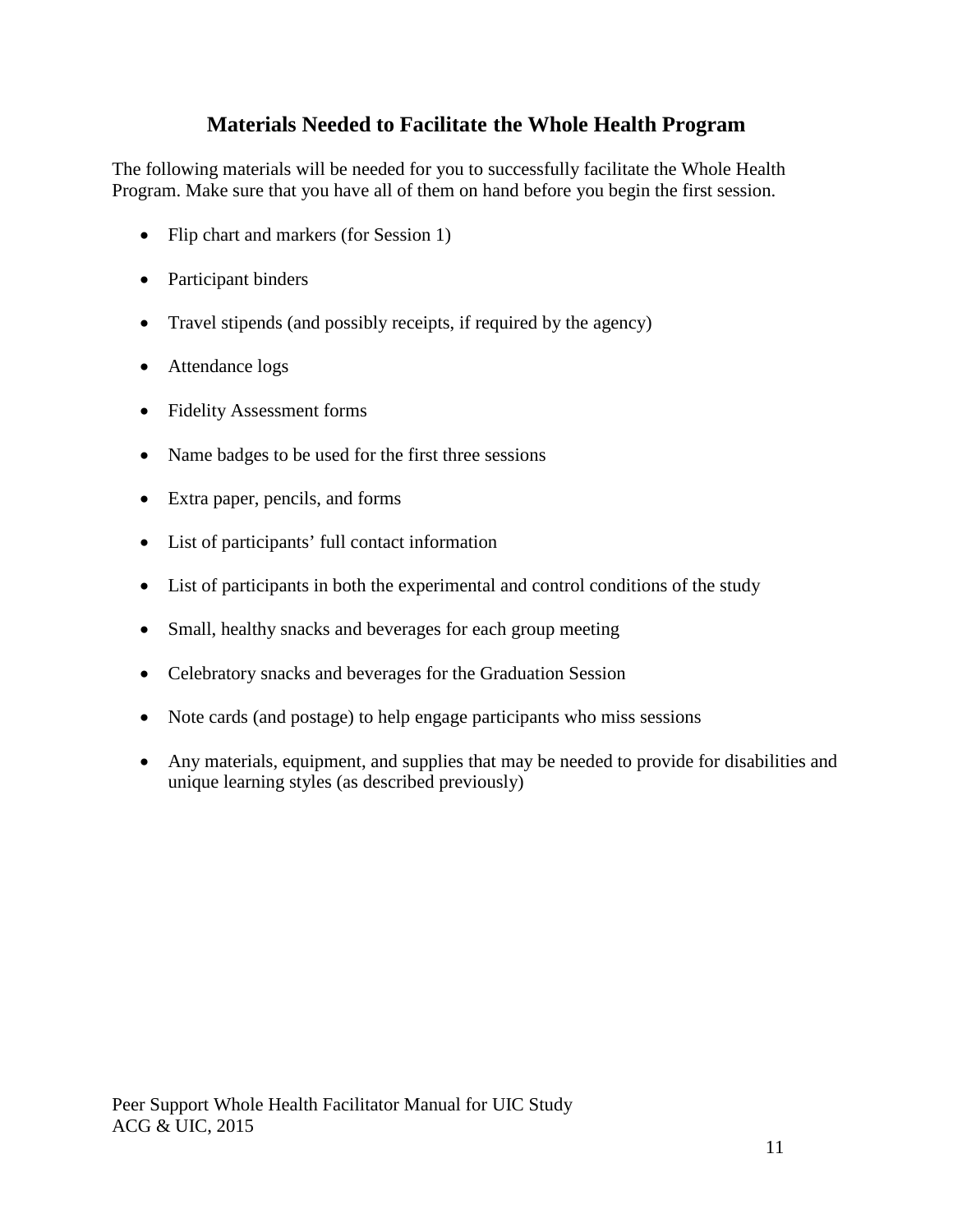# **Session 1, Group Meeting**

# **Introduction to the Program and the 10 Health Domains**

# **Agenda**

| Welcome & Housekeeping                                              | 10 minutes |
|---------------------------------------------------------------------|------------|
| Why Focus on Our Physical Health?                                   | 5 minutes  |
| Developing a Comfort & Safety Agreement                             | 10 minutes |
| <b>Overview of Person-Centered Planning Process</b>                 | 15 minutes |
| Overview of the Program                                             | 10 minutes |
| <b>BREAK#1</b>                                                      | 10 minutes |
| The 10 Domains of a Healthy Life, 1-4 (including a 10-minute break) | 85 minutes |
| Review & Closing                                                    | 5 minutes  |

# **Class goals**

This class has 6 goals:

- 1. Orient the participants to why a focus on their physical health is important;
- 2. Develop a *Comfort & Safety Agreement* to build trust among participants;
- 3. Describe the person-centered planning process used in the Whole Health Program;
- 4. Identify the purpose, elements, and process of the Whole Health Program;
- 5. Review the health problem/issue they identified when joining the study, as the context for their goals in this Program; and
- 6. Begin discussing the *10 Domains of a Healthy Life* and possible health goals in each area.

# **Class supplies**

- $\Box$  Blank name badges
- $\Box$  Travel stipends
- $\Box$  Travel stipend receipts (if used, they will be retained for documentation purposes)
- $\Box$  Session 1 Attendance Log (for ease, one of the co-facilitators will check off who is in attendance by each person's name, rather than passing around the sheet)
- $\Box$  Participant Binders (you will receive these from the study's Local Project Coordinator)
- $\Box$  Small, healthy snacks and beverages

**Note**: Before class starts today, review pages 15-16 and prepare the initial *Comfort & Safety Agreement* as described on a large sheet of paper that you can post to the wall during class.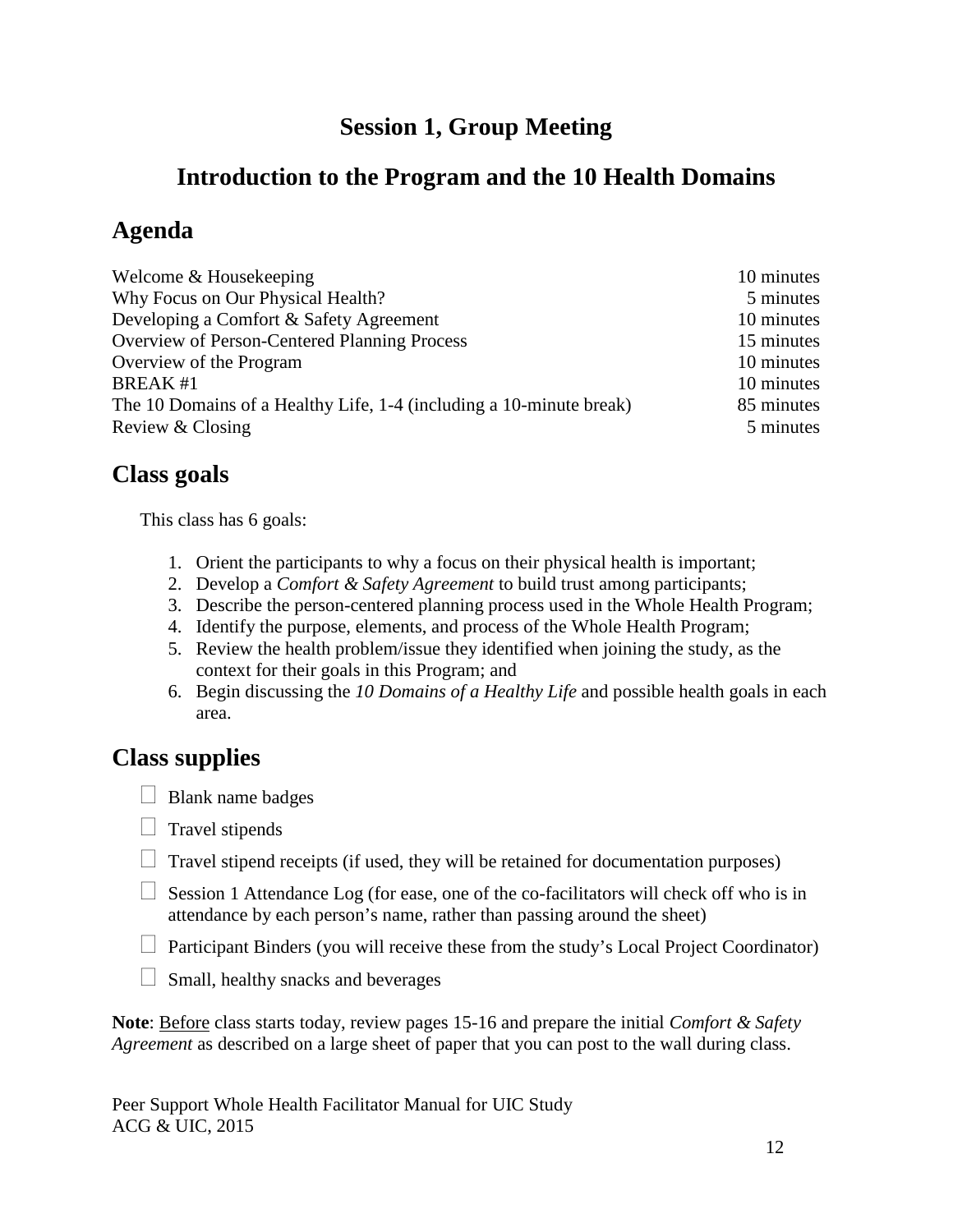# **Welcome & Housekeeping 10 minutes**

**Begin by briefly introducing yourselves**. Encourage participants to take a snack and beverage.

### **Now, share why you enjoy this work, and several of your special interests. Remind participants to turn off or put cell phones on vibrate.**

Also let the participants know the following:

- Times and dates of the sessions for the next 12 weeks
- Breaks will be given during each session
- Location of washrooms
- Smoking regulations
- Emergency exit information
- Supporters -- people to whom participants can reach out if they're having a difficult time
- How to contact the facilitators if participants can't attend a session or if they need other information

**To help participants get to know one another, ask each person to share his/her name and something s/he likes to do for enjoyment.** Distribute name badges and ask each participant to write their first name only on the badge. Explain that badges will be worn to help people learn each other's names.

Next, share the following information with the group in a conversational manner. **Remember, you don't need to read this word-for-word (although you can if that's more comfortable at first). Simply share the main points in words that are comfortable for you.** 

> We want you to get the most out of the Whole Health Program. So, we need you to commit to attending all 12 of the group sessions and all 11 of the individual sessions. People who attend 9 or more group meetings and 9 or more individual meetings will receive a **Certificate of Graduation**. People who attend less than 9 of either group or individual meetings will receive a **Certificate of Attendance**.

If you have an emergency and cannot attend a session, we'll review what you missed during your next individual meeting. These make-up sessions also will count towards your 9 sessions to receive a Certificate of Graduation.

Attendance will be recorded for this reason and so that the researchers can track how many sessions each of you attends. The attendance information will be always kept confidential.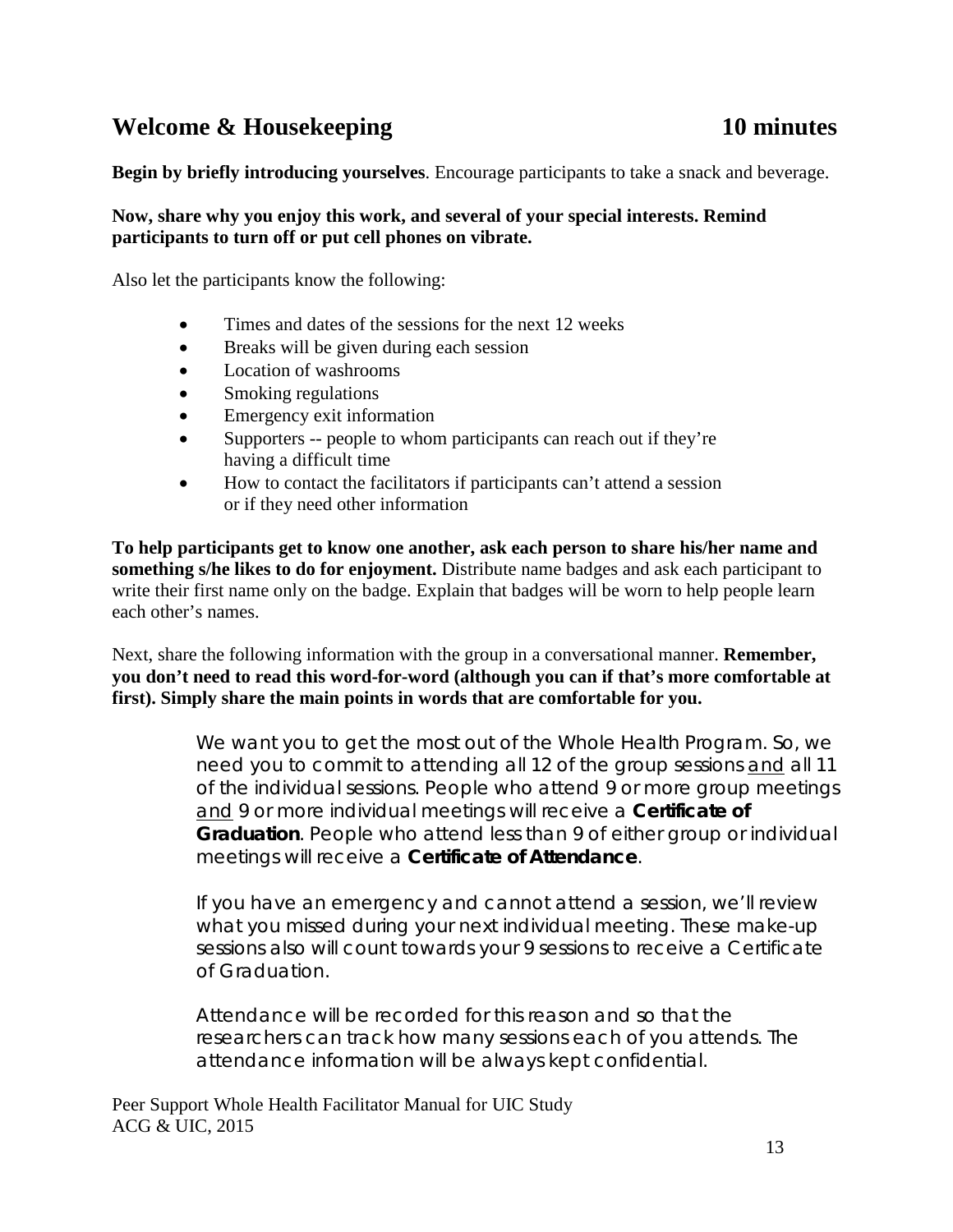Everyone who participates fully in this class will receive \$10 a week to cover travel costs. A \$5 travel stipend will be given at the end of each group meeting and at the end of each individual session. You must attend the full meeting or session to receive the travel money.

### \***Note: if you are using receipts for the travel stipends, please explain that process to the group now.**

Review with the group the 6 class goals for today:

- 1. Talk about why a focus on physical health is important;
- 2. Develop a Comfort & Safety Agreement to build trust;
- 3. Learn the person-centered planning process used in the Whole Health Program;
- 4. Identify the purpose, elements, and process of the Whole Health Program;
- 5. Review the health problem/issue they identified when joining the study, as the context for their goals in this Program;
- 6. Begin discussing the 10 Domains of a Healthy Life and possible health goals in each area.

# **Why Focus on Our Physical Health? 5 minutes**

Although participants were told about the Whole Health Program when they enrolled in the UIC study, it's important to give them an overview of the reasons you've come together as a group.

### Start by offering the following information, **using your own words, but being sure not to add or delete any main points.**

As you remember from when you joined our study, you're part of a project that's studying how people set and meet health goals. We'll be meeting as a group for the next 12 weeks. You'll also meet every week one-on-one with a certified peer specialist to work on your physical health goal.

Each of you identified a health problem or issue you wanted to work on when you joined our study. Knowing what you want to work on will help you pick and stick to a goal in our class. What you choose to do to address your health issue is up to you. **But, you must be willing and able to work on a physical health goal while you're in this class.** 

Some of you may be wondering why we're focused on your physical health. In most mental health centers, the focus is on your mental or emotional health. Why are we doing something different here?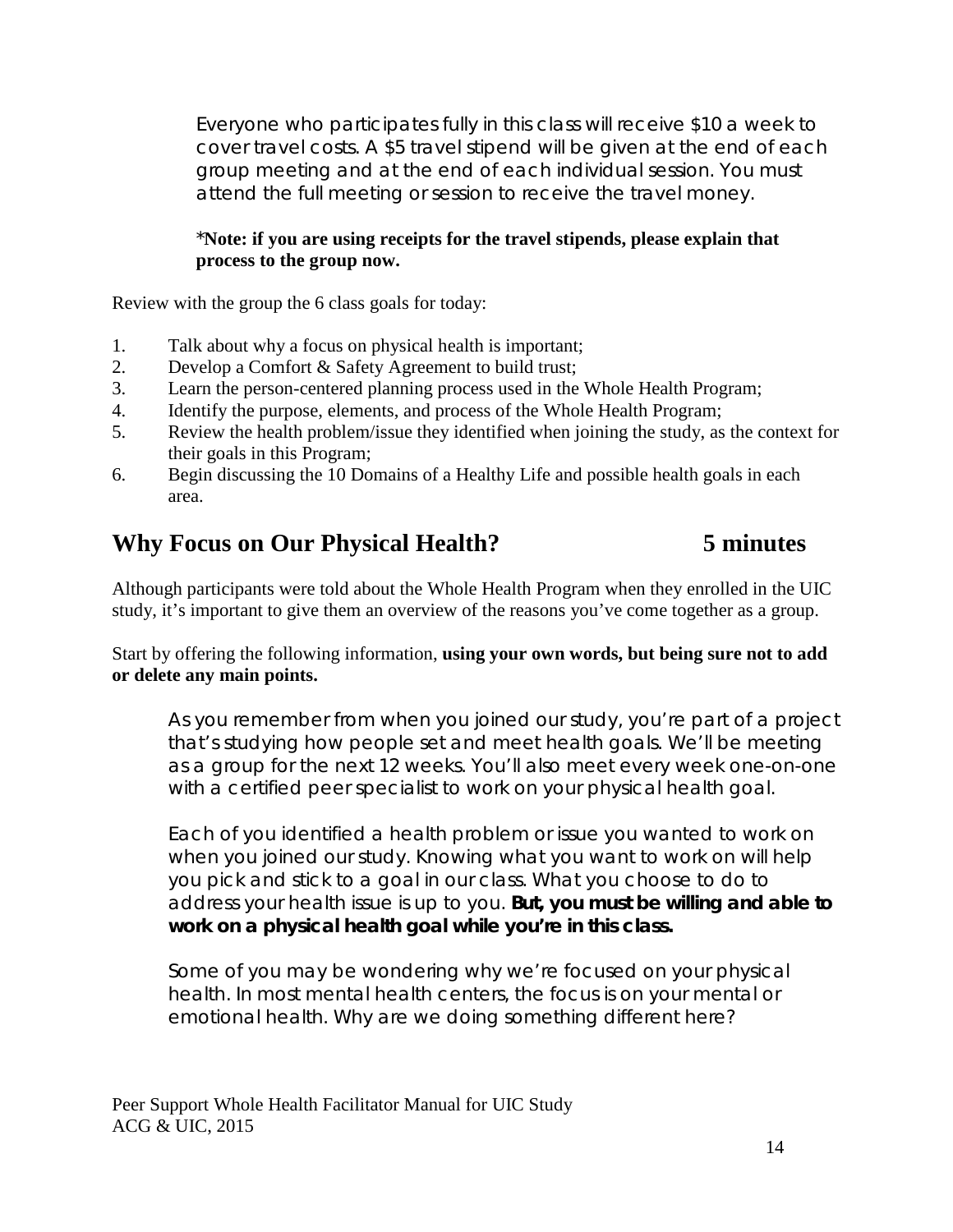Well, back in 2006, a national association put out an important report. It let the country know that people being served in the public mental health system are dying, on average, 25 years earlier than people in the general population. That means most people receiving public mental health services today are dying when they're in their 50s or 60s.

This was and is scary news for many of us! However, we also learned that these early deaths are mostly due to medical conditions that can either be prevented or well-managed with the right supports and services. Some of these medical conditions are heart disease, high blood pressure, and diabetes.

If you have any of these conditions, there's hope because they can be managed by having a healthier lifestyle. Also, if you have other medical conditions -- or if you just want to prevent yourself from getting sick - we're here to help you create a healthier life.

It's important to know that most medical conditions are complicated by stress. The more stress we have, the harder it is to manage our medical conditions or lead a healthy life. Many people in public mental health systems have a lot of stress from dealing with emotional difficulties, money problems, stigma, unemployment, and other issues. While you're in this class, you'll learn proven skills for reducing stress, so you can lead a healthier and happier life.

Research shows that people are more likely to meet their health goals when they work with other people who have the same illnesses and issues. Self-help is used to manage all kinds of illnesses, and we will help you benefit from it, too!

Does anyone have any questions?

Take and answer any questions people have about the content you just reviewed.

**TIP:** Please ask anyone who has questions about their personal health problems or goals to hold them until you begin working directly on choosing a physical health goal and steps to achieve it. Remind them that they also can ask questions about their personal health situation during the individual Whole Health meeting they'll have this week with a peer specialist.

### **Developing a Comfort & Safety Agreement 10 minutes**

Peer Support Whole Health Facilitator Manual for UIC Study ACG & UIC, 2015 Before class starts, the following guidelines should be written on a flip chart and used as a starting point for the group discussion. Label the sheet "Comfort and Safety Agreement."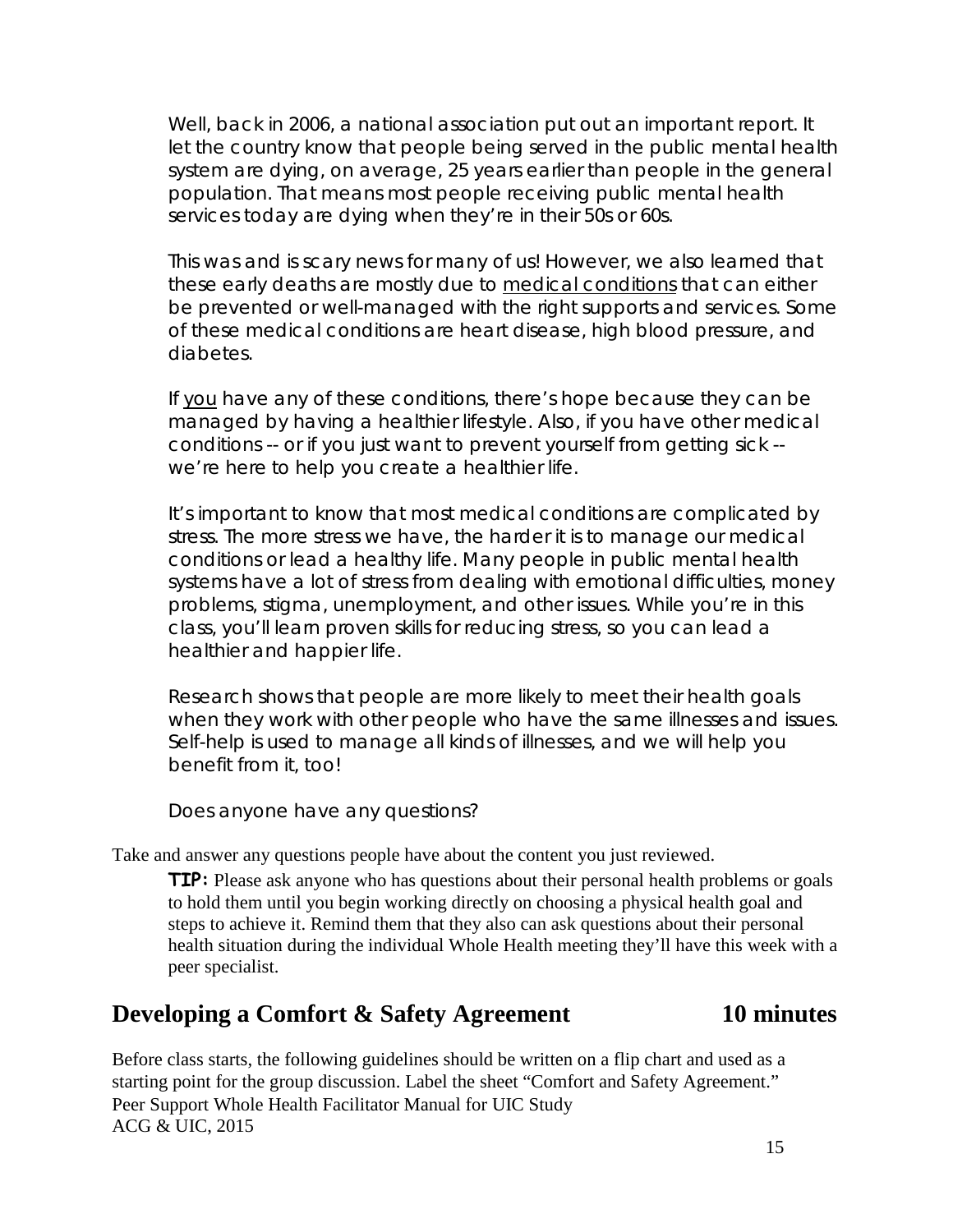# **Group Activity**

A number of the participants may be worried about their safety in the class or have some issues with trusting others. Tell the group the following (**remember to use your own words, if you wish, but be sure not to add or delete any key points**):

Feeling comfortable and safe in our group is very important. Some of us may be concerned about how we'll work together in a safe and respectful way. So, before we do anything else today, we're going to develop a "Comfort and Safety Agreement." This will help relieve concerns about safety and how we'll all treat one another during this class.

Everyone, including the co-facilitators, is expected to respect this agreement at all times. If someone is unable to follow the agreement on a regular basis, we'll talk with that person individually to make a plan for how to help them respect the agreement.

Here are some items that most people find helpful to include in a Comfort and Safety contract.

- 1. What is said in this room stays in this room. Respect confidentiality at all times.
- 2. Mistakes are ok. No question is regarded as dumb or is "put down."
- 3. It's good to speak up, even if your voice shakes!
- 4. Honor the person speaking by limiting side conversations.
- 5. Cell phones/pagers are turned off during group time.
- 6. Crisis or trauma stories are not shared during this group.
- 7. Political and detailed religious discussions are not had during this group.
- 8. Smoking is allowed only in designated areas.
- 9. Go easy on aftershave, perfume, and scented lotions (some of your classmates may be allergic to these).
- 10. No guests are allowed (unless someone arranges for a reasonable accommodation by checking with the co-facilitators and other group members in advance).
- 11. Unconditional positive regard is extended to everyone in this group.

Does anyone have any others they'd like to add?

Also, items can be added to our agreement at any time during the next 12 weeks.

Remember to save this agreement, and to post it each week as a reminder and reference during the 12-week group.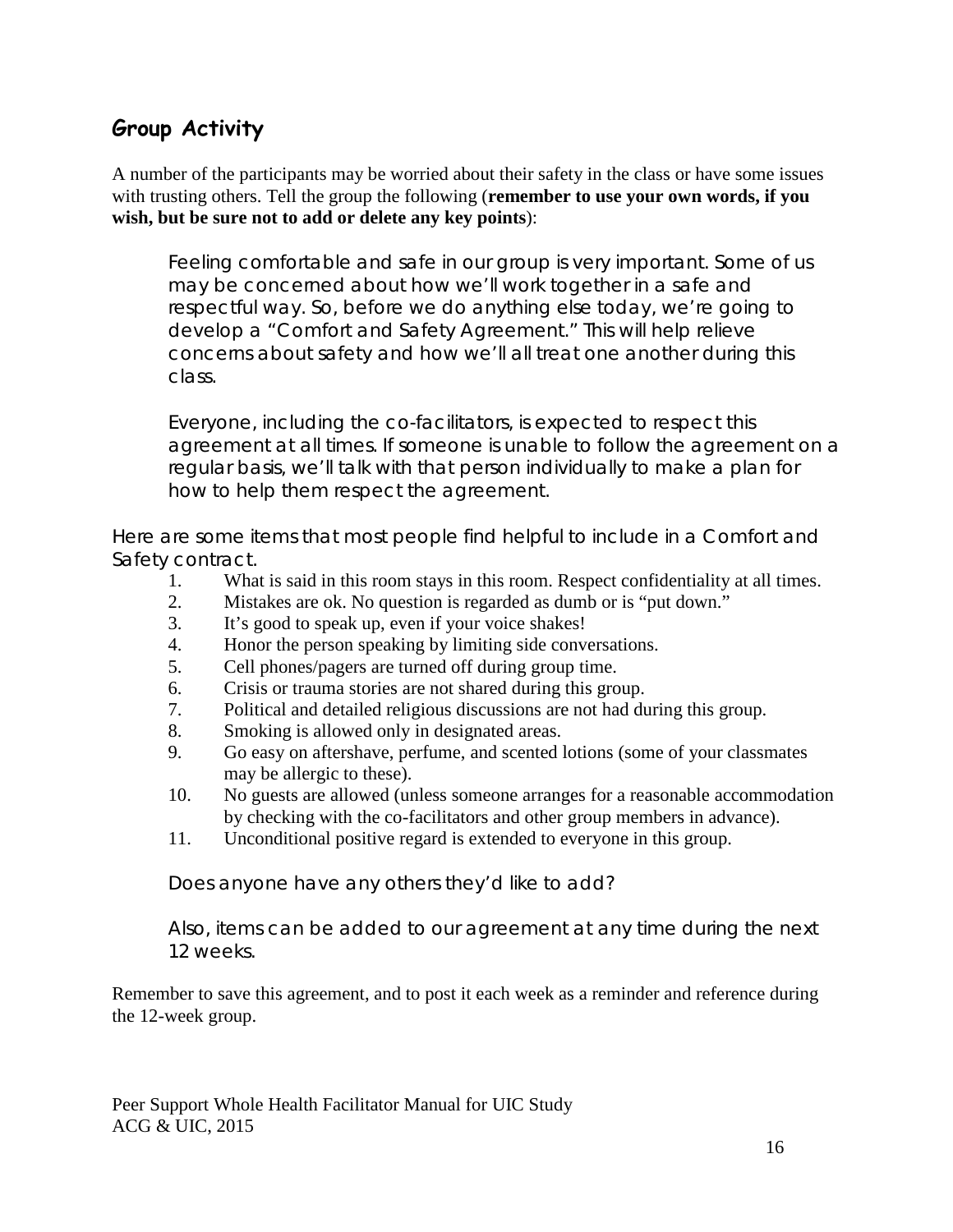# **Overview of Person-Centered Planning Process 15 minutes**

Now, tell the group that you'd like to read a scenario to help them understand the approach used in the Whole Health Program and how it's different from other health approaches they may have heard about or used.

Then, read the following (**this example actually works best when read word-for-word**):

"Let's say you decide to visit a center to improve your health. When you get there, you notice there are two doors.

Over the first door, there's a sign saying:

Come on in! We're here to help you discover all of your unhealthy habits. We'll help you pick 3 or 4 of your most unhealthy habits. We'll work with you to change or break these habits. You'll have the chance to meet each week with trained professionals to support you.

Over the second door, there's a sign saying: Come on in! Working together, we'll explore your strengths, interests, and what **you** see as possible for a healthier life. We'll help you to choose new healthy habits. Using your own strengths and interests, you'll make a plan for trying these new habits. You'll meet weekly with peers who are working on their health, too.

If you had a choice, which of these doors would you enter? Door A or Door B? Why that one? Why not the other one?

People almost always pick Door B. Either way, it is important to have a good discussion as to why people chose the one they did.

If they don't get raised by the group on their own (no need to review these points, if the group makes them on their own), then make the points that:

- 1) The Whole Health Program helps people create new health habits based on their strengths and interests;
- 2) We don't pressure anyone in the Whole Health Program to break unhealthy habits. Instead, the focus is on creating healthier habits for life;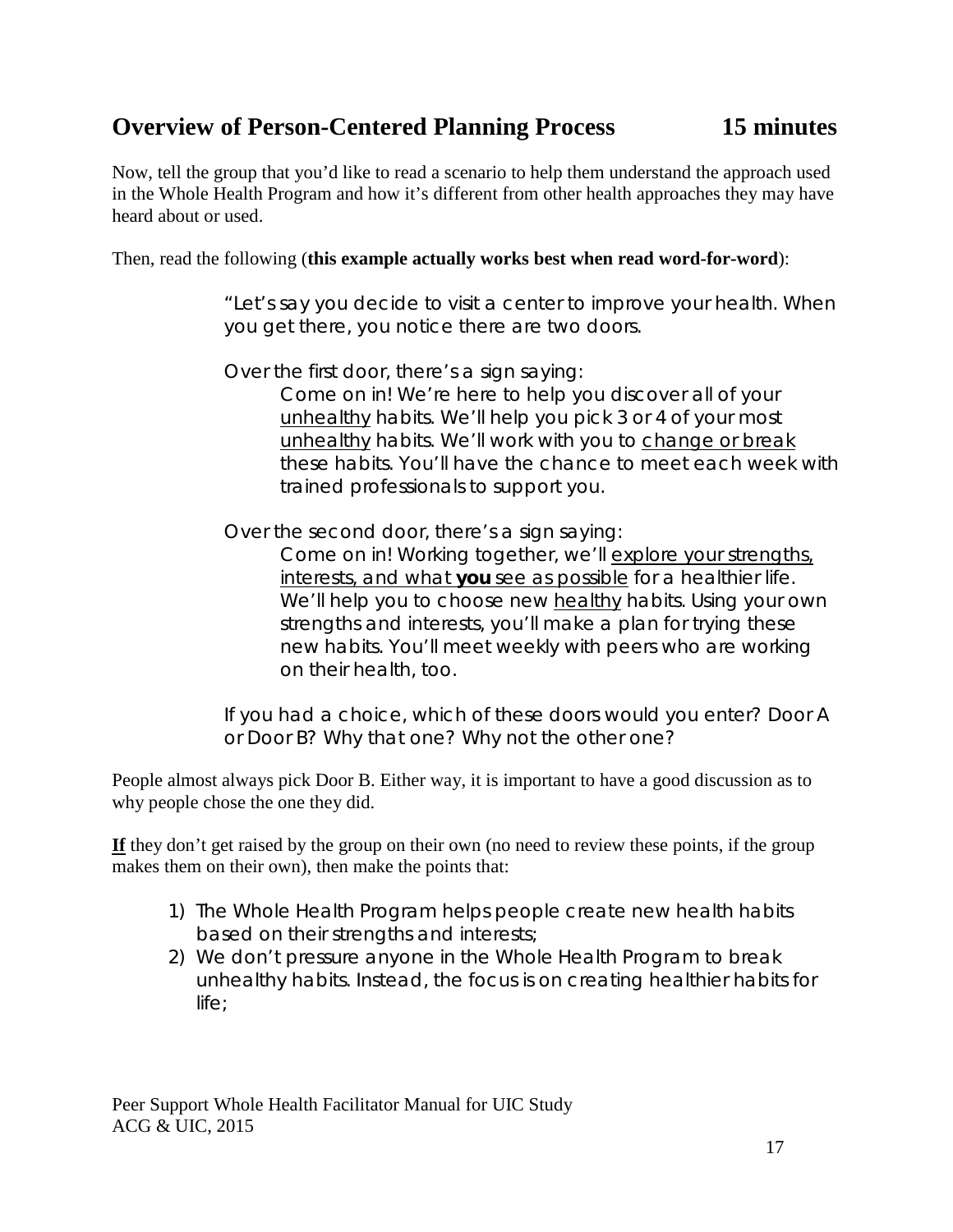- 3) Participants in the class will choose actions they want to take towards their physical health goals each week, rather than someone else choosing for them;
- 4) Everyone will get weekly group and individual support from others who are working on a health goal, too. Research shows that people are more likely to reach their health goals with support from their peers (along with their family, friends, providers, and others).

# **Group Activity**

Now, ask the group to turn to the page in their binders, called *My Health Issue and Reasons to Live Healthy* on **page 5** of the participant manual.

Turn to **page 5** of your binders. Let's start today by writing down the health issue you gave when you joined our study. If you don't remember, that's okay. Just please write down **one physical health issue** you feel is preventing you from doing some things you'd like to do.

Give them a few minutes to write down their physical health issue.

Who would like to share the physical health issue that they plan to work on in our class?

**TIP**: Share one of your own, if nobody is comfortable yet in sharing.

Now, on this same sheet (**page 5**), please give 5 reasons you have for working on this health issue. Think about your reasons to live healthy, and write some down. It's okay if you have less than 5 reasons, but please don't write more than 5.

Who'd like to share some of their reasons?

**TIP**: Share some of your reasons to address health issues and live healthier, if people aren't comfortable in sharing yet.

Now, please put a star by the number one reason you have for improving your physical health.

### **NOTE TO FACILITATORS: AT THIS POINT, DO NOT WORK ON CHANGING REASONS THAT DON'T MEET THE "IMPACT CRITERIA" OR ARE ABOUT BREAKING UNHEALTHY HABITS. THIS EXERCISE IS JUST TO START EXPLORING THEIR MOTIVATION FOR HEALTH CHANGE.**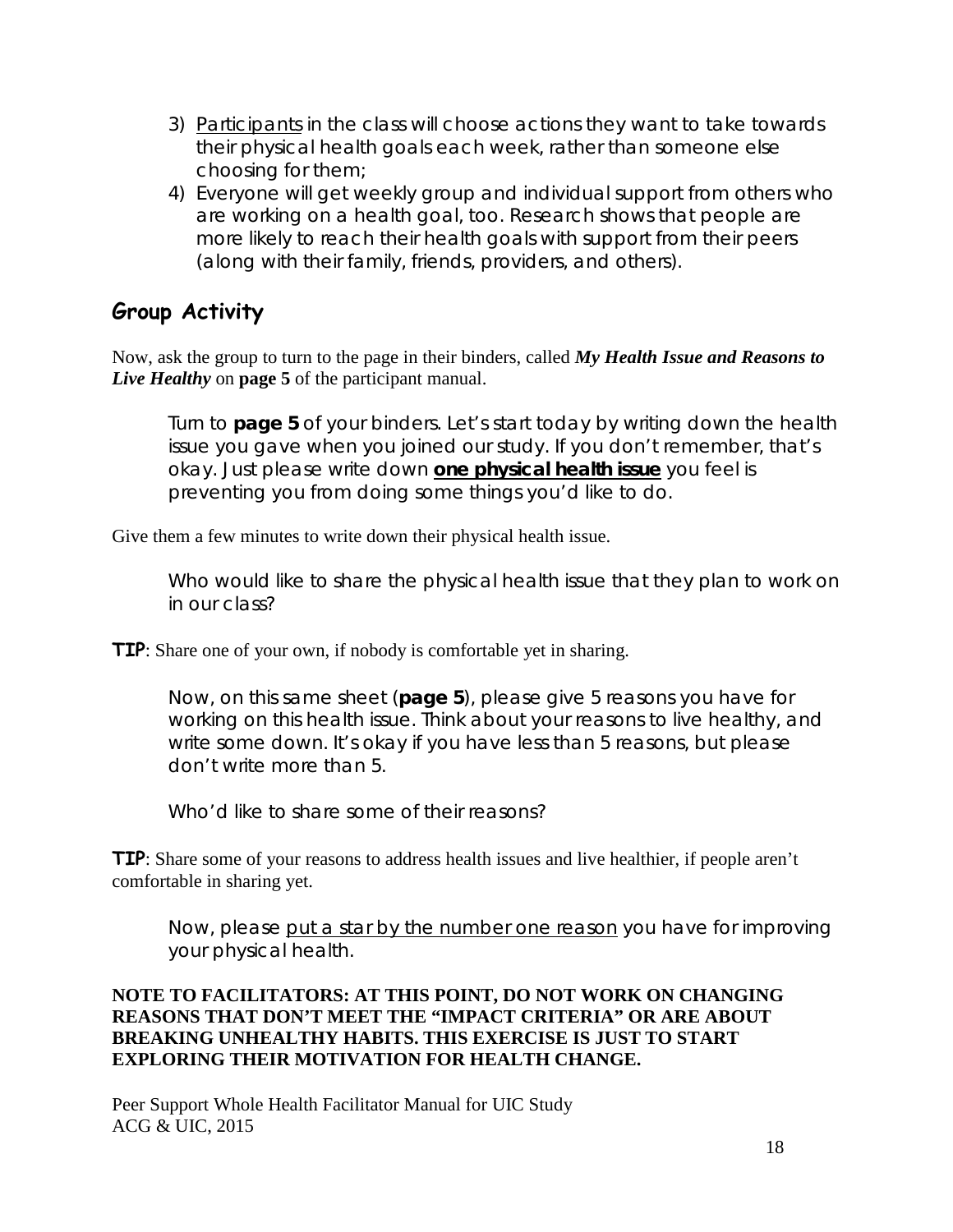These reasons for being healthy may change or grow while you're in this class. We did this activity because research shows that people are more likely to succeed in their health goals if they remember the issue they most want to address, and their overall reasons for healthy living.

## **Overview of the Program 10 minutes**

Now it's time to review the basic components of the Whole Health Program for the participants.

Start by sharing the following (**use your own words as is comfortable for you, but don't add to or delete from any of the main points**):

For the next 2 weeks, we're going to review the 10 domains of a healthy lifestyle. A "domain" is another word for an "area." Talking about these 10 areas over the next 2 weeks will help you think about what goal would help improve the physical health problem you wrote on page 5 of your binder.

But, you won't actually set a goal during our first two classes. That's because this week and next week are designed to give you information on whole health, so you can think broadly about your goal. So, in other words, we'll use all of the information from the first two weeks of our class to set a physical health goal during our third week of class.

Please turn to the page in your binder called, "The 10 Domains of a Healthy Life," found on **page 6**.

The first three areas are:

- 1) Healthy Eating
- 2) Physical Activity
- 3) Restful Sleep

These first 3 areas are directly related to your physical health or medical needs.

The next six areas are:

- 4) Stress Management
- 5) Service to Others
- 6) Having a Support Network
- 7) Optimism Based on Your Positive Expectations
- 8) Skills to Avoid Negative Thinking
- 9) Spiritual Beliefs and Practices
- 10) A Sense of Meaning and Purpose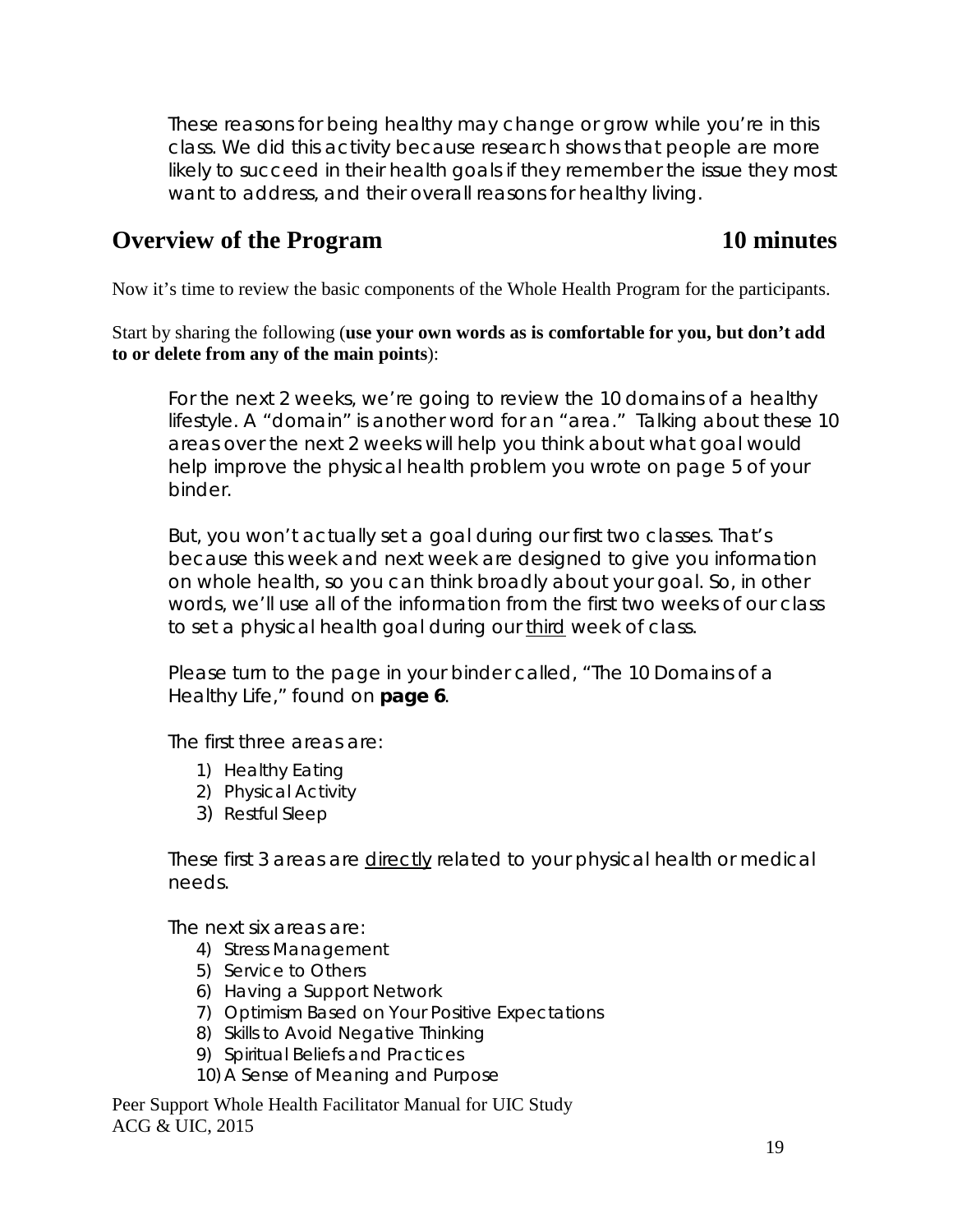These last six areas are indirectly related to physical health, but are very important when creating whole health skills. You can see from this list how physical health -- represented by the first 3 domains -- is connected to emotional health – represented by the last 6 domains.

In your own words as comfortable for you, let the group know:

In this class, each of you will think about how your interests, strengths, and health behaviors in these 10 areas impact your physical health. Then, you'll go through a process to decide one area you want to work on first. Then, you'll learn how to set a reachable goal in that area to help you work on the health issue you had when joining our study.

Once each person in our class has set a new physical health goal, time will be spent creating and working on weekly action plans to reach that goal. Each of you will also build a personal system of peer and other supports to help you meet your new goal.

Besides your whole health, we're also interested in your resiliency. Resiliency is a word to describe the ability to recover readily from illnesses, mental health issues, or the hard things in life. Resiliency starts with a focus on our strengths and what we're capable of. It doesn't focus just on our needs and problems. Resiliency makes us think about people who succeed and thrive, in spite of great odds. Of course, understanding our needs and problems is important for our personal growth and health. But, we want to make sure that attention to our needs is balanced out with attention to our strengths too (Arizona Health Futures, 2003). A focus on your resiliency is a big part of the person-centered process you'll go through in this group.

### **BREAK** #1 10 minutes

### **The 10 Domains of a Healthy Life, 1-4 85 minutes, including the second break**

It's time to review the 10 domains of a healthy life with the group as the first step to choosing a physical health goal. The "Reviewing and Planning for My Health Goal" handout that is used throughout this activity is found in the participants' binders and at the end of this Session (your copy).

State the following to the group (**share in your own words, if you wish, but be sure to make all of the main points without adding or deleting content**):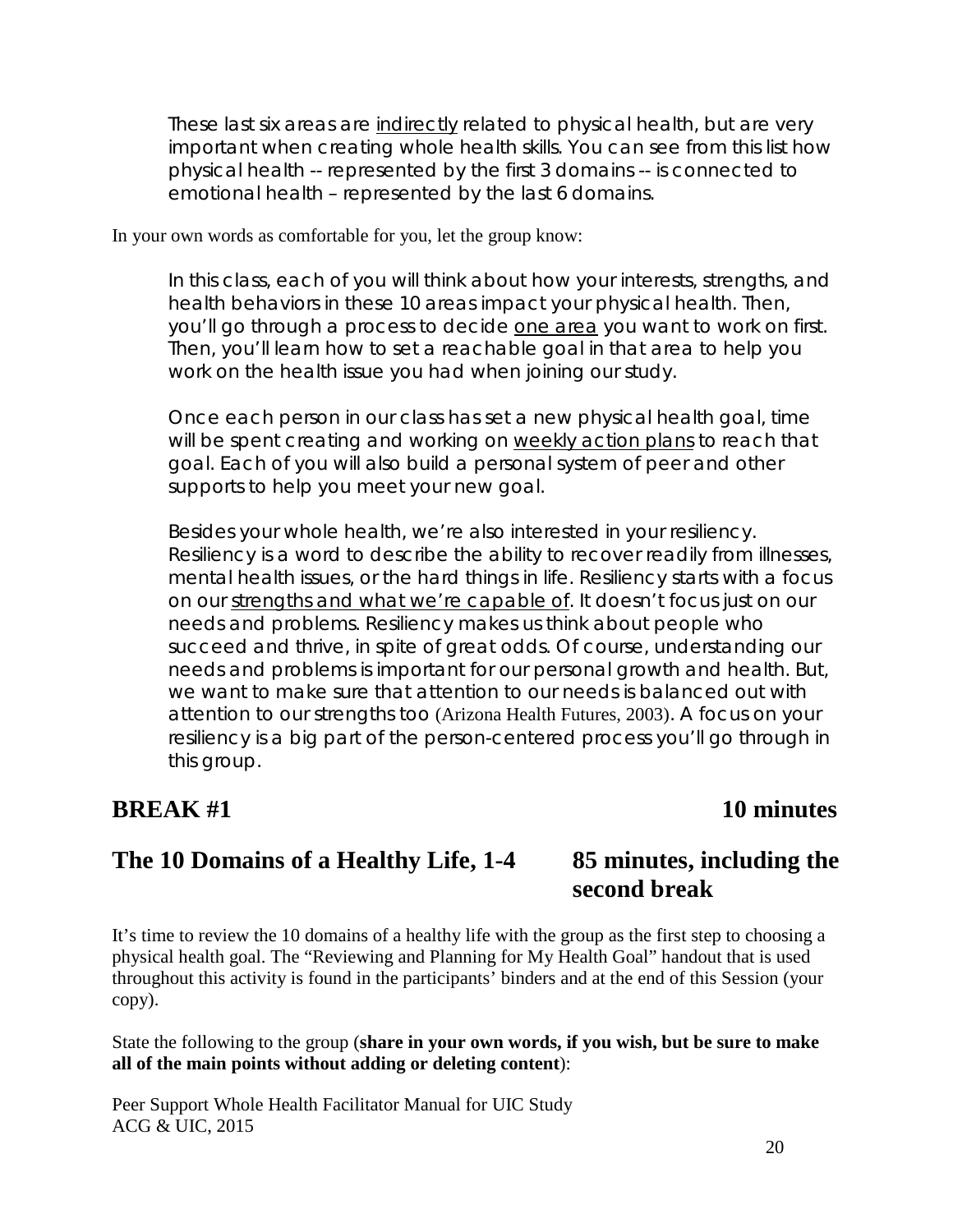Now we'll talk about how the 10 Domains of a Healthy Life work in our own lives. We'll also think about reasonable and enjoyable changes we can make to address our health issue, and to be physically healthier.

Stress is widespread in American life. Stress can have a very bad effect on our health. That's why we talk about Stress and Stress Management first in this class.

### **The Science of Stress (30 Minutes of total 85 minutes)**

Starting on **page 7**, there are handouts in your binders that describe stress and its impact on health. I want to summarize those pages for you now. You also can read them later on your own.

Stress can be found throughout our society. Sixty to eighty percent of all visits to health care providers in the U.S. are said to be related to stress and its bad effects (Lee, R. The SuperStress Solution, Random House, 2010). The prevention and treatment of the harmful effects of stress are vital to our survival as humans.

We know that the body's response to stress has a negative impact on every type of illness there is. But, why is this so?

The answer lies in how our bodies work. In stressful situations, the body produces extra energy, in order to help overcome threat. This response was meant to help the body deal with external, physical threats, like a predator or severely dangerous weather conditions. In those cases, having a lot of extra energy was a good thing. But, the extra energy got burned up as the person coped with the threat, allowing the body to return to a relaxed state. The body no longer produced the extra energy until the next threat was encountered.

So, why is this response to stress having a negative impact on us now?

Today, many of our stressors are not external, physical threats that we can fight or flee. They are internal, psychological threats, such as difficult relationships, finances, and workplace pressures that are continuous. The body does not know the difference between an external, physical threat and an internal, psychological threat. It only knows that there is a threat that needs to be dealt with. In order to cope, the body continuously produces extra energy, but it is not being burned off in either fighting or fleeing. So, this extra energy builds up in the body, leads to dangerous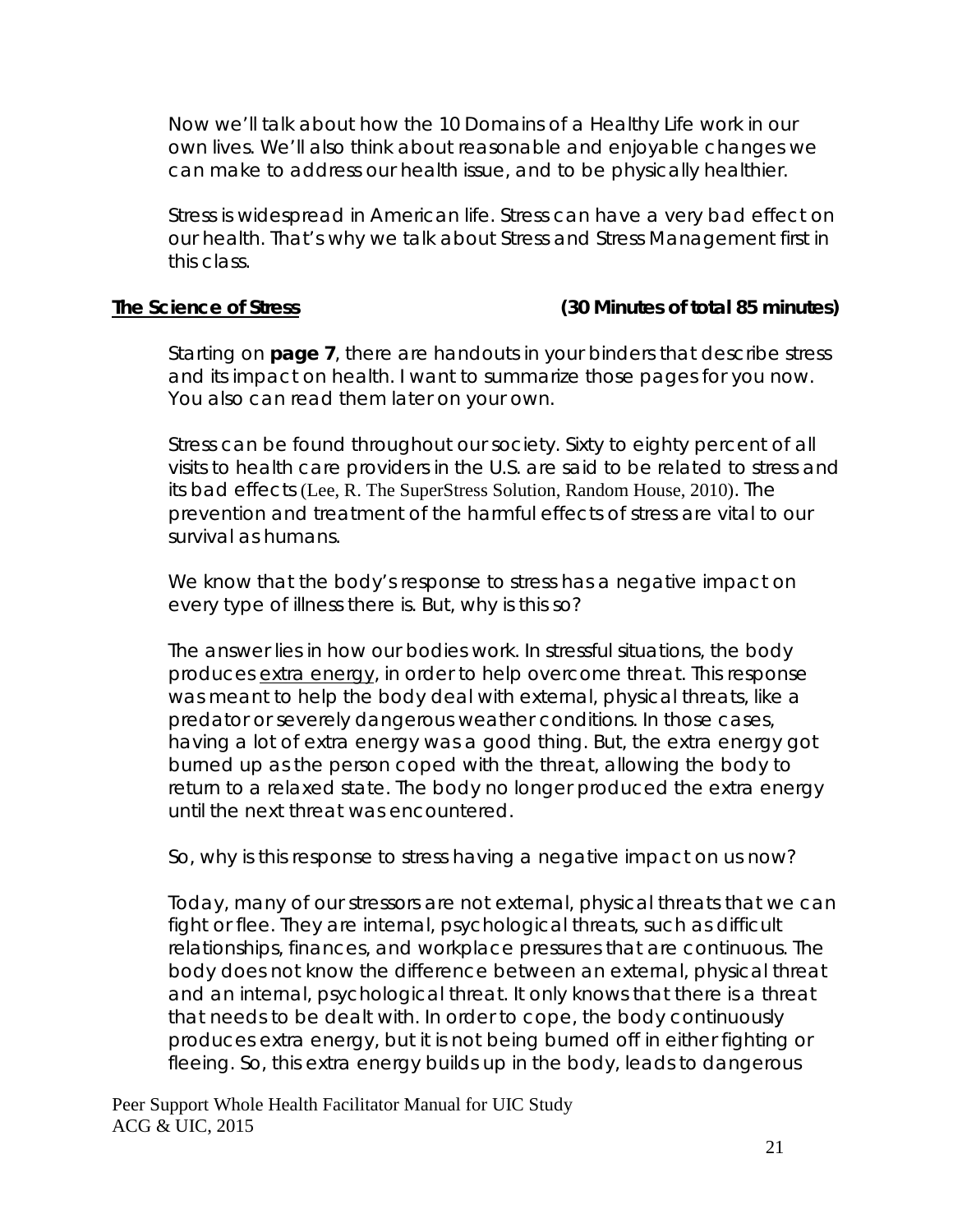belly fat, and has a negative impact on our organs and immune systems. This leads to a variety of diseases.

Not only does stress lead to physical illness, ongoing stress often causes relapse in both mental illness and addictions. So, the ability to reduce the negative impact of stress is very important in promoting recovery from both mental illnesses and addictions, too.

### **GROUP SHARING TIME**

Let's pause for a moment to think about how stress has had an impact on your overall health.

Pause for a few moments to give people time to digest all of this important information. Then, ask for any volunteers who wish to share their reflections. To model peer support, the co-facilitator who is not currently leading the session could share a little bit about the personal impact of stress and how common it is for people with emotional and health issues.

### **The Relaxation Response**

Is there a way to stop the stress response when we aren't able to run away from or fight our everyday stressors?

There is, and it is called "The Relaxation Response." It is described on **pages 11 and 12** of your binders.

The Relaxation Response is a physical state of deep rest. The Relaxation Response changes our physical and emotional responses to stress by lowering our heart rate, blood pressure, breathing, and muscle tension.

If practiced regularly, the Relaxation Response can have lasting effects.

Dr. Herbert Benson, founder of the Benson-Henry Institute is credited with uncovering the relaxation response. Through his research, he found that by changing thought patterns, subjects experienced decreases in their metabolism, rate of breathing and heart rate, and had slower brain waves. These changes appeared to be the opposite of the "stress response." Dr. Benson labeled it the "relaxation response," which is the foundation of mind/body medicine practiced at his Institute.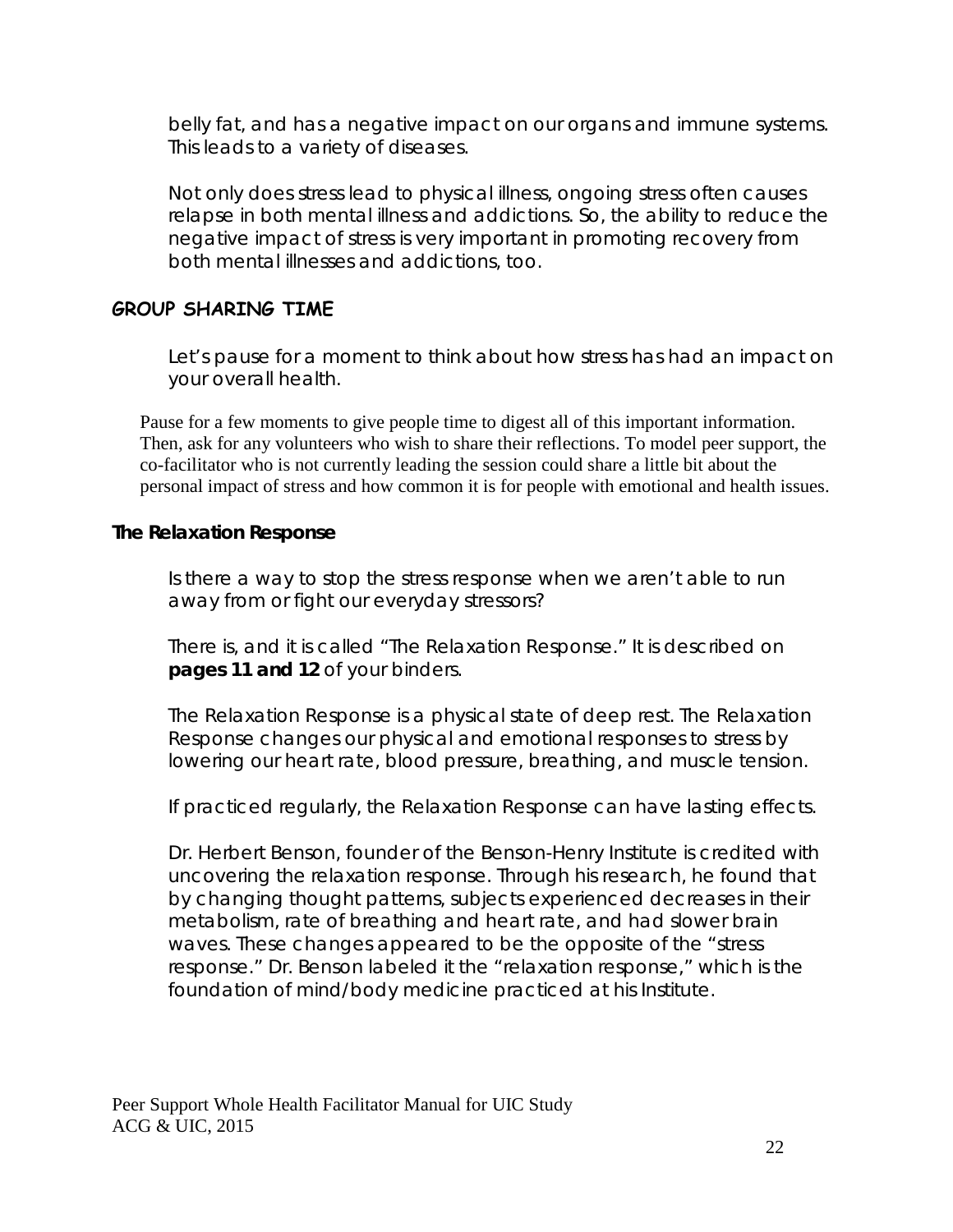How is the Relaxation Response used? There are two main steps:

- The first is repeating a word, sound, phrase, or muscular activity.
- The second step is calmly ignoring the distractions and thoughts that come into your mind when doing this activity. When distracted, you just notice it, and then, return to repeating your word, sound, phrase, or muscular activity.

# **Practice the Relaxation Response**

Now it's time to practice the Relaxation Response with the group. Use these instructions and the handout at the end of this session to guide the group through it.

State the following in your own words (making all of the main points):

Let's try using the Relaxation Response right now. We'll be doing this exercise to reduce our stress every week. We want you to graduate from this class knowing how to use the Relaxation Response all on your own.

Everyone please get comfortable in your seats. You might want to stand up and stretch your arms and legs for a few seconds first. You might want to shake out your arms and legs, and move your head in circles to release tension.

As we go through this exercise, some of you may want to close your eyes or look only at one spot in the room. It is best to not cross your arms or legs during this exercise.

The first thing to do is to choose a word, sound, or phrase to repeat. It can be a word like, "calm" or "relax." Or, it can be a sound, like a gentle humming. When at home, you could say the word or make the sound out loud. Here today, you'll do it in your heads only.

For this first step, you may want to repeat an action instead of a word or sound, like doing deep breathing or using a yoga pose. Or, you might want do deep breathing or yoga while thinking of your calming word. It's up to you, based on what's most calming for you.

When at home, for your repeated action, you may want to take a silent walk or engage in a quiet, repetitive activity like knitting, crafting, or wood working.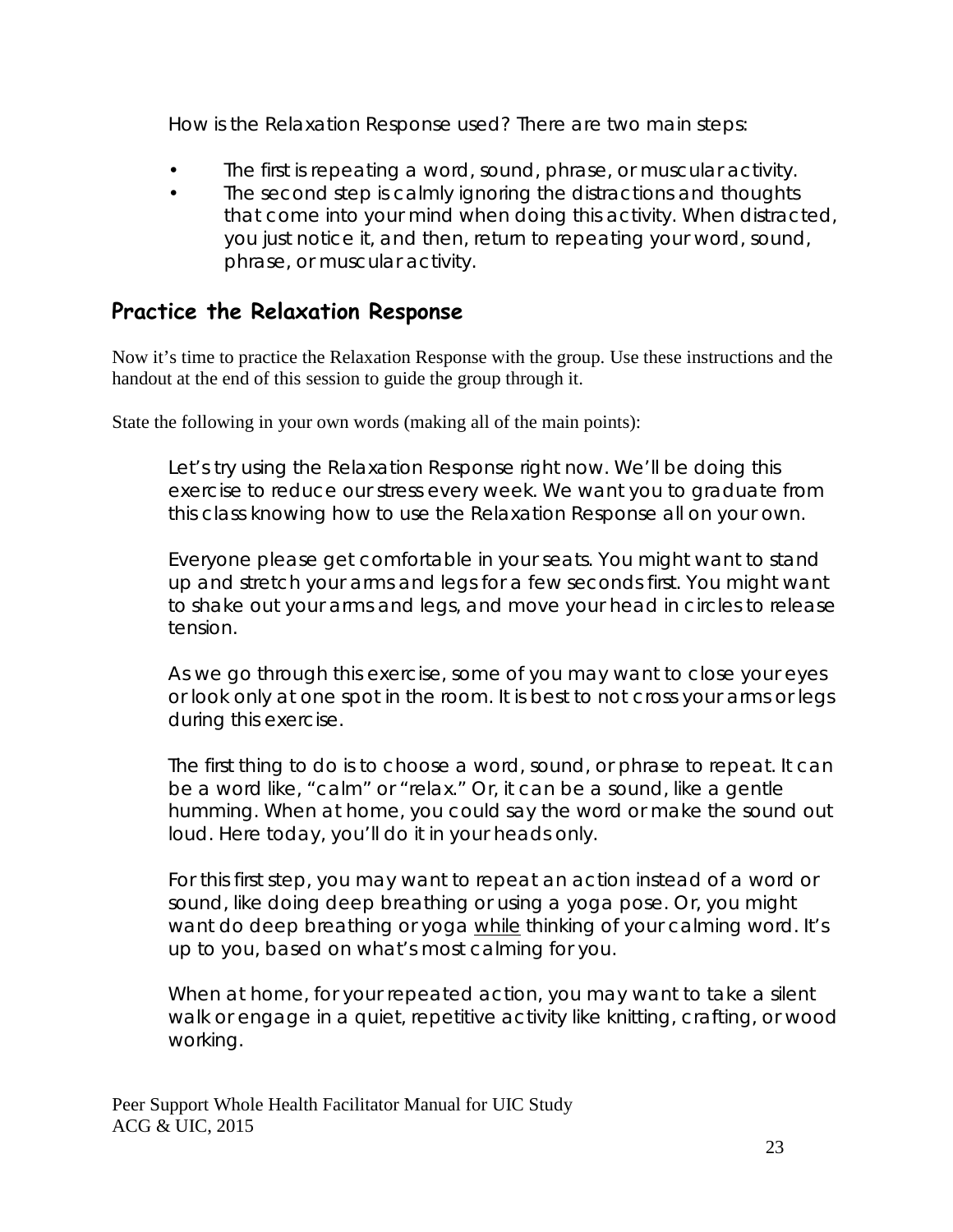You should avoid doing the Relaxation Response while watching TV or the computer screen, or when listening to music or a podcast. You want just the silence of your own calming thoughts.

Okay, everyone please choose either a calming word or calming action, like deep breathing, that you can do right now.

To start us out, I'm going to be quiet for just 1 minute, while we all focus on our calming words. Remember, you are going to get distracted by other thoughts or sounds in the room during this minute. That's normal. When you get distracted, don't beat yourself up. Just say to yourself, "Oh look, I got distracted," and then, guide yourself back to repeating your calming word. Even if you get distracted every few seconds at first, just guide yourself back to your repetition. Don't judge yourself. This is a new habit we're creating, so we have to train our minds to stay with it. It takes time.

Okay, I'm going to be quiet now for 1 minute while we focus silently on repeating a word.

After 1 minute, gently guide the group back to awareness of the class. Then, ask them a few questions about how it went:

Good work everyone! Who wants to share how that exercise felt? If they need prompts, ask these questions: Did you feel calmer? Did you worry about your distracting thoughts? How did it work to notice the distractions without being critical of yourself? Were you able to get back to repeating your word after being distracted?

### **Group Activity**

Okay, now let's consider our own sources of stress and how we manage our stress. Turn to the page in your binders called, "Stress Management" **on page 13**. I'll read the question aloud and you write down – or keep track of – your thoughts. You don't have to write a lot or at all, but it is best to note 2 or 3 of your own ideas for each of these questions.

These are some causes of stress in my life:

Peer Support Whole Health Facilitator Manual for UIC Study ACG & UIC, 2015 Pause and give people time to write (or process) each question you read aloud. Keep an eye out for people who either aren't writing or don't seem to be following the activity (for those who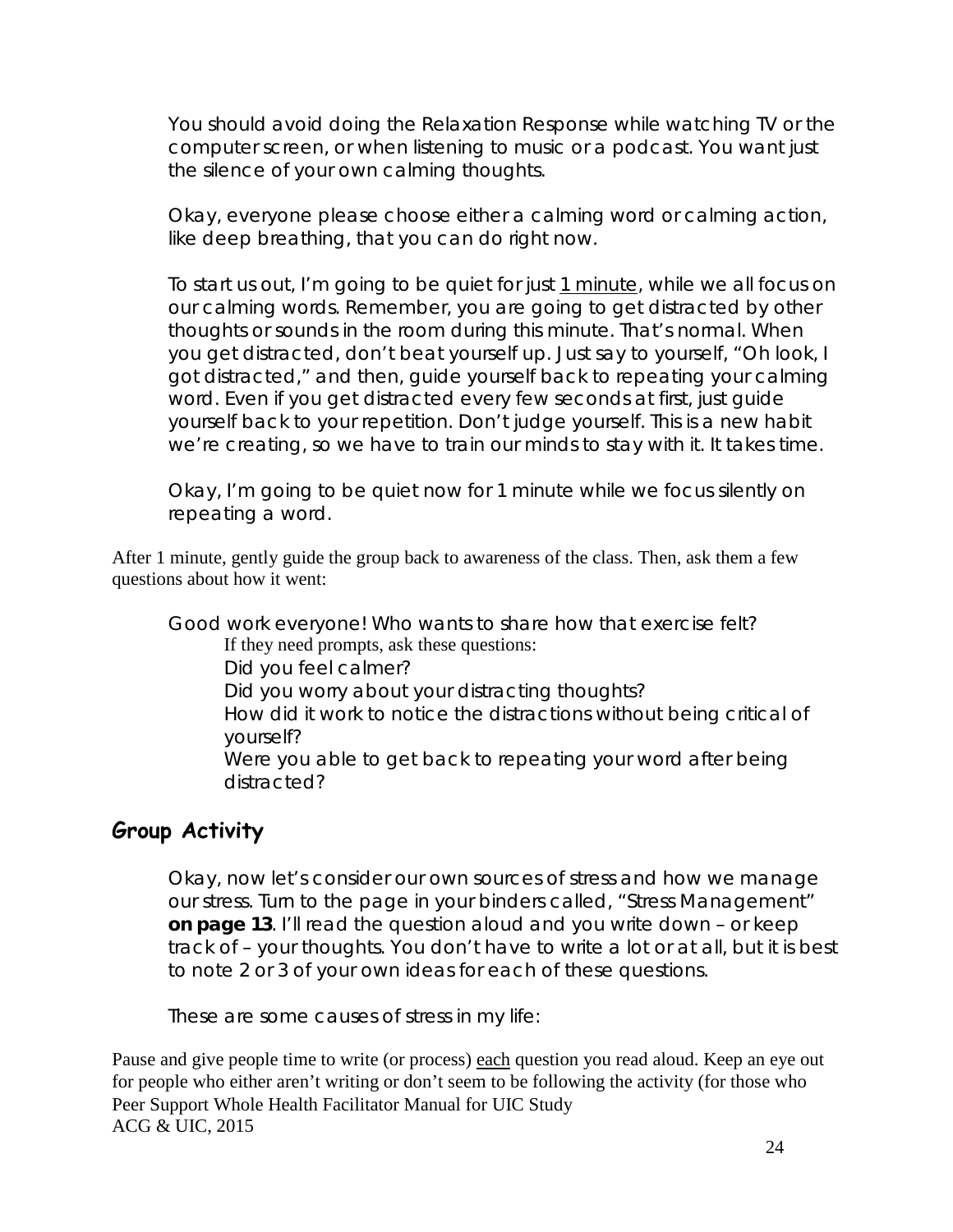don't write but do understand the activity). You can either help those who need it on the spot or provide the extra help in your individual meeting, if that's more comfortable/natural.

These are my favorite activities for relaxing or having fun:

I do these things on a regular basis to take care of myself:

When I am feeling stressed out, I like to do these things to take care of myself:

# **GROUP ACTIVITY**

The next question is a group brainstorming of things a person might start doing regularly to reduce the impact of stress. This gives group members a list of possibilities before they move to the next question. This process will be repeated in each of the ten domains.

Paraphrase the following:

We've come together to create new, healthy behaviors. Therefore, let's spend a couple of minutes brainstorming things you might do to better manage stress. We want to focus on new habits, disciplines, or behaviors to create or add into your life.

Let's come up with at least 5 things to reduce your stress as a way to address your physical health issue.

It's important to remember that you are not deciding to do these things right now. You're just brainstorming things you could try down the line, if you eventually choose stress management as your goal.

(Pause to give people time to call out their answers. Encourage them to jot down anything they hear that they'd consider trying.)

Good work everyone! Turn now to the page in your binders called, "Reviewing and Planning for My Health Goal," starting on **page 14**. To make it easier, I'm going to give each of you a colored tab. Please place it on the tab space at the top of 14, so that it sticks out of your binder a little bit. Because, we'll go back to this handout several times today, the tab will make it easier to find it when you need it.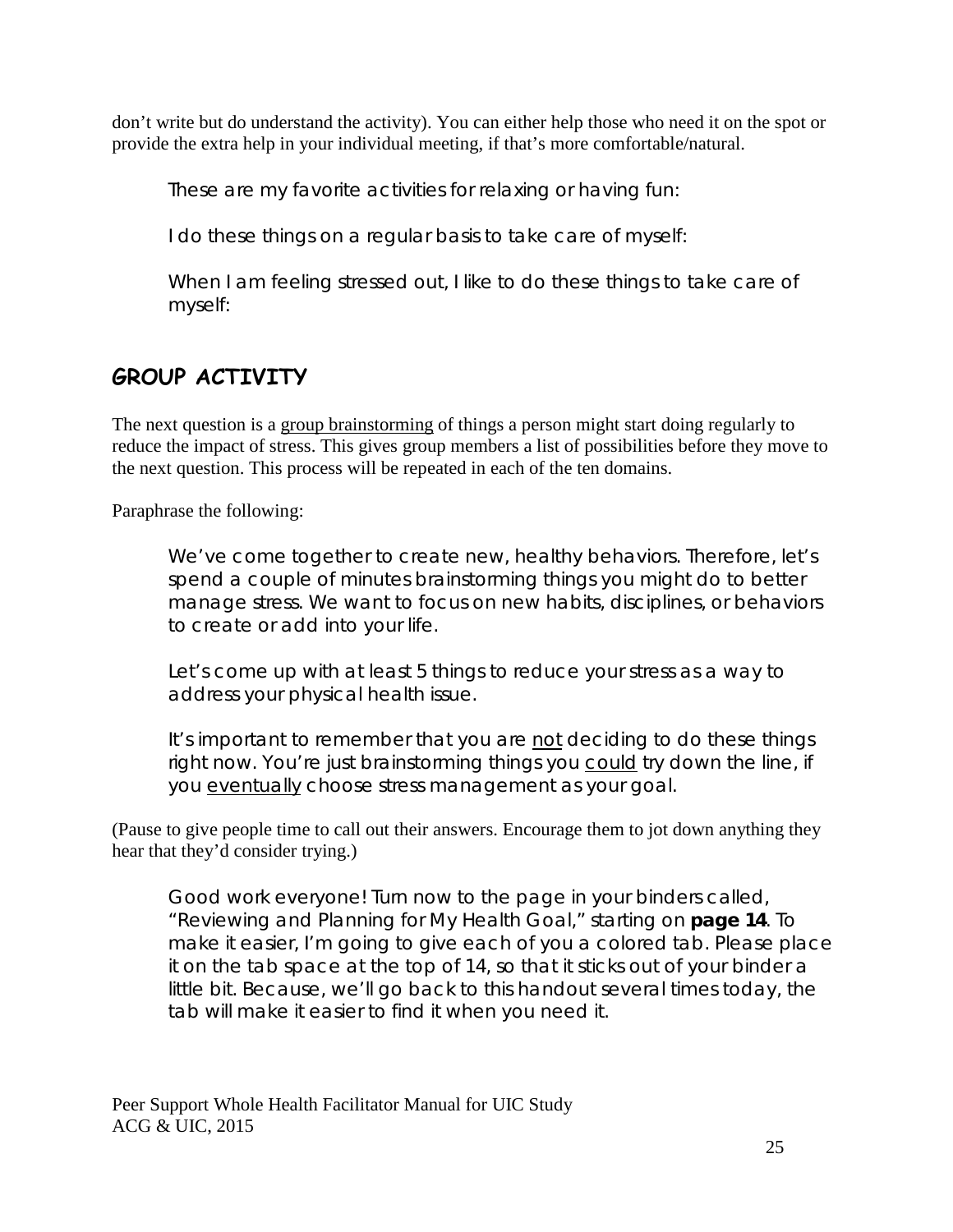Look at questions **1A** and **1B**. Now think about an important question. If you decide that you can improve your health issue by better managing your stress, what could you start doing to reach that goal?

As you answer question **1A**, make sure to choose things you could do but are not doing right now. Also, choose things you would enjoy doing to reduce your stress as a way to cope with your physical health issue.

Please don't focus on what you should stop doing. Also, don't choose things you know you'd never be able to do. Avoid choosing activities that you would not enjoy doing, even if you know they're good for you. Instead, choose what you could start doing differently that also would be enjoyable to you.

(If people don't seem to understand, offer a few examples: I could try yoga. I could learn deep breathing techniques. I could laugh more!)

Does everyone have at least one thing they could do and would enjoy doing to manage their stress?

Okay, now answer question **1B** about what you personally would get out of developing a new stress management skill, as a way to address the health issue you identified when joining the study.

(If people don't seem to understand, offer a few examples like, If I took a yoga class to reduce my stress, I might have more energy to walk during the week. If I learned deep breathing techniques to reduce my stress, I would eat healthier foods instead of the junk food I eat when I'm stressed out. If I join a stress management class, I might start to lose the belly fat I think I got from too much stress in my life.

Does anyone have any questions?

Okay, now let's move on to the next health area. Usually, when wanting to be healthier, Americans think about changing what they eat, their physical activity, or their sleep habits. So, let's look first at Healthy Eating. Please turn to **page 18** in your binders.

### **Healthy Eating (15 Minutes of the total 85 minutes)**

Even though we don't always eat right, most of us know what foods are considered healthy. These are fruits, vegetables, fish, chicken, lean meats, whole grains, wild and brown rice, and skim or 1% milk, to name a few.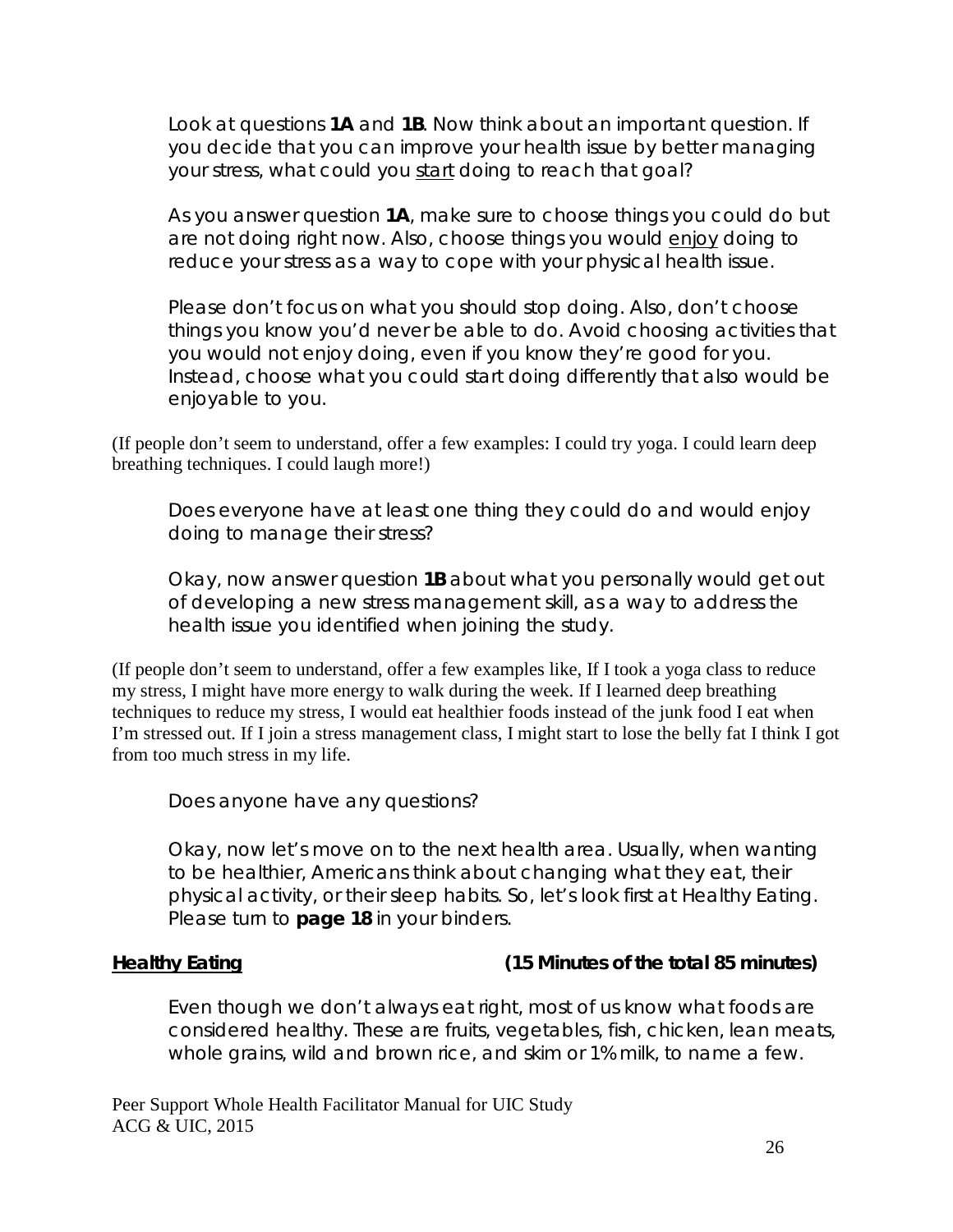Also, many of us know that baked and broiled foods are healthier to eat than fried foods. We've probably also heard that, if we use oil at all, it should be olive oil.

What are some other healthy eating habits? Well, because our bodies are made up almost entirely of water, it's important to drink several glasses of un-carbonated water every day, and avoid caffeinated drinks like coffee, tea, soda, and energy drinks. It's important to avoid processed or prepared foods, like frozen or boxed meals. It's also good to shop around the outer aisles of the grocery store to find the healthiest options.

Another important part of healthy eating is taking reasonable portions for breakfast, lunch, and dinner, with a small snack in the morning and one in the afternoon. The American tradition of eating 3 large meals with snacks in between is no longer considered a healthy diet. This is partly because most of us are not doing hard labor or farming from sun up to sun down.

The basics of healthy eating are shown in something called the "Nutrition Plate." On your handout on **page 18**, you'll see that it is split into four sections of what we should eat at lunch and dinner. One section is for fruit and vegetables, one is for whole grains, and one is for protein. A smaller circle sits beside the plate to show the small amount of dairy products we should drink or eat daily. You can search ChooseMyPlate.gov on the computer to learn more. This is a very helpful tool to see how much food should be on your plate at lunch or dinner, in order to be at your healthiest.

### **Group Activity**

Now let's consider our own eating habits. Turn to the page in your binders called, "My Eating Habits" on **page 19**. I'll read the question aloud and you take note of your thoughts. Try to come up with 2 or 3 ideas for each question.

These are some foods or snacks that I tend to eat or drink on a regular basis:

(Pause and give people time to write or process each question. Again, keep an eye out for people who either aren't writing or don't seem to understand the questions. Either help them on the spot or provide extra help in their individual meeting, as is most comfortable.)

These are some of my favorite foods: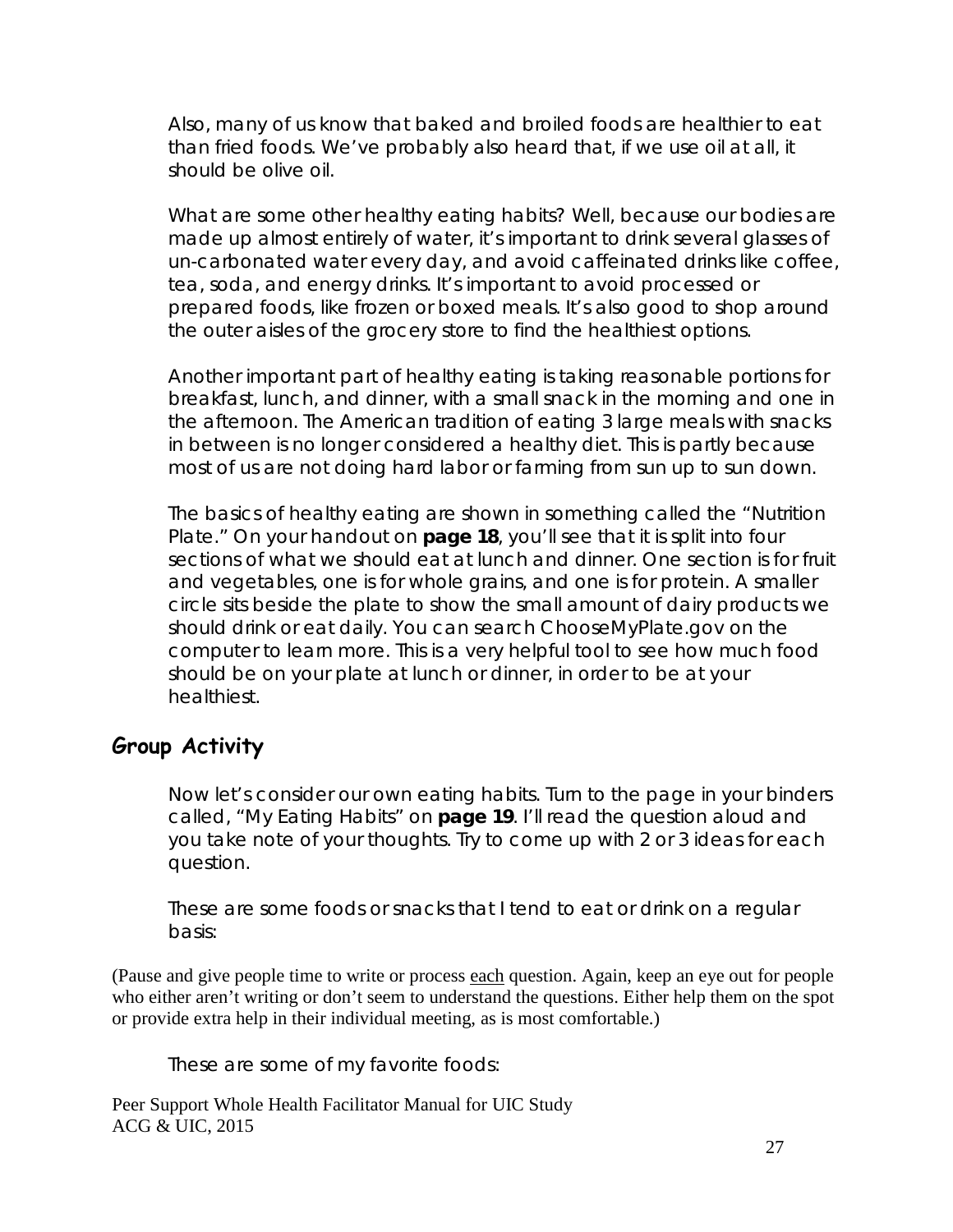I think these are some healthy foods:

I think these are some unhealthy foods:

These are some of the healthy foods that I like:

# **GROUP ACTIVITY**

Next lead a group brainstorming of things someone might start doing regularly to create a healthier diet. Paraphrase the following:

Let's brainstorm things a person might do to improve eating habits. We want to focus on creating new habits. For some ideas, take a quick look at the handouts on **pages 18a, 18b, and 18c**. They give tips for healthy eating, which can also help with weight management.

Let's now pick at least 5 things for healthier eating habits that might improve the health issue you wrote on page 5 of your binder. Remember, you are not deciding to try healthier eating right now. You're just brainstorming healthy eating habits that you could try, if you set a goal for that later on.

(Pause to give people time to call out their answers. Encourage them to jot down anything they hear that they'd consider trying.)

Okay, now please turn to the page in your binders called, "Reviewing and Planning for My Health Goal." Look at questions **2A** and **2B on page 14**. If you decide that you can improve your health issue by creating healthier eating habits, what could you start doing to reach that goal? When answering question **2A**, make sure to choose new things that you would enjoy doing to improve your eating habits.

Again, please don't focus on what you should stop doing. Also, don't pick things you know you'd never be able to do or that you would not like, even if you know they're good for you. Instead, choose what you could start doing differently that you would also enjoy.

(If needed, offer a few examples, such as: I could replace two sodas with plain water each week. I could eat an apple every day. I could eat one extra serving of vegetables at dinner.)

Does everyone have at least one enjoyable thing they could do to improve their eating?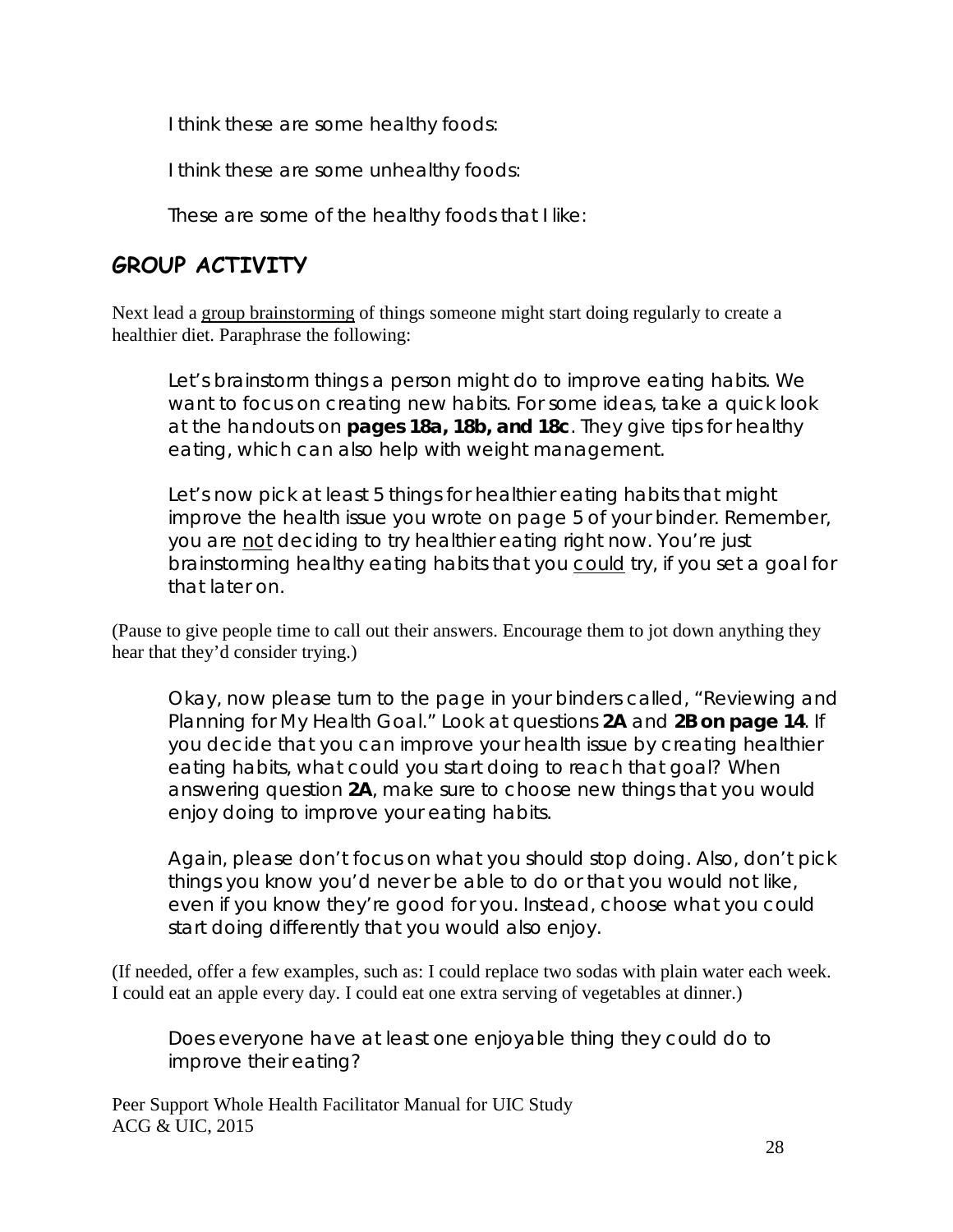Okay, now answer question **2B** about what you personally would get out of creating a new eating habit to address your health issue.

(Examples could be: With 2 less sodas a week, I would drink less of the sugar that's bad for my diabetes. If I eat more vegetables, I'll have more fiber, which my doctor says could help me lose weight.)

Does anyone have any questions?

# **BREAK #2 10 minutes of the total 85 minutes**

Okay, now let's consider the next health area, which is physical activity. It is reviewed on **page 20** in your binders.

### **Physical Activity (15 Minutes of the total 85 minutes)**

More and more research is showing the importance of physical activity to a healthy life. It's also a fact that many Americans lack enough physical activity in their daily lives. The hard truth is that too many of us are "couch potatoes."

With all this focus on physical activity, it seems like a new exercise program is made every day. We're also seeing more about the importance of walking, walking groups, and using pedometers to count our daily steps. In fact, the Mayo Clinic and other medical experts now state that walking is a perfect, low-impact exercise with many health benefits (Mayoclinic.com/health/walking/HQ01612).

Take a minute to think about the role of physical activity in your own life. Do you do much? Do you think it means having to go to a gym? Well, the fact is that there are many simple ways to increase your activity during the day, without having to go to the gym. You can take your dog for a daily walk. You can rake your lawn. You can walk to the corner or around the block or through your apartment complex whenever you check your mailbox. You can march or jog in place every time a commercial comes on during your favorite TV programs. Or, you can get involved in fun and active recreational activities like hiking, ice skating, biking, gardening, bowling, or dancing.

What are some other easy ways to add physical activity to your life? Well, you can walk around your home whenever you talk on your mobile phone. When you go places, you can take the stairs instead of the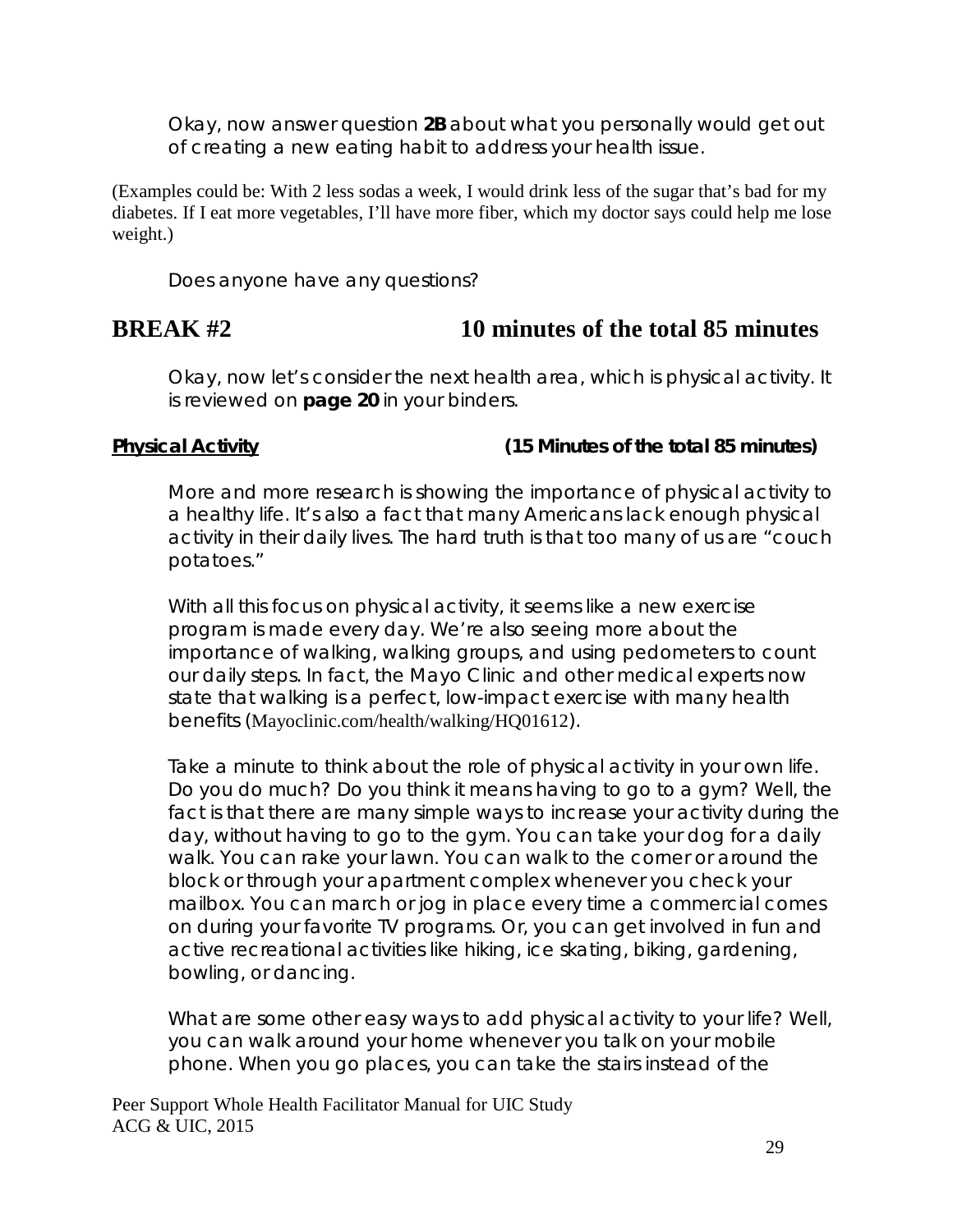elevator. If you use public transportation, you can get off at the stop before yours, and walk the rest of the way. And then, do the same on the way home. If you drive somewhere, you can park farther away in the parking lot to increase your steps. In fact, you might want to start using a pedometer to count your steps and try to increase the number each week.

# **Group Activity**

So, let's turn to thinking about your physical activity. Turn to the page in your binders called, "My Physical Activity" on **page 21**. I'll read the questions aloud and you take note of your own thoughts.

The following are or have been some of my favorite physical activities:

(Pause and give people time to write or process each question. Keep an eye out for people who need help now or in their individual meetings.)

I currently enjoy the following physical activities with other people:

I currently enjoy doing the following physical activities by myself:

After doing these activities, I feel:

# **GROUP ACTIVITY**

Next lead a group brainstorming of things someone might start doing regularly to increase physical activity. Paraphrase the following:

Let's brainstorm things a person might do to increase physical activity. Let's come up with at least 5 things to increase activity and exercise, as a way to address your physical health issue. Again, you're not deciding to exercise more right now. You're just brainstorming things you could try.

(Pause to give people time to call out their answers. Encourage them to jot down anything they hear that they'd consider trying.)

Now, turn to the page in your binders called, "Reviewing and Planning for My Health Goal," looking at questions **3A** and **3B on page 14**. Answering **3A**, if you decide that you could improve your health issue by being more physically active, what enjoyable thing could you start doing to reach that goal?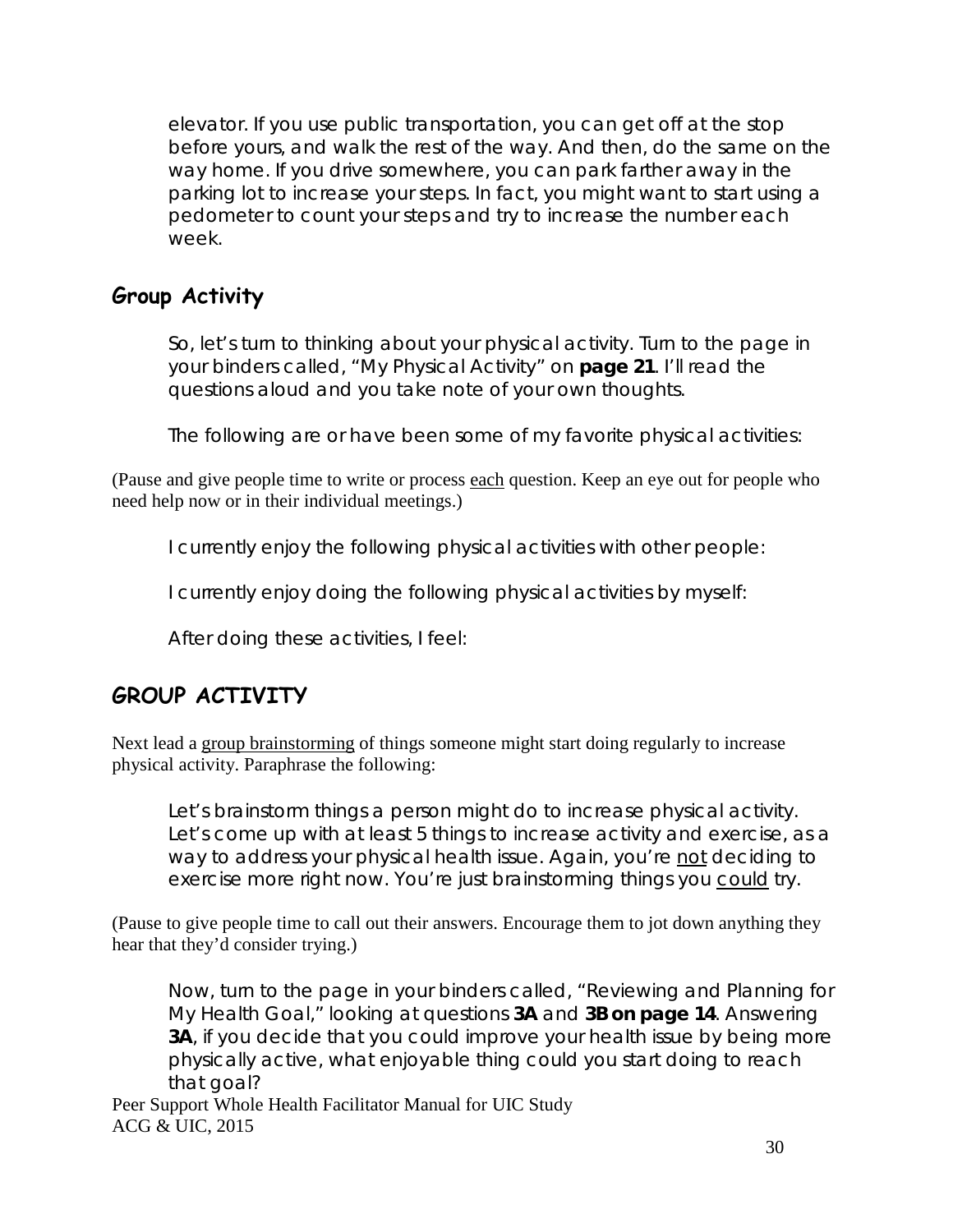(If needed, call out a few examples, such as: take 100 extra steps each day, volunteer to walk my neighbor's dog twice a week, or march in place for 5 minutes 2 times a day while watching TV.)

Does everyone have at least one thing they can do and would enjoy doing to improve their physical activity?

Okay, now answer question **3B**, about what you personally would get out of a new physical activity that also could help your health issue.

(Examples could be: With 100 extra steps each day, I would stretch my sore knees like my doctor says I should. By walking my neighbor's dog, I would help a friend and get some of the extra steps I need during the week to lose weight.)

Does anyone have any questions?

### **Restful Sleep (15 Minutes of the total 85 minutes)**

Let's consider the next health area, which is restful sleep. It is reviewed on **page 22** of your binders. Many Americans don't know how to get better, more restful sleep. And worse still, it can be a negative cycle because, in general, the less we sleep, the less we sleep. In other words, being chronically tired doesn't necessarily make people sleep better.

Many new articles and reports point to sleep deprivation as being on the rise in our country. Sleep deprivation means not getting enough sleep, or good sleep, or any sleep at all.

According to experts, not getting enough sleep and not sleeping well each night are very serious problems (quoting Dr. Michael Breus). Sleep deprivation strongly and negatively affects our health. In fact, long-term, untreated sleep deprivation is connected to many illnesses like high blood pressure, heart attack, stroke, obesity, and psychiatric problems (webmd.com/sleepdisorders).

### **Group Activity**

Let's think about our own sleep habits. Turn to the page in your binders called, "My Sleep Habits" on **page 23**. I'll read the questions aloud and you take note of your answers and thoughts.

I usually get \_\_\_\_ hours of sleep each night.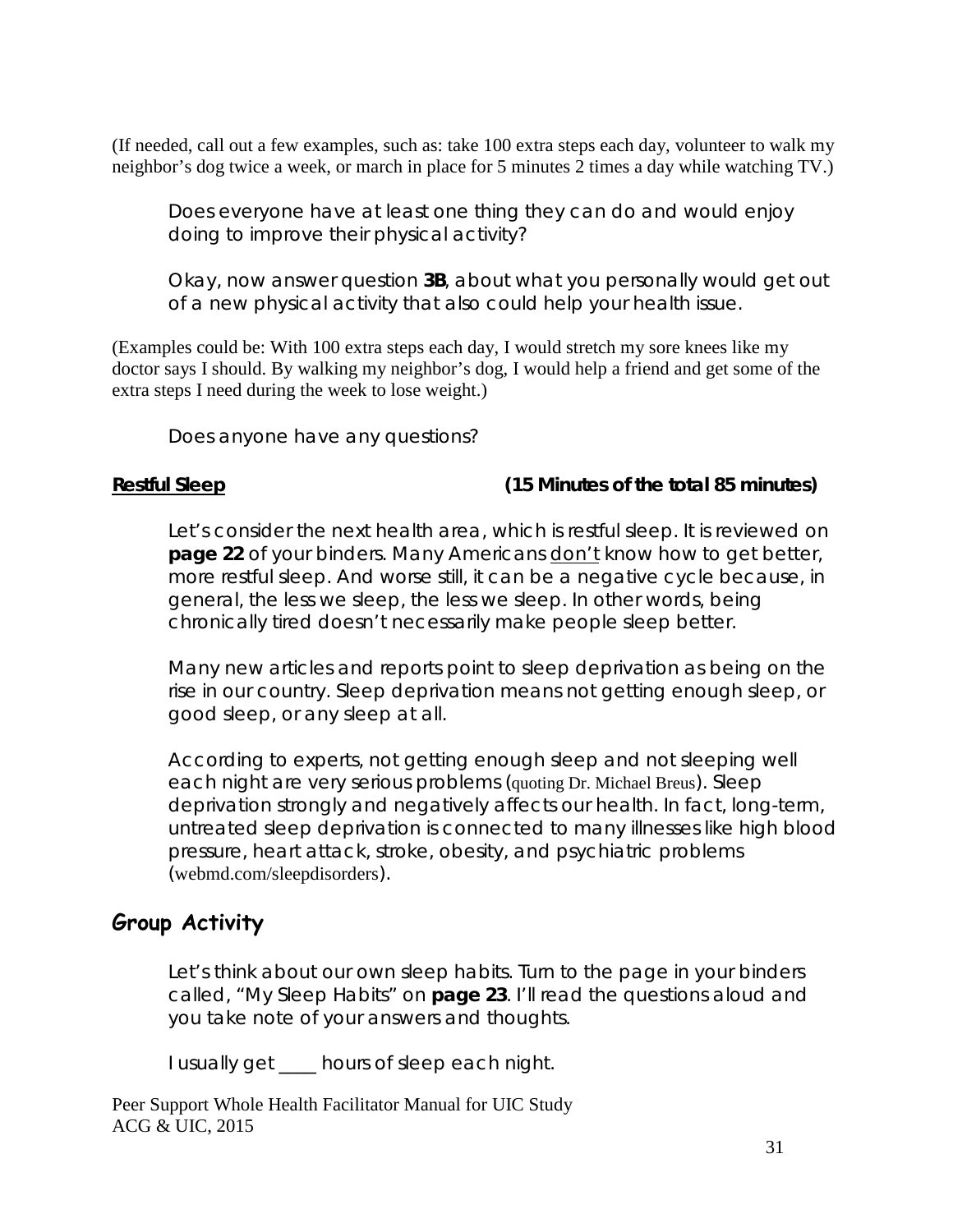(Pause and give people time to write/process each question, keeping an eye out for those who need help.)

I usually wake up about \_\_\_\_ times during the night. I think I need hours of sleep to function well.

On a scale of 1 to 5, with 1 being "restless" and 5 being "restful," I would rate the quality of my own sleep as:

Restless 1 2 3 4 5 Restful

I know that I am not getting enough sleep when these things happen:

I have learned that I sleep better when I do these things before I go to bed:

I have learned that I usually do not sleep well if I do these things before I go to bed, or if these things happen before I go to bed:

# **GROUP ACTIVITY**

Next lead a group brainstorming of things someone might start doing regularly to get more restful sleep. Paraphrase the following:

Let's brainstorm things a person might do to get more or better sleep. Again, we're aiming for at least 5 positive things to improve sleep habits as a way to address your physical health issue. Again, you're not deciding to work on your sleep habits right now. You're just brainstorming things you could try.

(Pause to give people time to call out their answers. Encourage them to jot down anything they hear that they'd consider trying.)

Turn to the "Reviewing and Planning for My Health Goal" handout in your binders. Looking at question **4A on page 15**, if you decide that you could improve your health issue by getting more restful sleep, what enjoyable thing could you start doing to reach that goal?

(Examples could be: Turn the TV off 30 minutes before going to bed so I can fall asleep easier. Drink a glass of warm milk before bed to help me fall asleep. Write in a Gratitude Journal to help me feel calmer for sleeping.)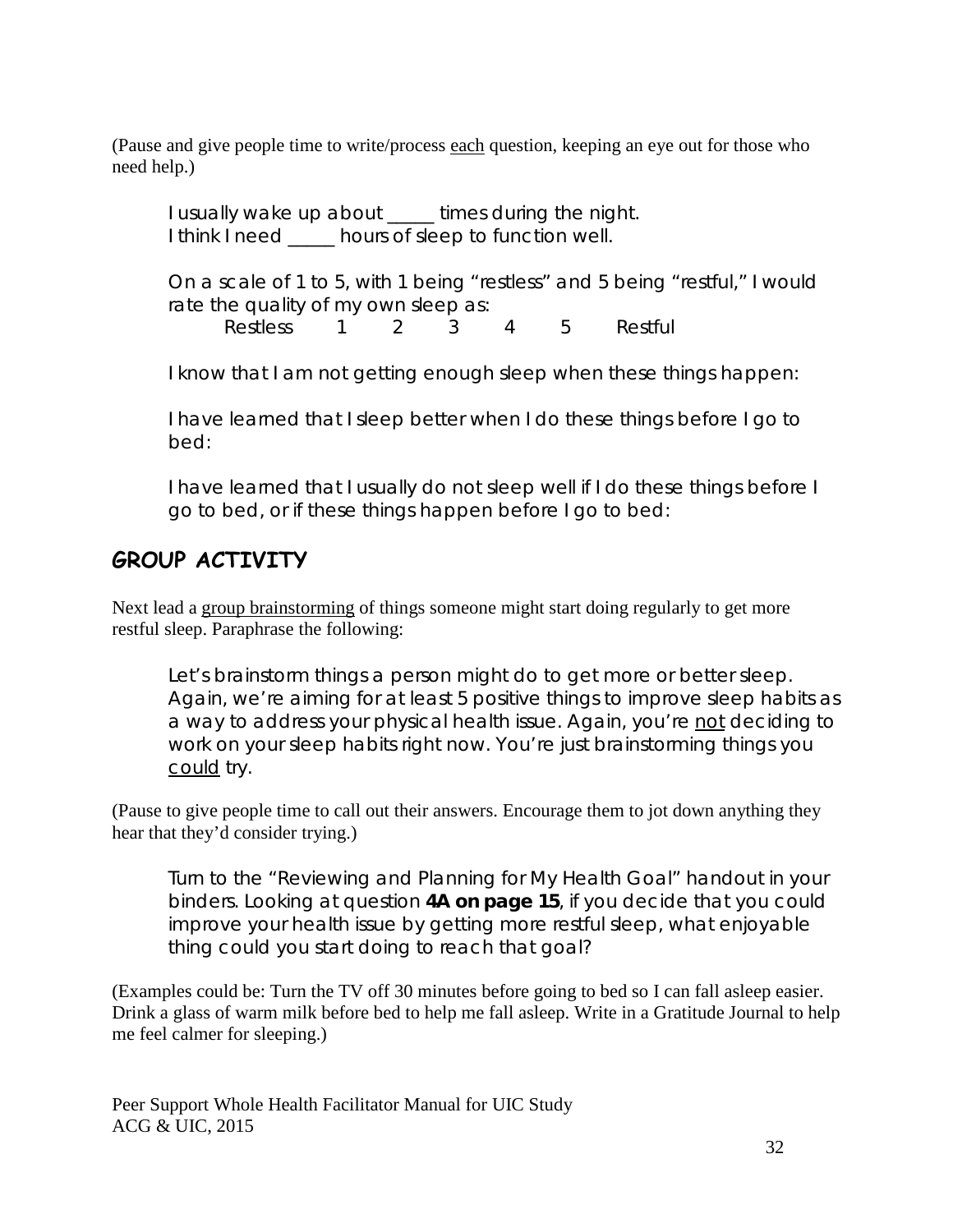Does everyone have at least one enjoyable thing they can do to get better sleep?

Okay, looking at this list, now answer question **4B on page 15** about what you personally would get out of better sleep as a way to work on your health issue.

(Examples could be: If I get more restful sleep, I'll have more energy for my walking group. If I get more restful sleep, I'll be less irritable and may feel more like eating healthier foods. If I get more restful sleep, I may have more energy to join a healthy eating program.)

Does anyone have any questions?

# **Review & Closing 5 minutes**

Briefly review what has been covered in this session. Encourage the participants to add more material to their "Reviewing and Planning for My Health Goal" handout during the week, as they think of more things or if they want to record something a peer shared today.

Announce that during the next class you will continue working on reviewing the 10 Health Domains and identifying possible goals in each area. Thank everyone for coming. Make eye contact with each person. Let them know you look forward to seeing them in their individual meetings this week and back at class next week. Let them know that someone will be getting in touch with them to remind them of both their individual meeting and the next class. Ask if anyone's phone number or other contact information has changed, so you can be sure to reach them at the correct number.

### **After-Class Logistics**

- $\Box$  Collect and save the name badges for the next class.
- $\Box$  Distribute the travel stipends and make sure each person signs a receipt, if needed.
- $\Box$  One facilitator works with the local project coordinator to complete the Fidelity Assessment.
- $\Box$  Submit the Attendance Log to UIC. It is crucial to share any changes in participants' contact information with UIC.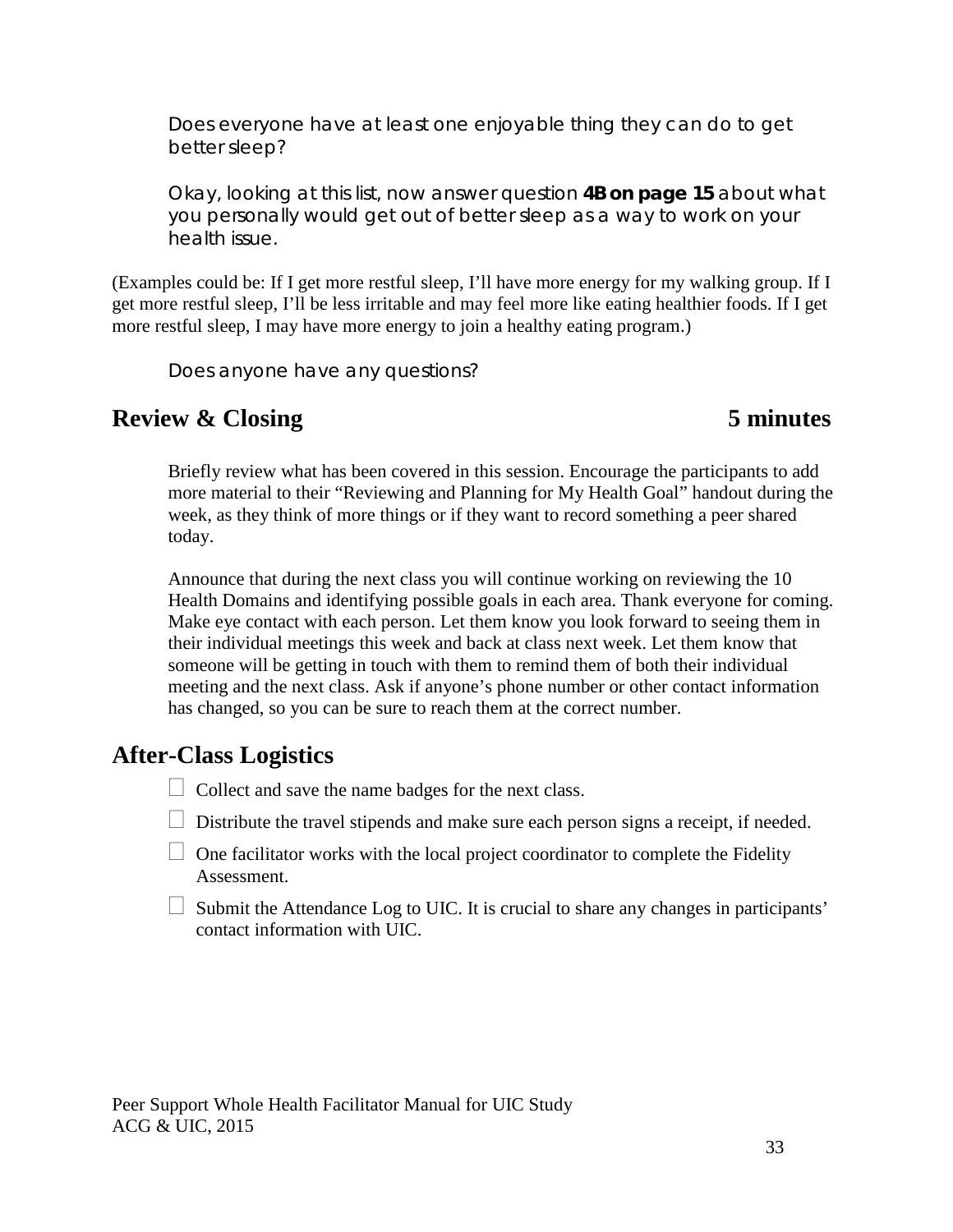# **Session 1, Individual Meeting**

For all individual meetings, make sure you have the needed materials, including a pencil/pen for you and the participant.

Try to make sure you're able to meet in a room with a table and at least two chairs. Arrange the chairs with about 3-4 feet of distance between the two of you. Place a glass of water on the table for each of you. Also have the business cards with the study's toll-free number handy, in case anyone has a question about being in the study that you cannot or should not answer.

Verify now whether or not the person attended the first session, using your attendance log from last week. This will help you know how much you need to cover during this first meeting.

People who missed the first class will be encouraged during their "reminder phone calls" to attend their individual meetings to "make up" the material.

Remember, your participants will never have experienced receiving support from a Certified Peer Specialist or in a Whole Health class. They will probably feel pretty nervous about this first one-on-one session. They may not know what to expect or what you are expecting from them. Therefore, your first few meetings are as much about building trust and engagement as they are about person-centered health planning.

# **Welcome**

Start by making the person feel welcome. Remind him/her of your name. Chat about something not related to the class, such as the weather, how long s/he has lived in your city, a major sports event, or something informal to help put the person at ease.

People may feel guilty or worried about their health, and whether they can make the changes they want to make or that they think you want them to make. Therefore, after welcoming them, start by reviewing the purposes of certified peer support. Ask whether the person has ever heard of a Certified Peer Specialist. If so, ask what they have heard. Verify their accurate perceptions, and discuss any misconceptions they may have.

One of the biggest misconceptions people have is that they won't get good help from someone who's had the same problems they've had. Or, they may feel that they aren't really "like" the CPS, and so, don't see the value of peer support. Over time, as they get to know you and the other participants, these attitudes are likely to change.

Only if they say they don't see how peer support will help, acknowledge it by saying that it's not uncommon for people to feel this way, but that self-help and peer support are used to help people with all kinds of issues, needs, and strengths. For example, there's AA, Weight Watchers, the Cancer Survivors Network, Mended Hearts, WomenHeart, or many other kinds of support groups for people working on healthier lifestyles. This Whole Health Program is a support group with the same types of benefits.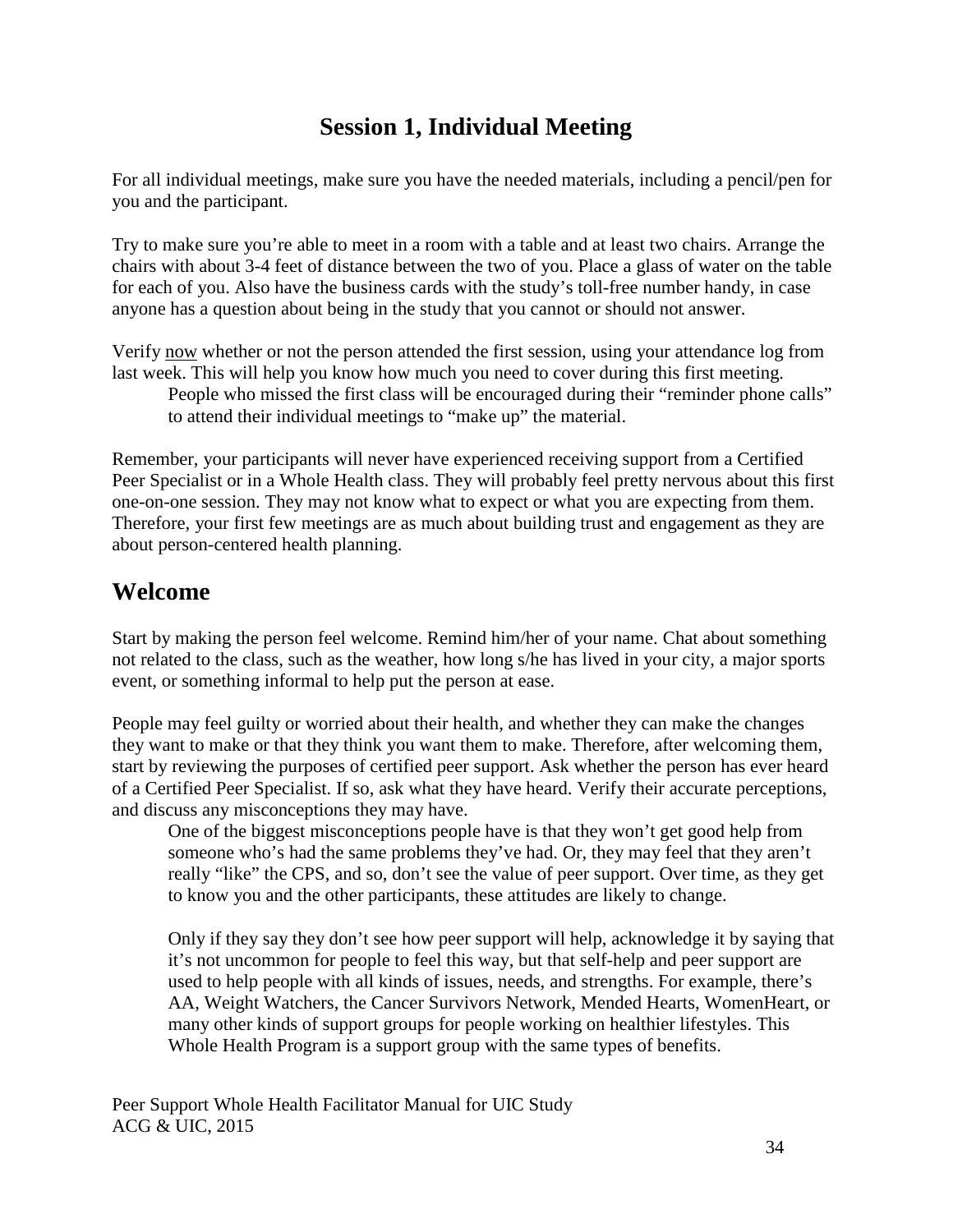# **Weekly Topic Review**

After reviewing what they know or don't know about certified peer support, offer a review of the Whole Health Program.

Share the following information in your own words (**making sure to cover the main points**):

In class this week we talked about how many Americans are dealing with serious health problems. But, these health problems can either be prevented or better managed with support, good information, healthy decisions, and treatment. Also, we learned that stress makes people unhealthy and unhappy. So, learning how to manage stress is one of the first and best steps towards better health.

You joined this study because you have a desire to be healthier, and an interest in receiving support to work on a health issue you shared when joining our study. I'm here to help you, using proven methods to set and reach a health goal.

This Whole Health Program uses a person-centered process to help you create one new health habit or behavior at a time. We do not judge you. We do not ask you to stop or break unhealthy habits. Instead, we want to help you see what a healthy life looks like for you. You decide your goal, based on your own interests, life goals, strengths, needs, and beliefs.

Also in class, we started reviewing each of the 10 areas or domains for a healthy life (go over the Domains handout in his/her binder). We're going to continue reviewing these health areas today and next week. Then, after you choose a new physical health goal during our third week together, we'll meet weekly to see how it's going, what supports you need, and whether you'd like to revise your goal based on how it's going. We don't judge and we don't punish. We just want people to feel better and be healthier, so we'll work with you to achieve that.

Do you have any questions?

Address any questions about CPS, the Whole Health Program, or anything else they may be wondering. Direct them to call UIC for research-specific questions or concerns (such as when they will receive their interview stipend).

Try to keep the conversation focused as much as possible on health and recovery.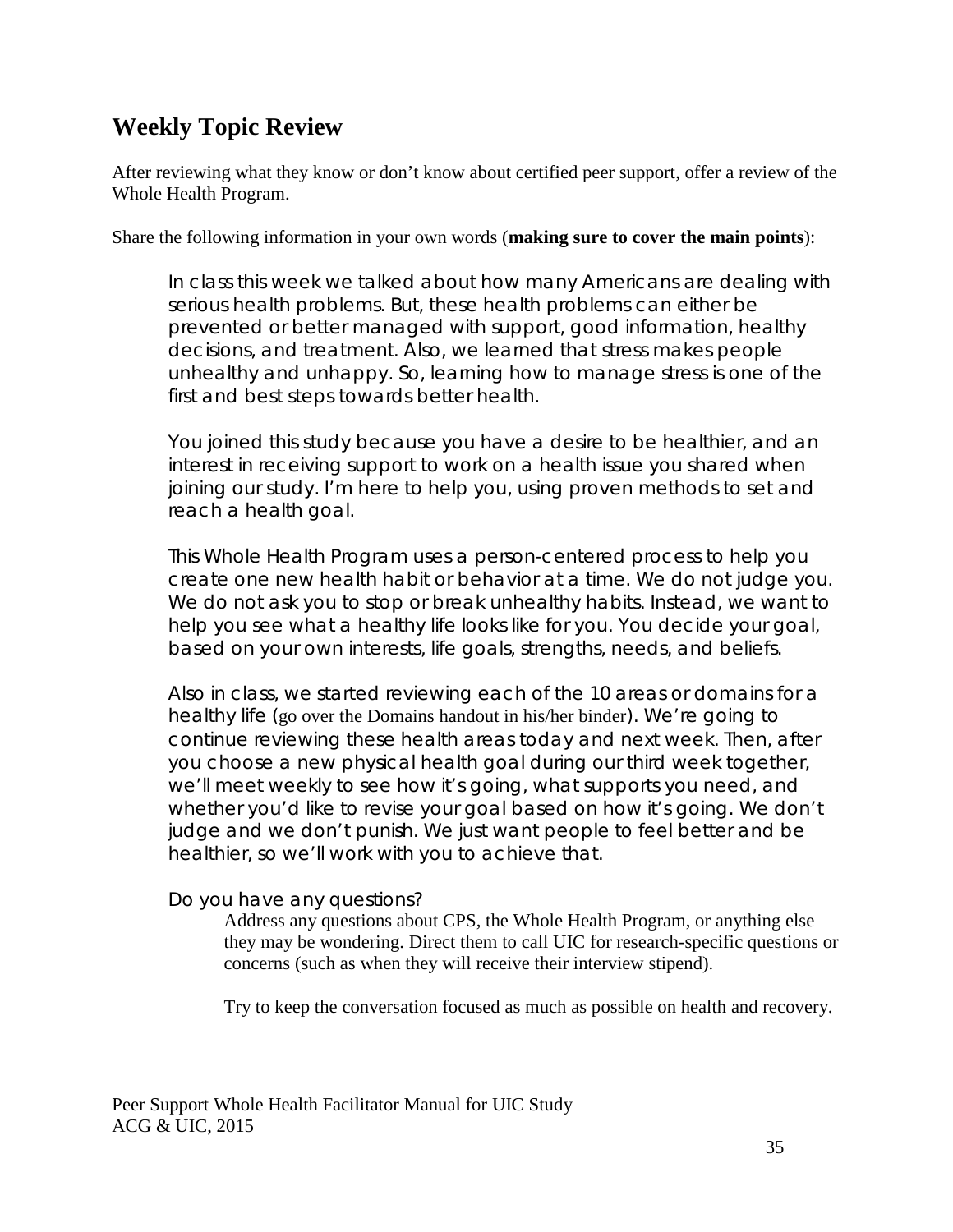Ok, let's move now to reviewing the sheet in your binder called, *My Health Issue and Reasons to Live Healthy*. It's okay if you only wrote 1-2 things. It's okay if you didn't write anything. It's okay if your reasons aren't mine or anyone else's. They're your reasons for being healthy.

Review what the person wrote, briefly discussing the health issue s/he identified wanting to work on, as is comfortable. Next, help the person come up with 5 reasons to address this issue and live healthy. Help with writing, as needed. Also review what they chose as the most important reason or ask them what is most important if they didn't record anything or don't have anything to share.

### **REMEMBER, YOU'RE NOT WRITING GOALS WITH IMPACT RIGHT NOW. YOU'RE JUST BRAINSTORMING WHATEVER REASONS THEY HAVE FOR WANTING TO BE HEALTHY.**

As appropriate, share one of the health issues you're working on and your most important reason to live healthy, as a form of further peer support.

Now it's time to review your handouts for Stress Management (page **13**), Healthy Eating (page **19**), Physical Activity (page **21**), and Restful Sleep (page **23**). It's okay if you didn't write much or anything. I'll help you finish them if needed. We'll also look at your *Review and Planning for My Health Goal* worksheet, starting on page 14 in your binder, to see if you have any questions or need support in filling it out.

Stop and work through any worksheets the person didn't complete. If the worksheets are complete, ask the person to share with you some of their thinking and potential goals from these sheets. Reassure them that you aren't trying to be nosy, but are seeking to get to know him/her better. As a peer specialist, share some of your struggles and goals specifically in these 4 health domains, as appropriate.

# **Looking Ahead**

Tell the participant that during the next class, you'll review the rest of the 10 health domains.

Next, discuss whether the person would like to meet **before or after** class next week. Some people may need individual support before class and others as a follow-up either directly after class or a few days later. This will vary depending on the person, the topics under discussion, and individual progress on a weekly goal (once that begins). Set a day and time for your next meeting. Let the person know that you may choose to meet at different times each week depending on what they need and prefer. Also let them know you'll be calling to remind them to attend the next class and individual meeting. Answer any final questions. Distribute the travel stipend and make sure the participant signs a receipt, if needed. Submit the person's attendance at the individual meeting to UIC.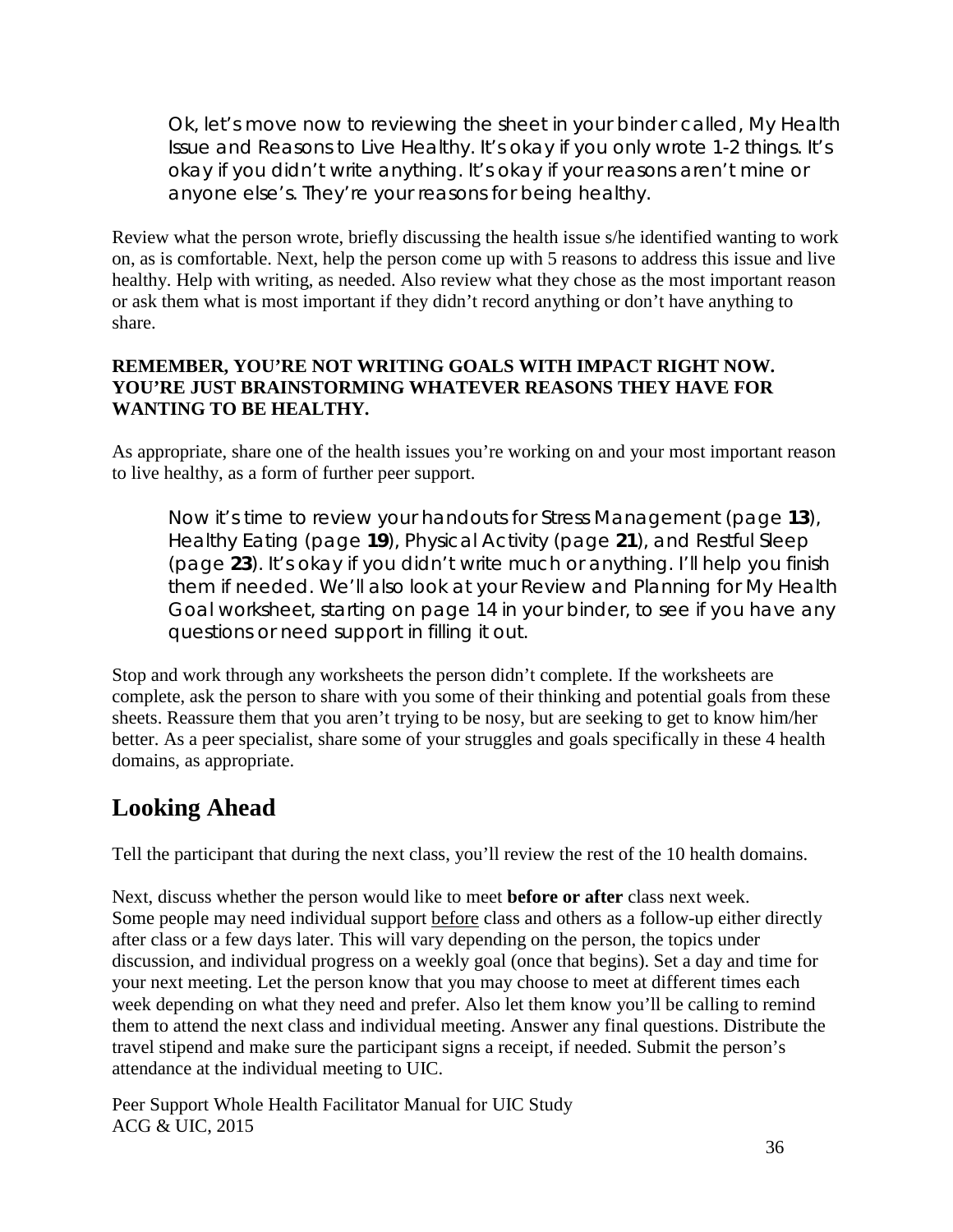## **Session 2, Group Meeting**

### **Continued Review of the 10 Health Domains**

### **Agenda**

Welcome & Housekeeping 5 minutes Domains of a Healthy Life, 5-6 35 minutes Break #1 10 minutes Domains of a Healthy Life, 7-10 (including a 10-minute break) 95 minutes Review & Closing 5 minutes

#### **Class goals**

The primary goal for today's class is:

1. Continued discussion of the *10 Domains of a Healthy Life* and possible health goals in each area.

# **Class supplies**

- $\Box$  Blank name badges
- $\Box$  Travel stipends
- $\Box$  Travel stipend receipts, if needed
- $\Box$  Session 2 Attendance Log (for expediency, one of the co-facilitators will check off who is in attendance by each person's name, rather than passing around the sheet)
- $\Box$  Participant binders
- $\Box$  Healthy snacks and beverages

# **Welcome & Housekeeping 5 minutes**

Start by enthusiastically welcoming everyone back. Also welcome any new participants who missed the first week, and ask everyone to introduce themselves again. Encourage participants to take a healthy snack and beverage.

If there are new participants, briefly review the class guidelines about making best efforts to attend all classes and individual meetings, the need for you to take attendance, and how the travel stipends and travel receipts work.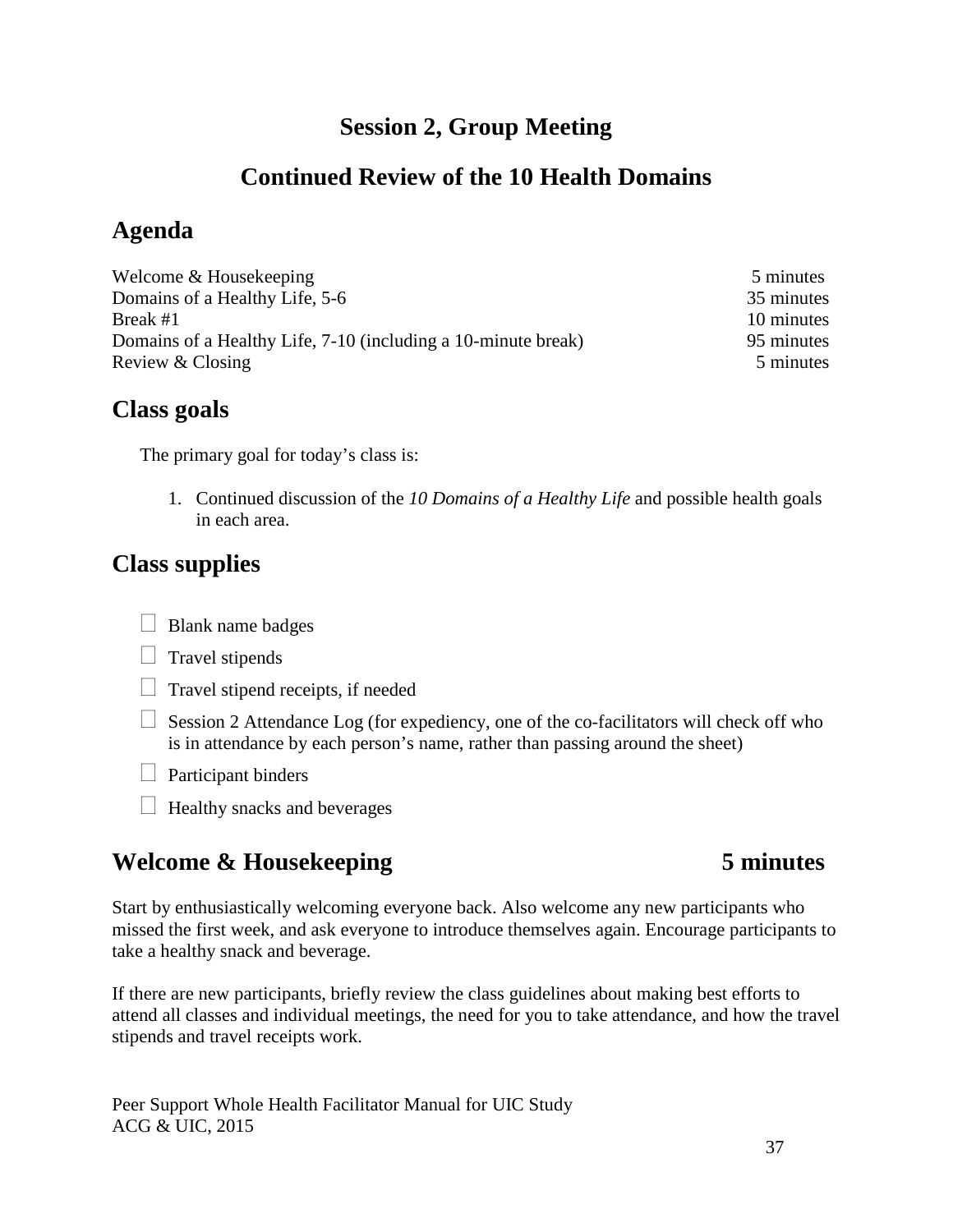Also provide a quick review of the elements of the *Comfort & Safety Agreement* created during the last class.

Again, throughout class, keep an eye on participants who aren't writing much or don't seem to be tracking the conversations/activities. While it is expected that participants might be too overwhelmed to write or process much during their first class, if this continues throughout the second class, it signals the need for more individualized support. You'll want to sensitively explore with these participants during their next one-on-one meeting whether: 1) they need an accommodation (e.g., have lower literacy, have a learning disability), 2) they are overwhelmed by the work in class, or 3) something else is going on that you can help them work through.

If it's the first reason, work with the local project coordinator and UIC to provide a reasonable accommodation.

If it's either of the latter two reasons, then make a plan to discuss with the local project coordinator (and on the weekly fidelity calls) how to help these individuals make the most of their individual meeting times to examine their current health habits and to set a possible goal or two. You may find that some folks just can't come up with something they could start doing in all 10 domains. For them, you'll start by focusing on one, or maybe two, domains during your next individual meeting time.

This is a critical time. You want to be sure that anyone who is feeling uncertain, disengaged, or overwhelmed sticks with the group and doesn't give up. This is addressed more below, in the section on Session 2, Individual Meeting.

#### **Review Class goals, as stated above.**

### **The 10 Domains of a Healthy Life; 5-6 35 minutes**

Start this week's class with a review of the next health domain. Again, the "Reviewing and Planning for My Health Goal" handout used throughout this activity are found in the participants' binders and at the end of this Session.

Get started by stating the following information in your own words, **being sure to share the main points being made without adding or removing information.** 

Last week, we reviewed 4 of the 10 Areas for a Healthy Life. These were Stress Management, Healthy Eating, Physical Activity, and Restful Sleep. We also thought about goals we might create in each of these areas to address the health issue we wrote on page 5 in the binders. We reviewed this information in our individual meetings with you.

**TIP:** If there are new participants in class, also state that you will review the information and questions for these 4 health areas with them in their individual meetings this week (as a "makeup" session with them).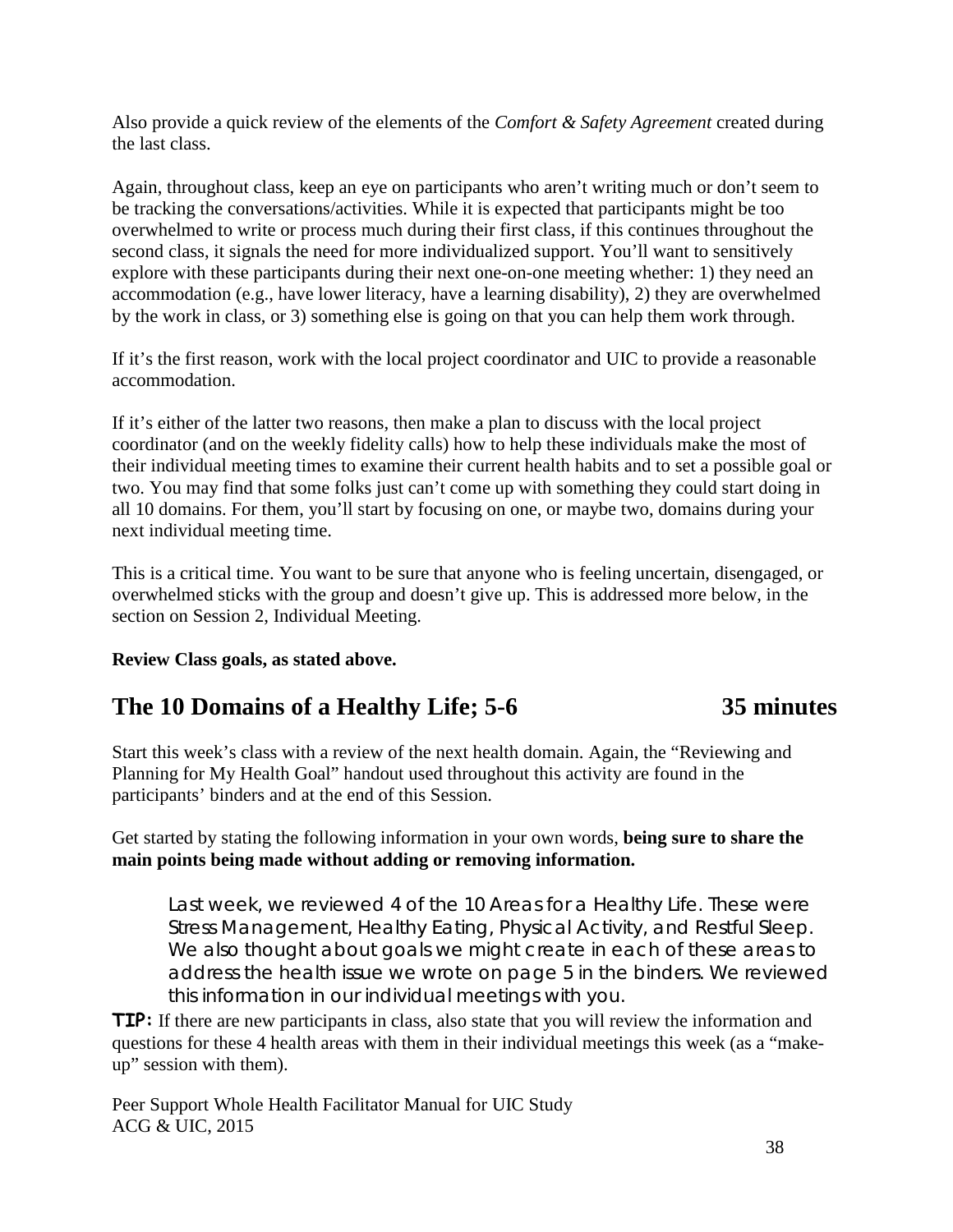Today, we'll continue reviewing the 10 Areas of a Healthy Life.

#### **The Power of Human Connections: Service to Others & Support Network**

#### **Overview (15 minutes of the total 35 minutes)**

You've probably heard of "Service to Others" and having a "Support Network." These are described starting on **page 24** in your binders. Both are about the importance of having human connection.

One expert speaks of "service to others" and a "support network" as being flip sides of the same coin (quoting Dr. Fricchione). He says that humans have come to rely heavily on love in order to even survive. That means, if we need to receive love, we also need to able to give love. The giving and receiving of love is not only a human quality, it is critical to our health. This is because there's a healing power in knowing that you are not alone. Many people talk about this as part of their mental health and addiction recovery, too.

Let's think about this some more. Dr. Dean Ornish is a heart doctor who places a lot of importance on the healing power of loving relationships. In his best-selling book called, Love and Intimacy, he states,

"…anything that promotes feelings of love and intimacy is healing; anything that promotes isolation, separation, loneliness, loss, hostility, anger, cynicism, depression, alienation, and related feelings often leads to suffering, disease, and premature death from all causes. When you feel loved, nurtured, cared for, supported, and intimate, you are much more likely to be happier and healthier. You have a much lower risk of getting sick and, if you do [get sick], a much greater chance of surviving."

In his book, Ornish highlights research that shows people with the strongest social ties had dramatically lower rates of disease and premature death than those who felt isolated and alone. Those who lacked regular participation in organized social groups had a fourfold increased risk of dying six months after open-heart surgery.

Quoting Dr. Roberta Lee on human connection, she says,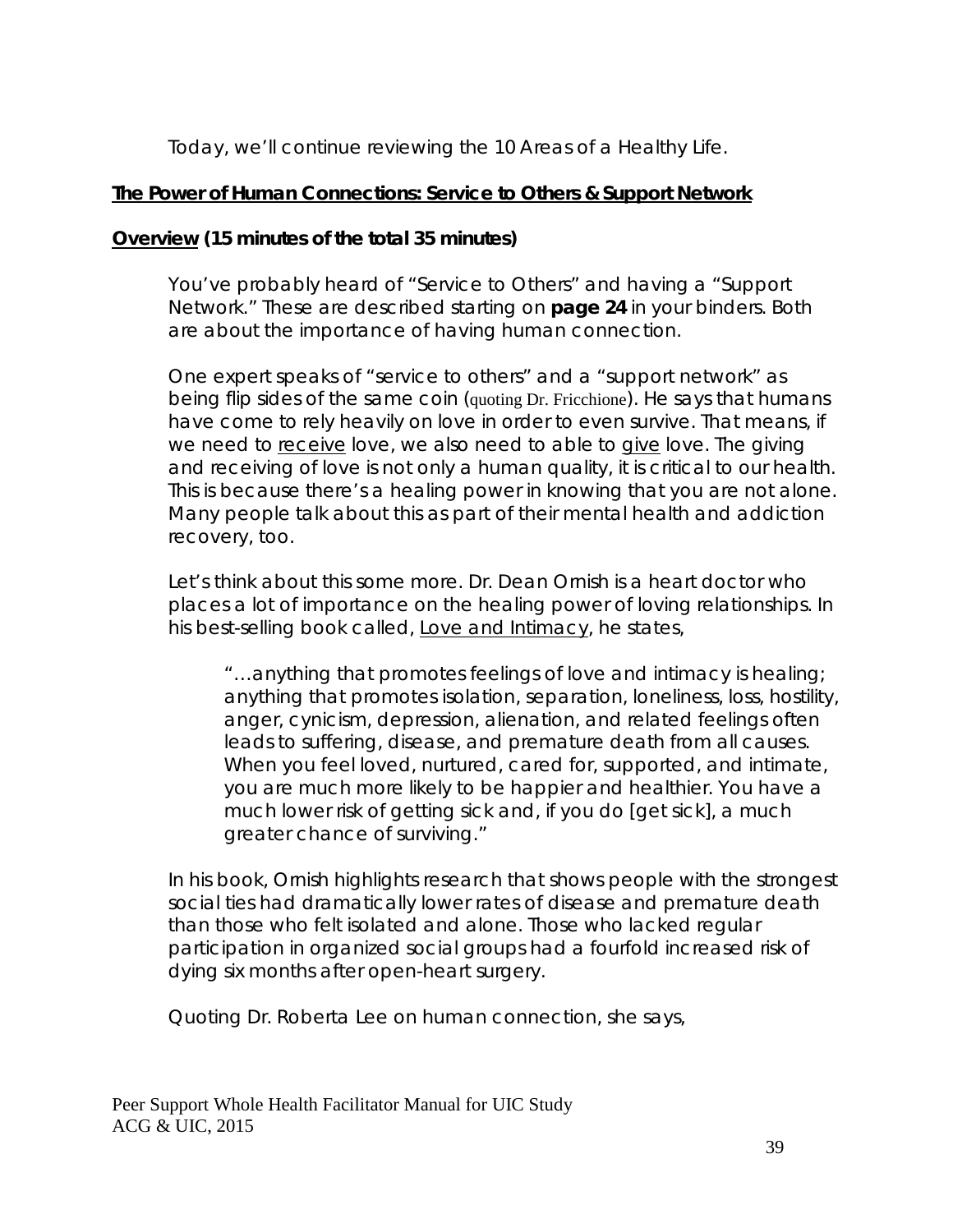"Whoever said 'a problem shared is a problem halved,' knew of what they spoke."

We all need supportive people to share our good times and bad times. People need people. Being able to cry, laugh, or just have someone listen to you is often enough to ease a stressful health situation. Many scientific studies show that having social support is the best way to handle stress. Belonging to a community – whether it's a knitting circle, a sports league, or a monthly dinner group with friends – is an important part of handling stress.

It's a known fact that the brain cannot process two opposite feelings at the same time. Think about it: you can't be both happy and unhappy in the exact same moment. So, if you're spending time with friends and loved ones, you still may have stress, but it will feel less painful than it would if you were isolated and alone. Support groups and service to others have played a major role in recovery from both medical and emotional problems.

With all this in mind, let's take a few moments to think about how service to others and having a support network, have helped your overall health.

#### **GROUP SHARING TIME**

Pause for a few moments to give people time to digest all of this important information. Then, ask if there are 1 or 2 volunteers willing to share the impact that giving service to others has had on their health. Again, the co-facilitator who is not currently leading the session could start to get the ball rolling.

**TIP**: Limit sharing to 1-2 people, in order to have time to cover all of today's material.

#### **Group Activities**

#### **Service to Others (10 minutes of the total 35 minutes)**

Let's think about the role of service to others and a support network in our own health. We'll start first with service to others. Turn to the page in your binders called, "Service to Others" on **page 26**. I'll read the questions aloud and you write down, or otherwise keep track of, your thoughts. You don't have to write if you don't want to, but it's best to come up with a few ideas for each question.

These are some of the things that I have done or I am currently doing that I would define as "service to others":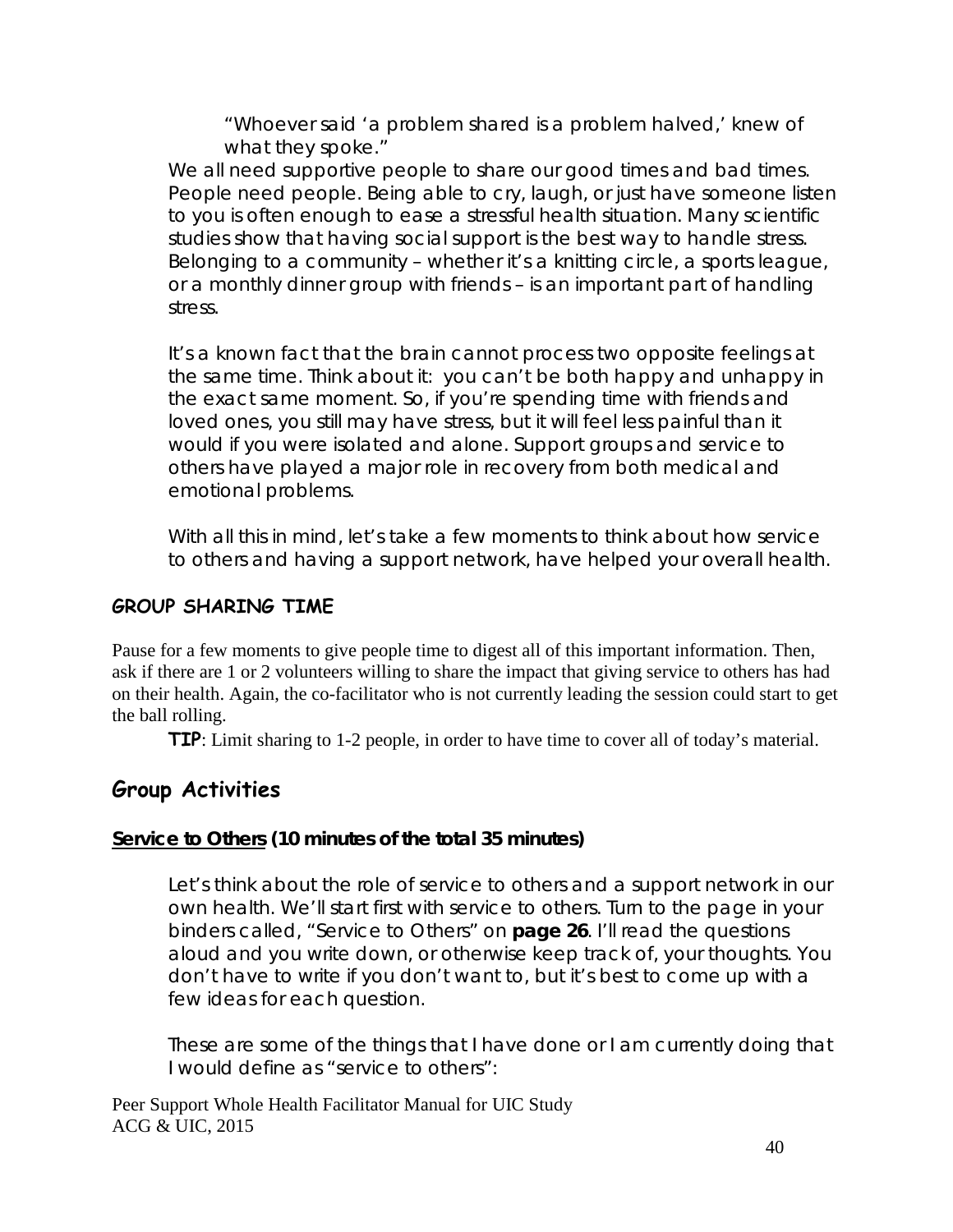(Pause to give people time to write or process the questions. Help anyone who needs it.) Helping others has the following impact on me:

The following are some possible places to volunteer in my community:

### **GROUP ACTIVITY**

Next lead a group brainstorming of things someone might start doing regularly to get more involved in service to others. Paraphrase the following:

Let's brainstorm things a person might do to become more involved in service to others. Let's come up with at least 5 positive things to try regarding service to others as a way to address your physical health issue. Remember from last week that you're not deciding to become more involved right now. You're just brainstorming things you could try.

(Pause to give people time to call out their answers. Encourage them to jot down anything they hear that they'd consider trying.)

Turn to the 3-page handout "Reviewing and Planning for My Health Goal" in of your binders. Considering question **5A on page 15**, if you decide that you could improve your physical health issue by becoming more involved in service to others, what enjoyable thing could you start doing?

(If needed, provide some examples, such as: Ask one of my providers for a list of local health support groups and attend a session. Or, ask the leader of my faith community if I could start a walking group to help others get healthy, too.)

Does everyone have at least one thing they could do and would enjoy doing to provide more service to others while addressing their physical health issue?

Okay, looking at this list, now answer question **5B on page 15** about what you personally would get out of a new goal regarding service to others as a way to address your physical health issue.

(Examples could be: If I started a walking group to help other people, I also would increase my own physical activity. If I volunteered at a local community center, I could help others and also make friends who might want to join a healthy eating program with me.)

Does anyone have any questions?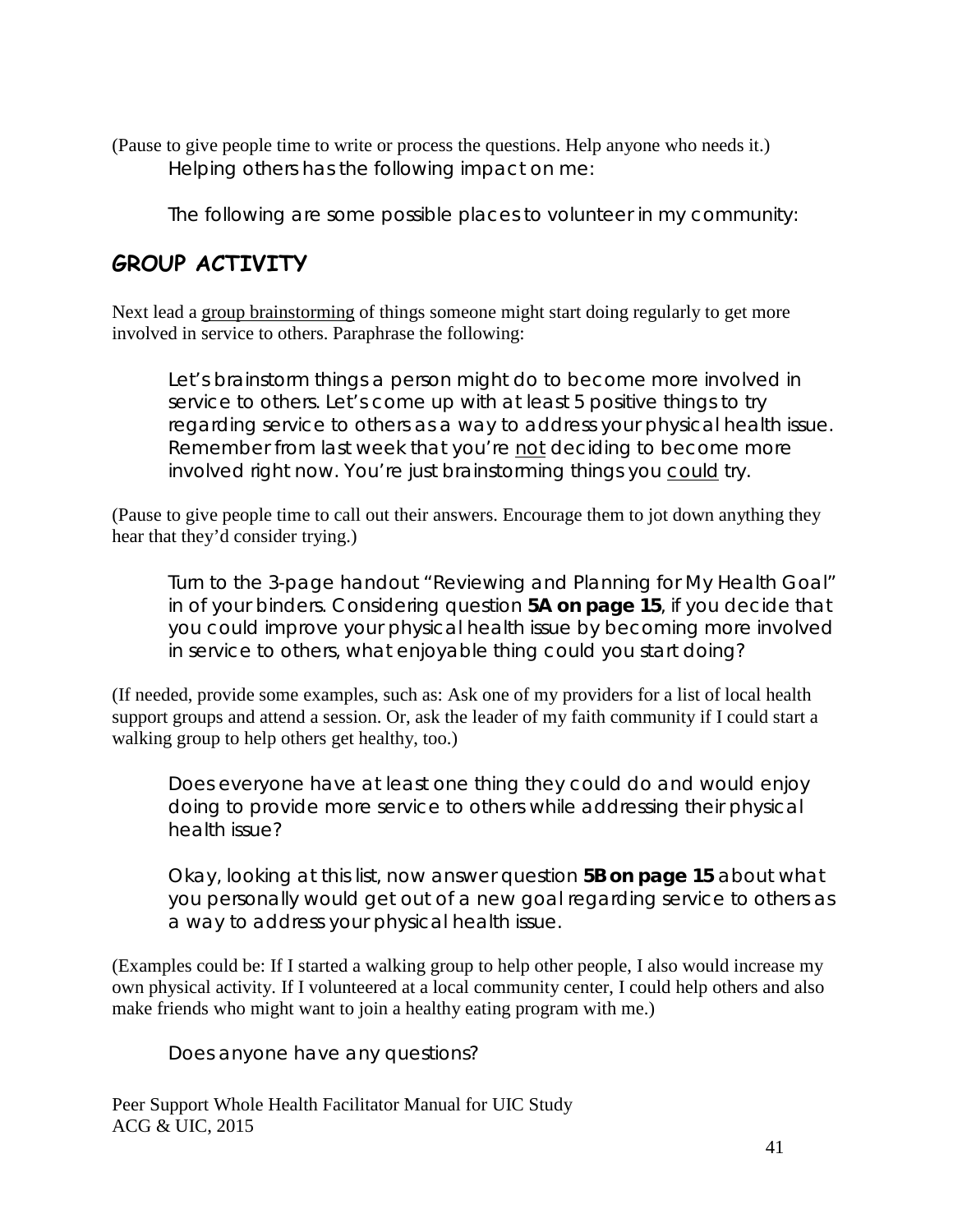#### **Support Network (10 minutes of the total 45 minutes)**

Now, turn to the handout in your binders called, "My Support Network" on **page 27**. I'll read the questions aloud and you write down, or otherwise keep track of, your thoughts.

I can trust the following people to always be there for me:

(Pause to give people time to write or process the questions. Help anyone who needs it.)

These are friends that I enjoy doing things with:

Some people in my support network are:

If I attend a support group or organized social activity on a regular basis, it benefits me in these ways:

If I don't attend a support group or organized social activity, I get support from other people in these other ways:

# **GROUP ACTIVITY**

Next lead a group brainstorming of things someone might start doing regularly to strengthen his or her support network. Paraphrase the following:

Let's brainstorm at least 5 things to strengthen your support network, as a way to address your physical health issue. You're not deciding to work on your support network right now. You're just brainstorming things you could try.

(Pause to give people time to call out their answers. Encourage them to jot down anything they hear that they'd consider trying.)

Following our usual format, turn to the "Reviewing and Planning for My Health Goal" handout and look at questions **6A** and **6B on pages 15 and 16**. First, under **6A**, choose something new and enjoyable you could start doing to strengthen your support network as a way to address your physical health issue.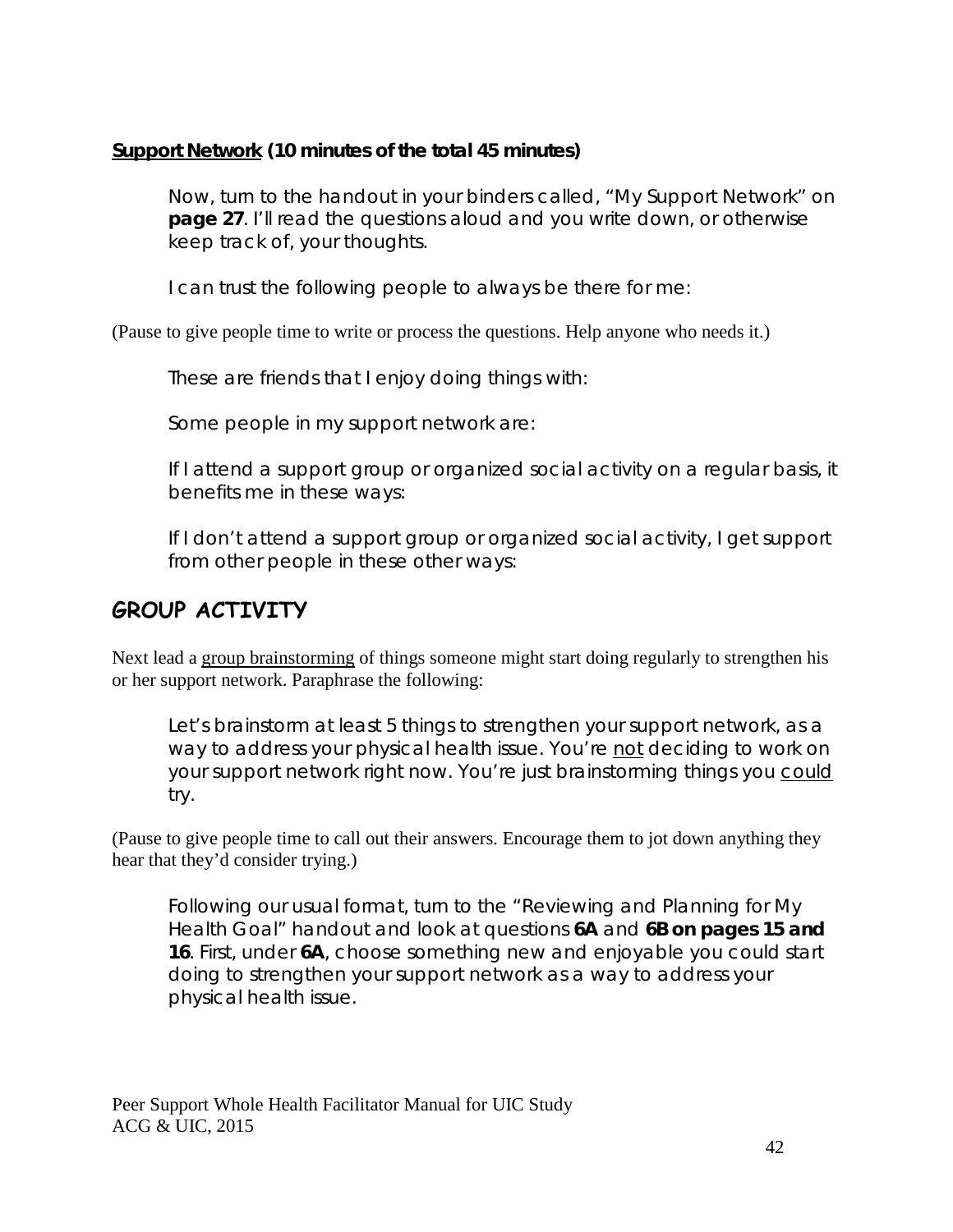(Examples could be: Check the local newspaper or Internet for local "sports or hobby clubs" like basketball or walking, and join one. Work on making a new friend within my faith community who might want to take walks with me.)

Does everyone have at least one thing? Good, so now under **6B** choose what you personally would get out improving your support network as a method for working on your physical health issue.

(Examples could be: I am more likely to walk for exercise if I meet up with a friend. When I'm stressed out, I will have a friend to call instead of over-eating junk food like I often do when stressed.)

Does anyone have any questions?

#### **Break #1** 10 minutes

# **The 10 Domains of a Healthy Life, 7-10 95 minutes, including the**

# **second break**

#### **Optimistic Attitude (20 minutes of the total 95 minutes)**

Our next two health areas are: "Optimism Based on Positive Expectations" and "Cognitive Skills to Avoid Negative Thinking." Both of these areas have to do with a person's attitude, which is reviewed on **page 28** of your binders. Optimism has to do with your attitude towards the future. The ability to avoid negative thinking has to do with your attitude towards yourself.

Let's talk first about optimism. Many people believe that the first step towards recovery is hope that life will get better. This is what we mean by hope for the future, or optimism. Research shows the positive impact that hope has on one's health. As an example, in a Duke University study of 2,800 heart patients, those with positive expectations about their recovery were 30% less likely to die over the next 15 years than patients with less positive expectations. This was true no matter how severe their heart disease.

(Barefoot, et al., Recovery Expectations and Long-Term Prognosis of Patients with Coronary Heart Disease, Archives of Internal Medicine, May 28, 2011)

Charles Swindoll shares,

"The longer I live, the more I realize the impact of attitude on life. Attitude, to me, is more important than facts. It is more important than the past, than education, than money, than circumstances,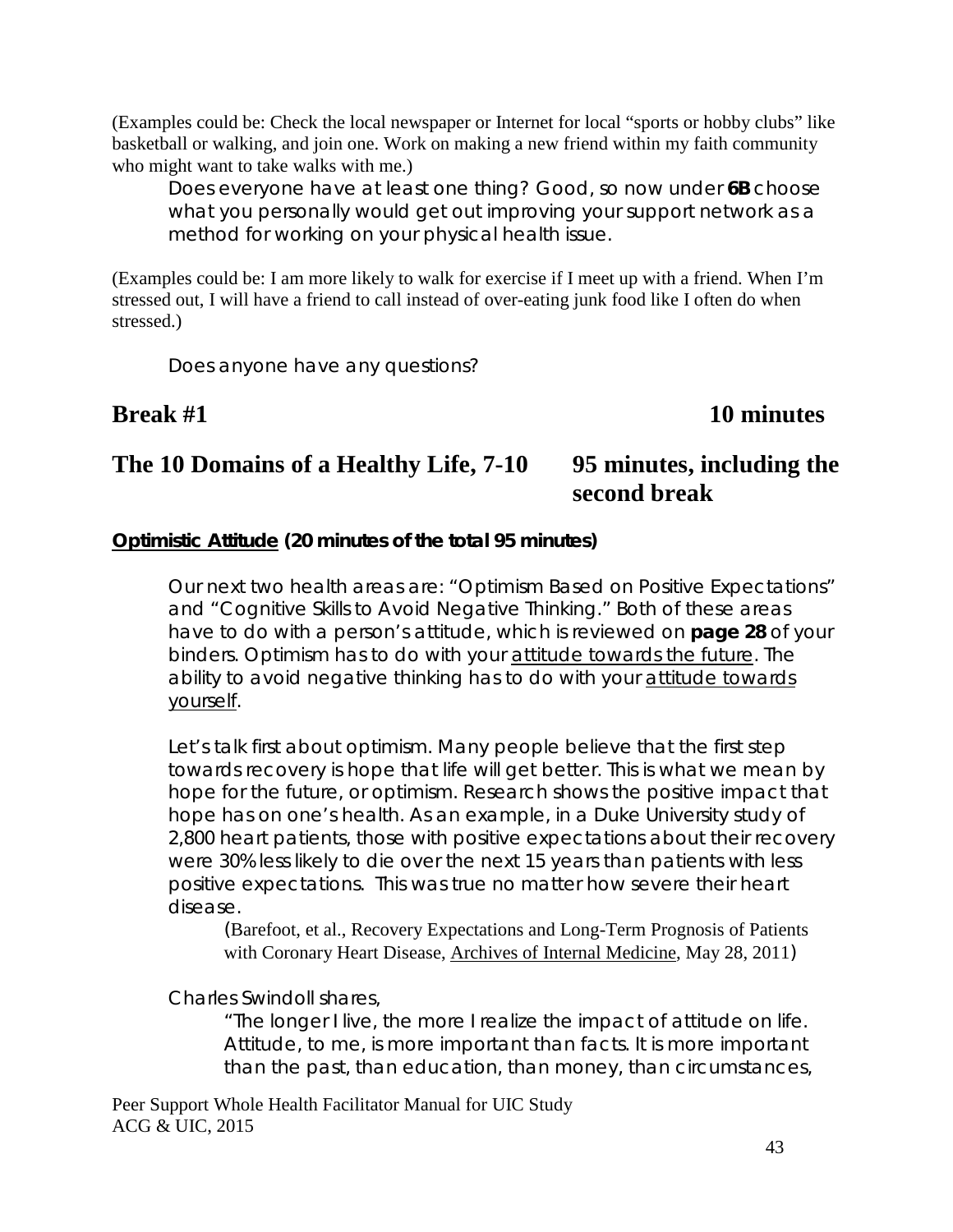than failures, than successes, than what other people say or do. It is more important than appearances, giftedness, or skills. It will make or break a company…a church…a home… I am convinced that life is 10% what happens to me and 90% how I react to it." (ThinkExist.com)

This is why we hear quotes like, "Attitude is everything." "Your attitude determines your altitude." Or, Henry Ford's famous one, "Whether you think you can or can't, you are probably right."

These quotes are about humans' ability to be purposely hopeful about the future. This kind of hope helps people avoid negative thinking about themselves and their situations. It also helps people to stop negative thinking when they slip into it. As Martha Beck, says,

"Your situation may endanger your life and limbs, but only your thoughts can endanger your happiness." (Finding Your Own North Star, Three Rivers Press, 2001)

Happiness involves having gratitude for the past, enjoying the present, and having hope for the future. Telling yourself a miserable story about your situation creates suffering. Telling yourself a positive and grateful story instead increases your happiness.

Let's pause and think about how your attitude about the future and about yourself has an impact on you.

#### **GROUP SHARING TIME**

Pause for a few moments to give people time to digest all of this important information. Then, ask if there are 1 or 2 volunteers willing to share the impact that optimism and positive thinking have had on their lives and health.

### **Group Activity**

Please turn to the page in your binders called, "My Optimism Based on Positive Expectations" on **page 29**. I'll read the questions aloud and you write down, or otherwise keep track of, your thoughts.

First, on a scale of 1 to 5, with 1 being "not optimistic at all" and 5 being "very optimistic," I would rate how optimistic I usually am about the future as:

Not optimistic at all  $1 \t 2 \t 3 \t 4 \t 5$  Very optimistic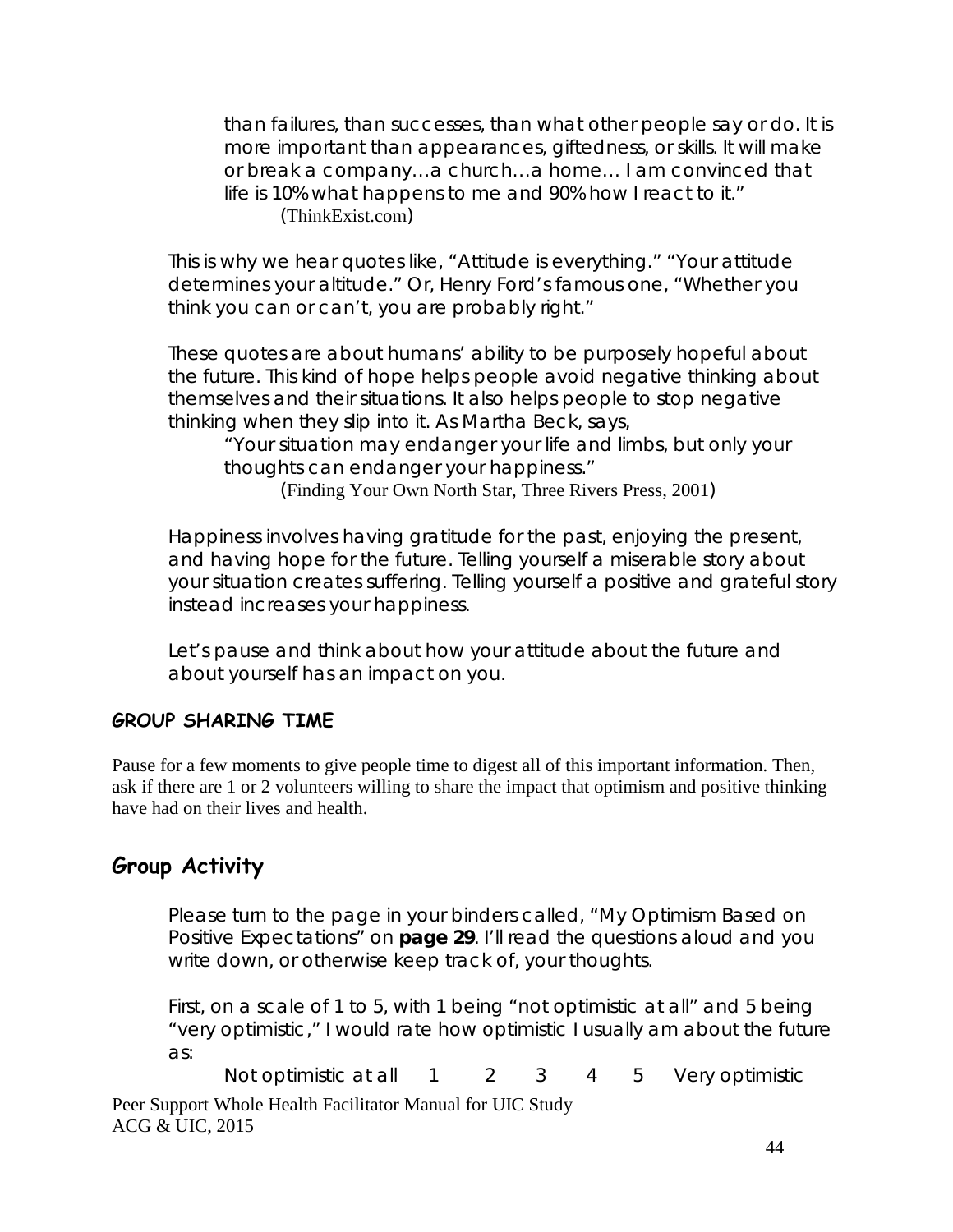I do these things to help me stay positive:

(Pause to give people time to write or process the questions. Help anyone who needs it.)

When I am becoming pessimistic or negative about the future, doing these things helps me become more optimistic:

## **GROUP ACTIVITY**

Next lead a group brainstorming of things someone might start doing regularly to develop a more optimistic attitude. Paraphrase the following:

Let's brainstorm things a person might do to become more optimistic. Again, we're aiming for at least 5 positive things to improve optimism as a way to address your physical health issue. You're not deciding to work on your optimism right now. You're just brainstorming things you could try.

(Pause to give people time to call out their answers. Encourage them to jot down anything they hear that they'd consider trying.)

With that in mind, look at question **7A** on **page 16**. Decide what you could start doing to develop a more optimistic attitude in relation to your physical health issue, if you choose to work on that. Remember to pick something both new and enjoyable that you could do.

(Examples could be: Do something every morning from my list of activities that keep me positive about my health. Or, resolve to come to our whole health group each week to develop hope and new skills. Or, write down 3 things every day I feel grateful for in terms of working on my health.)

Does everyone have at least one thing? Good, now answer question **7B** about what you personally would get out of a more optimistic attitude as a strategy to address your physical health issue.

(Examples could be: I would feel less discouraged about making a health change. Or, I might sleep better and have more energy for exercising. Or, I could get a handle on my future health goals if I had more optimism and hope.)

Does anyone have any questions?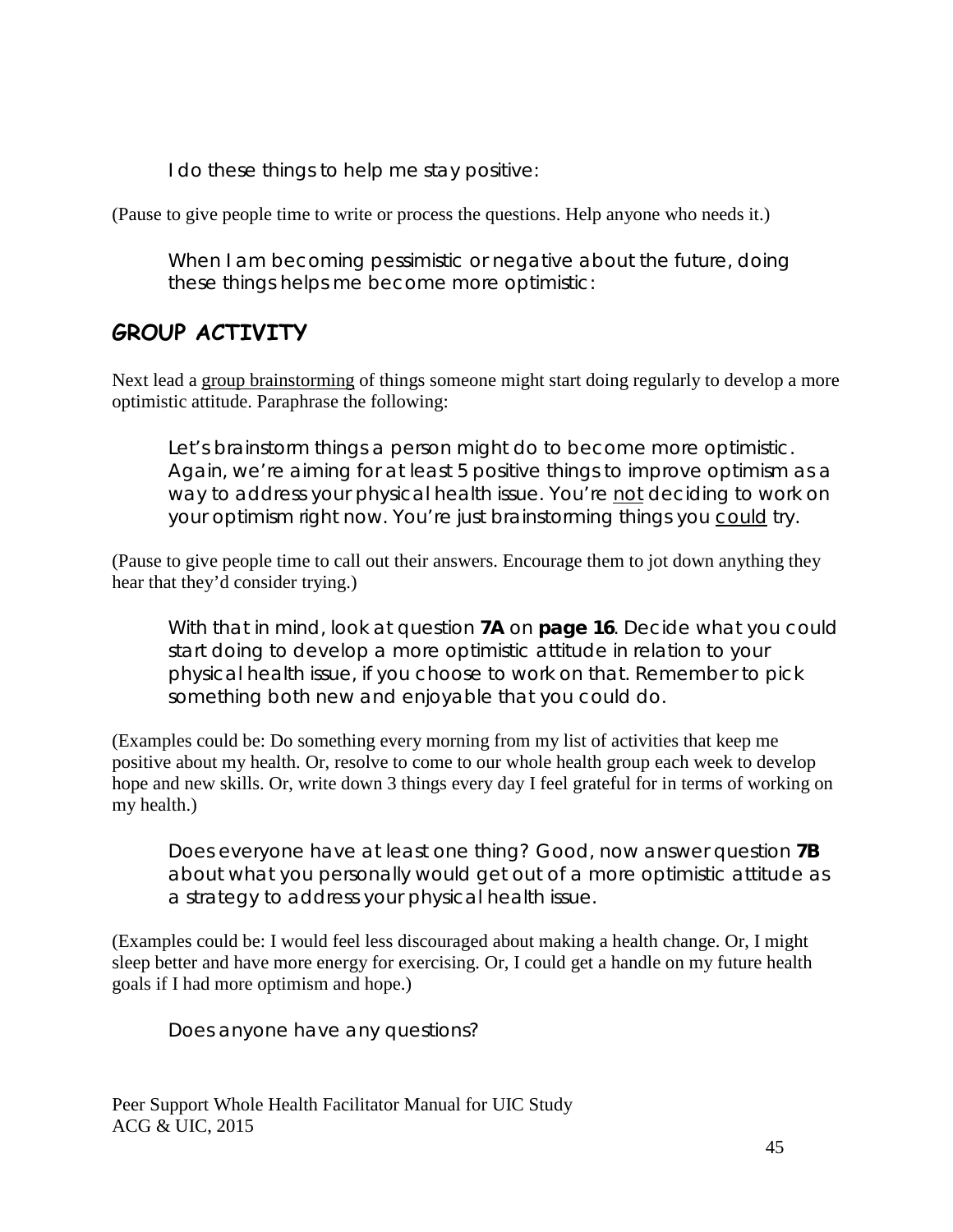#### **Cognitive Skills to Avoid Negative Thinking (30 minutes of the total 95 minutes)**

Because negative self-talk is a significant problem for so many people, this part of Session 2 teaches a skill, rather than going through the usual person-centered and motivational planning process.

Because optimism/pessimism and negative thinking have so much in common, and because negative thinking and negative self-talk are such big problems for so many people, we are going to approach this domain a little differently. Instead of 3-5 questions that help you become aware of patterns in your own life, we are going to teach you a skill.

To begin this process, I will read you a story that is adapted from Lori Ashcraft's paper on "Self Esteem and Self Talk." I think many of you will relate to what happens to Carol in this story. You can find it in your binders on **pages 30 and 31**, if you'd like to follow along while I read.

#### **Carol's Story**

Carol awoke and realized she had overslept, "Oh, no! I'm going be late for work! I said I wanted to get up every morning and go for a walk. I should have known that I wasn't serious. I always have great plans, but I never follow through. When am I going to grow up and start taking some responsibility for my life? I am such a failure!"

As Carol went to the kitchen, she caught a glimpse of herself in the hall mirror. "I shouldn't wear this skirt. It is tight across my butt. If I bend over, I will burst the seams. I have really put on a lot of weight lately. I am so fat and ugly."

As Carol was opening the door of the refrigerator, she said to herself, "What am I doing? I shouldn't eat breakfast. I really need to skip a few meals; then my clothes may fit a little better. I probably need to not eat for a week! Aw, forget it! Why don't I eat everything in the fridge? I am a great example of a person who doesn't care how fat and ugly she gets. I am really hopeless."

Carol left the house almost in tears. She got on the bus for work. When she sat in her seat, she looked at her reflection in the window. She realized that she had forgotten to comb her hair. "My hair looks horrible. I am so ugly. I ought to shave my head and wear a wig. Nobody could ever like a person who looks like me!"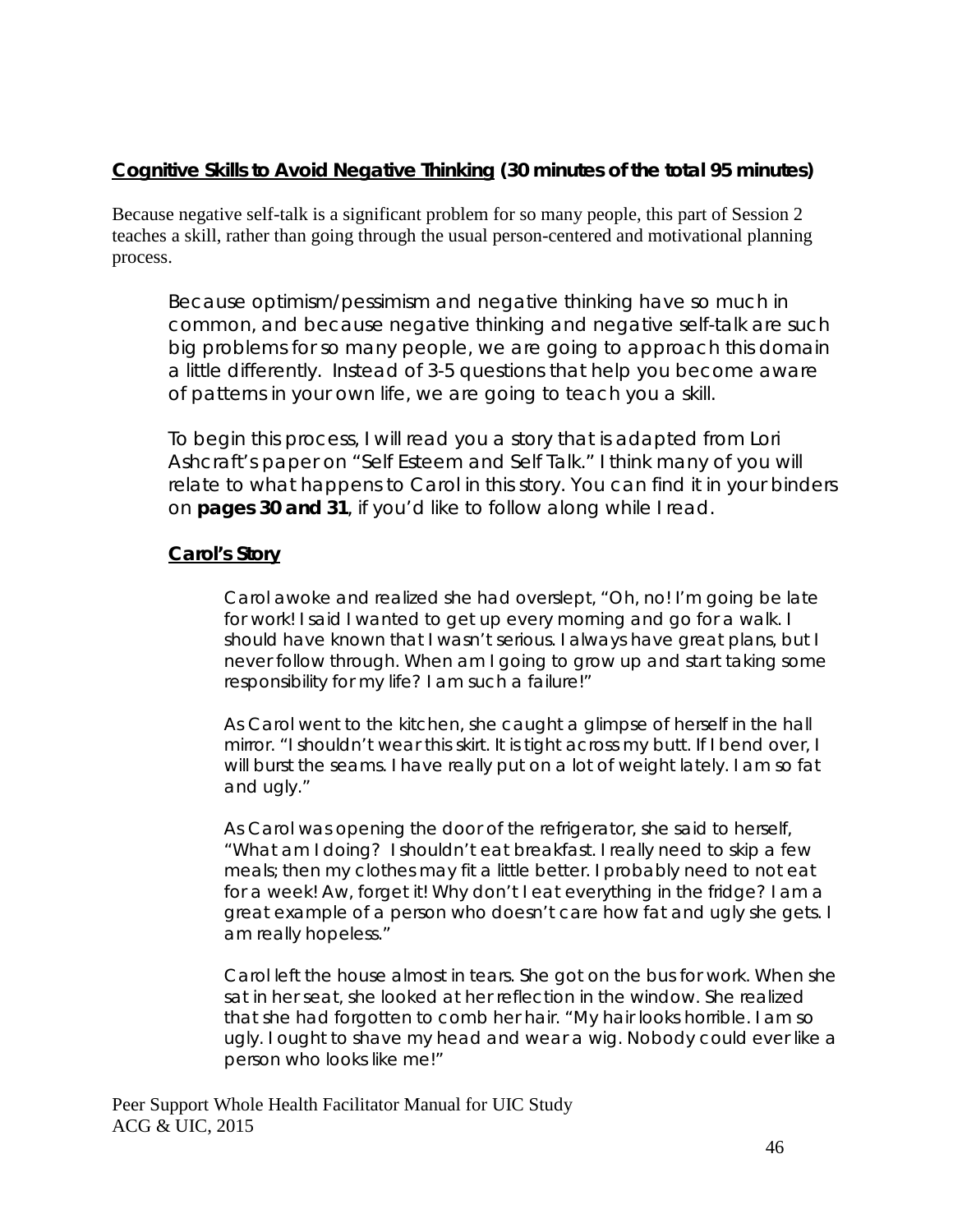When Carol got to work, she remembered that she had not finished a report that was due that day. As she sat at her computer and got to work, her boss walked by. Carol said to herself, "He is going to think that I just started working on this report, and it is due today. He won't expect it to be very good. I am sure that he will give it to someone more capable to rewrite. I am probably not going to have this job much longer. He will probably fire me soon. What will I do then? I am such a fat, ugly failure that no one could ever like. I wish I was dead!"

That's a hard story to hear, isn't it? Let's reflect on it.

First of all, it shows how our self-talk is often started by something that's happening outside of us. There are four events that "jump-started" Carol's self-talk that turned negative.

- 1) She over slept.
- 2) She saw in the mirror that her skirt was tight.
- 3) She forgot to comb her hair.
- 4) She had not finished a report that was due that day.

Each time, her self-talk quickly moved from stating the facts to telling herself a story that was not based on facts. For example,

- "I over slept" became "I am such a failure."
- "My skirt is too tight" became "I am fat and ugly."
- "I forgot to comb my hair" became "Nobody could ever like a person who looks like me."
- "I haven't finished the report" became "I will be fired soon."

Some, if not all, of Carol's story rings true for many of us. That's because:

- Everyone has negative thoughts and/or negative self-talk.
- Negative thoughts and self-talk are not the problem.
- The problem is when negative self-talk spirals downward, and we end up defining ourselves in absolute and permanently negative terms.

Sound familiar?

(Briefly allow the group to digest this and "own" their personal struggles with negativism.)

Okay, so we all know what negative self-talk feels like and what it leads to. Some of you may have heard of a skill that can help stop our negative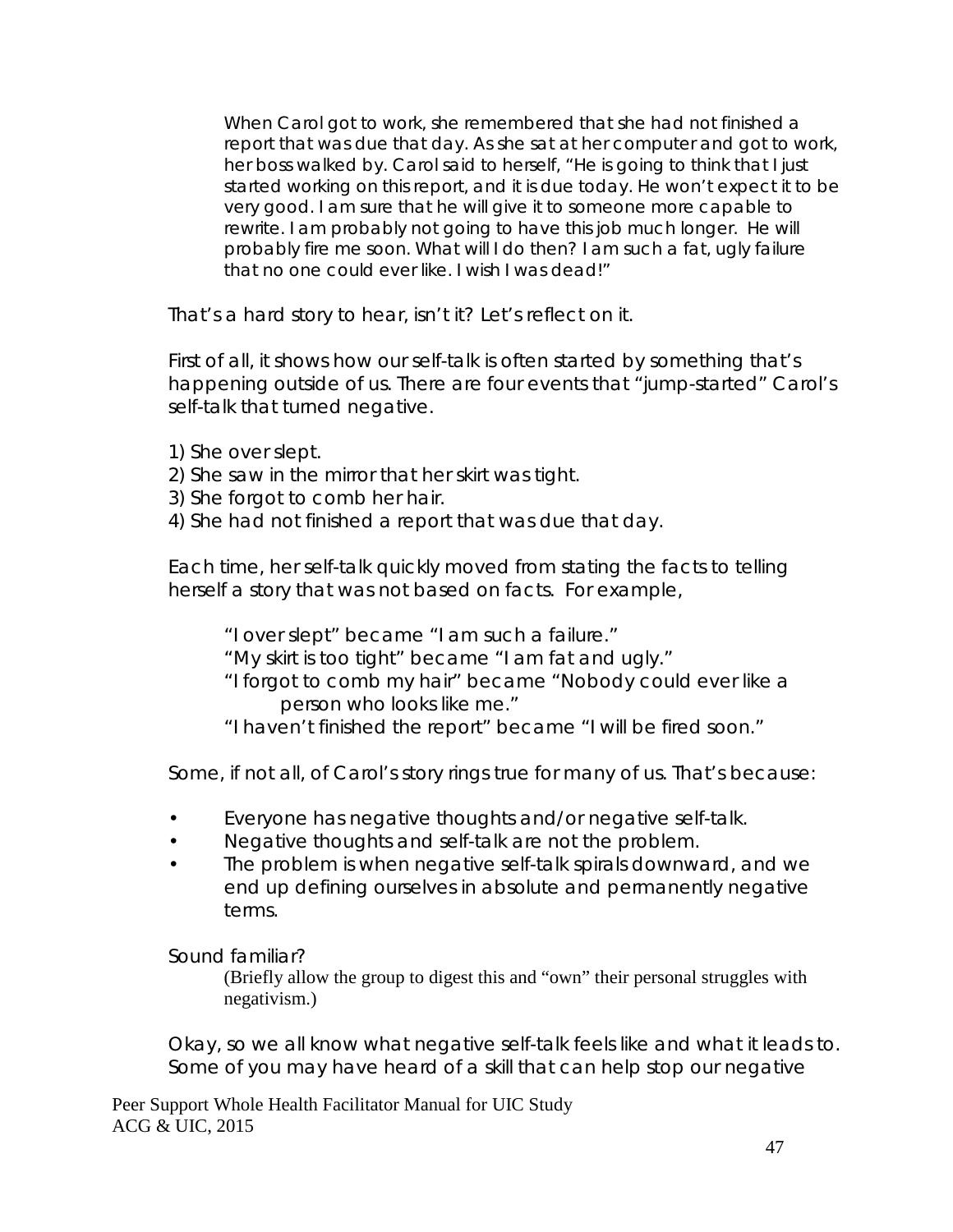thoughts before they go too far. It's called, "Catch it! Check it! Change it!" You will find a handout with that name in your binders on **page 32**.

- 1) "Catch it" means that we need to catch what is happening early on before it goes too far. We want to catch ourselves right away when moving from the facts of a situation to telling a negative story about ourselves instead.
- 2) "Check it" means comparing the negative self-story you're telling against what is actually going on. It is crucial to stick with the facts, rather than turning facts into fiction or stories.
- 3) "Change it" means stopping the story-telling and using self-talk that more appropriately reflects the reality of what's happening.

#### **Group Activities**

Let's use "Catch It, Check It, Change It" to see how it might have helped Carol. (Guide the participants in a group discussion using these questions.)

- Where could Carol have **caught** herself in moving from fact to story?
- How could she have **checked** her self-talk, so that it was based on facts?
- What could she have **changed** in her self-talk, so that it more appropriately reflected the reality of her situation?
- If she had done this, how might her day have been different?

After this group discussion, guide participants back to the planning process.

Now, still working from the sheet in your binders called, "Catch It, Check It, Change It" on **page 32**, write or think about five actions you've found helpful in catching, checking, and changing your own negative self-talk.

Next, **turn to your neighbor** and spend a few minutes sharing things you've found helpful in catching or changing negative self-talk.

(Give people 3-4 minutes to share their thoughts with one another. Help anyone who needs it.)

With that in mind, turn to the "Reviewing and Planning for My Health Goal" handout. For question **8A on page 16**, pick something enjoyable you could start doing to avoid negative thinking in regards to your health issue. In particular, you might want to try using Catch It, Check It, Change It.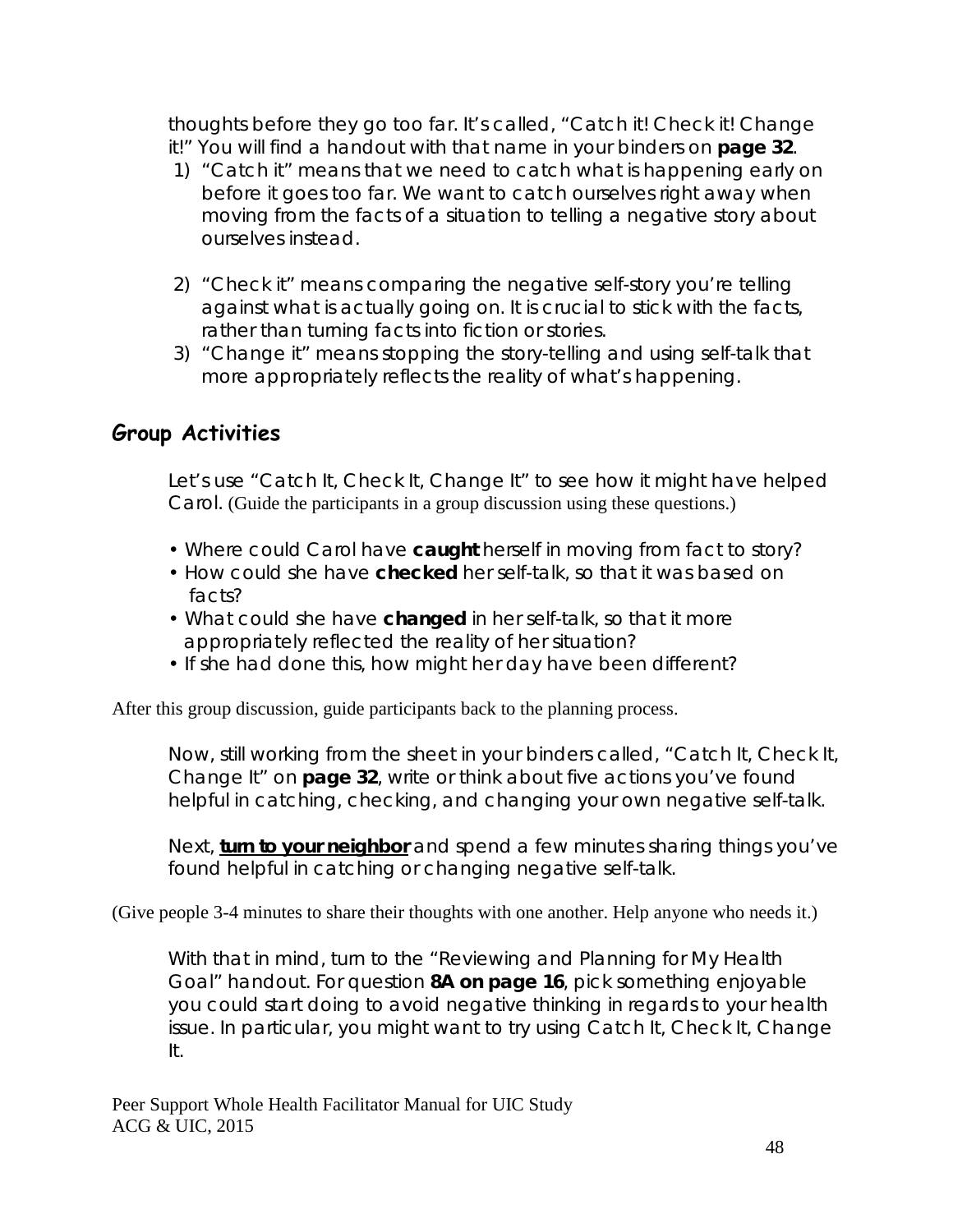(If needed, examples could be: Try using "Catch It, Check It, Change It" next time I start using negative self-talk about my chances of managing my weight. Look for a book or search the Internet for a list of Daily Affirmations that could help me be more positive about working on my health issue. Ask a trusted supporter to "catch it and check it" whenever I slip into negative thinking, so I can work on changing it myself.)

Does everyone have at least one thing? Now answer question **8B** about what you personally would get out of starting to use skills to avoid negative thinking about your physical health issue.

(Examples could be: I would learn to see things more realistically, which could help me deal better with my health problem. Or, I would be less depressed and could begin working on my health issue with renewed energy.)

Does anyone have any questions?

## **BREAK #2 10 minutes**

#### **Spiritual Beliefs and Practices (20 minutes of the total 95 minutes)**

Okay, our next 2 health areas are called, "Spiritual Beliefs and Practices" and "A Sense of Meaning and Purpose," described on **page 33**. These both involve being connected with something that larger than oneself.

Spirituality may be belief in a greater power that created and controls all of life, like God. It may be belief in the way all living creatures are connected or dependent on one another to exist. It may be a feeling of unity or connection with nature. Some people go to a place of worship to express their spiritual beliefs, while others prefer to reflect on their beliefs at home or in nature.

People derive meaning and purpose in different ways. For some, spirituality is the road to meaning and purpose. Others choose to volunteer their time to help others, gaining purpose by getting involved in a cause or giving back. Still other people write stories, poetry, or music to express meaning and purpose. Many of us say that our work, schooling, families, children, or pets give our lives greater meaning and purpose.

However we define spirituality or meaning and purpose, they often help us weather the storms of life. There are many stories, plays, and movies to bear this out.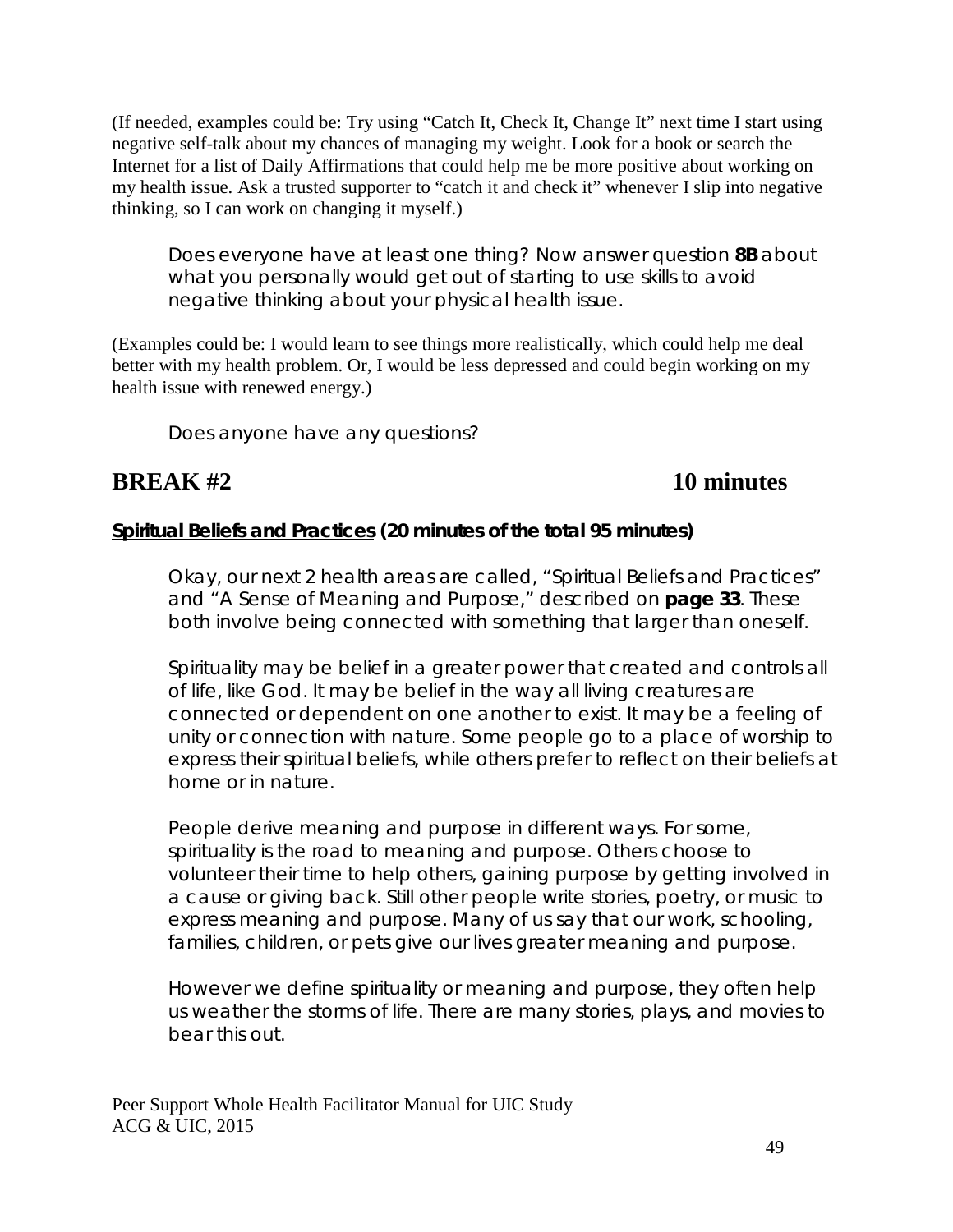Let's reflect on what spirituality or a sense of meaning and purpose have meant in your life.

#### **GROUP SHARING TIME**

Pause for a few moments to give people time to digest all of this important information. Then, ask if there are 1 or 2 volunteers willing to share the impact that a sense of purpose and/or spirituality have had on their lives and health.

#### **Group Activities**

Please turn to the page in your binders called, "My Spiritual Beliefs and Practices" on **page 34**. I'll read the questions aloud and you write down, or otherwise keep track of, your thoughts.

On a scale of 1 to 5, with 1 being "not important at all" and 5 being "very important," I would rate the importance of spiritual or religious beliefs in my life as:

Not important at all 1 2 3 4 5 Very important

These are the spiritual or religious beliefs that help see me through the dark and difficult times:

(Pause to give people time to write or process the questions. Help anyone who needs it.)

I find these spiritual or religious practices to be very important and sustaining in my life:

# **GROUP ACTIVITY**

Next lead a group brainstorming of things someone might start doing regularly to strengthen his or her spiritual beliefs and practices as a whole health goal. Paraphrase the following:

Let's brainstorm at least 5 things to strengthen spiritual beliefs or practices as a way to your address your physical health issue. You're not deciding to strengthen your practices right now. You're just brainstorming things you could try.

(Pause to give people time to call out their answers. Encourage them to jot down anything they hear that they'd consider trying.)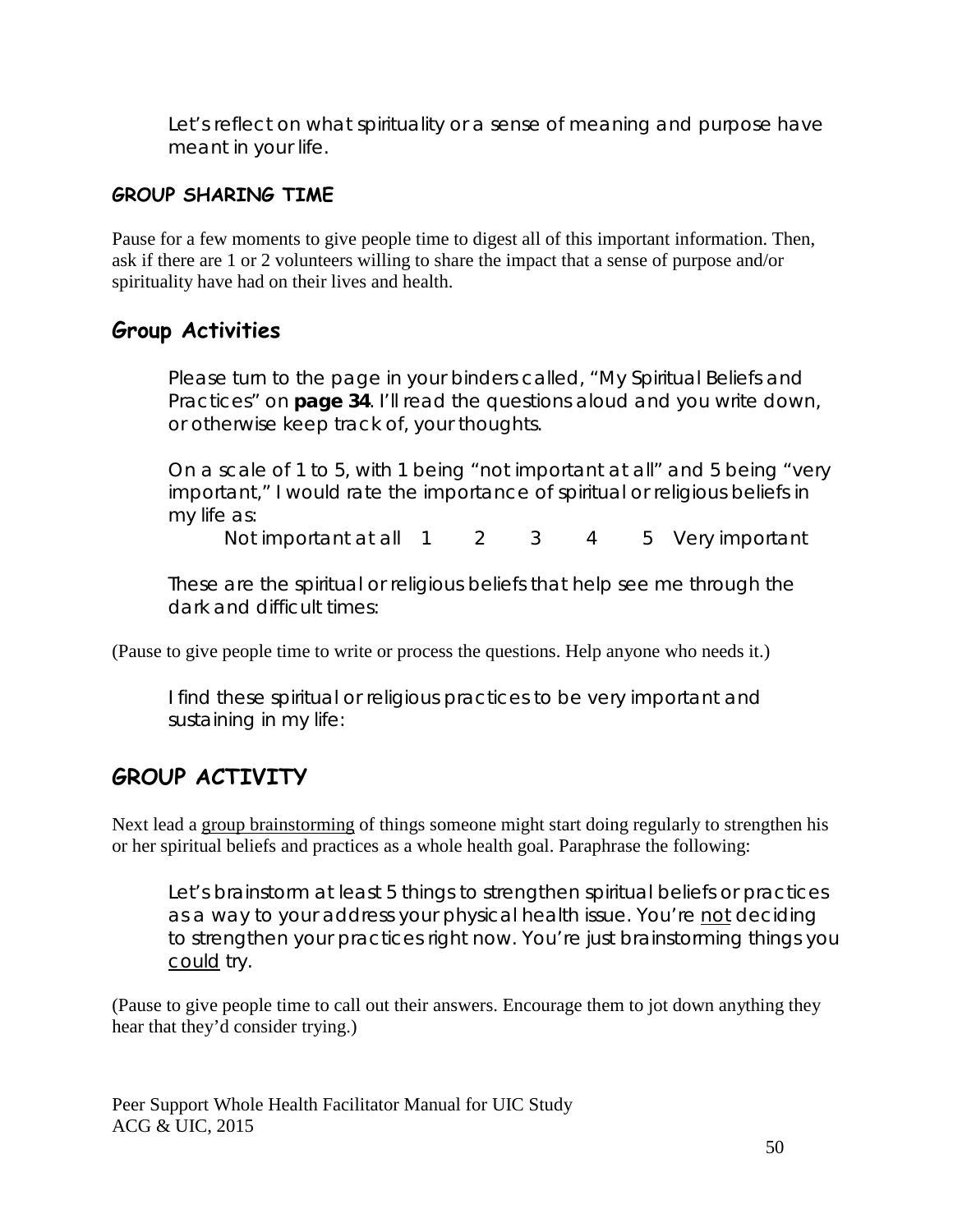Following our usual format, please turn to the "Reviewing and Planning for My Health Goal" handout. For question **9A on page 17**, pick something enjoyable you could start doing to strengthen your spiritual beliefs and practices as a way to address your physical health issue.

(Examples could be: I could start praying or meditating to reduce my stress, which would help me to exercise more often. I could start attending a place of worship each week to meet a friend who wants to take walks with me.)

Now, please consider question **9B** about what you personally would get out of this health goal.

(Examples could be: I could develop more faith that my health problem will improve. I could start walking to my place of worship, which would increase my physical activity. I could talk with others there about starting a healthy eating or walking group each week.)

Does anyone have any questions?

#### **A Sense of Meaning and Purpose (15 minutes of the total 95 minutes)**

Please turn to the page in your binders called, "A Sense of Meaning and Purpose" on **page 35**. Once again, I'll read the questions aloud and you write down or take note of your thoughts.

On a scale of 1-5, with 1 being "very little" and 5 being "a great deal," I would rate the amount of meaning and purpose in my life as: Very little 1 2 3 4 5 A great deal

These relationships give my life meaning and purpose:

These activities give my life meaning and purpose:

(Pause to give people time to write or process the questions. Help anyone who needs it.)

These experiences give my life meaning and purpose:

### **GROUP ACTIVITY**

Next lead a group brainstorming of things someone might start doing regularly to create more meaning or purpose in life as a whole health goal. Paraphrase the following:

Let's brainstorm at least 5 things to create more meaning or purpose in life as a way to manage your physical health issue. You're not deciding to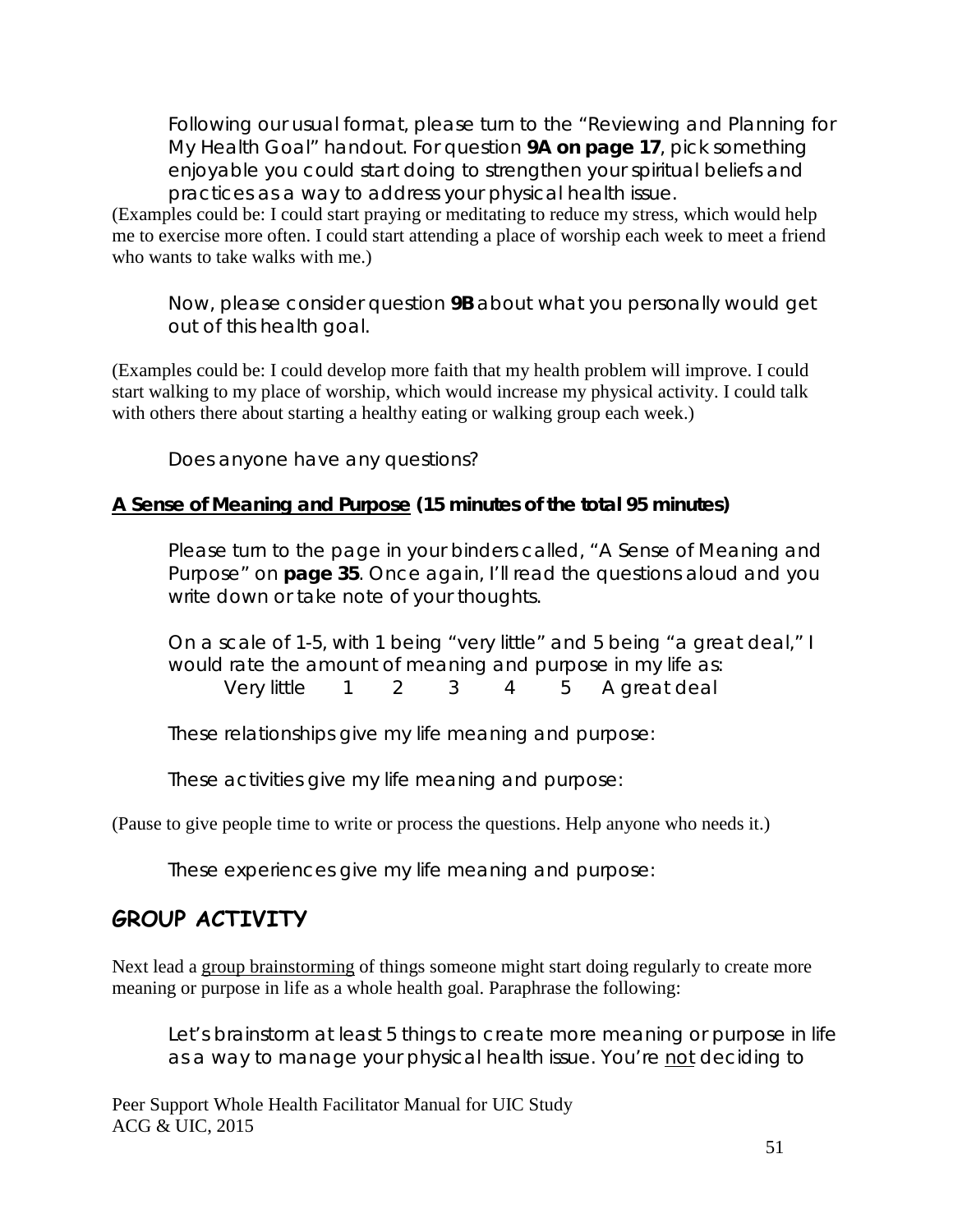create more meaning or purpose right now. You're just brainstorming things you could try.

(Pause to give people time to call out their answers. Encourage them to jot down anything they hear that they'd consider trying.)

Next, on your "Reviewing and Planning for My Health Goal" handout, under **10A on page 17**, choose something enjoyable you could start doing to create more meaning and purpose in your life as a way to work on your physical health issue.

(Examples could be: I could pick a health goal in this group that helps me with my health problem while helping someone else, too. I could start a journal to write about things I'm grateful for each day, which would give me more energy to exercise more.)

For item **10B**, note what you personally would get out of such a health goal.

(Examples could be: If I had a greater sense of meaning or purpose, I could resolve to work on my health issue. If I felt energized with a sense of purpose, I would find it more possible to manage healthy eating or exercise. If I volunteer to help others with health needs like mine, I could work on my health issue at the same time that I'm contributing to my community.)

Does anyone have any questions?

Congratulations! We made it through all 10 health areas or domains. You now have good information about what you could do and would enjoy doing to have a healthier life.

If you weren't able to think of something in every area, don't worry. That is common. You can work with what you have, and we'll give you any support you need in your individual meetings.

Take a moment to congratulate the person next to you. We've all done a lot of thinking these past 2 weeks about whole health. Great work everyone!

Does anyone have any questions before we end for today?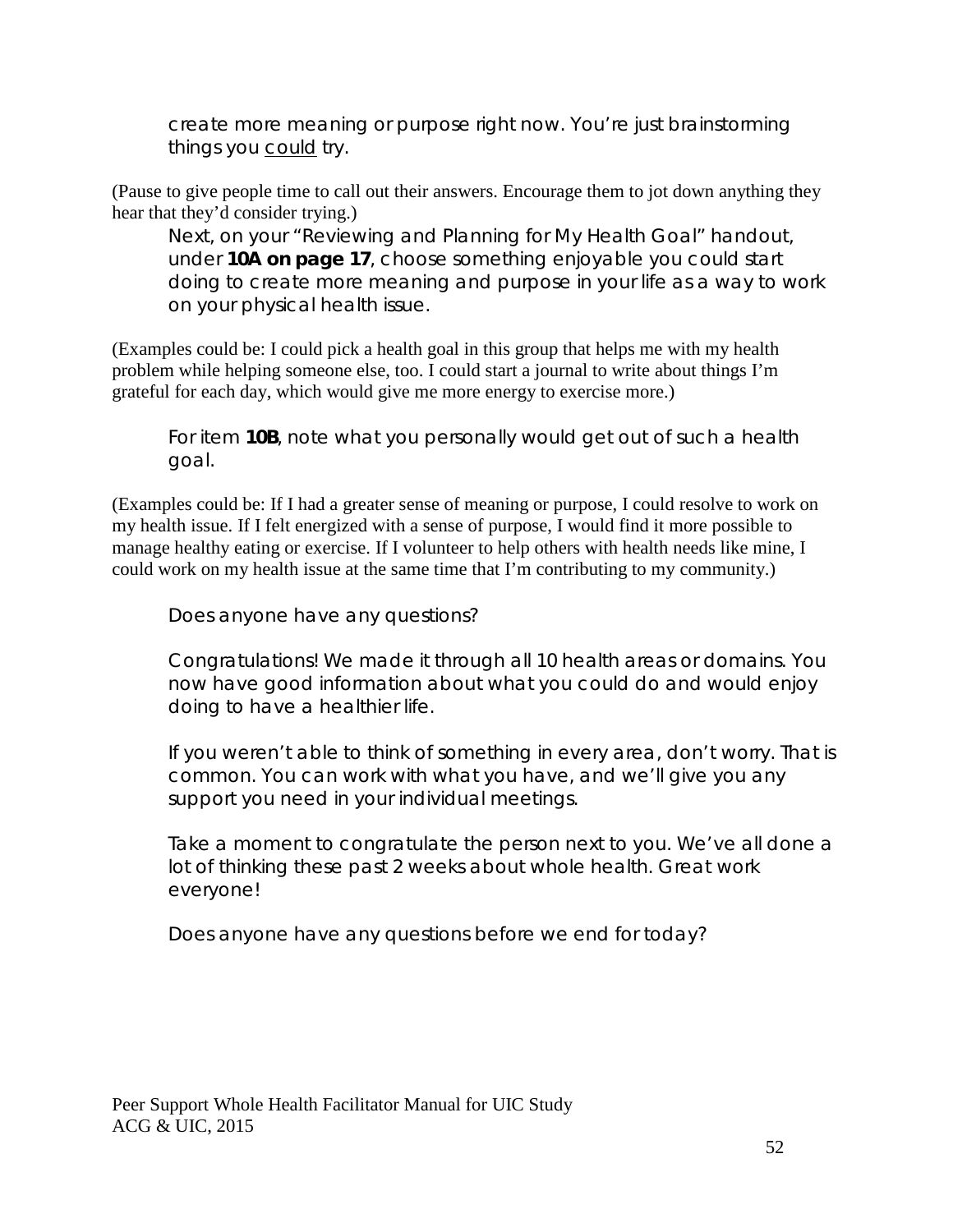# **Review & Closing 5 minutes**

Announce that during the next class you will work on clarifying and setting a health goal. Let everyone know that the next session will be an important and exciting class. Thank everyone for coming. Make eye contact with each person. Let them know you look forward to seeing them in their individual meetings this week and back at class next week.

Remind participants that someone will be contacting them with reminders for their individual meeting and the next class. Ask if anyone's phone number or other contact information has changed.

#### **After-Class Logistics**

- $\Box$  Collect and save the name badges for the next class.
- $\Box$  Distribute the travel stipends and make sure each person signs a receipt, if needed.
- $\Box$  One facilitator works with the local project coordinator to complete the Fidelity Assessment.
- $\Box$  Submit the Attendance Log to UIC. Again, it's important to immediately share any changes in participants' contact information with UIC.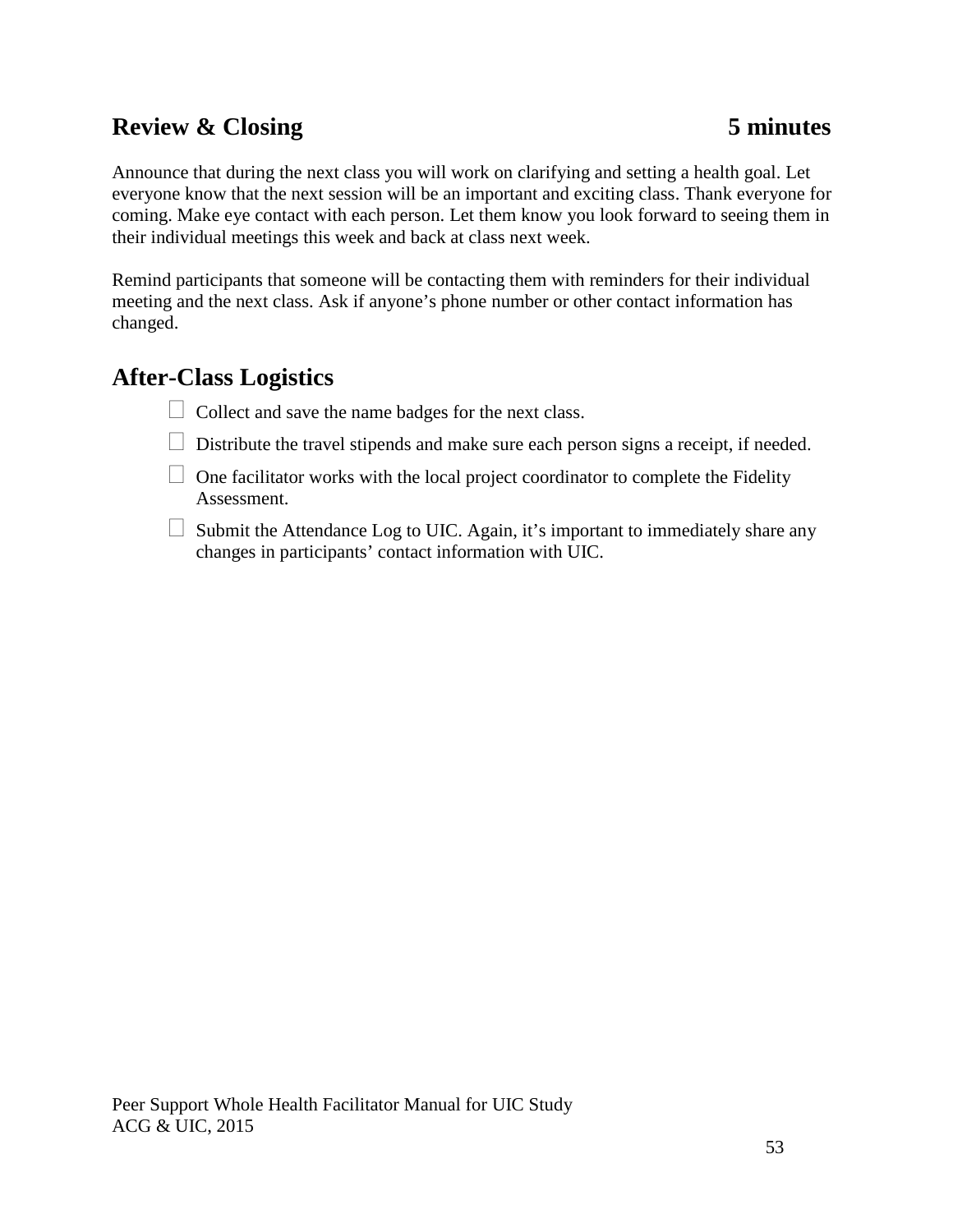# **Session 2, Individual Meeting**

In advance of your meeting, make sure you have the needed materials and forms, as well as a pencil/pen for you and the participant.

Try to make sure you're able to meet in a room with a table and at least two chairs. Arrange the chairs with about 3-4 feet of distance between the two of you. Place a glass of water on the table for each of you. Also have the business cards with the study's toll-free number handy, in case anyone has a question about being in the study that you cannot or should not answer.

Verify beforehand whether or not the person attended the Session 1 Individual Meeting and Session 2 Group meeting, using your attendance logs.

If the participant missed his/her first **individual** session, then deliver the "Welcome" content from the first **individual** session today.

Keep an eye on the time. This meeting should last up to 45 minutes.

### **Welcome**

Welcome the person to his/her individual meeting. Chat informally for a few minutes to put the person at ease.

### **Weekly Topic Review**

During class this week, we continued reviewing the 10 Areas or Domains for a Healthy Life.

(Go over the handout that lists the domains from his/her binder again.)

For people who attended the class:

Let's review what you thought for each of the domains we discussed in class this week, and your Review & Planning worksheet. Remember, it's okay if you didn't write or come up with anything. I'll help you complete that information if you'd like. I'm also happy to review the explanations I gave during class or answer any questions you have about the material.

For people who did not attend the class:

This week, we reviewed 6 additional domains for a healthy life. I'm going to briefly review what they mean, as you work on your handouts. I will help you with any writing or planning you may need today. It's common, so please don't hesitate to ask me for any help you might need.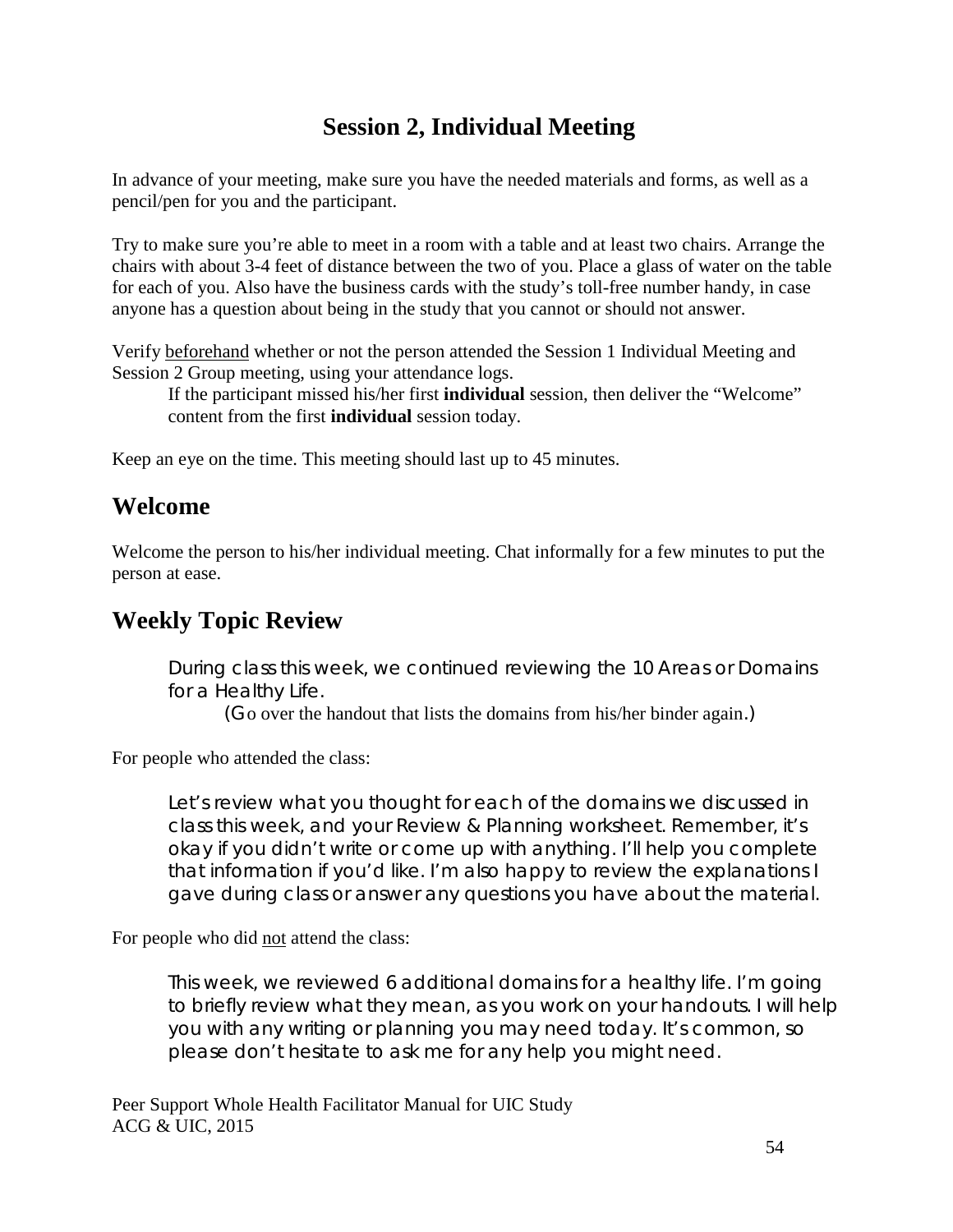For either group, stop now and work through any worksheets the person didn't complete. For participants who missed the **group** last week, you'll be briefly reviewing the explanations and questions from Session 2. You don't have time to read all the material word-for-word, but you should make sure they understand the main concepts or definitions for each area, using the handouts to move through the material.

**TIP**: If you find that the participant did not write much or anything at all – and, even more importantly than writing, *doesn't seem to understand* the information or tasks at hand – it's time to gently explore what might be going on. Here are some conversation openers you can use to do this, choosing the one that feels most comfortable and appropriate:

Is there anything you feel about working on these sheets or the health areas you'd like to share with me?

It's common for people to be unsure about their ideas and their choices when going through these worksheets. Did you experience anything like that when we went over the sheets in class?

If no, Did you have other reasons for not using the sheets during class?

Or, Would you perhaps like to work on these questions in a different way, that's more comfortable for you?

(Explore what that would look like – tape recording, pictures, CPS recording person's thoughts.)

Some of our participants have expressed wanting some extra help with writing or planning in class and during individual meetings. Would this be helpful to you?

As they are sharing, start by acknowledging their views or issues. Even in the name of being encouraging, don't try to talk them out of their views or feelings. For example, you wouldn't want to say, "Oh no! I'm sure you'll do a good job with this!" Or, "You know a lot about health stuff, I'm sure!" Or, "This is all good information, you'll see!"

You want to convey that: you have hope for the person; do not discount their irritation, fears, or worries; and that this program can work for them, too. You should, however, respectfully clear up any misconceptions they may have about the Whole Health Program or peer support that may be getting in the way.

For those participants who completed their sheets already, ask the person to share with you some of their thinking and potential goals from these sheets. Keep the conversation focused as much as possible on health and recovery.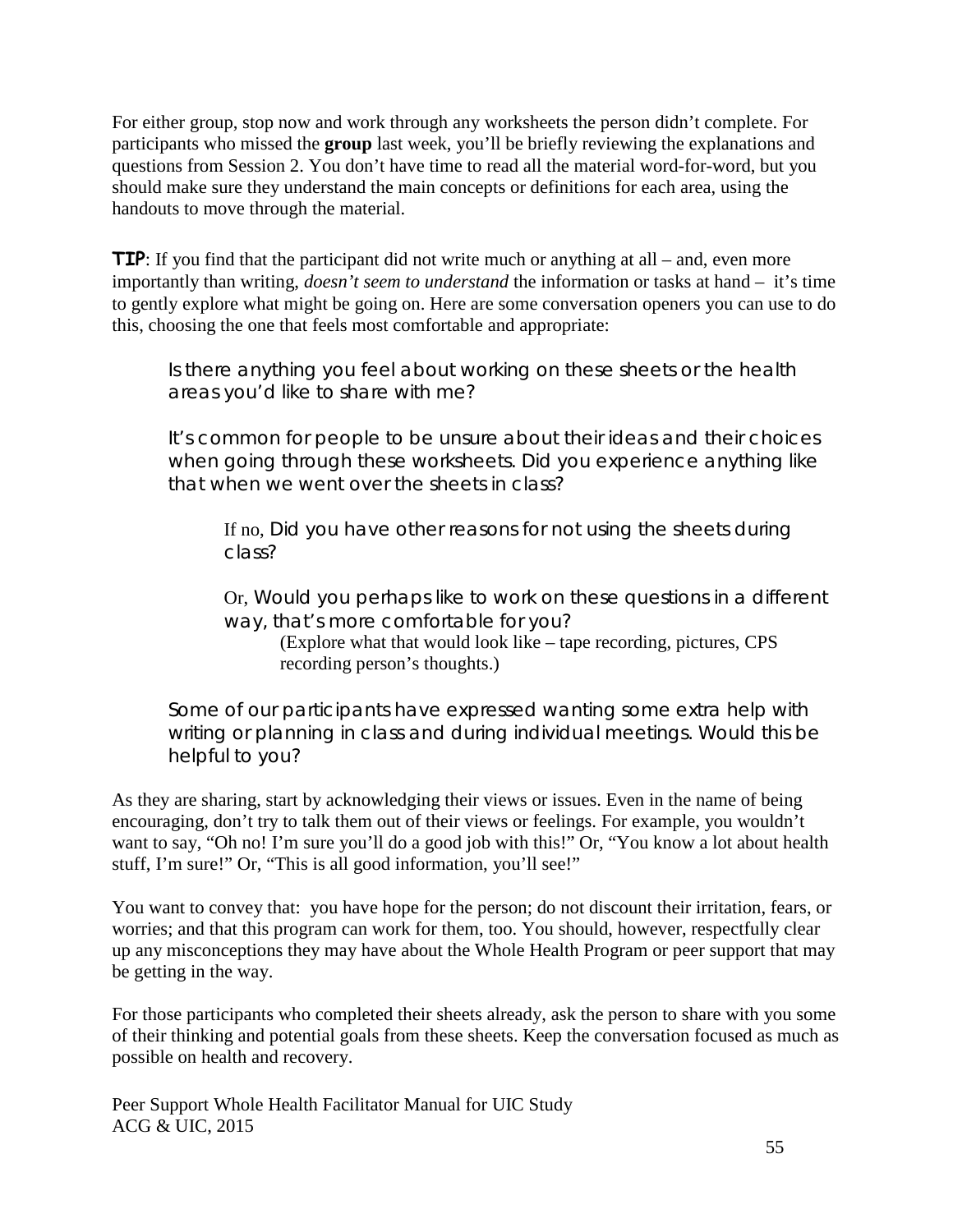# **Looking Ahead**

Tell the participant that during the next class, each person will set and clarify a personal whole health goal; go through a process to see if the goals they've set will be effective for them personally; and create a weekly action plan to work on this new goal. **Convey your enthusiasm for next week's class because it is at the heart of this intervention!**

Whether or not they required extra help today, let them know that there will be lots of support for everyone in setting and clarifying goals and action plans next week.

Next, discuss whether the person would like to meet **before or after** class next week.

Set a day and time for your next meeting. Remind the person that you may choose to meet at different times each week depending on what they need and prefer. Also let them know you'll be calling to remind them to attend the next class and individual meeting.

Ask for any final questions or concerns:

Do you have any questions or concerns to share with me? I look forward to seeing you next week. I'll be giving you a call to remind you about class.

Distribute the travel stipend and make sure the participant signs a receipt, if needed.

Submit the person's attendance at the individual meeting to UIC.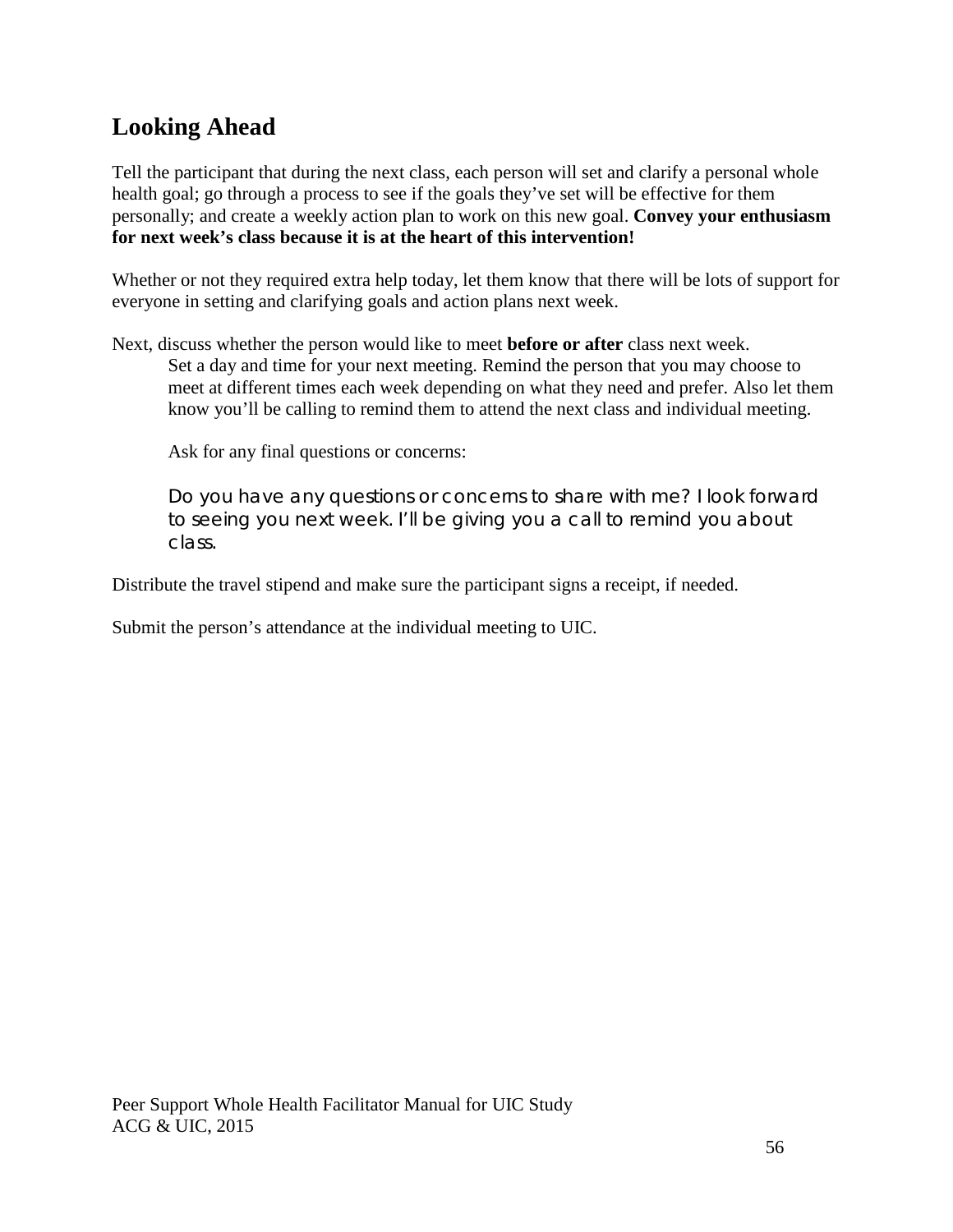### **Session 3, Group Meeting**

### **Setting a Goal, Action Planning, and Confidence Rating**

### **Agenda**

Welcome & Housekeeping 5 minutes Setting and Clarifying a Whole Health Goal 35 minutes  $BREAK #1$  10 minutes Stating Goals to have IMPACT 45 minutes Break #2 10 minutes Creating a Weekly Action Plan 40 minutes Review & Closing 5 minutes

#### **Class goals**

This class has 3 major goals:

- 1. To set and clarify a personal whole health goal;
- 2. To state goals so they meet the IMPACT criteria; and
- 3. To create a Weekly Action Plan to work on each person's first health goal.

#### **Class supplies**

 $\Box$  Blank name badges



- $\Box$  Travel stipend receipts, if needed
- $\Box$  Session 3 Attendance Log (for expediency, one of the co-facilitators will check off who is in attendance by each person's name, rather than passing around the sheet)
- $\Box$  Participant binders
- $\Box$  Healthy snacks and beverages

# **Welcome & Housekeeping 5 minutes**

Welcome everyone back. Encourage participants to take a healthy snack and beverage.

**Ask the group if they have thoughts to share about reviewing and prioritizing goals within the 10 Health Domains, especially after having met individually with a peer specialist this past week.** 

#### **Now, review the class goals, as stated above.**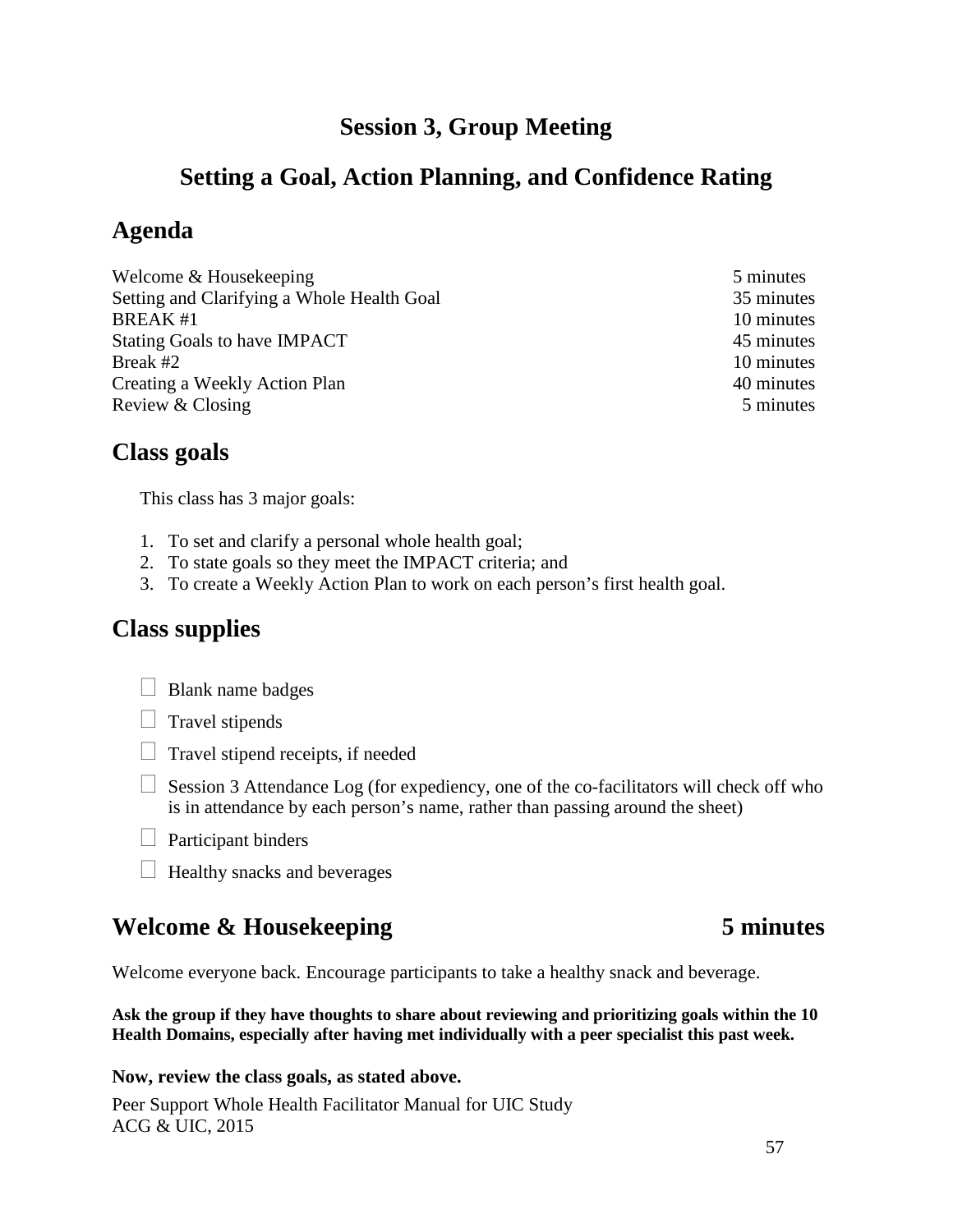## **Setting and Clarifying a Whole Health Goal 35 minutes**

It's time to for the group to set and clarify a personal whole health goal. The facilitators should switch off with helping people who need support in completing these worksheets.

Share the following in your own words, being sure not to add or delete any of the key points:

Today, we're going to do some activities to help you set a physical health goal. We'll complete some new sheets, and look at ones you've already finished. Information from these handouts will help you choose a goal.

Let's start by opening your binders to **page 36** for the sheet, "Setting and Clarifying My Whole Health Goal." I will read each item and you put a check by anything that is true for you. If you aren't sure, put a question mark by the item. Learning the answer might become part of a new health goal for you.

Read each item aloud from this handout, which also is found at the end of this Session.

Take a few minutes now to read all of the items you've just checked. Also look at what you included for your health strengths and needs.

Give people time to review this information.

Now, go back and review your completed handout, "Reviewing and Planning for My Health Goal," on **pages 14 to 17** in your binders.

Guide them through their binders to the correct pages, as needed. Again, give them time to review the information.

Okay, with all of this in mind about yourself, turn to the handout called, "What's My Motivation?" on **page 37**. I will read each item, and you note your answers.

Read and explain each item aloud from this handout, which also is found at the end of this Session, keeping an eye out for those who need help.

Now that you've chosen a health domain, it's time to practice setting a goal. Please turn to **page 38** to the handout, *How to Write a Goal to Impact Health.* Let's work through these questions now.

Guide participants through this handout, keeping an eye out for those who need help. Encourage them to go back over the IMPACT infographic to see if their goal meets answer all the questions. They will not report this goal to you.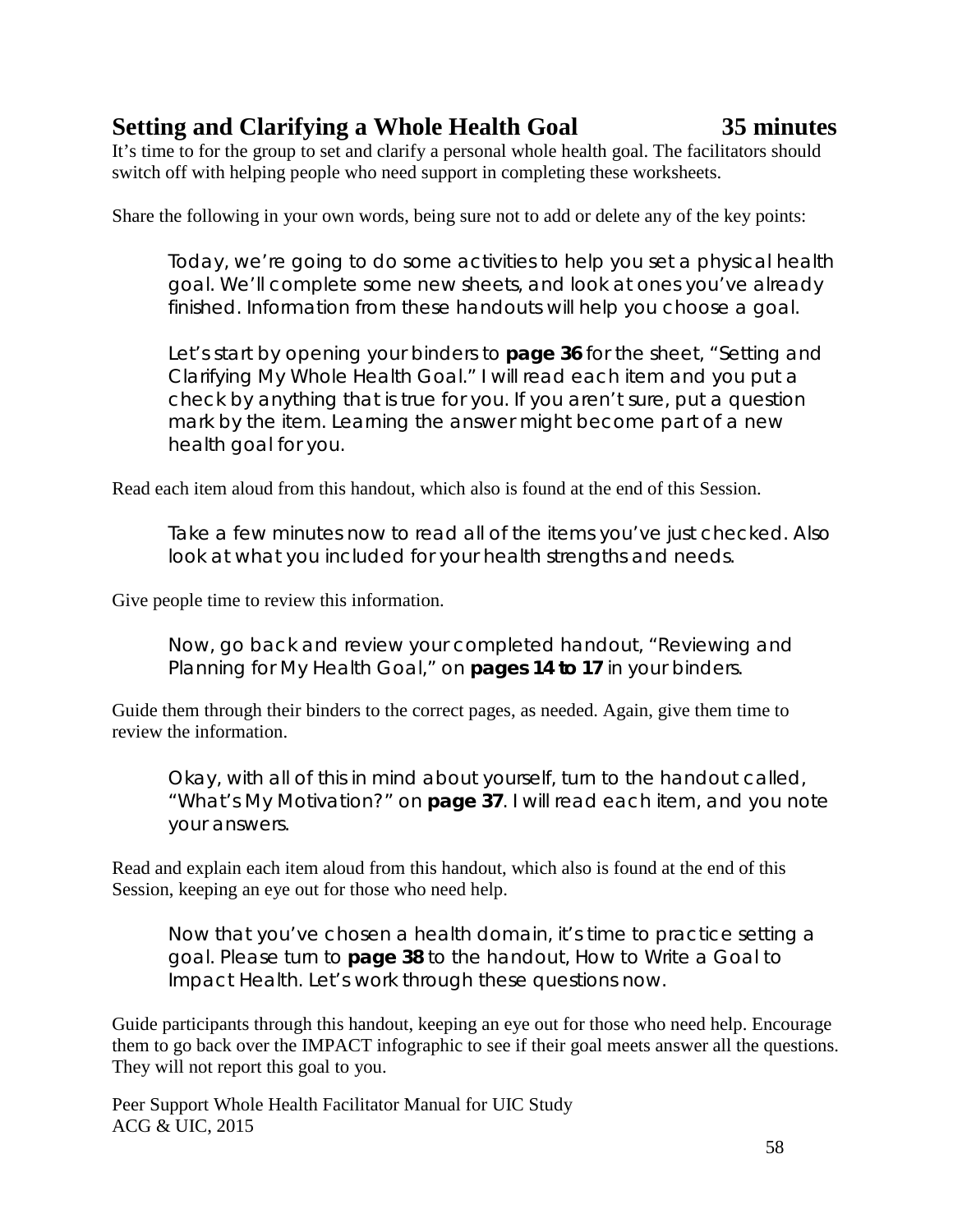#### **BREAK #1** 10 minutes

### **Stating Goals to have IMPACT 45 minutes**

Now it's time to help participants decide whether or not they've set an effective goal, using the IMPACT criteria.

State the following aloud **using your own words, and being sure not to add or delete any of the main points**:

Now, let's check to see if the goal you've set is one that has personal benefits to inspire you and go over IMPACT more thoroughly. If you haven't set your health goal today, you can still think about how this process will help you when you meet with one of us individually this week.

**TIP**: If there are people who haven't made a health goal, explore at their next individual meeting whether it would work better for them to start meeting oneone-one before the classes. Meeting alone with you first may help them to more fully participate in the group sessions.

We all know that a goal is something we want and are willing to work for. We do the work it takes to reach a goal because we want the pay-off. If you think about it, it's usually not the goal itself that inspires us. It's the expected result that motivates us to go for it.

So, we want to be sure that your new health goal has personal benefits for you. We also want your goal to focus on new things you can realistically create in your life, within a reasonable amount of time. The more your goal does these things, the more successful you'll be.

To show what we mean, let's first look at some common health goals that usually **don't** work out very well.

First of all, goals that are stated in vague or broad terms usually don't work out well. That's because, with this type of goal, it's not always clear when you've reached it. That means, the only way someone else knows when you've met your goal is when you tell them. Here are some examples of vaguely-worded goals:

"I want to feel better." "I want to be physically healthier." "I want to be more focused on my wellness."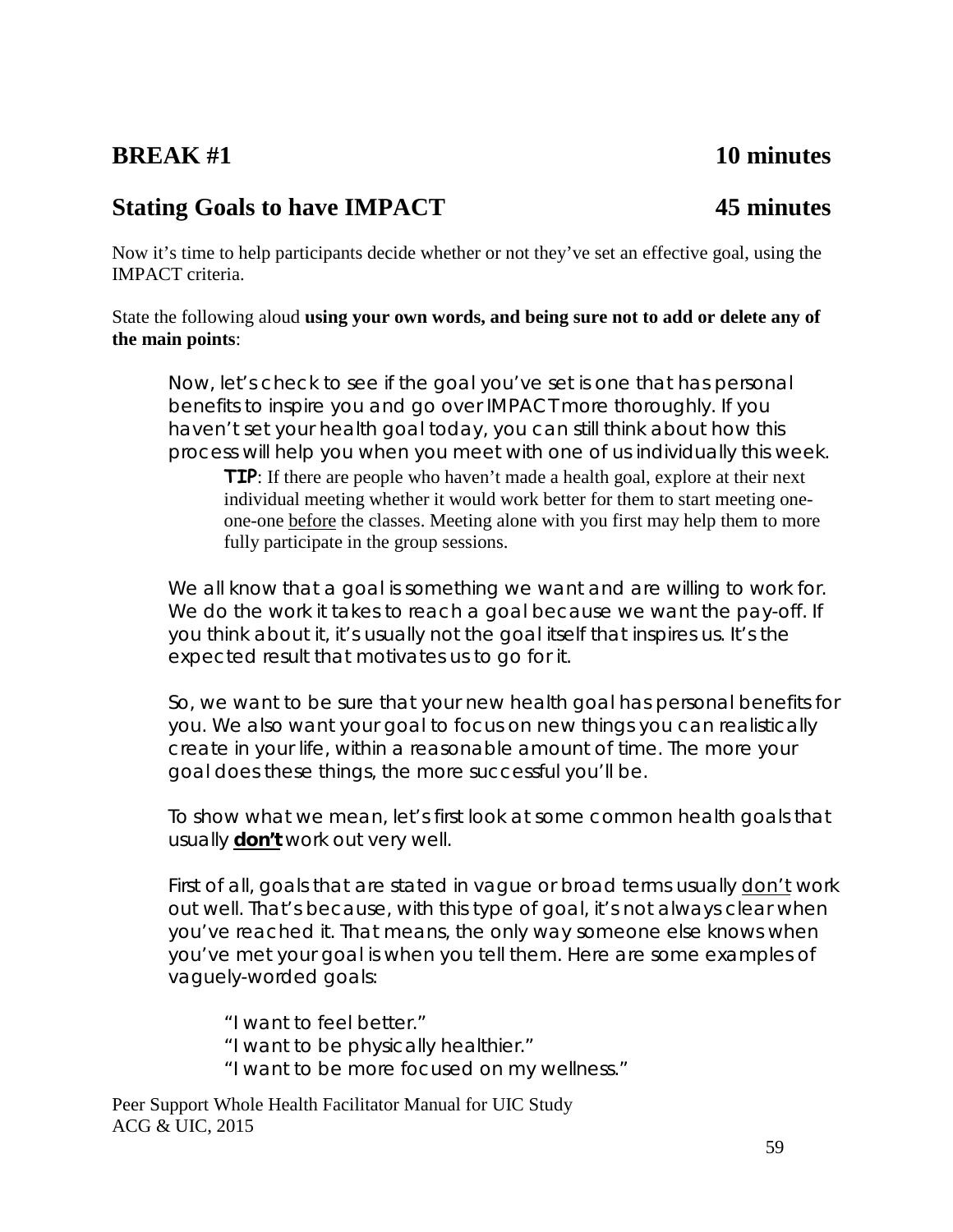I bet a lot of you have health goals like this, and you're not alone! But, when you set a broad goal, you may know when you've met it, but others can't be sure. Also, it's very difficult to figure out how to get started in reaching a vague goal. So, even though it's common, it's hard to reach and maintain a vague goal.

Another type of health goal that can be hard to reach is one that's stated negatively. This is a goal about something you want to stop doing, or avoid, or eliminate from your life. Examples of negatively-worded goals are:

"I want to quit smoking."

"I want to stop over-eating."

"I want to stop sitting on the couch most of the day."

We know that many Americans fail to meet their health goals. This is because focusing on what we do not want is less helpful than focusing on what we do want. It would be better to say:

"I want to cough less frequently by smoking fewer cigarettes." Or, "I want to get off the couch and take a walk every day."

Finally, goals about what you want to do immediately and full-throttle usually don't work out well either. A very ambitious goal can be too challenging. You need to think about whether it makes sense for you, and everything it will take to achieve it. Setting an overly ambitious goal is also common. Some examples are:

"I want to start exercising 5 days a week."

"I want to lose 50 pounds."

"I want to start getting 8 or 9 hours of sleep every night."

So, how do we set a goal that is concrete, focuses on what we want to start doing, and considers the steps it will take to get there? We can use something called the IMPACT criteria.

Using the handouts starting on **page 39**, look at your new goal and see if you can answer "yes" to all 6 of the questions, while I read them to you. Don't worry if you say "no" to one or more of the questions. Your "no's" can help you figure out how to re-state your goal to better meet it. If you haven't set a goal yet, think about how you might set one using these important questions.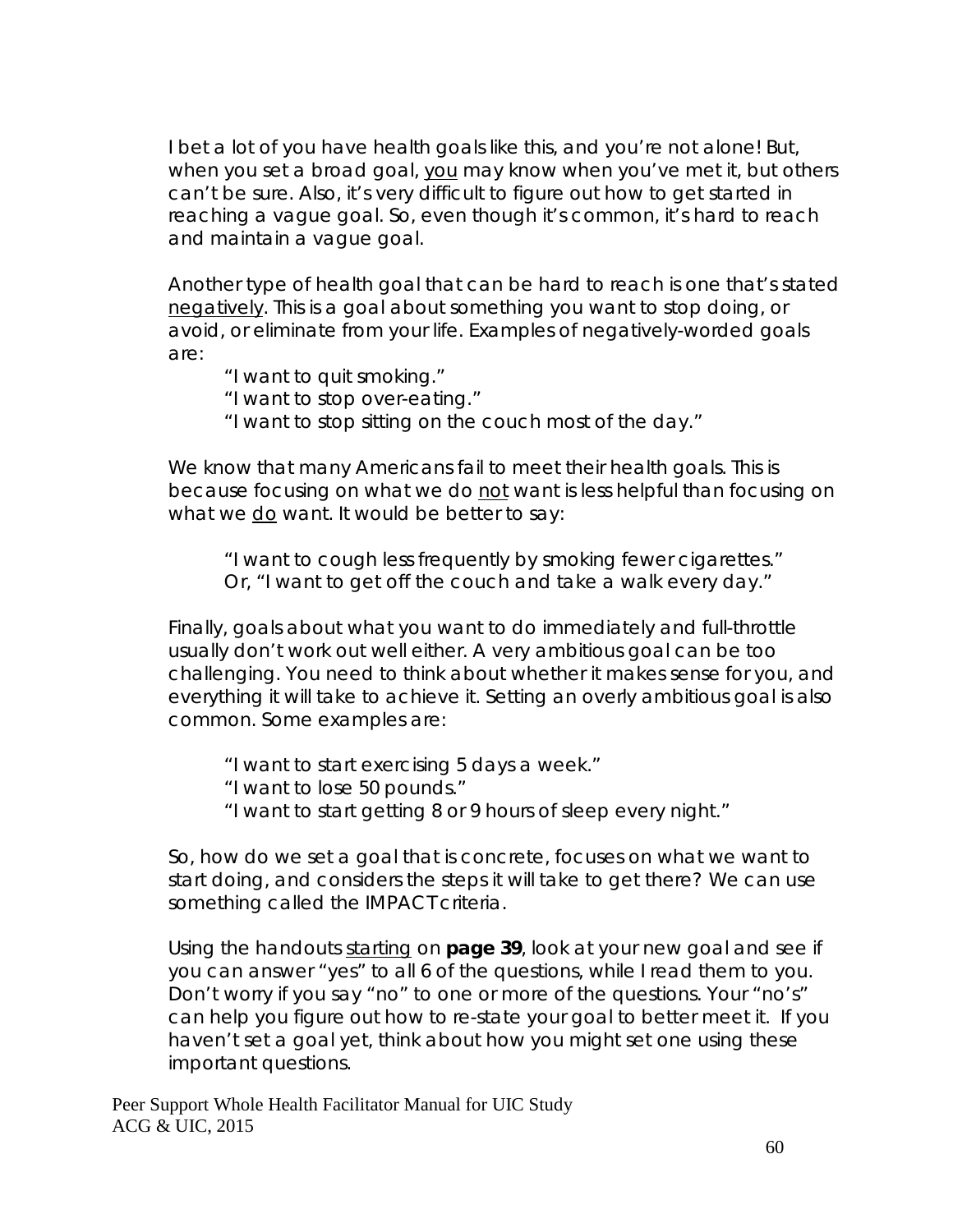Read and work through all of the handouts from **pages 39-46** with the participants. Using these handouts, you will share information and guide participants to write their goal. **You likely will find it easiest to read them word-for-word. Participants will report goal from pg 41 and from pg 46. Only goal from pg 46 will be redirected to make sure it fits IMPACT.**

After working through all of these handouts, state:

I want to congratulate everyone who was able to set a health goal today. This is your first step towards a healthier lifestyle. Way to go!

If you were unable to sort out a health goal today, please do not worry or feel like you cannot continue in this group. Many, many Americans struggle to set and keep a health goal. So, you'll receive support and help in your individual meeting this week and in our group meetings to set a goal. Don't give up now!

It's important to remember that we all have starts and stops when recovering our emotional and physical health. That's common, and part of why we're in this health support group. We all want to be successful with no judgments and no blaming.

### **BREAK #2** 10 minutes

# **Creating a Weekly Action Plan 40 minutes**

It's time to work with the group in creating their first Weekly Action Plan. While the actions in the Weekly Action Plan may vary from week to week, they need to: 1) relate to the goal that participants' have set; and 2) consist of healthy actions that create a new and enjoyable discipline in their lifestyles.

Remember, the Weekly Action Plan needs to include something that the person wants to do, can do, and would enjoy doing to meet a goal during the next week. Also, the Weekly Action Plan must focus on what participants wish to create in their lives that is new and is moving them in a new direction in terms of their health issue. They are more likely to be successful if the goal does not emphasize changing or eliminating what they don't like or feel they're doing "wrong."

Of course, if they really want to set a goal to eliminate something from their lives (such as cigarettes or caffeine), that's their choice. But, help them state this type of goal in a positive manner that focuses on strengths and new behaviors, more than simply stopping an unhealthy habit.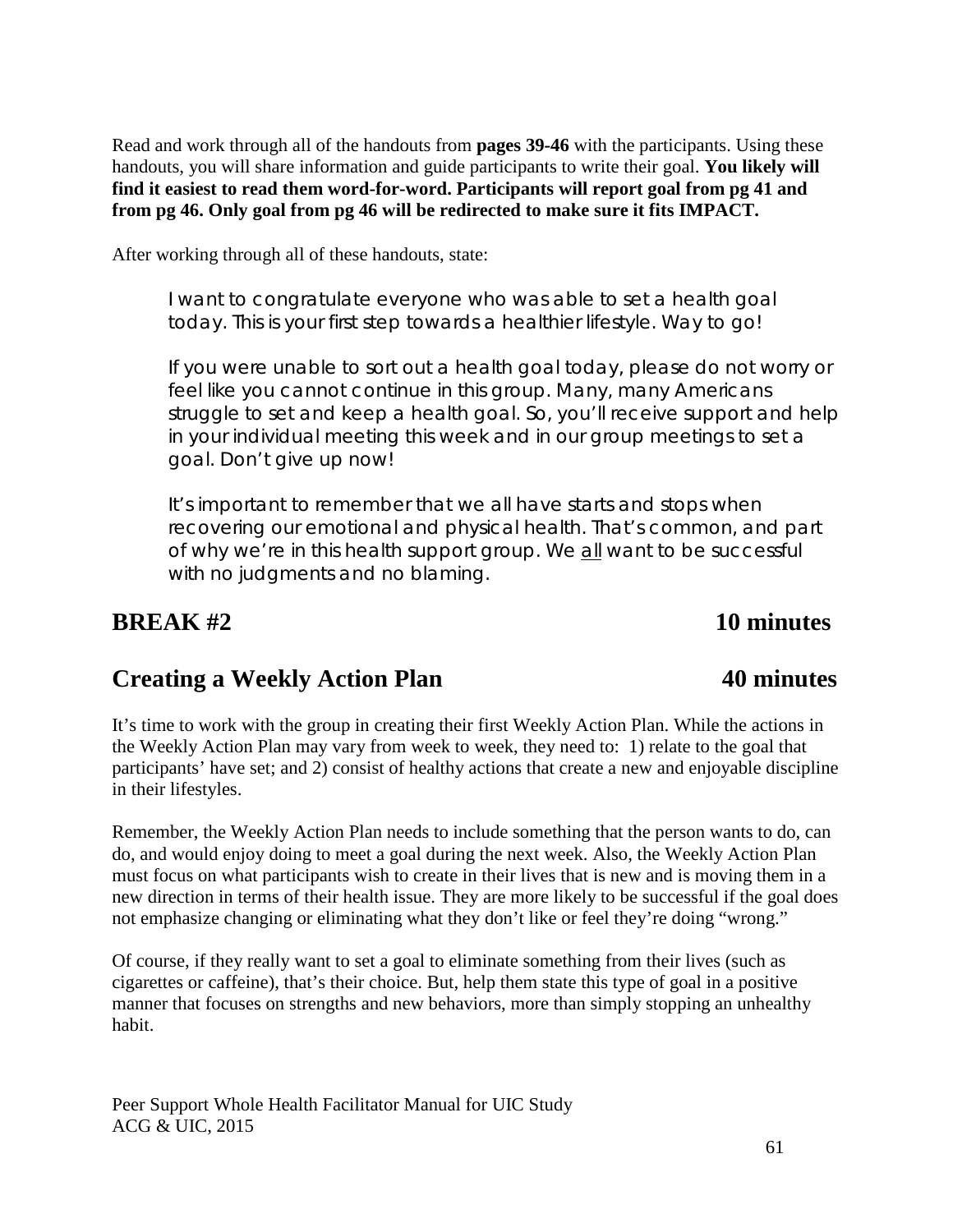Start by reviewing the following information, along with the two Weekly Action Planning handouts, in a conversational manner:

With a goal in place, it's now time to create a plan for how you will work on it during the coming week.

If you haven't set your goal yet, the Weekly Action Plan could actually help you set your goal. Sometimes, seeing things from many different angles makes it easier to set a goal.

Turn to the page in your binders called, "Your Goal" on **page 47**. This picture shows how you'll take steps each week towards your overall health goal. See how Weekly Action Plans contain the small steps you'll take towards an 8-week goal. As we work together, we'll show you how to start with small steps, and work up to more challenging Weekly Action Plans over time.

Now turn to the next page in your binders called, "Creating a Weekly Action Plan" starting on **page 48.** Looking at your new goal, think about some things you could **possibly** do each week to accomplish your goal. Think about what new habit you want to start doing on a regular basis. Please try to choose 4 to 8 new habits you could possibly try.

Turn to **page 49** now, and take a look at the four questions that you will be answering each week when planning. These are:

- 1) What will you do?
- 2) How much will you do?
- 3) How often will you do it?
- 4) When will you do it?

Let's read through several examples from the 10 Health Domains on **pages 49 and 50** to see how you might put this into practice for your own goal.

Read several examples from the handout. You don't need to read them all or in order. It helps to choose a few examples from each page.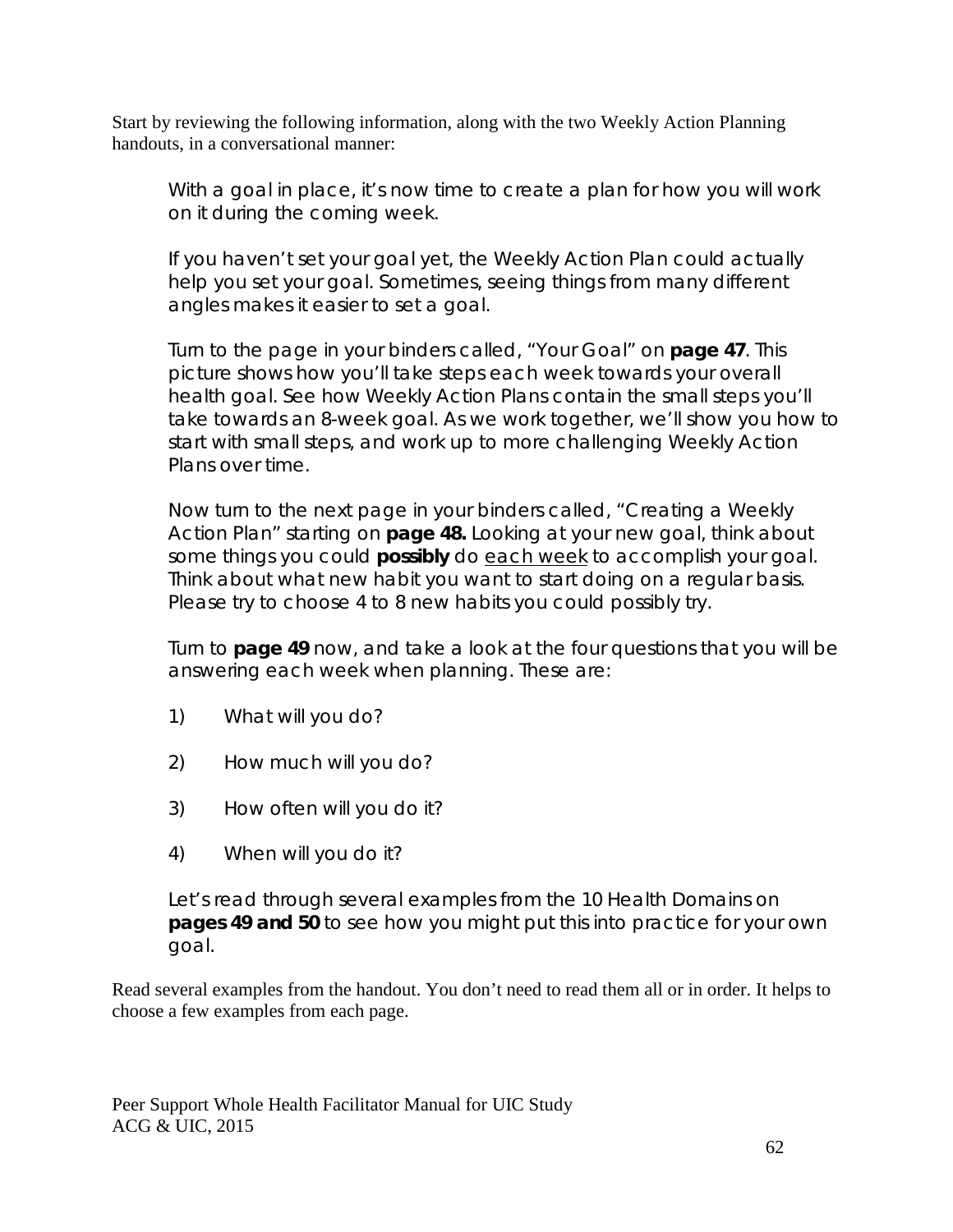#### **Group Activities**

Let's try putting this into practice. Turn now to the "Weekly Action Plan" handout that starts on **page 51**. This page contains a table where you will record your specific actions each week. There are multiple copies in your binders, since we'll be making new plans each week.

Looking at the first box on the sheet, please note today's date and "Week 1."

Before you start, I want to remind you to avoid focusing on what you consider to be your bad habits. Focusing on them gives your unhealthy habits more power over your life. Instead, focus on creating new, healthy habits. You want to feel good about your goal, not worried about it.

Remember, too, that your weekly plans will be more successful if you commit to enjoyable actions that you can do multiple times in a week. That's how people successfully establish new habits or a new discipline for health.

Looking at your sheet, write down today's date and your whole health goal at the top of the sheet. Then, write answers for each of the following questions (read them in turn, giving people time to write):

- 1) What will you do?
- 2) How much will you do?
- 3) How often will you do it?
- 4) When will you do it?

Now, look at the "confidence rating" in the first box. We are going to use this rating when we go around the room and share our weekly action plans. Each of us will state our plans, and then, rate our personal confidence in being able to meet our weekly goals. In other words, we'll each rate how confident we are that we'll go home and do what we've just planned. We'll do this on a scale of 1 to 10, with 1 being "no confidence" in our ability to do what we've written and 10 being "full confidence" to achieve what we've written. If we're unable to rate at 7 or above, we'll talk about what we might change in our action plans to get to a 7 or more.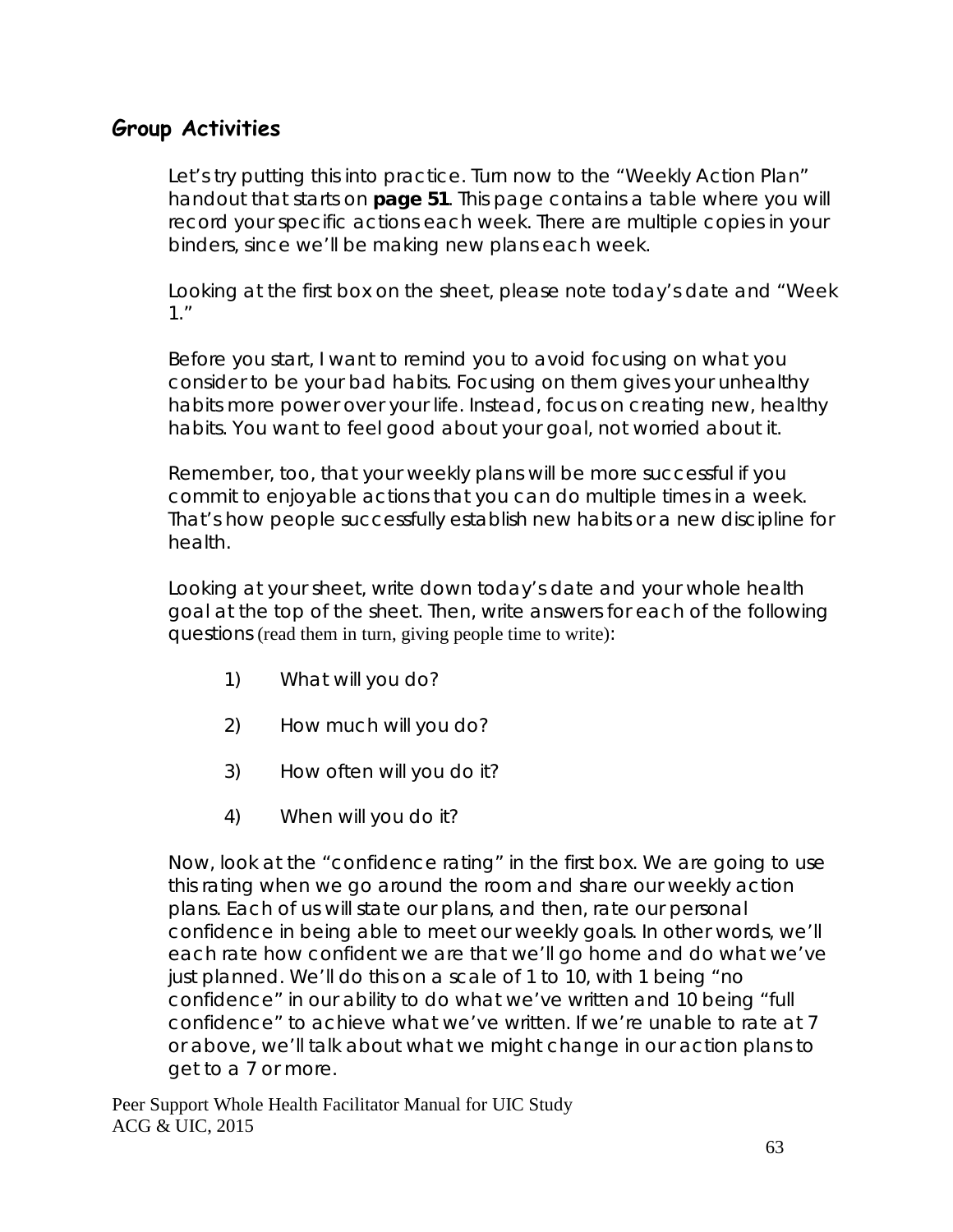I want to encourage everyone here to be honest when doing the confidence rating. We all suffer from wanting to make ourselves look good. That's human! But, if you aren't truly confident that you can accomplish the actions you've stated, you probably won't do them. So, it's better to say now that you're not sure you can really do what you've stated and change it, then to not be able to follow-through. But, if you're really sure you can rate at 7 or above, that's great too!

Does anyone have any questions about this confidence rating? It's an extremely important part of our work together as a group. The more realistic and honest we are, the better our plans will work out in the end.

#### **GROUP SHARING TIME**

Okay, now we'll go around the room and share what we've planned. If you weren't able to set a goal this week, you can say that you'll share next week instead. This will allow us to guide your individual meeting this week too. Many of us will go through this over the next 9 weeks, so there are no judgments here.

The facilitator leading this section should start by sharing his/her own Weekly Action Plan and confidence scale rating. Ask your co-facilitator to go next. Then, go around the room person-byperson, for sharing of weekly plans and confidence ratings.

If someone rates his/her confidence below 7, work with him/her to increase the rating by doing the following:

- 1. Consider lessening the actions, or the "how many" and "how much." Perhaps if they do less, they will feel more likely to achieve it. So, for example, instead of eating an extra serving of vegetables every day, perhaps that needs to be lessened to three times each week.
- 2. Consider whether you can help the person identify and remove barriers to the actions. For example, if the person wants to attend a weekly healthy eating group in the evening, but rates her confidence as "5," you could ask if there are specific barriers to her planned action. She might state she doesn't have child care, which would lead to a discussion about finding out whether the healthy eating group ever meets during the day when her children are in school, whether the center where the group is offered provides child care, or if a family member or friend would consider a babysitting swap.
- 3. Consider whether the person needs extra support to achieve the planned actions. For example, a person may say she wants to walk a half mile two days during the coming week, but only chooses a "4" on the confidence scale. To increase her confidence rating, she may choose to ask someone to phone her each day to remind her or ask someone to walk with her.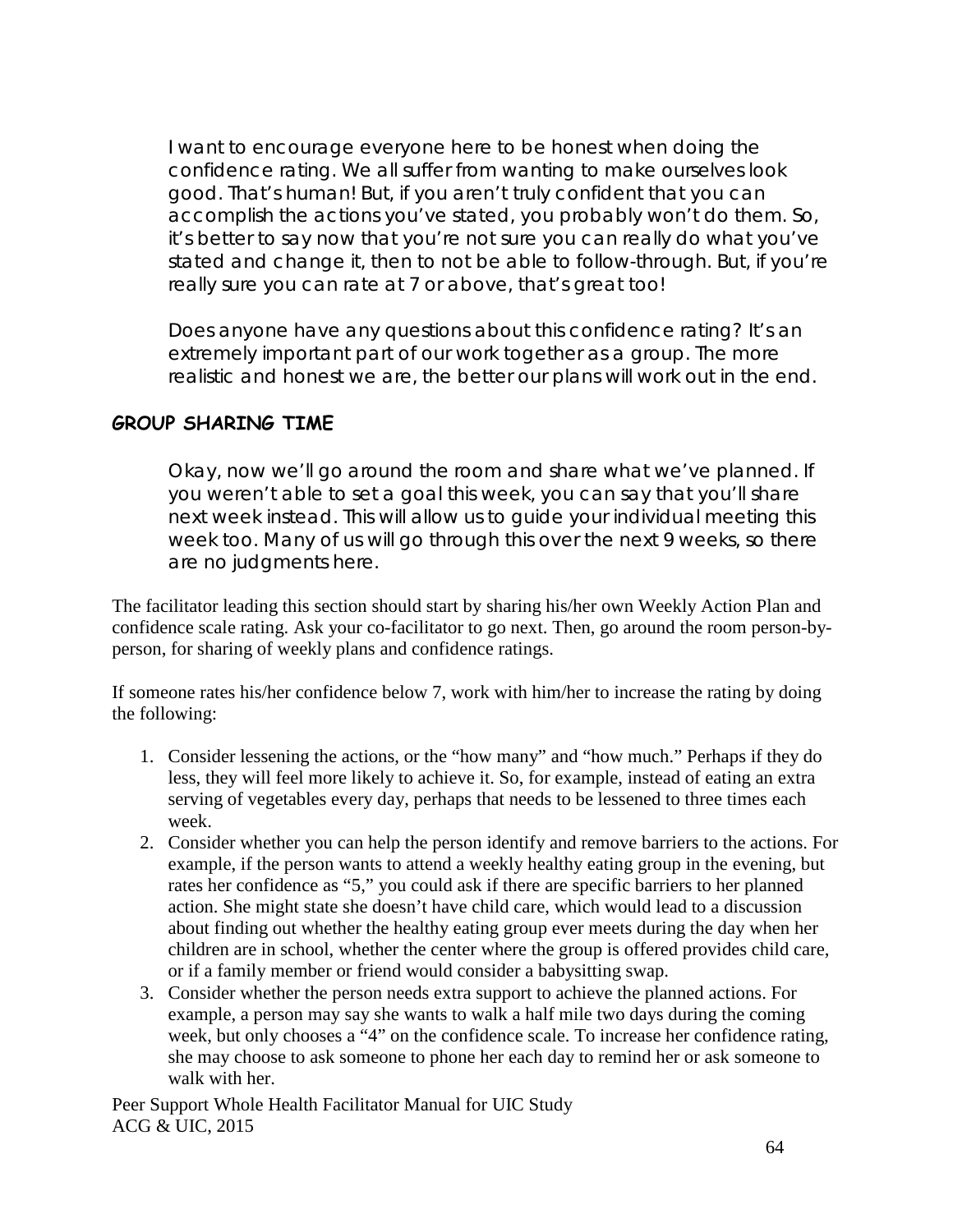End this activity by reviewing the Daily Log and how to use it.

Great work everyone! Let's take a minute to stand up and stretch our bodies.

Ok, our last task for today is to review the Daily Log. You will use this form during the week to track what you're doing to meet your planned actions. Turn to the first Daily Log in your binders on **page 54.**

Review each section of the Daily Log and how to use it. Answer any questions. Make the point that people may not wish to track their actions on paper like this, but would rather use a tape recording, an electronic spreadsheet, a journal, or drawings/collages. Whatever works to track weekly effort is fine and the method to be used should be reviewed in the  $3<sup>rd</sup>$  individual meeting (as described below in that section). If the logging method the person chooses doesn't seem to be working out over time, you should revisit this as soon as possible to establish a simple, doable way of monitoring progress, so that it can be reported to the group each week.

Does anyone have any questions before we end for today?

## **Review & Closing 5 minutes**

Announce that the next class marks the beginning of the **ongoing peer support you will be providing to each other as you work on your chosen health goals**. Make the point that **group support is an important and proven way for people to achieve their health goals**, so you're looking forward to seeing everyone next week to hear how their plans worked out. **Review the structure change to group and the reduced time frame.**

Thank everyone for coming. Make eye contact with each person. Let them know you look forward to seeing them in their individual meetings this week.

Remind participants that someone will be contacting them with reminders for their individual meeting and for the next class. Ask if anyone's phone number or other contact information has changed.

# **After-Class Logistics**

- $\Box$  Collect and save the name badges for the next class.
- $\Box$  Distribute the travel stipends and make sure each person signs a receipt, if needed.
- $\Box$  One facilitator works with the local project coordinator to complete the Fidelity Assessment.
- $\Box$  Submit the Attendance Log to UIC. Again, it's important to immediately share any changes in participants' contact information with UIC.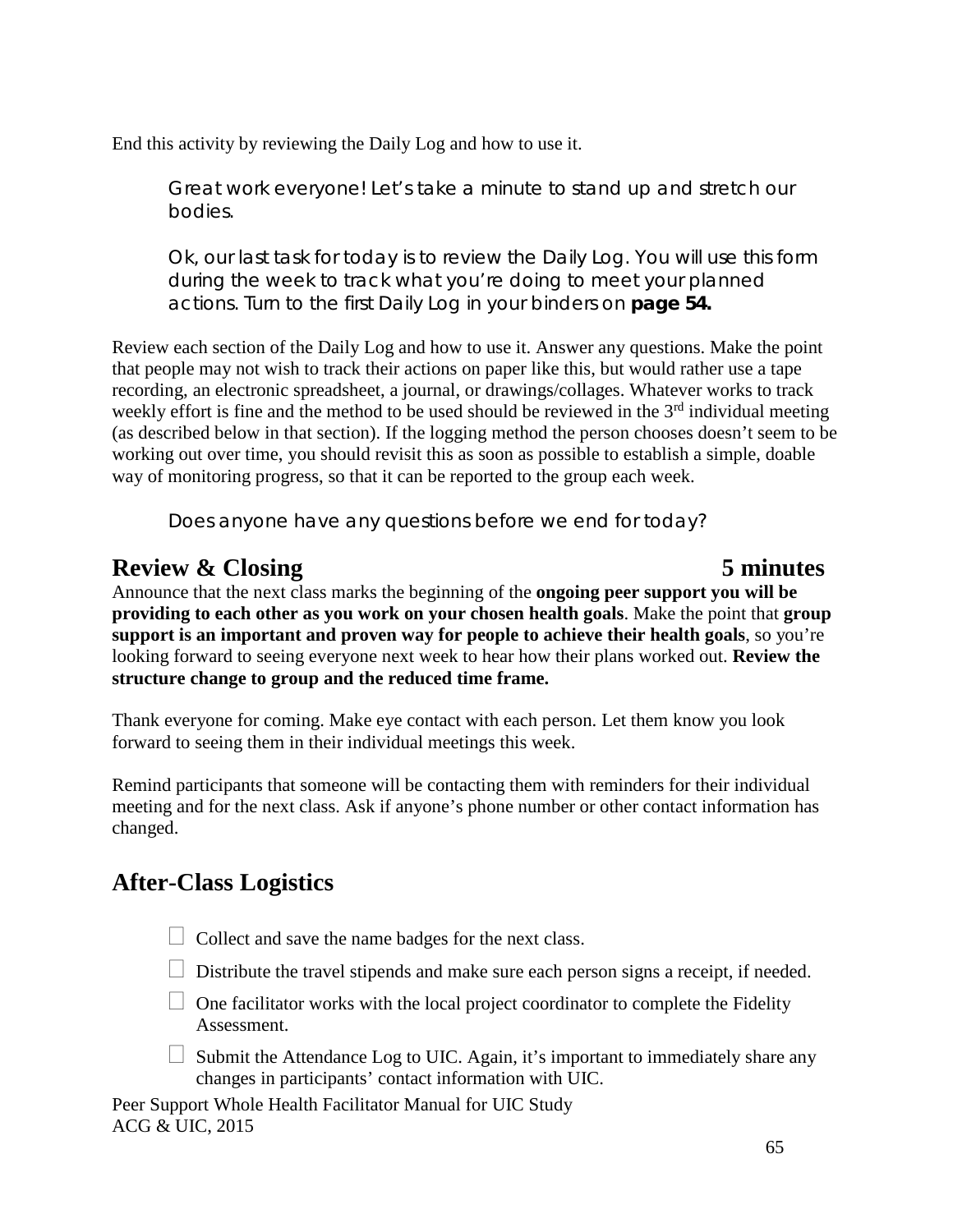### **Session 3, Individual Meeting**

In advance of your meeting, make sure you have the needed materials and forms, as well as a pencil/pen for you and the participant. *Also make time before your first individual meeting this week to read the section of this manual called "Tips for Facilitators: Creating Motivation for Success" (found in "Sessions 4-11, Individual Meetings" below).* These tips can guide you through common struggles that participants face when setting new goals (and weekly Action Plans).

Arrange the chairs with about 3-4 feet of distance between the two of you. Place a glass of water on the table for each of you. Also have the business cards with the study's toll-free number handy, in case anyone has a question about being in the study that you cannot or should not answer.

Verify beforehand whether or not the person attended the Session 2 Individual Meeting and Session 3 Group meeting, using your attendance logs.

Keep an eye on the time. These sessions should last up to 45 minutes.

#### **Welcome**

Welcome the person back to his/her individual meeting. Chat informally for a few minutes to put the person at ease.

### **Weekly Topic Review**

We had a full and exciting class this week. We clarified and set a new health goal. We made sure the goal was written to have IMPACT. We created our first Weekly Action Plan for our new health goal.

#### For people who attended the class:

Let's review your worksheets together. Remember, it's okay if you didn't write anything. I'll help you complete that information if you'd like. I'm also happy to review the explanations I gave during class or answer any questions you have about the material.

#### For people who did not attend the class:

We missed you at class this week! I want to spend our time today going through the worksheets we did in class to set a physical health goal, make a plan of action, and review how a daily log works. I'd like you to leave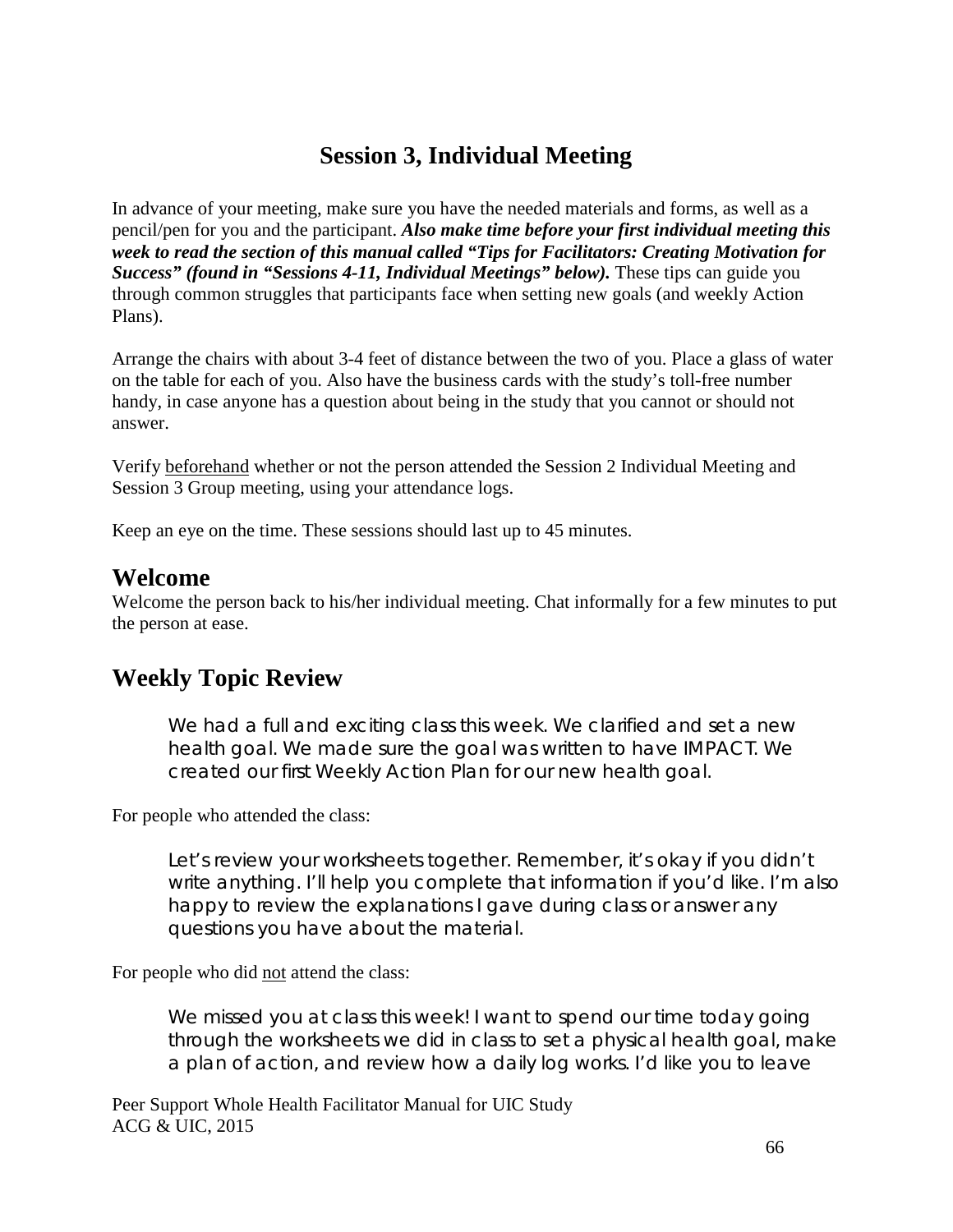our individual session today having a goal, weekly plan, and process for noting your progress.

For both groups of people, review all handouts that were completed during Session 3 (**pages 36- 54 in the Participant Binder**). For people who did not finish the handouts, tailor your support to help people create a reachable goal with impact that also has an accompanying Weekly Action Plan. Also review the Daily Log to explore whether it's a format the person will be comfortable using to track progress for reporting back to the group next week. People may not wish to track their actions on paper like this, but would rather use a tape recording, an electronic spreadsheet, a journal, or drawings/collages.

TIP: If the logging method the person chooses doesn't seem to be working out over time, you should revisit this as soon as possible to establish a simple, doable way of monitoring progress, so that it can be reported to the group each week.

For people who are struggling to come up with a goal, you'll want to focus your attention to the handout, "**What's My Motivation**?" This handout provides several questions about the reasons and motivation the person has for wanting to make a change. By understanding what is motivating the desire to improve his/her health, you should be able to help the person zero in on an achievable goal.

For participants who did complete their handouts, review their goals, the action plans, and how confident they are that they'll achieve what they planned for the week. Give support as needed. Also assess whether you feel they've set a goal that seems too ambitious, even if they feel highly confident about it. For example, if someone set a goal of walking an extra 500 steps during the coming week and rates his confidence at 7, but you see that he's carrying a lot of extra weight and has a bad knee, you'll want to explore whether starting with less steps is safer and more realistic for the person.

# **Looking Ahead**

Tell the participant that the next class marks the beginning of peer support for people to achieve their new health goals. To create motivation, state the following in a conversational manner:

Research shows that people are far more likely to reach a health goal if they receive peer support. That's why this class is so important for you. We want to help you to reach your goal of [state their goal]. I know it can be hard to make time for weekly classes, but experience shows that you will be more likely to achieve your goal if you get this kind of support.

While we hope you'll do your best to achieve your Action Plan this week, there will be no judgments made during class for unmet plans. Rather, the group will focus on helping anyone with unmet plans get more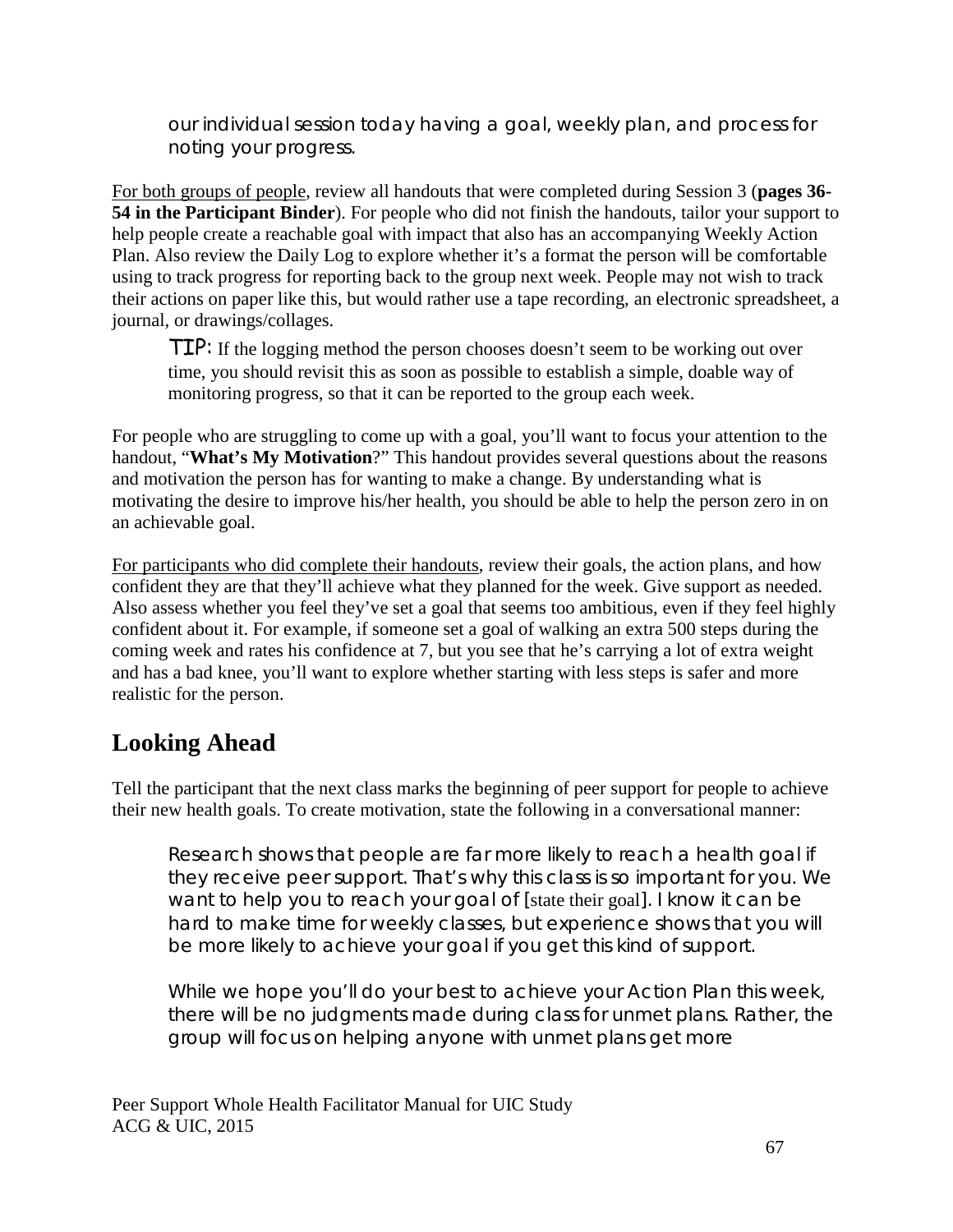information, address any barriers or problems, and create a new weekly plan that is more doable.

Do you have any questions or concerns to share with me?

Next, discuss whether the person would like to meet **before or after** class next week. Set a day and time for your next meeting. Remind the person that you may choose to meet at different times each week depending on what they need and prefer. Also let them know you'll be calling to remind them to attend the next class and individual meeting.

I look forward to seeing you next week. I'll be giving you a call to remind you about class.

Answer any final questions. Distribute the travel stipend and make sure the participant signs a receipt, if needed.

Submit the person's attendance at the individual meeting to UIC.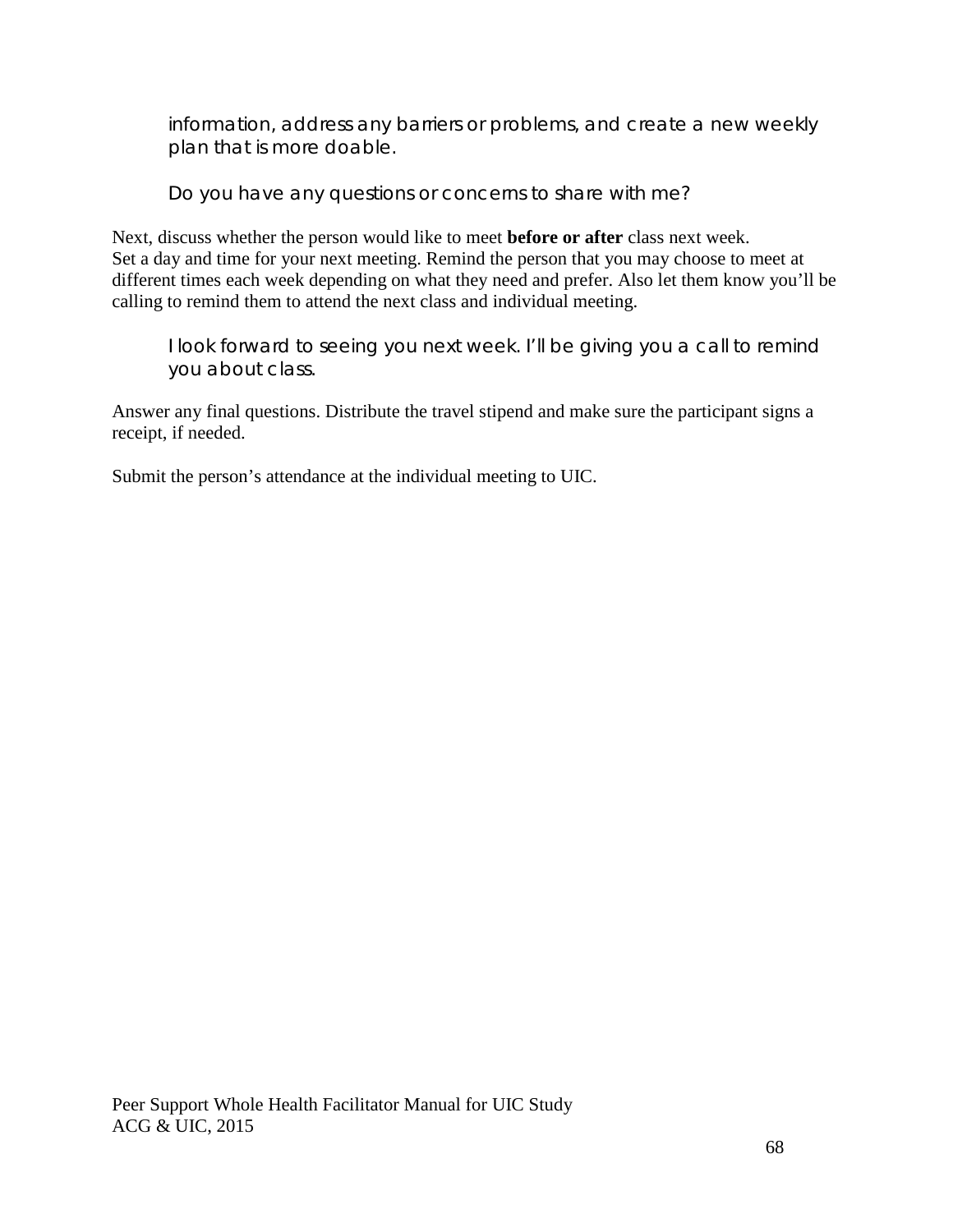# **Sessions 4 through 11, Group Meetings**

# **Peer Support and Action Planning to Monitor and Achieve Goals**

## **Agenda**

Welcome & Housekeeping 5 minutes Relaxation Response 10 minutes Week in Review 45 minutes 45 minutes Break 10 minutes Recovery Topic 15 minutes Review & Closing 5 minutes

## **Class goals**

This class has three major goals:

- 1. To share progress on the prior week's action plan;
- 2. To create a new Weekly Action Plan; and
- 3. To give and receive peer support.

**NOTE**: The group has now shifted to giving and receiving peer support, in addition to weekly calibration of health goals. Therefore, in leading the group, you will follow the same basic format for weeks 4 to 11 (with Session 12 being the graduation). The first hour is devoted to a Relaxation Response exercise, followed by monitoring, calibrating, and setting new goals. The last part of the group focuses on weekly Health & Recovery Topics, which are included later in this manual.

### **Class supplies**

- $\Box$  Travel stipends
- $\Box$  Travel stipend receipts, if needed
- $\Box$  Session 4-11 Attendance Logs (for expediency, one of the co-facilitators will check off who is in attendance by each person's name, rather than passing around the sheet)
- **Participant Binders**
- $\Box$  Extra Weekly Action Plans and Daily Logs for people who need them
- $\Box$  Healthy snacks and beverages

### *Weeks 4 to 11 will follow the same format.*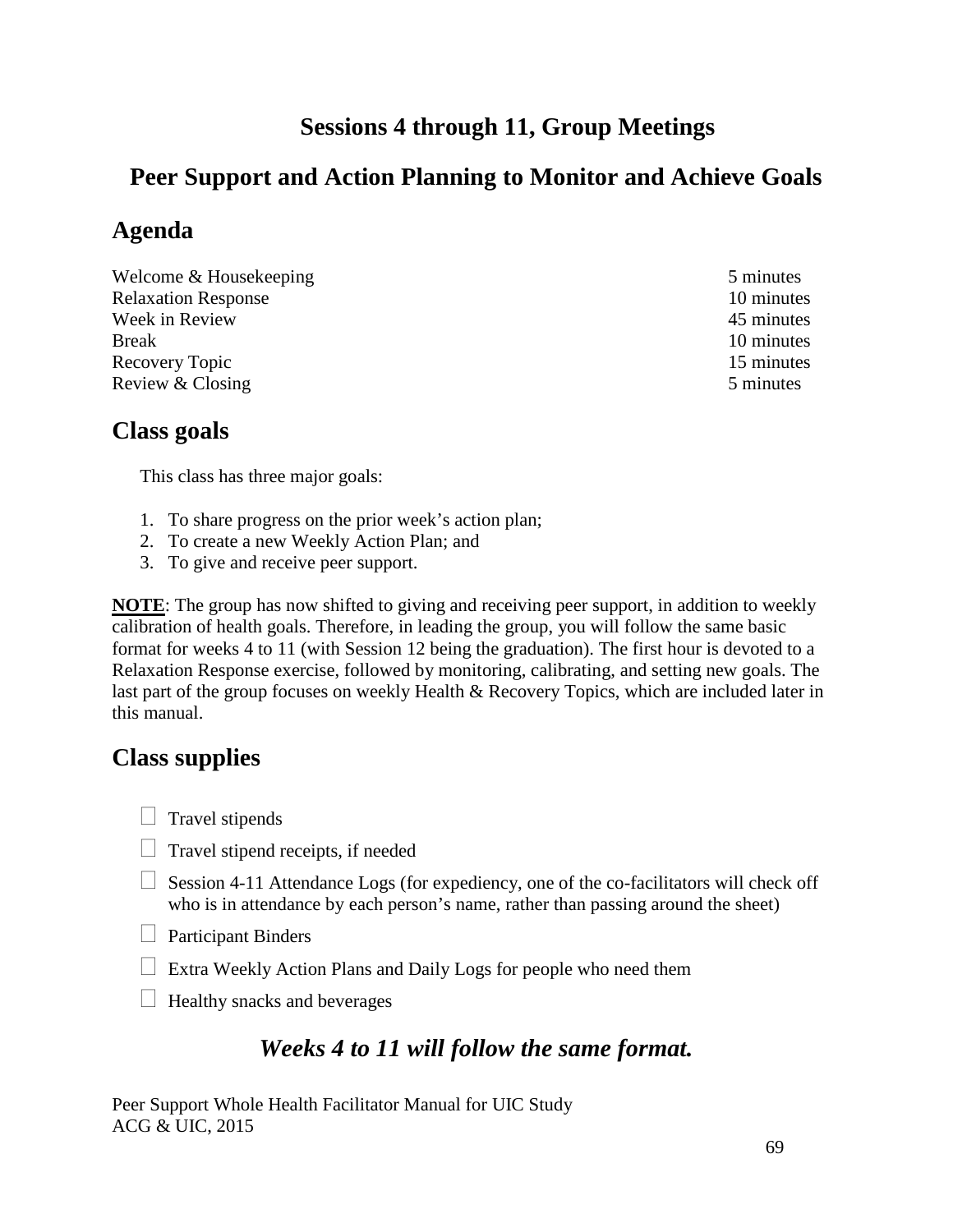#### **Welcome & Housekeeping 5 minutes**

Welcome everyone back to the group. Encourage participants to take a healthy snack and beverage. **Review Class Goals from previous page**.

#### **Relaxation Response Exercise 10 minutes**

Lead the group through the Relaxation Response exercise. Use the instructions from Session 1 to guide you. Because you haven't practiced it since Session 1, limit this exercise to 1 minute this week (just like in Session 1). Add 1 minute each week, as people get more comfortable with it. You may eventually get up to 10 minutes for groups that are very comfortable with the relaxation response exercise. You may get up to only 5 minutes over time for people who are less comfortable with this kind of activity. Follow the needs of the group for how long you do the Relaxation Response, but be sure to practice it for at least 1 minute every week.

#### **Week in Review 45 minutes**

- 1. Co-facilitators start by sharing their *Weekly Action Plans* with the group, what they did during the week from their *Daily Logs*, and whether or not they accomplished their goals.
- 2. Facilitators then ask each person in turn to share his/her *Weekly Action Plan* and activities from the *Daily Log*.
	- a. If the action plan was accomplished, the group celebrates the accomplishment(s), and then, moves on to the next person.
	- b. If the action plan was not accomplished, the facilitators reassure the person, ask what the barriers were, what could be done next week to succeed, and if the person wants suggestions from anyone in group who has struggled with the same thing $(s)$ .
		- i. Over time, the facilitators should guide the group to offer this support to each other without the facilitators having to initiate it each time.
	- c. After brainstorming is complete, the facilitators ask the participant to choose what is helpful for next week's plan (which will be developed after everyone shares their progress).
- 3. Facilitators move to the next person and repeat steps 1 and 2.
- 4. After everyone has shared, the focus shifts to the coming week. Starting again with the leader, each person develops and shares his/her Action Plan for the coming week.
	- a. As part of this, each participant rates how confident s/he is that the plans can be accomplished this week. If a person's rating is 7 or above, move to the next person. If it is less than 7, the group works with that person to get the rating to a score of 7 or higher. See page 72 for how to help the person move to a higher score by planning more feasible weekly actions.

### **Break 10 minutes**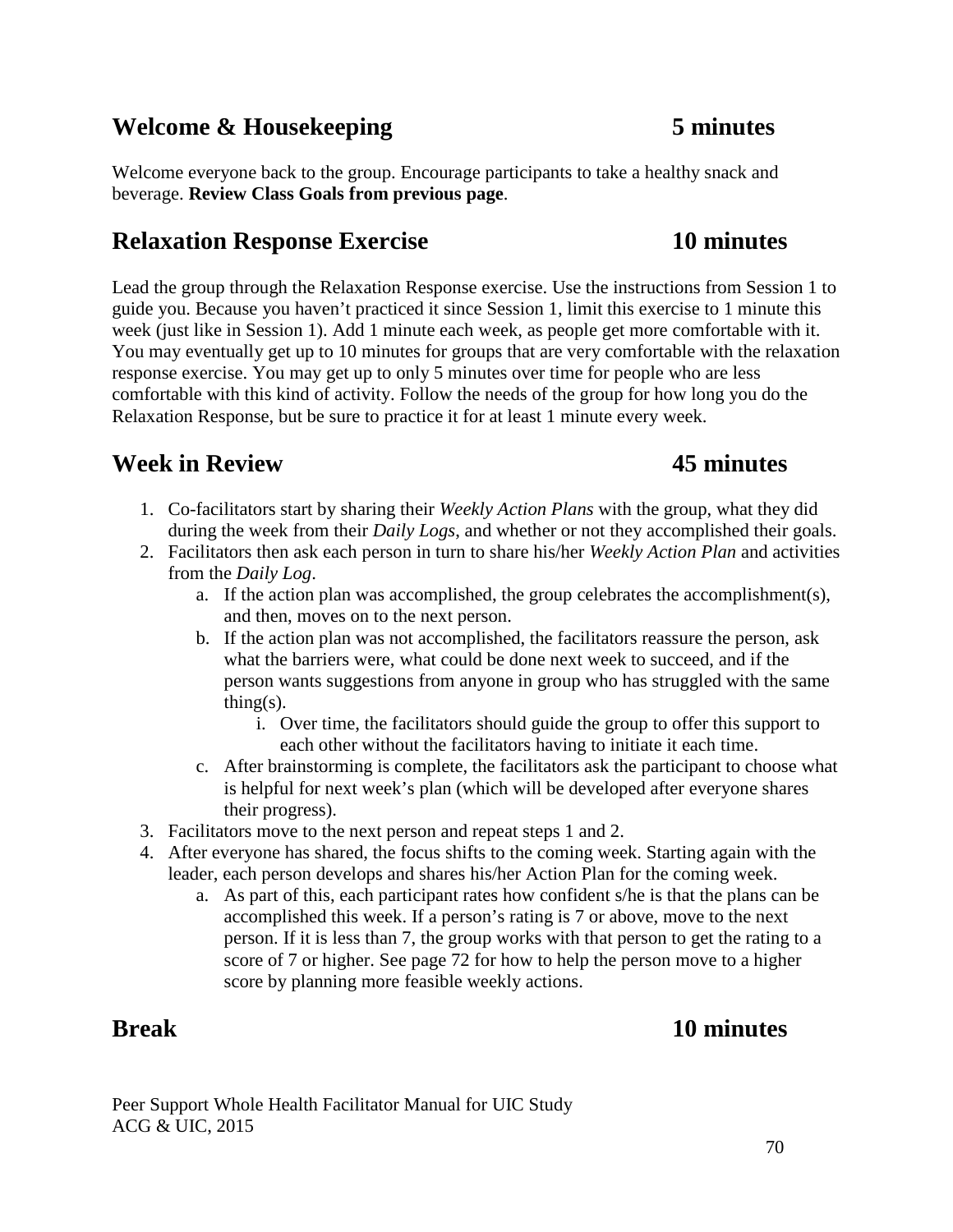# **Weekly Health & Recovery Topic 15 minutes**

Review the Health & Recovery Topic for the corresponding week. These topics are found at the end of this manual. Ask for and answer any questions.

Remember that this is a whole health support group. Other issues and concerns can be dealt with after the group meeting is over.

# **Review & Closing 5 minutes**

Announce that next week's group will include the Relaxation Response, reporting back on how everyone's Action Plans went, and making new Action Plans for the coming week. Next week, there'll also be discussion of a recovery or health topic.

Thank everyone for coming. Make eye contact with each person. Let them know you look forward to seeing them in their individual meetings this week.

Remind participants that someone will be contacting them with reminders for their individual meeting and for the next class. Ask if anyone's phone number or other contact information has changed.

# **After-Class Logistics**

- $\Box$  Distribute the travel stipends and make sure each person signs a receipt, if needed.
- $\Box$  One facilitator works with the local project coordinator to complete the Fidelity Assessment.
- $\Box$  Submit the Attendance Log to UIC. Again, it's important to immediately share any changes in participants' contact information with UIC.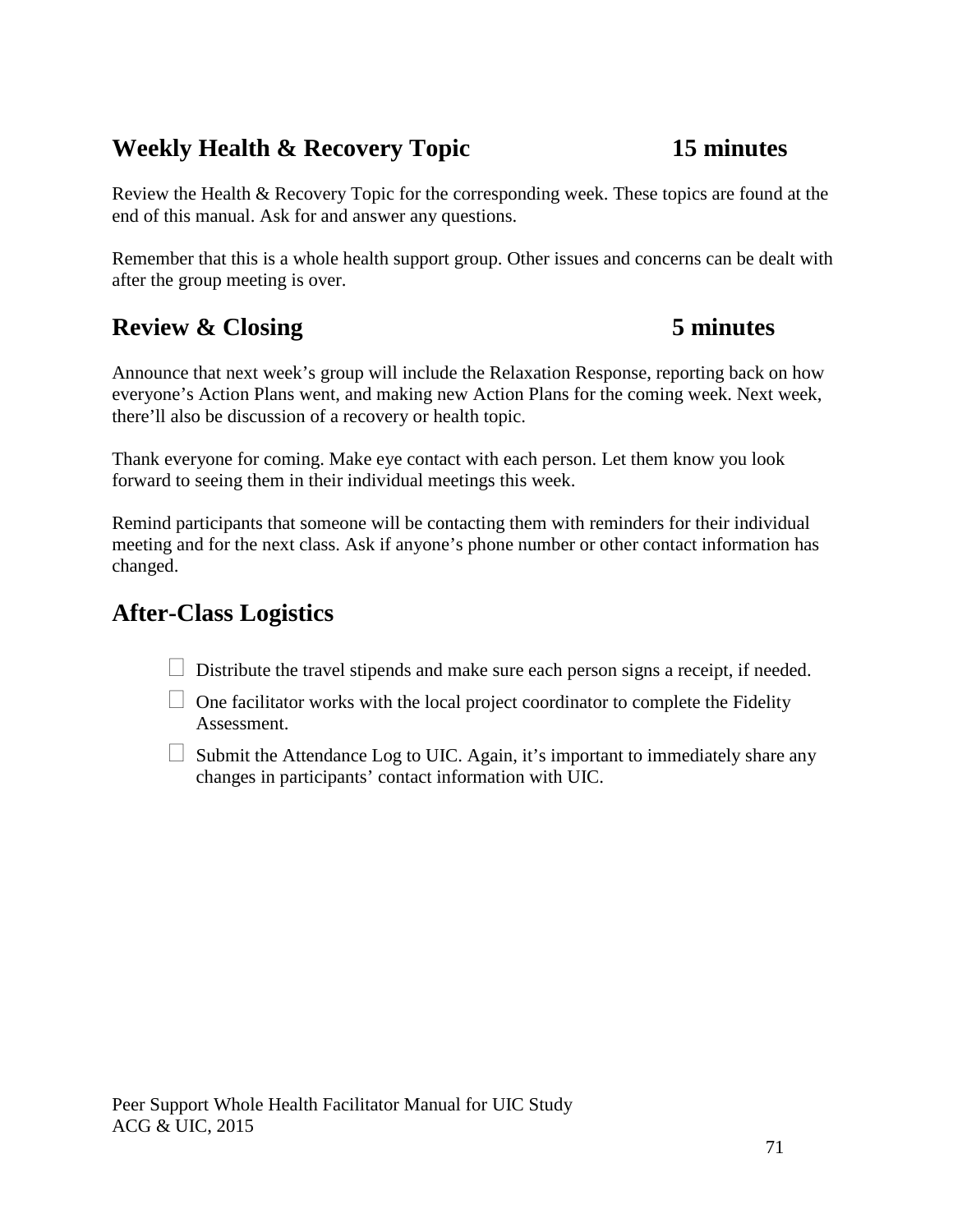# **Group Session 4, Health & Recovery Topic**

#### **The Power of Peer Support**

The Session 4 Health & Recovery Topic is the power of peer support. The purpose of the discussion is to help participants see the power of peer support by sharing times when they were helped by or when they helped someone else.

State the following in a conversational manner (using your own words as is comfortable):

Now that we've reviewed and set our health goals for the week, let's turn to discussion of the power of peer support. I'll start by reading a statement from Janet Olszewski, a mental health official in Michigan. She writes beautifully about the power of peer support. If you want to follow along, this handout is in your binders. It's called, *News Briefs*, on **page 63.**

After reading the handout, ask the following questions.

What words or phrases caught your attention?

What did she say that you really liked?

Share a time when you were aware of a special connection with someone because of a shared experience.

Share a time when you've been able to give or receive support from a person because of a shared experience.

What are some things we need to do to support one another in reaching our goals in this group?

Stick to the allotted time of **15 minutes** for this group sharing.

After people have shared, close the discussion by thanking everyone for their participation.

Now, follow the Review & Closing and After-Class Logistics format found under Group Session #4.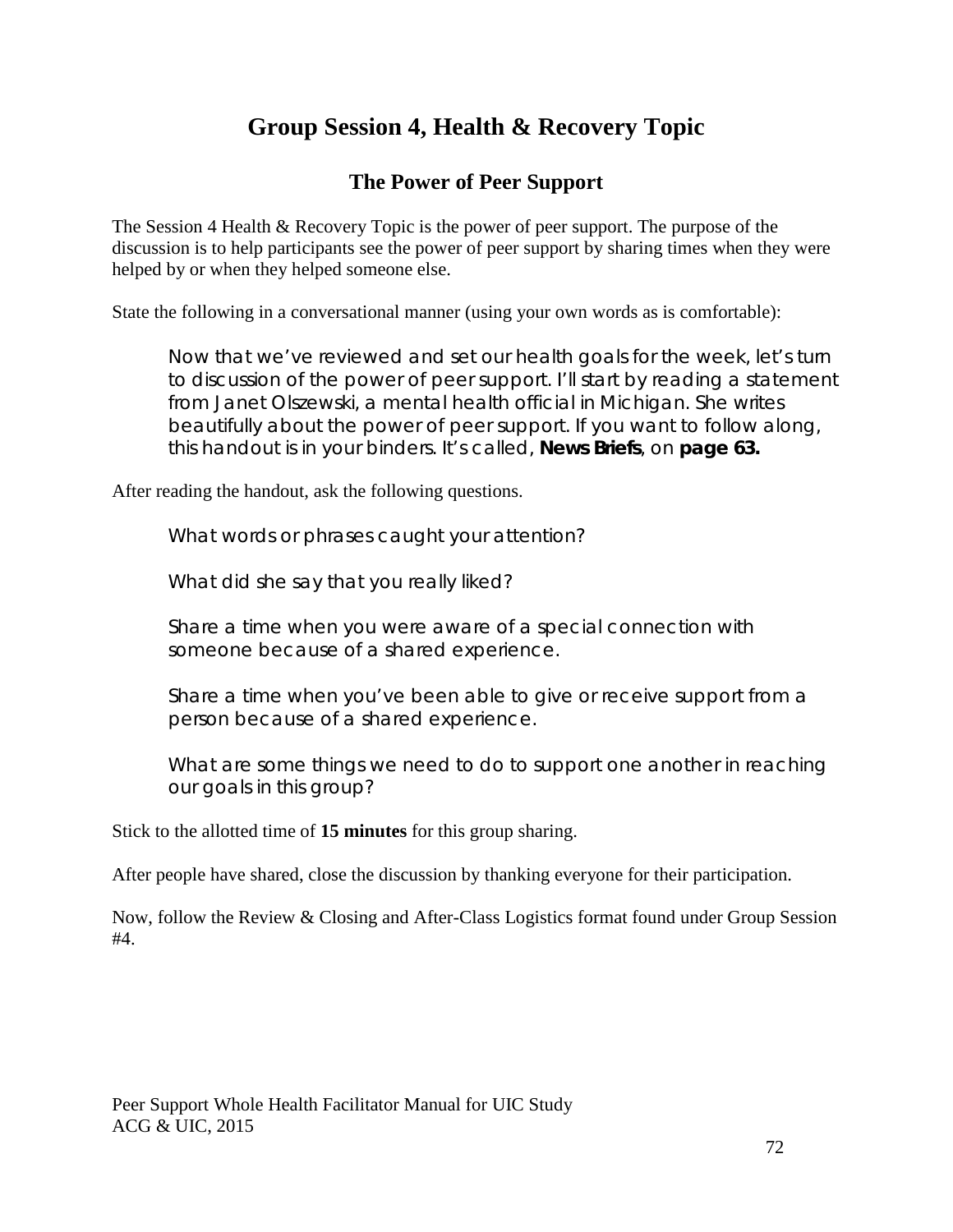# **Group Session 5, Health & Recovery Topic**

#### **Communicating Effectively with Health Providers**

The Session 5 Health & Recovery Topic is designed to help participants think about effective communication with doctors or other health providers.

State the following in a conversational manner (using your own words as is comfortable):

To the degree possible, health decisions should be shared with the important people in your life. This is especially true with doctors and nurses. Sure, they are the experts on medications, tests, and treatments. But, of equal importance, we are the experts on ourselves, our values, our skills, and what we are able and not able to manage for health.

By discussing health decisions with doctors and nurses, we can try out new treatments and lifestyle changes until we find what works best for us.

However, communicating with doctors and nurses can be hard. Many people feel they should be quiet out of respect during health visits. Others feel that medical professionals have the answers, and patients should not challenge them or ask too many questions. Still others feel that health providers are too busy or too unwilling to answer questions and share decisions. And still others may be embarrassed either about their medical conditions or their questions, and just want to get out of the office as soon as possible.

All of these feelings are common and understandable! But, we also want you to know that it's okay to ask health providers questions. To get the most out of your appointments, it helps to prepare in advance. The more you prepare and learn, the better the strategies you will develop to manage your health.

With all this in mind, let's review the tool, *Getting Ready to See Your Doctor*, found on **page 64** of your binders. We'll review this information together during our individual meeting this week, too. I can also ask the agency's nurse to review this information with anyone who would find that helpful.

After you have reviewed the tool and answered questions, close the discussion by thanking everyone for their participation. Now, follow the Review & Closing and After-Class Logistics format found under Group Session #4.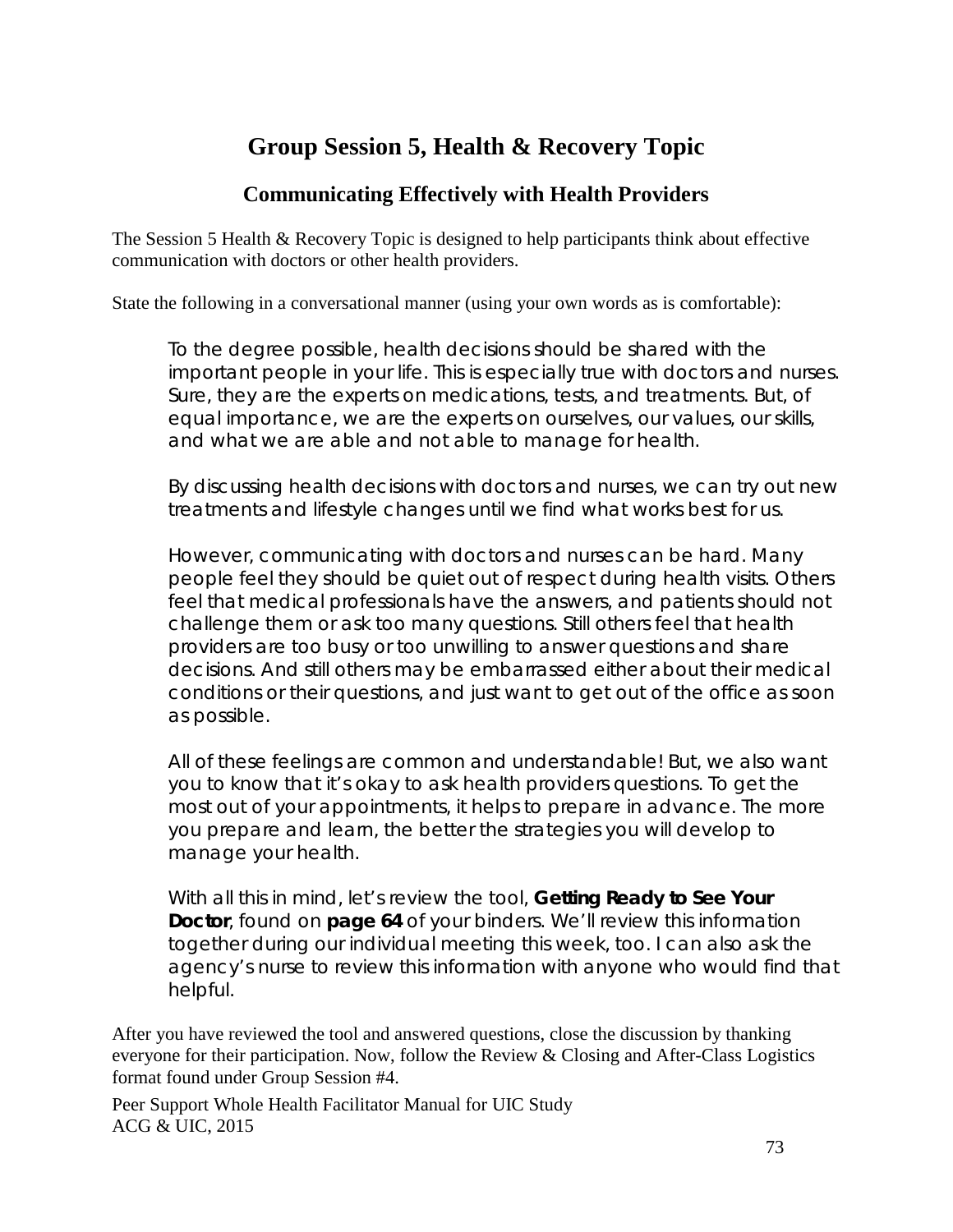# **Group Session 6, Health & Recovery Topic**

#### **Taking Care of Yourself**

The Session 6 Health & Recovery Topic is taking care of self. The purpose of today's discussion is to help participants think through ways they can and do take care of themselves. This will serve as an affirmation of their healthy strategies, and give them new ideas for engaging in selfcare.

State the following in a conversational manner (using your own words as is comfortable):

Now let's turn our discussion to how we can best take care of ourselves. You will find the handout, *Taking Care of Oneself – Fourteen Ways*, in your binders on **page 65.**

Read through the handout, and then, ask the following questions.

Which one caught your attention?

Did any of them surprise you?

Who wants to share one way you care for yourself and how it helps? (Try to get several people to share.)

What works against you taking care of yourself? (What makes it difficult?)

What have you learned recently about taking care of yourself?

What do we, as a group, need to do to take care of one another?

Stick to the allotted time of **15 minutes** for this group sharing.

After people have shared, close the discussion by thanking everyone for their participation. Now, follow the Review & Closing and After-Class Logistics format found under Group Session #4.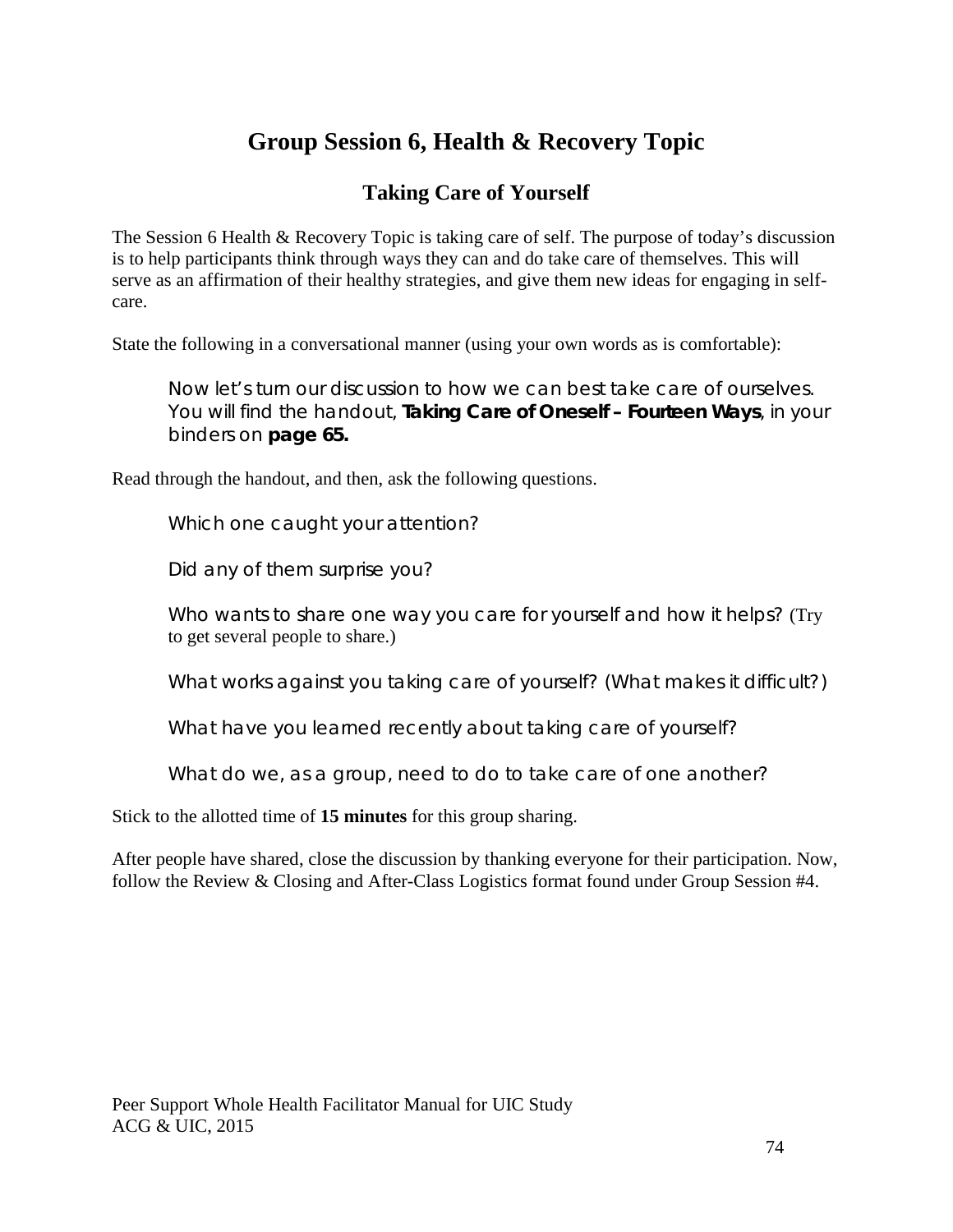# **Group Session 7, Health & Recovery Topic**

#### **Identifying and Managing High Blood Pressure**

The Session 7 Health & Recovery Topic is blood pressure. The purpose of today's discussion is to introduce participants to how blood pressure works, high blood pressure, and some basics on eating to control blood pressure.

**NOTE: You do not have time to give a comprehensive lesson on managing blood pressure by reading through the handouts for this session word-for-word. You'll simply introduce some of the key concepts. Participants can read the handouts later on their own. They also can choose to discuss them with their health providers or talk them over with you in your individual meetings, if they wish.**

State the following in a conversational manner (using your own words as is comfortable):

Today we'll be talking about high blood pressure. We'll also discuss foods that can prevent or control high blood pressure. High blood pressure is very common, especially among people with mental health issues and stressors.

Turn to the handout called, *Blood Pressure*, on **page 66** in your binders. We'll review some of this information now, and you can read the handout later on your own.

Each time the heart beats, blood is carried throughout the body to deliver oxygen to our organs. Blood pressure is the force of the blood as it pushes against the walls of our blood vessels. Your blood pressure is read as two numbers, like "116 over 80." The top number is your **systolic pressure**, which measures the force of your blood on your vessels when your heart is pumping. The bottom number is your **diastolic pressure**, which measures the force of your blood when your heart is resting between beats.

Blood pressure goes up and down naturally throughout the day. It is lowest when you sleep and it rises when you get up. It also can go up when you get nervous, stressed, active, or excited. It also may rise when you have salty foods, caffeine, or nicotine. Normal blood pressure is 120 over 80. At this level, your blood is flowing normally and is not causing undue stress on your heart.

But, when it goes up and stays high, it's called high blood pressure. When this happens, your heart has to pump harder than it should to move blood around your body. The medical term for high blood pressure is hypertension. Hypertension does not mean being hyper or excitable.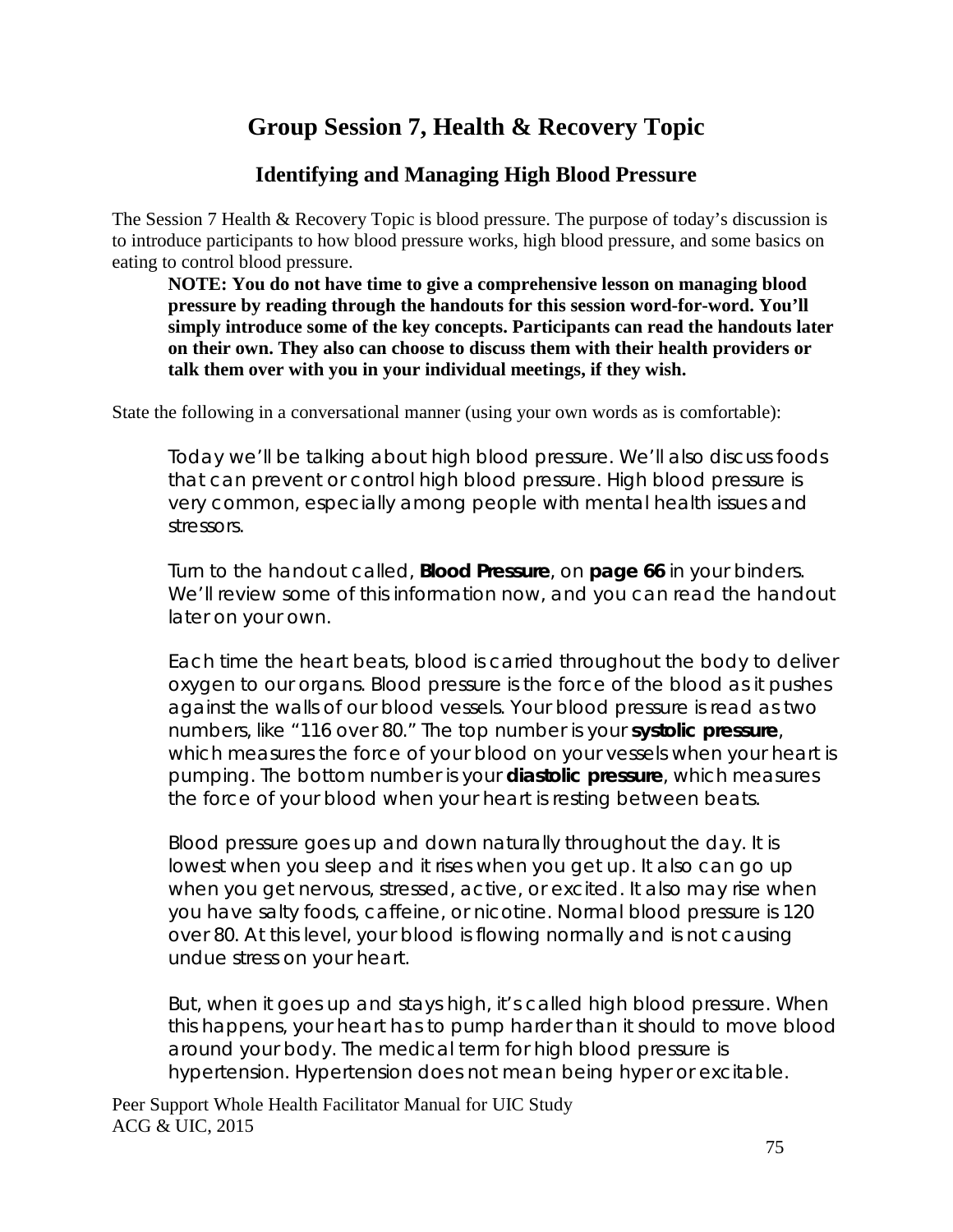In fact, you can have hypertension and not even know it. If your blood pressure is 140 over 90 or higher, then you have hypertension.

If you haven't had your blood pressure taken recently, it's important to get it checked. You can do this by visiting your doctor, seeing a nurse, or going to a health fair. You also can test your own pressure at many drug stores, but it's still best to get it tested by a professional at least once a year.

If you find out or already know that you have high blood pressure, it's important to talk with your doctor about whether you need medicine to treat it. High blood pressure also can be well-managed with weight loss, physical activity, and low-salt foods. Even if you don't have high blood pressure, eating low-salt foods can help prevent hypertension, manage your weight, and boost your heart health.

Let's take a look at the handout called, *Managing High Blood Pressure*, on **page 67** of your binders. You'll see that the foods listed in green are lower in salt. These can help you keep your pressure down. Some green light foods are fresh fish or veggies, no-salt spices, and low-sodium cereal. The foods listed in red are ones that worsen high blood pressure. Some red light foods are soda, frozen dinners, ham, and soy sauce.

Now looking at the handout, *Tips for Cutting Salt*, on **page 68**, we see practical suggestions for reducing your salt. Some of them are: 1) replace salty seasonings with healthier options like lemon pepper or garlic; 2) check food labels for sodium levels to help you choose low-salt foods; and 3) eat fresh foods and those high in potassium.

Does anyone have any questions or comments about high blood pressure or eating low-salt foods?

We'll review this information together during our individual meeting this week, too. I can also ask the agency's nurse to review this information with anyone who would find that helpful.

Does anyone have a health goal that might be improved or affected by eating low-salt foods and blood pressure management?

Stick to the allotted time of **15 minutes** for this group sharing.

Now, follow the Review & Closing and After-Class Logistics format found under Group Session #4.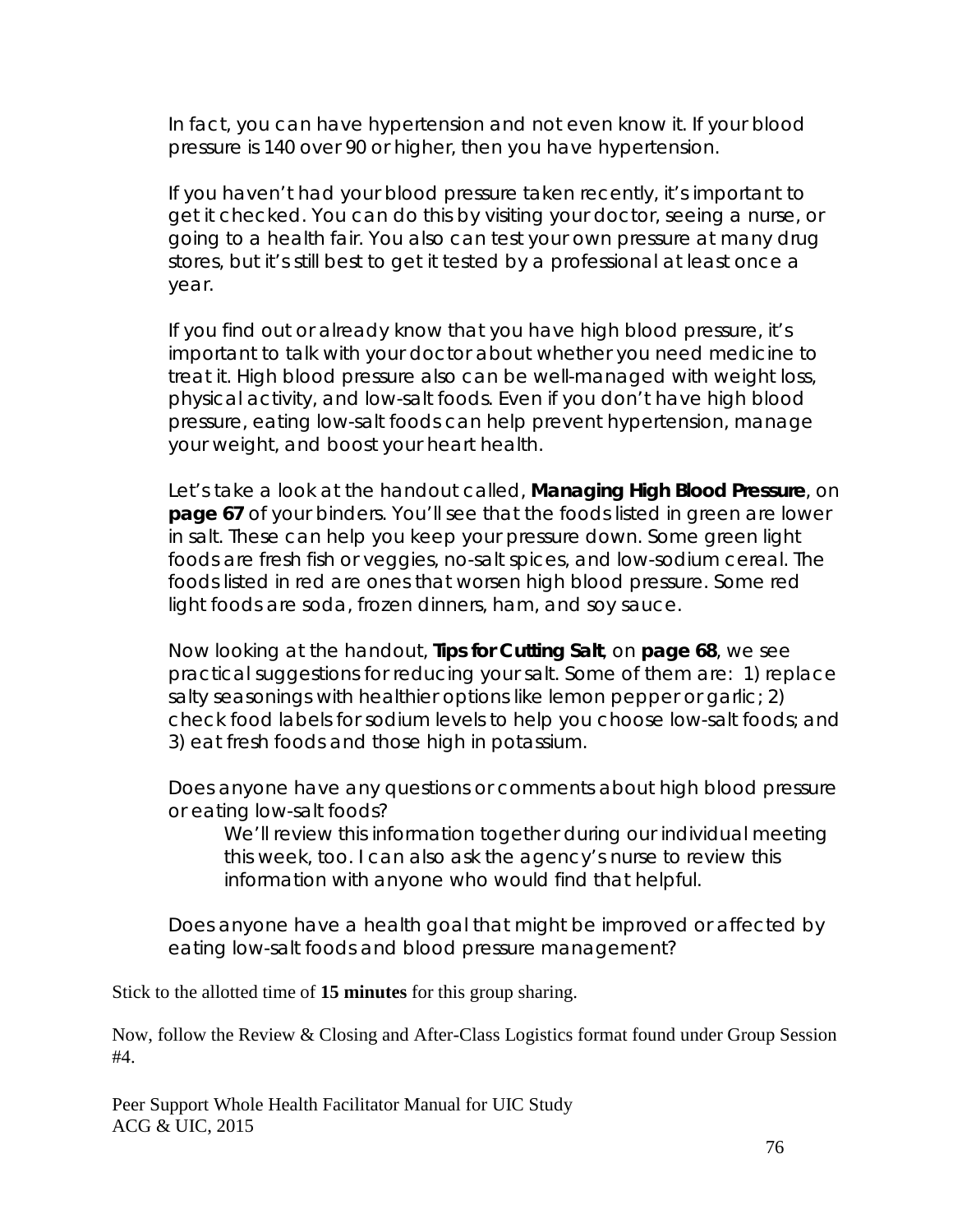## **Group Session 8, Health & Recovery Topic**

#### **Identifying and Managing Diabetes**

The Session 8 Health & Recovery Topic is diabetes. The purpose of today's discussion is to help participants understand the meaning and risks of high blood sugar, and some basics on eating to control blood sugar.

**NOTE: Again, you do not have time to give a comprehensive lesson on managing blood sugar by reading through the handouts for this session word-for-word. You'll simply introduce some of the key concepts. Participants can read the handouts later on their own. They also can choose to discuss them with their health providers or talk them over with you in your individual meetings, if they wish.**

State the following in a conversational manner (using your own words as is comfortable):

Diabetes is a medical condition that affects many people with mental health issues and stressors. So, it's important to understand how blood sugar works, what it means to have diabetes, and foods that can help manage blood sugar whether or not you have diabetes.

When you eat, your food is broken down into a sugar called glucose. Glucose is an important source of energy for our bodies. To make this energy, your body needs to absorb the glucose into your cells using a chemical known as insulin. When a person has diabetes, the body either doesn't make enough insulin or can't use it properly. This causes sugar to build up in the blood.

When blood sugar rises and stays too high, people may have symptoms like frequent urination, increased thirst, fatigue, or blurred vision. If blood sugar stays high over time, it harms the body. This puts people at risk for heart disease, blindness, loss of limbs, and kidney failure.

It should be noted that when blood sugar drops too low, people may feel sweaty, dizzy, constantly hungry, and shaky. So, it's important to recognize the signs for both high and low blood sugar, and what steps to take to avoid serious consequences from either one.

Let's look at the handout called, *Understanding A1c*, on **page 69** of your binders. You'll see that the A1c test is used to measure a person's blood sugar over the past 2 to 3 months. The normal range is between 4% and 6%. 6.5% or higher means that a person has poor blood sugar regulation. The goal for people who already have diabetes is a test result of 7% or less.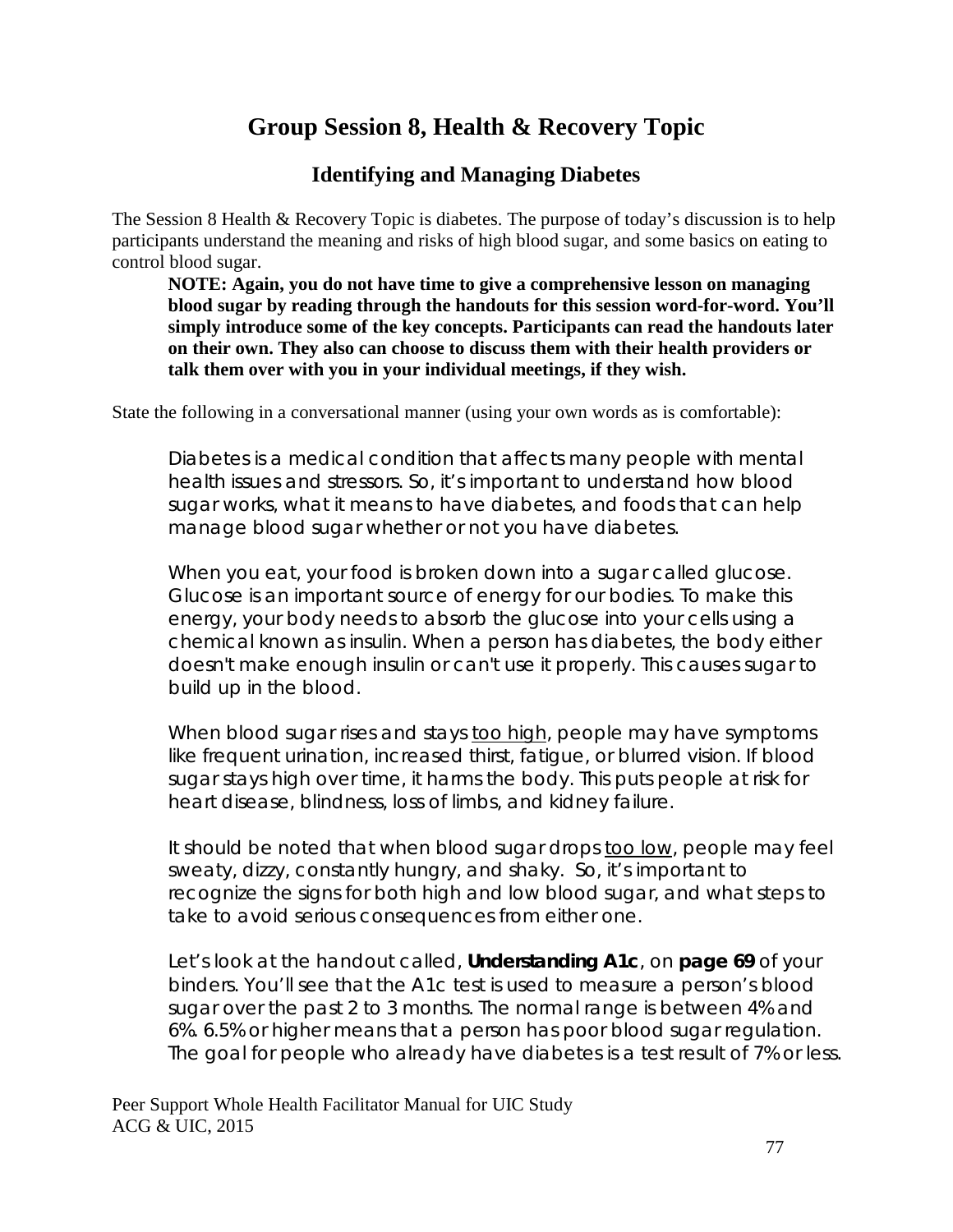The higher the A1c level, the greater the risk of developing complications from diabetes.

If you haven't had your blood sugar tested recently, it's very important to get it checked. You can do this by visiting your doctor, seeing a nurse, or going to a health fair.

If you find out, or already know, that you have a blood sugar disorder, it's important to talk with your doctor about whether you need medicine to treat it. Diabetes also can be well-managed with weight loss, physical activity, and reducing high carb and high sugar foods.

Let's look at the handout, *Diabetes Super Foods*, on **page 70** of your binders. Experts say that these 10 foods are among the healthiest for people with diabetes because they're high in fiber and low in sugar. Some of these foods are collard greens, oranges, sweet potatoes, whole grains, and baked fish. Even if you don't have diabetes, these top-10 are great foods to add to your diet.

Reviewing the handout called, *What are Carbohydrates?* on **page 71**, you'll see that carbohydrates are an important source of energy for our bodies. Good carbs are part of a healthy diet because they give you good energy, without making your blood sugar spike. Bad carbs, however, make your blood sugar go up very quickly, and then, cause your energy to crash.

Bad carbs come from foods that many of us like to eat, but aren't healthy for us. Probably most Americans would benefit from replacing unhealthy options like soda, energy drinks, alcohol, candy, donuts, fast foods, and processed foods with healthier options. But, the need to eat healthier foods is especially important for people with diabetes.

Does anyone have questions or comments about diabetes, or how to eat to manage carbs and blood sugar? We'll review this information together during our individual meeting this week, too. I can also ask the agency's nurse to review this information with anyone who would find that helpful.

Does anyone have a health goal that might be improved or affected by carbs and blood sugar management?

Stay with the allotted **15 minutes** for this recovery topic. Now, follow the Review & Closing and After-Class Logistics format found under Group Session #4.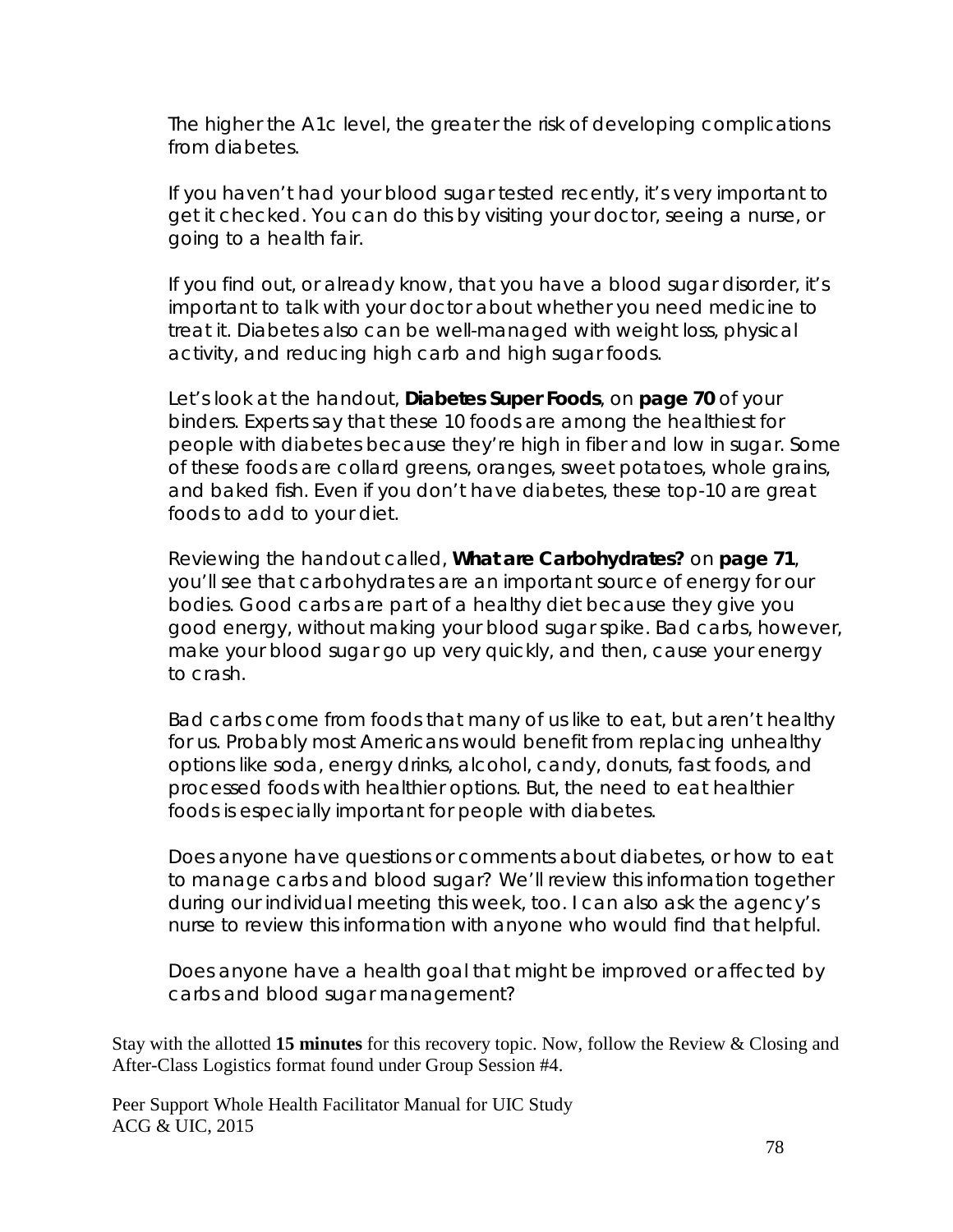## **Group Session 9, Health & Recovery Topic**

#### **Identifying and Managing High Cholesterol**

The Session 9 Health & Recovery Topic is high cholesterol. The purpose of today's discussion is to help participants understand the meaning and risks of high cholesterol, and some basics on eating to control cholesterol.

**NOTE: Again, you do not have time to give a comprehensive lesson on managing cholesterol by reading through the handouts for this session word-for-word. You'll simply introduce some of the key concepts. Participants can read the handouts later on their own. They also can choose to discuss them with their health providers or talk them over with you in your individual meetings, if they wish.**

State the following in a conversational manner (using your own words as is comfortable):

Cholesterol is a kind of fat in your blood. Among other things, it helps produce hormones and acids to digest fat in your body. We all need some cholesterol for our bodies to work well.

There are two kinds of proteins that carry cholesterol in your blood: LDL and HDL. LDL is known as "bad" cholesterol because it can build up in your arteries. HDL is "good" cholesterol because it helps flush cholesterol out of your body.

When cholesterol gets too high, it can block your arteries. This means that your heart has to work harder to move blood around your body. Over time, this can cause too much stress on the heart, and can lead to heart disease and heart attack.

On the handout called, *Cholesterol Facts*, on **page 72** of your binders, you'll find that doctors like total cholesterol to be lower than 200. If you are at risk for heart disease, doctors want LDL (or bad cholesterol) at 100 or lower, and HDL (or good cholesterol) at 60 or higher.

If you haven't had your cholesterol tested recently, it's important to get it checked. You can do this by visiting your doctor, seeing a nurse, or going to a health fair.

If you find out, or already know, that you have high cholesterol, it's important to talk with your doctor about whether you need medicine to treat it. High cholesterol also can be managed with weight loss, physical activity, and reducing high fat foods.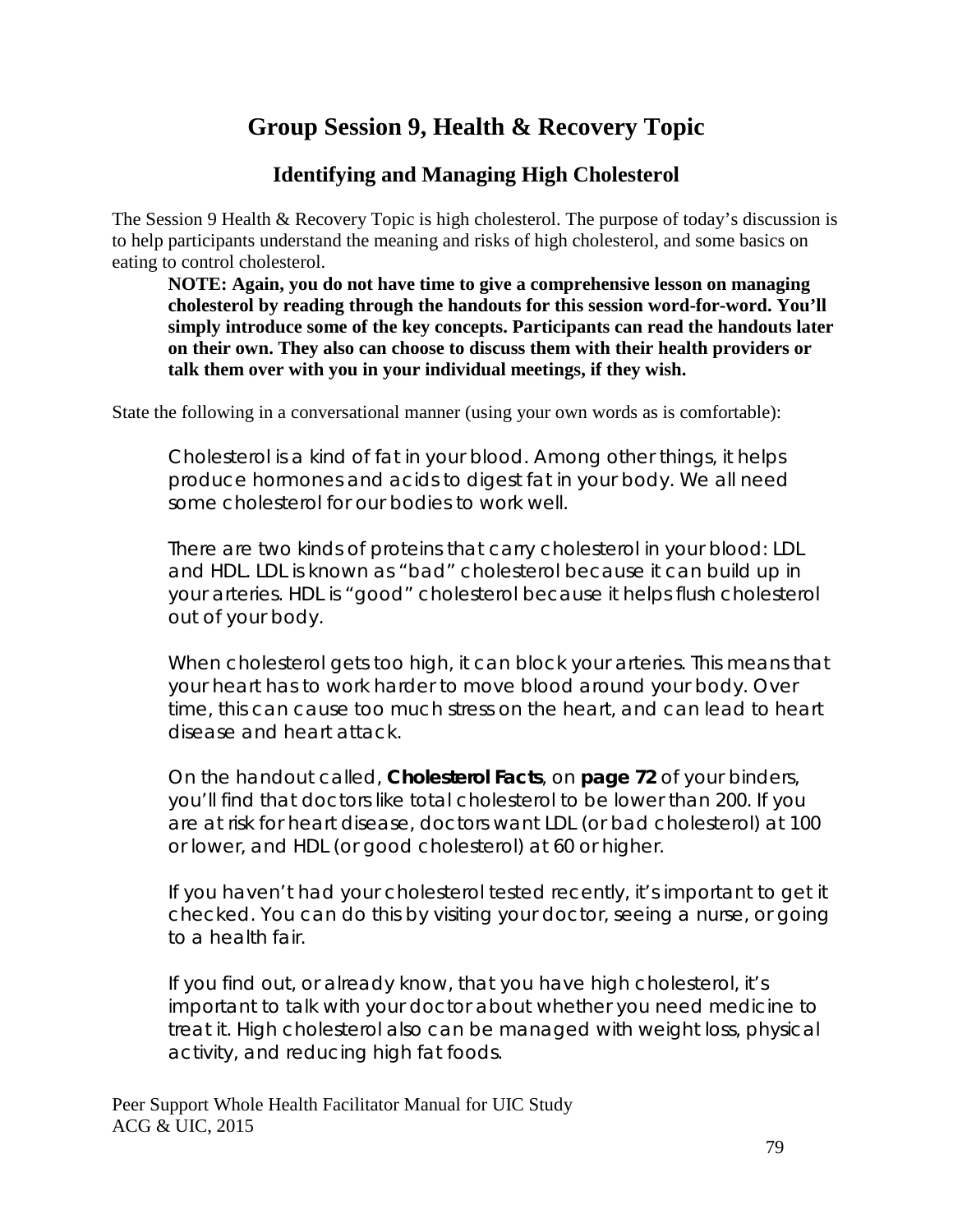Even if you don't have high cholesterol, eating good fats and avoiding harmful ones can boost your energy and heart health, while helping you to manage your weight.

Let's take a look at the handout called, *Healthy vs. Unhealthy Fats*, on **page 73** of your binders. You'll see that the foods listed in green have good fats that can boost your energy with less harm to your body. Some of these green-light foods are salmon, catfish, walnuts, and pumpkin seeds. In particular, foods with Omega-3s are very good for the body and can even boost your mood.

The foods listed in red have fats that can be harmful to your heart and body. Some red-light fats are high-fat cuts of beef, packaged snack foods, microwave popcorn, and stick margarine.

The handout, *Tips for Cutting Fats*, on **page 74** gives practical suggestions for reducing harmful fats. For example, you can try replacing store-bought salad dressing with olive oil or balsamic vinegar. You can try replacing high-fat prepared or fast foods with fruits, vegetables, or beans.

Does anyone have any questions or comments about cholesterol and healthy vs. unhealthy fats?

We'll review this information together during our individual meeting this week, too. I can also ask the agency's nurse to review this information with anyone who would find that helpful.

Does anyone have a health goal that might be improved or affected by replacing unhealthy fats with healthy ones in their meals?

Stay with the allotted **15 minutes** for this recovery topic.

Now, follow the Review & Closing and After-Class Logistics format found under Group Session #4.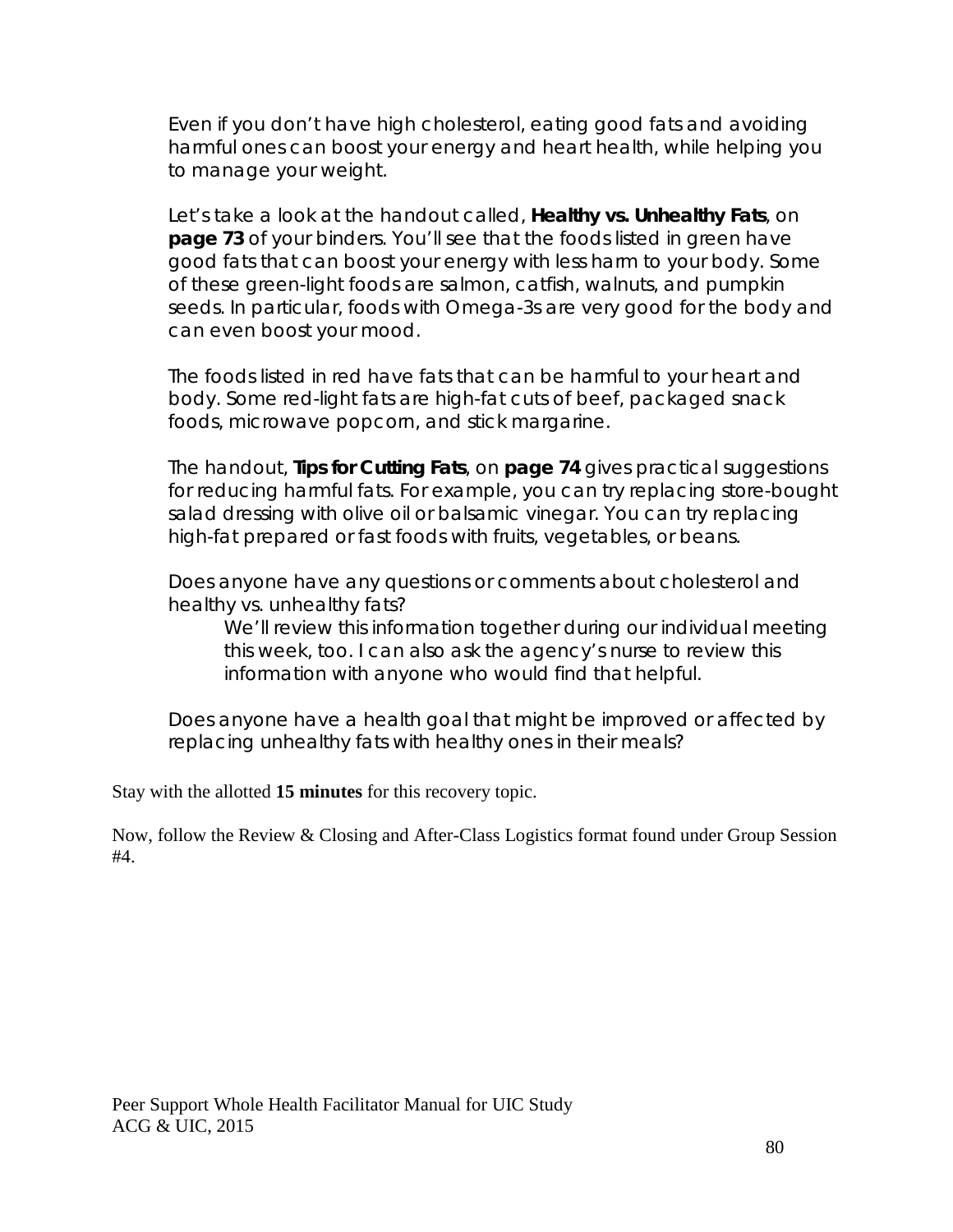# **Group Session 10, Health & Recovery Topic**

#### **Taking Stock**

The Session 10 Health & Recovery Topic is a reflection on what the group has learned thus far. There is no handout for this topic. The purpose of the discussion is to help participants think about and share what they have learned about themselves and from each other during their time in the group to date.

State the following in a conversational manner (using your own words as is comfortable):

Now we're going to spend some time reflecting on what we've learned from our Whole Health groups and meetings so far. It can be anything - accomplishing our weekly action plans, giving or receiving peer support, learning about health, recovery, or anything else we feel we've learned.

To start, let's all take turns completing this sentence…"In order to create the life I want, I have to…" and fill in the blank. I will start.

Complete the sentence, stating something you must do to create the life you want, based on what you've learned from participating in the Whole Health Program.

Who will go next?

Keep this going until everyone who wants to participate has had a chance to share.

Let's examine what we've learned even a little deeper. Let's now state why what we've learned is important to us. I'll go first. I've learned that I need to [state what you've learned]. This is important to me because [state why].

Who will go next, sharing why what you've learned is important to your health, your recovery, or your life goals.

Stay with the allotted **15 minutes** for this group sharing.

After people have shared, close the discussion by thanking everyone for their participation. Now, follow the Review & Closing and After-Class Logistics format found under Group Session #4.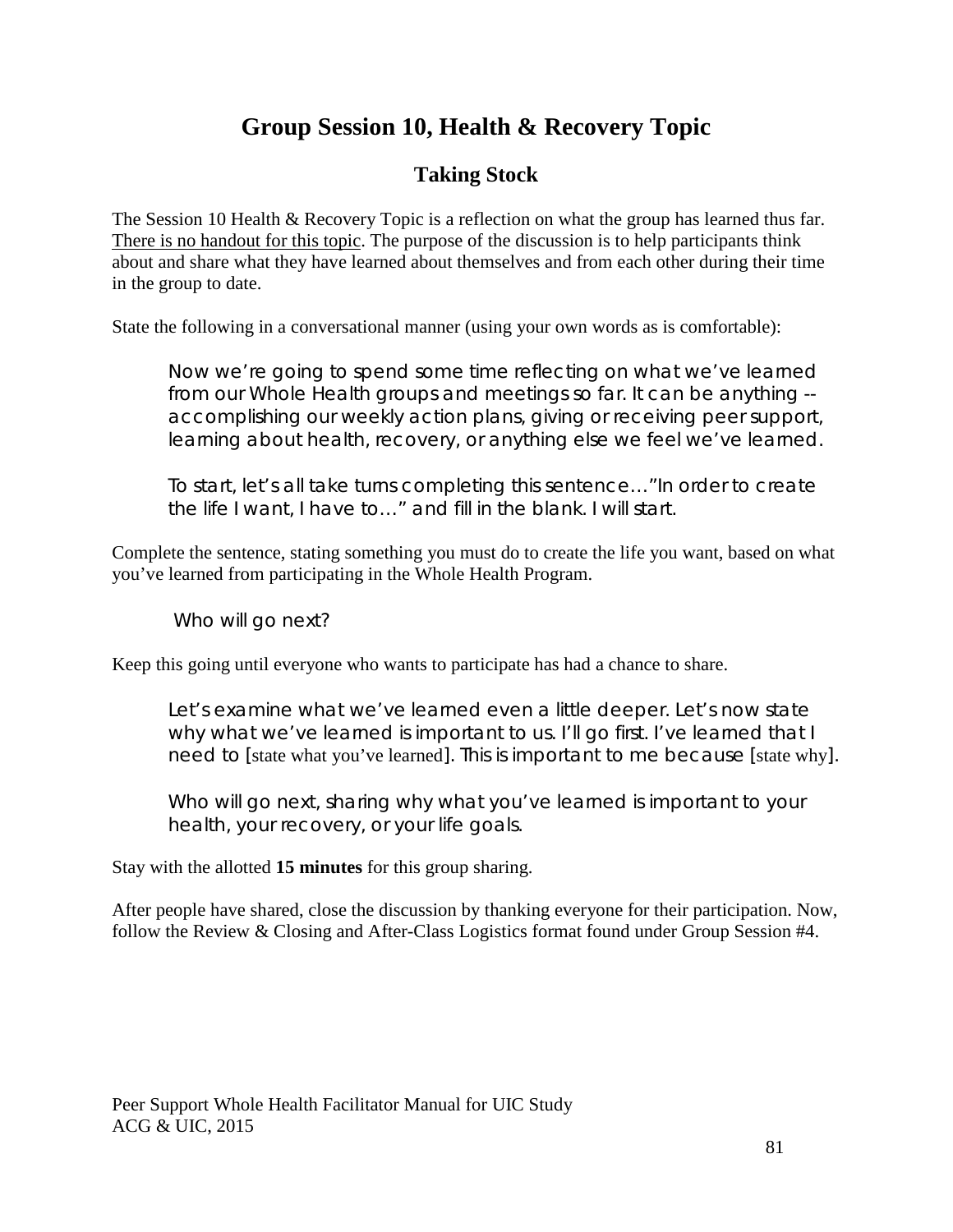## **Group Session 11, Health & Recovery Topic**

#### **Signs of Mental Health Recovery**

The Session 11 Recovery Topic pertains to the signs of recovery. The purpose of this discussion is to review how being in this group, as well as giving and receiving peer support, has had an impact on mental health recovery. Remember, the people who joined this study have had minimal access to peer support and recovery services, so you want to help them articulate the benefits they may have experienced through peer support whole health.

We want to focus our reflections this week on how being in a whole health group has affected our mental health. We will do this by using a Recovery Dialogue exercise entitled, "Signs of Recovery." In order to begin this activity, I want everyone to share a word or phrase that comes to mind when you hear the word "recovery."

Encourage group sharing, but keep an eye on the time, since you only have 15 minutes for this entire activity. Remember, there are no right or wrong answers, since these are people's opinions. Now, direct participants to the "Signs of Recovery" handout located in their binders.

Please turn to the handout in your binders called, *Signs of Recovery*, on **page 75**. These statements were generated from a group of people living with mental health issues about how they personally describe the meaning of "recovery." Because these statements are so important, we're going to read them aloud as a group. I will read the opening statement, and you will read each of the signs of recovery, in turn.

Read through the statements as a group.

This is a wonderful list of statements from other people. What statements would you add to this list, and why?

When each person shares a statement, be sure to focus on why it is an important sign to the person. You could ask:

How does it show your recovery? How did you learn it? How does it affect your life now?

Help them to actively explore how or why the statement lets them (and others) know they are doing well or recovering. You want them to think about what their experiences have taught them about themselves and their recovery.

After people have shared, close the discussion by thanking everyone for their participation. Now, follow the Review & Closing and After-Class Logistics format found under Group Session #4.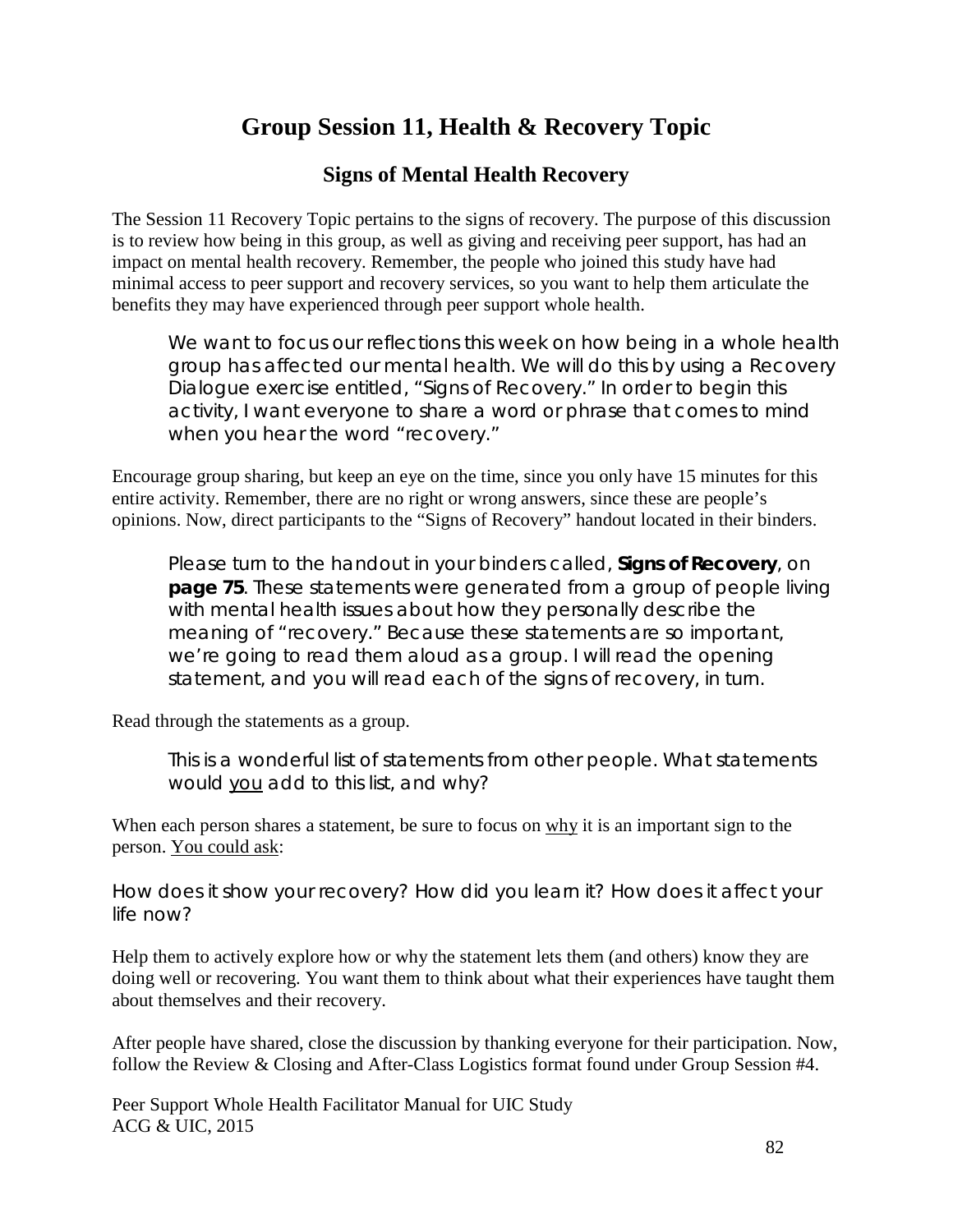### **Session 4 to 11, Individual Meetings**

*The Individual Meetings for Sessions 4 to 11 also follow the same format. Please refer to Facilitator Tips found under the "Tips" tab in your manual to help create motivation or help people achieve/maintain their success. You'll use these tips at different points over the next 8 weeks, depending on the type of extra support the person needs and when.*

In advance of your meeting, make sure you have the needed materials and forms, as well as a pencil/pen for you and the participant.

Arrange the chairs with about 3-4 feet of distance between the two of you. Place a glass of water on the table for each of you. Also have the business cards with the study's toll-free number handy, in case anyone has a question about being in the study that you cannot or should not answer.

Verify beforehand whether or not the person attended his/her last individual meeting and group meeting, using your attendance logs.

Keep an eye on the time. These sessions should last 10-45 minutes or as needed.

#### **Welcome**

Welcome the person back to his/her individual meeting. Chat informally for a few minutes to put the person at ease.

#### **AT THE BEGINNING OF THIS MEETING FOR WEEK 4 ONLY :**

Start by letting the person know that you are going to review the format to be used for the group and individual meetings over next 8 weeks. State in your own words:

I want to start by reviewing the format for our group and individual meetings for the next 8 weeks. This will help you understand what to expect each week. For our group meetings, each session will start with the Relaxation Response. Then, we'll review the past week's action plans and create a new action plan for each person. Everyone will rate their confidence in achieving their new action plan. Each week there also will be discussion of a special health or recovery topic. Group sessions will last for about 1 hour during weeks 4 to 11. This will be the format of the group until our graduation session.

For our individual meetings, during each session we'll review your past and new weekly action plans, along with your confidence rating. We'll discuss your progress and barriers to following your action plan. Then, we'll do a health check-in to see how you're feeling, and whether you have any upcoming medical or dental appointments. Next, we'll review the health or recovery topic from the group. Individual meetings will last for about 30 minutes during these weeks. This will be the format of the individual meetings until our graduation session.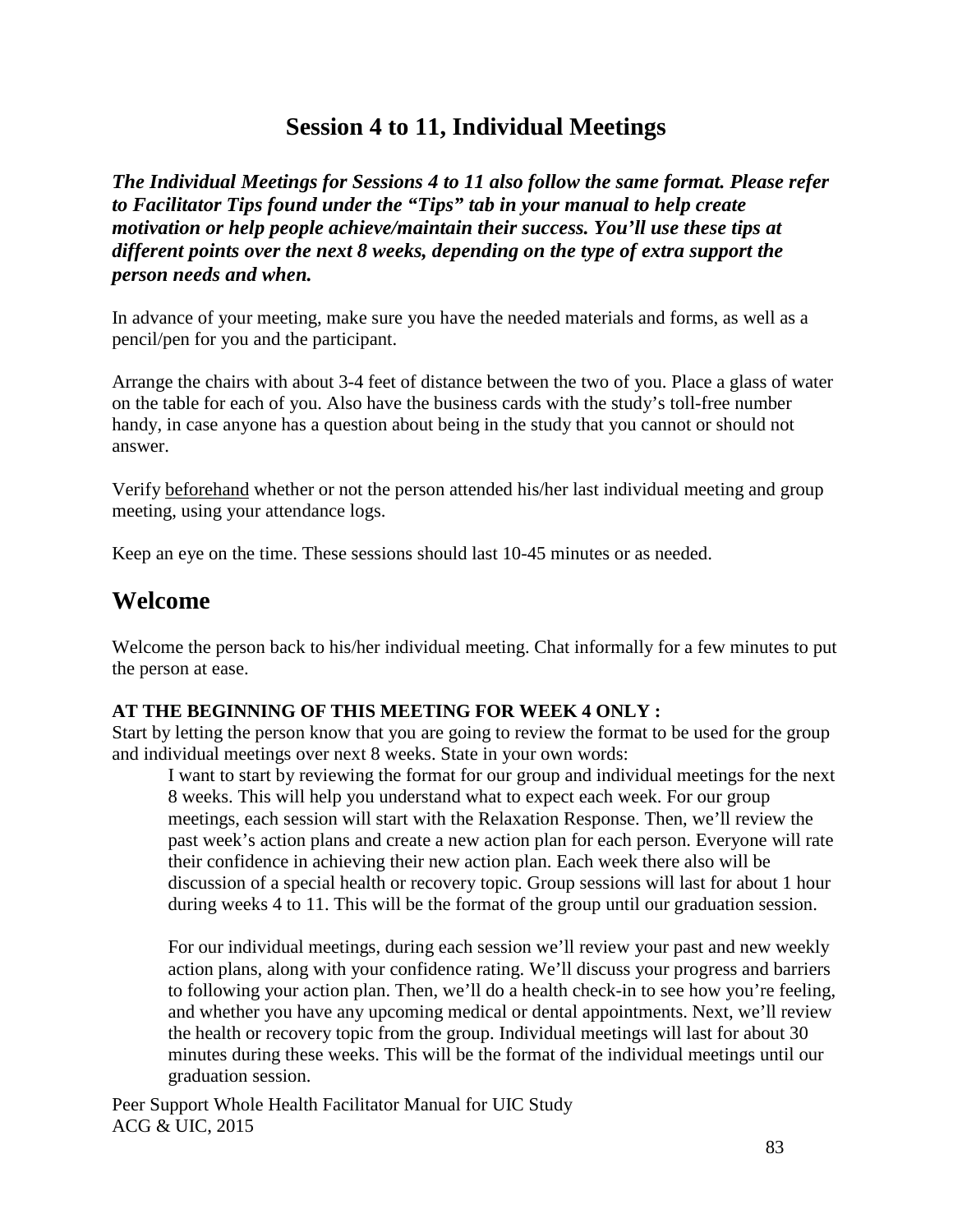# **Review of Weekly Action Planning**

If the person attended the last group meeting, briefly review his or her Weekly Action Plan for the coming week to discuss any barriers or progress. Suggest resources or supports as needed, and celebrate successful steps towards the 8-week goal.

If the person missed a group meeting, you'll want to go through the process from class of reviewing their Weekly Action Plan and Daily Log for progress. Acknowledge met goals! For any that were not met, discuss possible barriers and what might be done to resolve them. Then, move to creating the Weekly Action Plan for the coming week.

# **Health Check-In**

Each week during your individual meeting, take 3-5 minutes to ask participants **how they are feeling, and if they have any medical or dental appointments coming up**. Emphasize that you don't need to know for what the appointment has been scheduled (unless they want to talk about it with you). Instead, you're reminding them that you will give support around preparing for medical appointments and for any questions they may have for the doctor, nurse practitioner, dentist, podiatrist, or ophthalmologist.

Even if they don't have any upcoming appointments, take the opportunity to remind them that most people don't enjoy going to the doctor or dentist, but that these appointments are very important for achieving and maintaining good health. You can also remind participants that many medical conditions affect people's mood and energy, so identifying and working on medical issues can give them an emotional boost.

The weekly health check-in serves several purposes:

- 1. It emphasizes the importance of keeping and preparing for medical and dental appointments, especially if the person has a long-term medical condition like diabetes or cardiovascular disease.
- 2. It cues them to the fact that you are available to discuss how to best prepare for medical appointments and help them problem-solve any barriers they may experience.
- 3. It indirectly serves as a reminder of medical appointments, in the event that they had forgotten their upcoming appointments before you asked about it.
- 4. It opens the dialogue over time for them to express and work through medical anxiety or worries.

# **Review of Health & Recovery Topic**

Next, review the Health & Recovery Topic for the corresponding week with everyone. If the person missed class, you'll want to review the topical content more fully, and ask some of the questions you asked of the group. If the person was in class, you'll want to ask if they had any thoughts about the topic, and explore more fully what it means to them and how they are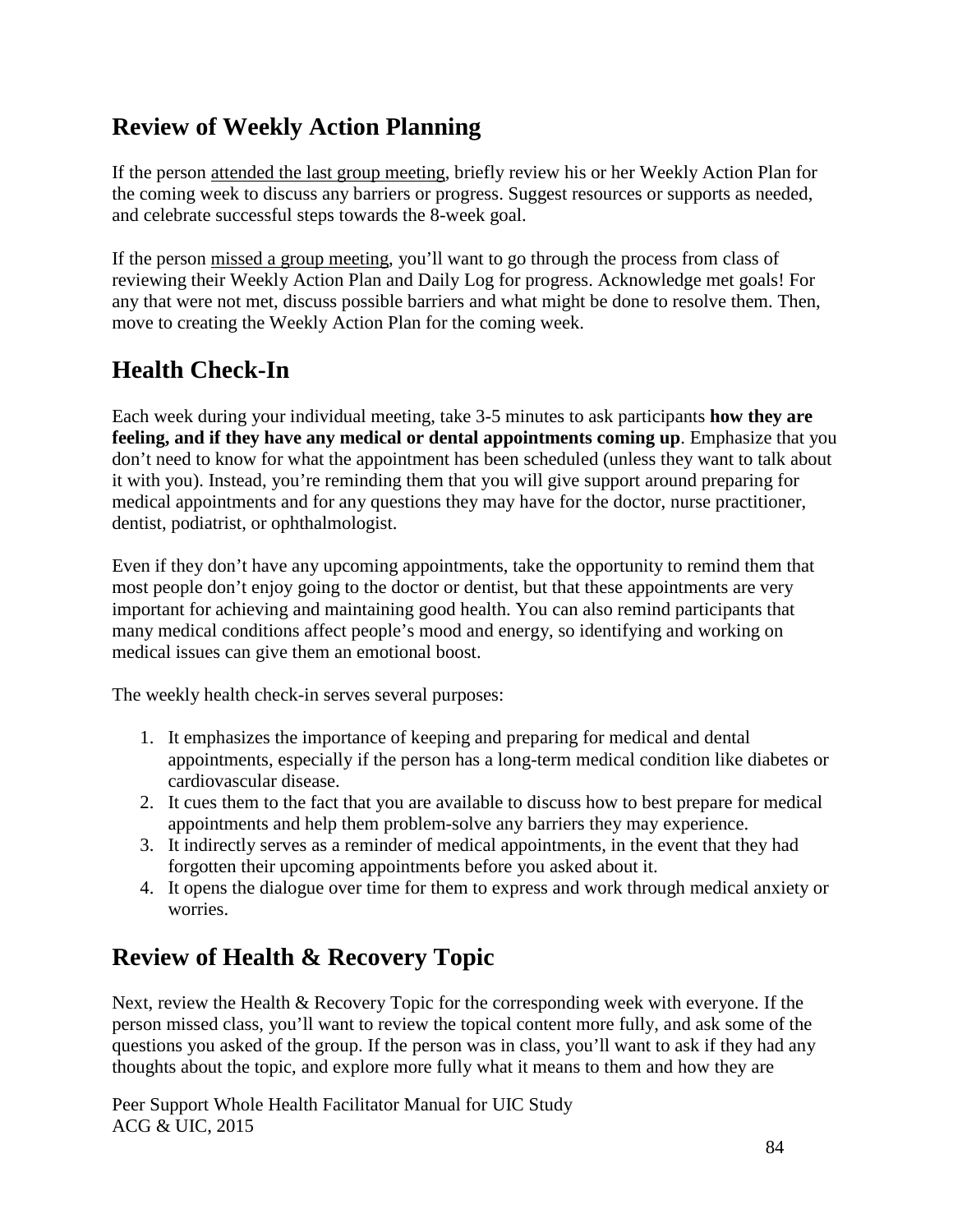applying it in their own lives. This allows people who aren't as comfortable sharing in class the chance for personal reflection and personalized peer support from you on each of these important health and recovery topics.

# **Looking Ahead**

Thank the person for attending. Let them know that you look forward to seeing them at this week's class, and that you'll be calling with a reminder. Let them know that the next group will focus on sharing Action Plans, making new Action Plans, and talking about a recovery or health topic. Let them know the next health or recovery topic.

Discuss whether the person would like to meet **before or after** class next week. Set a day and time for your next meeting.

Answer any final questions. Distribute the travel stipend and make sure the participant signs a receipt, if needed.

Submit the person's attendance at the individual meeting to UIC.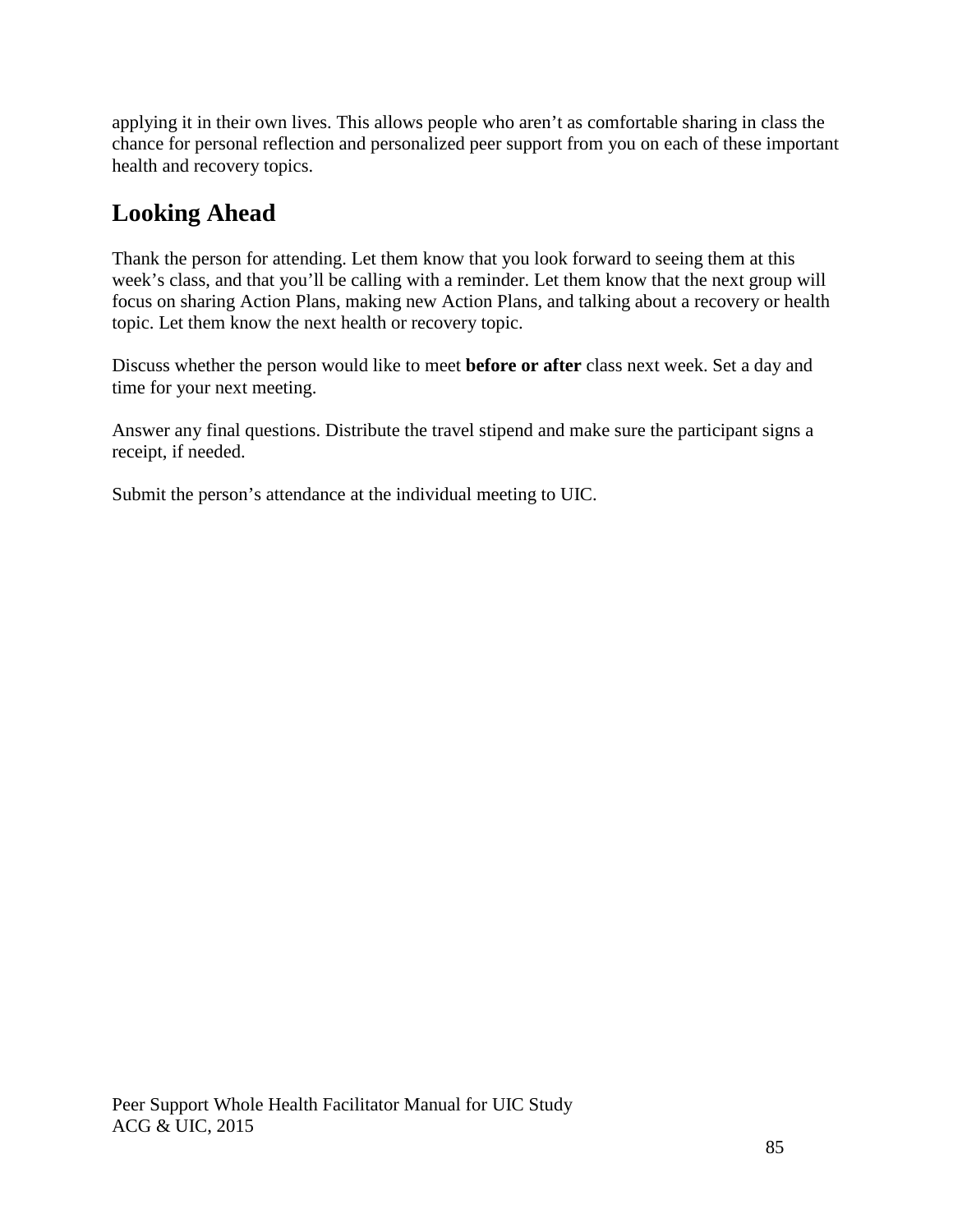## **Session 12, Group Meeting**

# **Peer Support Whole Health Graduation!**

# **Agenda**

Welcome, Relaxation Response 10 minutes Complete Satisfaction Survey 20 minutes Graduation Celebration 60 minutes

## **Class goals**

There are 2 goals for this session.

- 1. Participants will assess their satisfaction with the group and individual meetings.
- 2. They will consider the progress they've made and celebrate their achievements.

## **Class supplies**

 $\Box$  Travel stipends

- $\Box$  Travel stipend receipts, if needed
- $\Box$  Session 12 Attendance Logs (for expediency, one of the co-facilitators will check off who is in attendance by each person's name, rather than passing around the sheet)
- $\Box$  A copy of the Whole Health Program Satisfaction Survey for each participant (to be provided by the project)
- $\Box$  A Certificate of Graduation or Attendance for each participant (to be provided by the project after session 6 or 7)
- $\Box$  Cake, cupcakes, or brownies for the graduation (in addition to healthier options)

## **Welcome & Housekeeping**

Welcome everyone back to the group. Encourage participants to take a snack and beverage.

### **Relaxation Response Exercise 10 minutes**

Lead the group through a Relaxation Response Exercise. Use the instructions from Session 1 to guide you.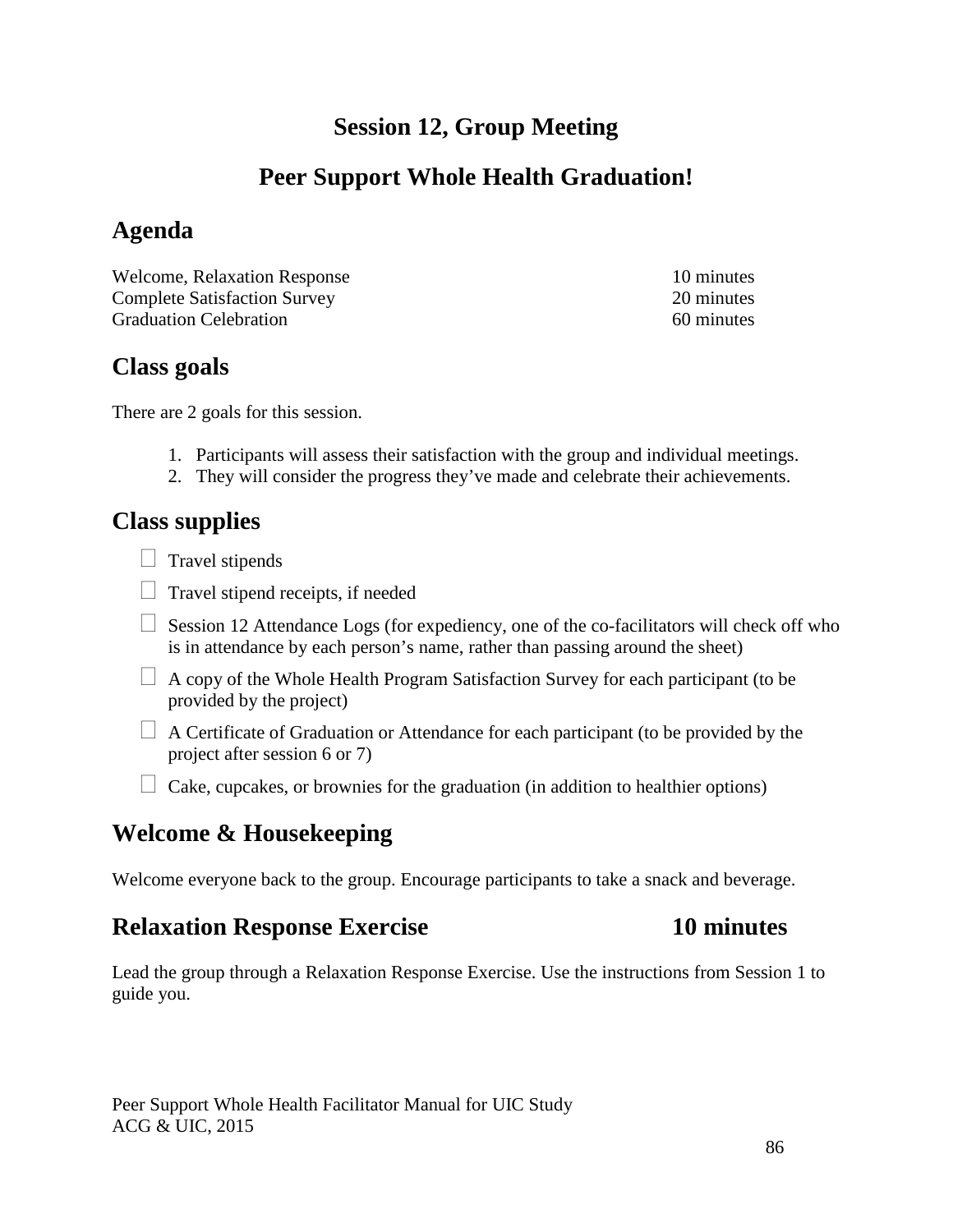## **Complete Satisfaction Survey 20 minutes**

Work with the group to complete the Satisfaction Survey by reading the items aloud. This process will help participants to discuss their progress, and likes and dislikes in the class and individual meetings.

## **Graduation Celebration 60 minutes**

Give each person a completed copy of the Certificate of Graduation or Attendance. Provide time for each person to say a few words when receiving his/her certificate. Enjoy the refreshments.

Celebrate your own achievement as facilitators along with your participants! Congratulations!

## **After-Class Logistics**

 $\Box$  Distribute the travel stipends and make sure each person signs a receipt, if needed.

 $\Box$  Submit the final group attendance log to UIC.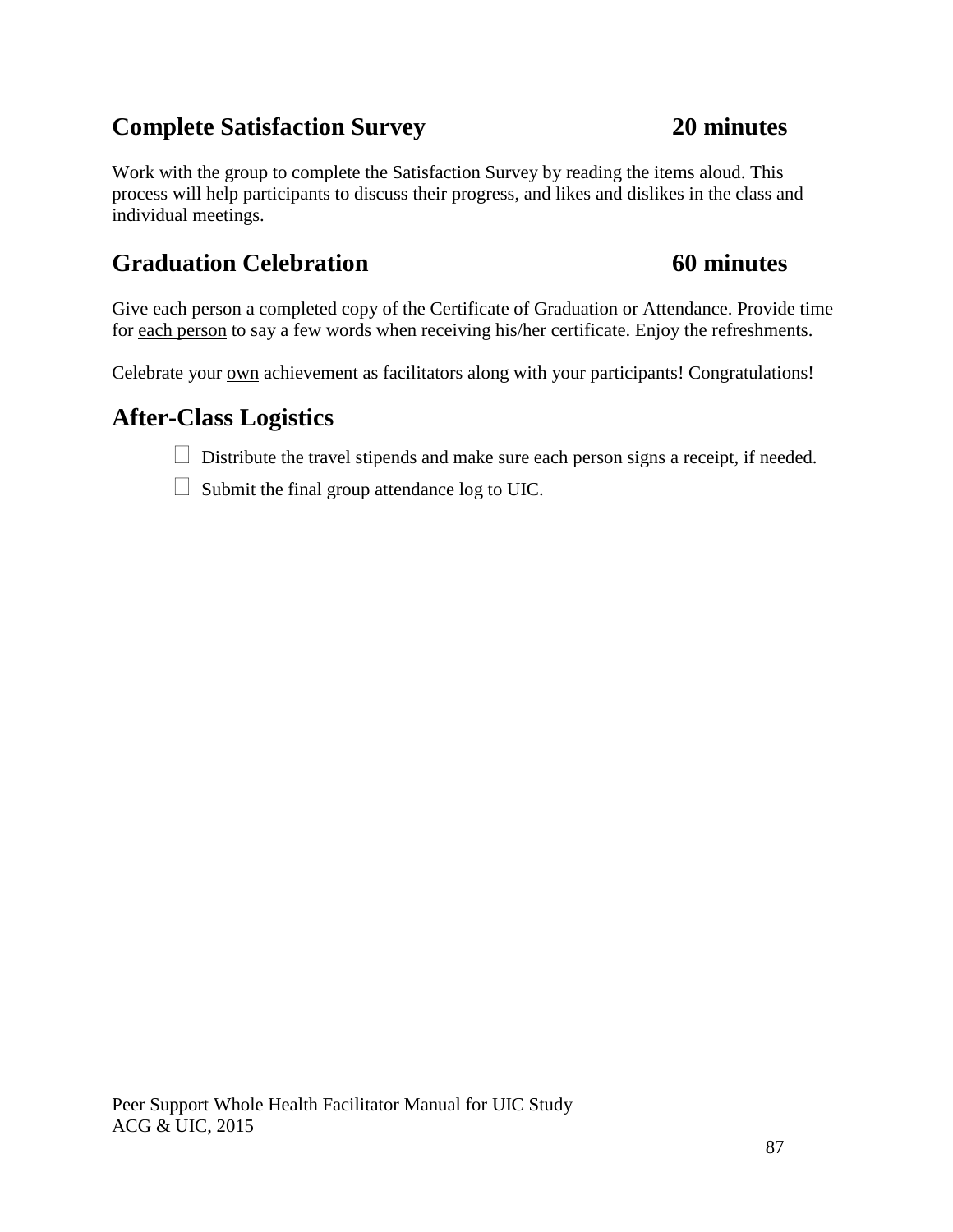## **Tips for Facilitators: Creating Motivation for Success**

During the 8 weeks of ongoing peer support, you will find participants who are struggling to set and meet their Weekly Action Plans, or their overall physical health goal. This happens for varied and complex reasons. Below we share some tips for helping people who are struggling. These tips are based on self-determination theory, stages of change, and motivational interviewing. You will choose which strategy to use in your individual meetings, based on the kind of issue the person is having in a given week and what you think would be most comfortable for that person.

Remember, we all struggle sometimes. This isn't necessarily a sign that we need to change course or that we lack motivation. Weekly Action Plans can get derailed by unexpected life events or emergencies, a health issue (say someone gets a cold or flu), a sick child or parent, a need to go out of town, and so on. Before you use strategies to create motivation, always explore first what might be happening in the person's life to interfere with progress. Sometimes, they won't "connect the dots" that events during the week got in the way of their progress until they talk it through with you. This process will allow them to think about whether the coming week is likely to hold the same issues, and what that means for their planning process.

But, please avoid proceeding first and foremost as though lack of progress in a given week is sign of a problem. It might be or it might not be. It's more likely to be a problem, however, if it continues week after week.

If you are ever unsure how to figure out if someone actually is struggling, or how best to support a participant, be sure to talk to the project's Local Project Coordinator (and UIC study staff, if needed) as soon as possible. It always helps to hear additional perspectives and to ask for new ideas.

As always, the best first step is to ask the participant what she or he thinks, and to actively listen to the response. Even if you don't agree, helping people feel heard creates trust and engagement.

#### **Tip #1: Engaged but consistently unable to meet Weekly Action Plans**

After several weeks in a row, you find a person is not meeting her Weekly Action Plans. She is interested and engaged in the Whole Health Program, but there seems to be something getting in her way each week.

#### **Try this:**

Acknowledge first her strengths and progress (such as attending groups and individual meetings). Then, in a supportive manner discuss that she has not met her Weekly Action Plan for a number of weeks now. Ask her what she thinks may be getting in the way. See if you feel you're hearing the same things she's been saying for awhile now. See if you're hearing signs that it might be time to set a goal in a different area. She might not say this directly, but you might deduce it, given the unresolvable or persistent barriers to making progress on the goal she's chosen.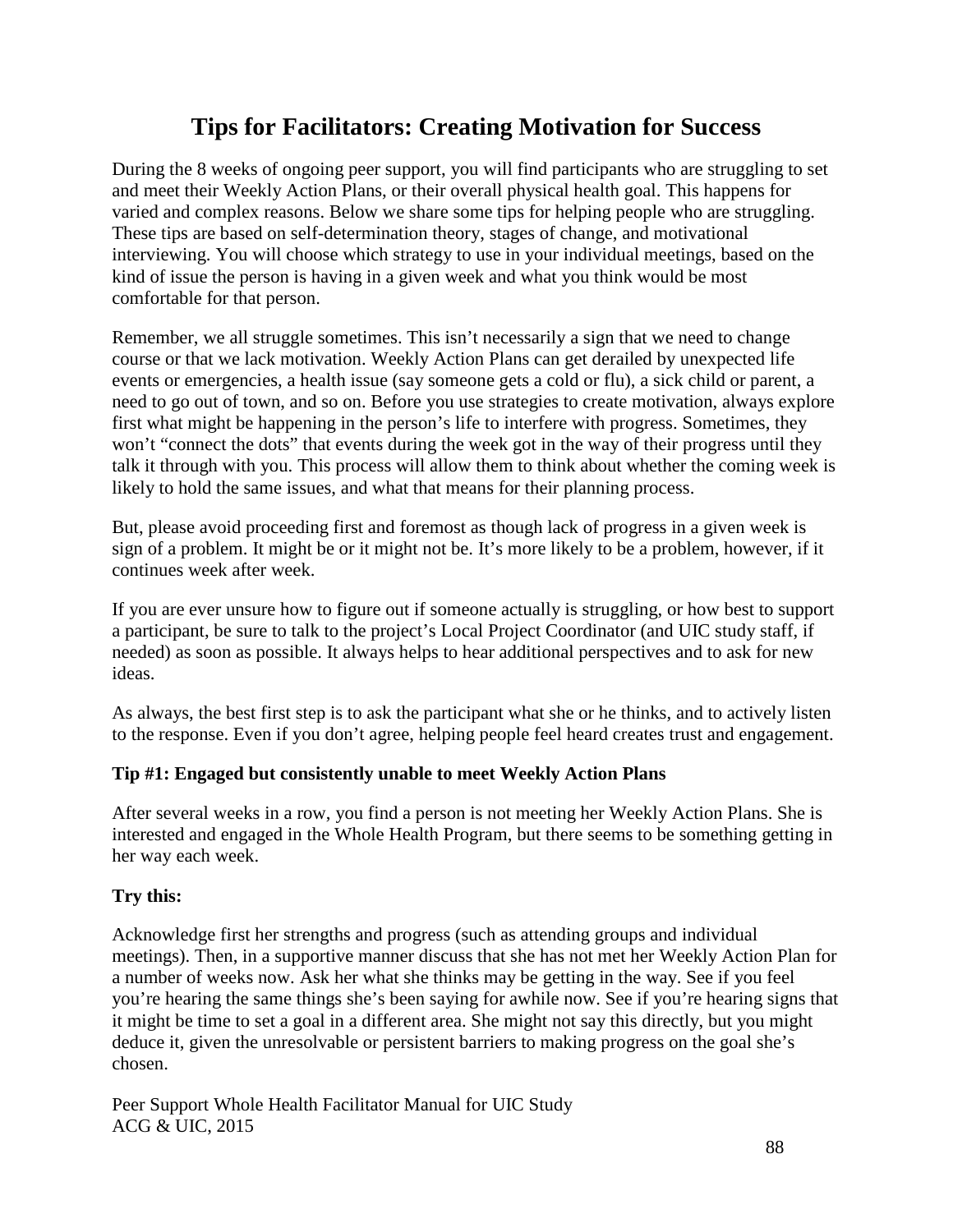If she says things to suggest that her goal or weekly plans may not be the best for her right now, acknowledge that it's not uncommon to learn this. Sometimes we choose a goal that's not the best place to start. Other times, our life circumstances change, and that changes what we can do to meet a goal. So, as one example, if she set a health goal to work on increasing her physical activity, but just can't meet it week after week, it might be that she's more ready for a goal in stress management for better physical functioning and health.

If she seems reluctant or uncertain about changing domains, suggest that you'd like to look over her "Review and Planning for My Health Goal" worksheet together. In reading it again, she may see that there is another area that is equally important to her and more doable at this time. This will also give you the chance to emphasize that there are many areas in which to create a healthy lifestyle. Choosing another one is not a failure, but an expression of how complex health and life can be.

Proceed carefully because she may need time to digest this discussion before agreeing that you may be right about her choosing a new health area to work on. If she wants to stick with the same area, then your work together will be to get smaller action steps each week that she would be more likely to achieve.

#### **Tip #2: The goal or plans may be too ambitious or unadvisable, but the person sees it differently from you.**

Sometimes you'll find a participant wishes to set an 8-week goal that would be ill-advised, given the individual's current physical condition and situation (such as being able to jog a mile in 8 weeks' time even though he has a bad hip). Other times, you'll find someone wants to set a goal that is too ambitious (even if it's not ill-advised), given where he's starting from and the number of tasks involved, which will lead him to unsuccessful Weekly Action Plans over time.

When you try to talk about concerning or overly-ambitious goals/plans, he's not seeing it in the same way and thinks he's set a healthy or realistic goal, or is making realistic weekly plans.

#### **Try this:**

Participant safety is paramount. If you are concerned that the person's goal could be harmful to his health, suggest that he talk it over with his doctor or healthcare provider before starting anything new. This is especially important for individuals who have had heart or breathing problems, or people who have done very little exercise in the past but choose a strenuous health goal. Gently point out that it's common for people to set ambitious health goals. But, as group facilitator, you need to encourage people to set safe goals, and you're concerned that his goal may be harmful to his physical health.

If he is setting his goal for the first time and you feel it is overly-ambitious, let him know that it's better to set a less ambitious goal to be sure that he can reach it in a relatively short period of time (just 8 weeks). Explain that people usually find making life or health changes harder than they first thought. Clarify that if he makes progress quickly, and he meets his initial goal, he can always set a new goal that is more challenging. The IMPACT role plays from Session 3 can be useful here as well.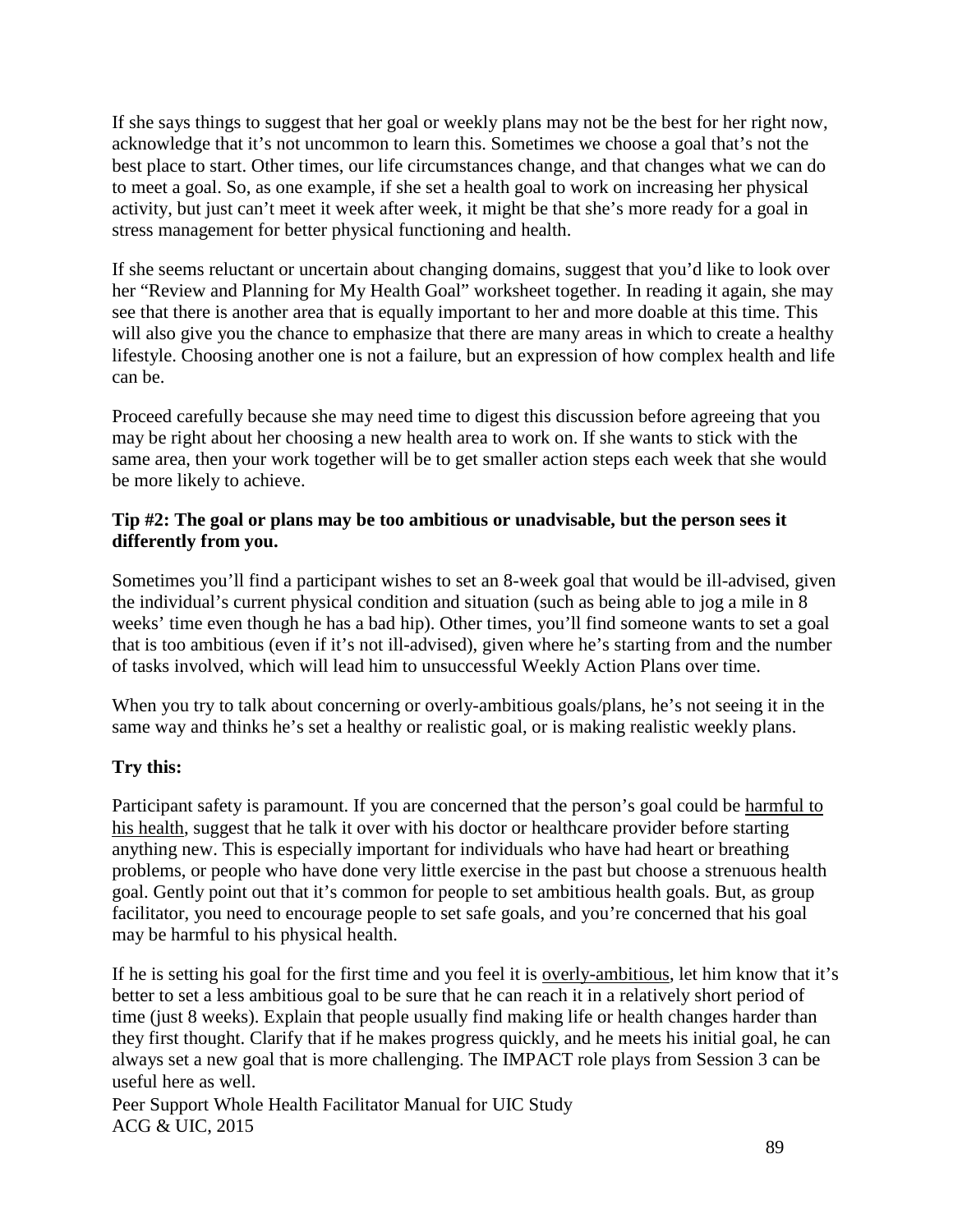If the participant has been unable to meet his Action Plans for several weeks, acknowledge that you have noticed that he has struggled to meet his Action Plans for a few weeks now, and you'd like to explore a little more fully what might be going on. Keep this discussion in the context of wanting him to have the healthiest life possible (not to feel badly about incomplete action plans). See what he says are the issues, and if there's any indication that he really thinks it's too ambitious even if he doesn't use those words. For example, he might say that he did add extra steps to his daily routine, but didn't get to the 100 extra he's convinced he'll take daily. Or, he might say that he got 1 extra hour of sleep once this week, but knows he could be getting 3 extra every night as planned. These statements can be something to build on in getting him to adjust his plans to be more readily attainable.

If he'd like to stick with his more ambitious goal or plans after you've explored together what got in the way, then ask him if he'd consider making (or state aloud) a list of the pros and cons in meeting his current Weekly Action Plan. You can add some of your thoughts or guide it as a brainstorming session, if that feels more comfortable. Exploring the pros and cons can help the person see whether the goal or plans are actually too ambitious because the obstacles or barriers are not readily resolvable right away.

Explain that many of our behaviors in life actually meet certain needs we have. Even unhealthy behaviors may help us in some ways. For example, some people may find it hard to stop smoking because they socialize during their cigarette breaks. It may feel like quitting smoking means they have to give up their friendships (and, indeed, it may be hard to maintain some friendships if they revolve only around smoking). This kind of loss can make a goal of quitting smoking just too ambitious for them. Losing friends and support could make it impossible for someone to fully commit to quitting, even though they really want to stop the cigarettes.

If the "pro/con" process shows that there are underlying reasons for why the goal is too ambitious, acknowledge that perhaps this is not a change he's really ready to make right now. Reassure him that this is okay and common. Part of self-determination is trying new things and seeing what works and doesn't. Some things will work out and others won't, even if we really want them to.

If he's ready to agree to changing goals, review his "Review and Planning for My Health Goal" worksheet to choose another area that's more feasible right now. Proceed to creating a new Weekly Action Plan for that goal.

If he isn't ready to change the goal or plans, in spite of your discussion, see if he'll agree to work on reducing the number of "cons" on his list. For instance, in the above example, people who want to quit smoking could work on identifying new ways to socialize with friends, so they can untangle smoking from having friends over time, making the goal less ambitious.

#### **Tip #3: Confident that a goal can be reached when it probably can't be, at least as stated**

You may find that a person over-rates her confidence each week, given her personal situation. She may continue to be highly confident that she can meet the goal or plans when she really can't and doesn't.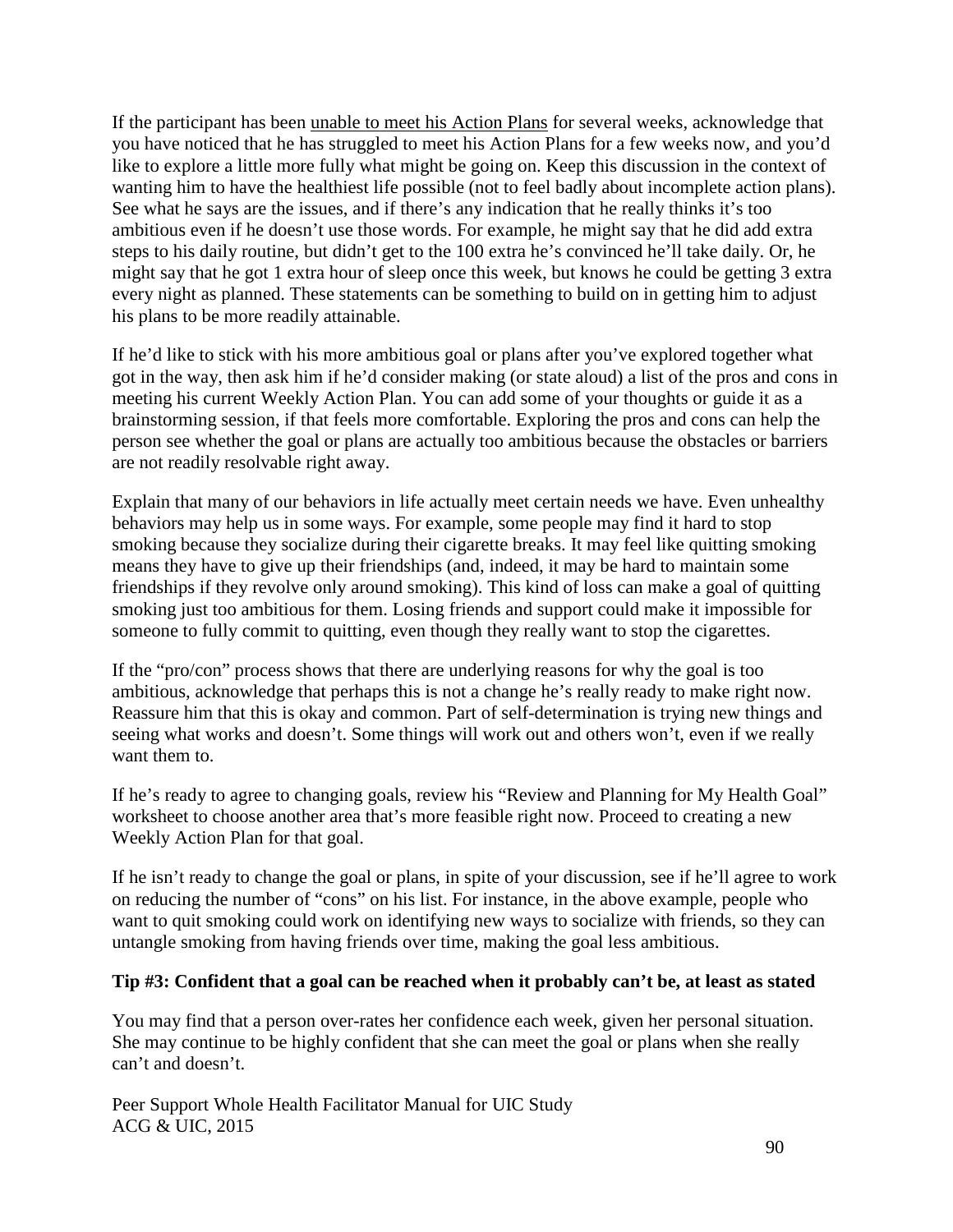#### **Try this:**

Ask her to talk about each of the steps she needs to take in order to fulfill her current Weekly Action Plan. Break the steps down into each activity or task she will need to do in order to succeed this week. Be very specific, but try not to be overwhelming. You are trying to help her see that the Plan actually involves a lot more work than she thought, but without shutting her down entirely. Next, talk over with her whether she has the time, energy, and desire to accomplish each of these steps in the coming 7 days.

If she realizes that she doesn't, you can suggest that she turn one of these steps into an actual goal, if that seems more attainable. Reassure her that it is common to be highly confident about a goal or plan until we start to think through everything involved with it. That's okay! It's part of the person-centered process to work through this on the road to health and recovery.

#### **Tip #4: Unable to set a goal, even with suggestions and support**

Although people stated that they had a health goal in order to join this study, you might find that a person really isn't able to go through the person-centered planning process to set a reachable and enjoyable goal.

#### **Try this:**

Explain to the participant that setting goals can be kind of scary. It can bring up feelings of anxiety or memories of past disappointments. Ask him open-ended questions to help get a better sense of why he's having difficulty setting a goal. Some questions include: Have you had trouble reaching health goals in the past? Is there something going on in your life right now that you worry will get in the way? Are you unsure you even want to change anything right now about your health and life?

If the participant is concerned about failing, ask him to talk about why. What happened in the past when he failed? Acknowledge that change is hard and can be scary. It takes not only courage to do things differently, but supportive people who believe in you. You and everyone in the Whole Health Program believe that he can take a step towards health. He doesn't have to become "Mr. Health" overnight. He will just be taking manageable and enjoyable steps to increase his well-being.

Ask him to describe times when he has been successful in reaching a goal of any kind, not just health. Help him identify the strengths he used to make changes in his life to reach that goal. Talk with him to see if any of these strengths can be applied to his current goal, too.

We need to acknowledge that there are times when a person isn't sure he's ready to make changes in his life for whatever the reason. If it seems like this is what's happening, ask the person to brainstorm with you the worst things that might happen if he doesn't make any health changes right now. Then, ask him to talk about the best things that might happen if he keeps his life just like it is right now. See if this conversation helps the participant identify anything he is